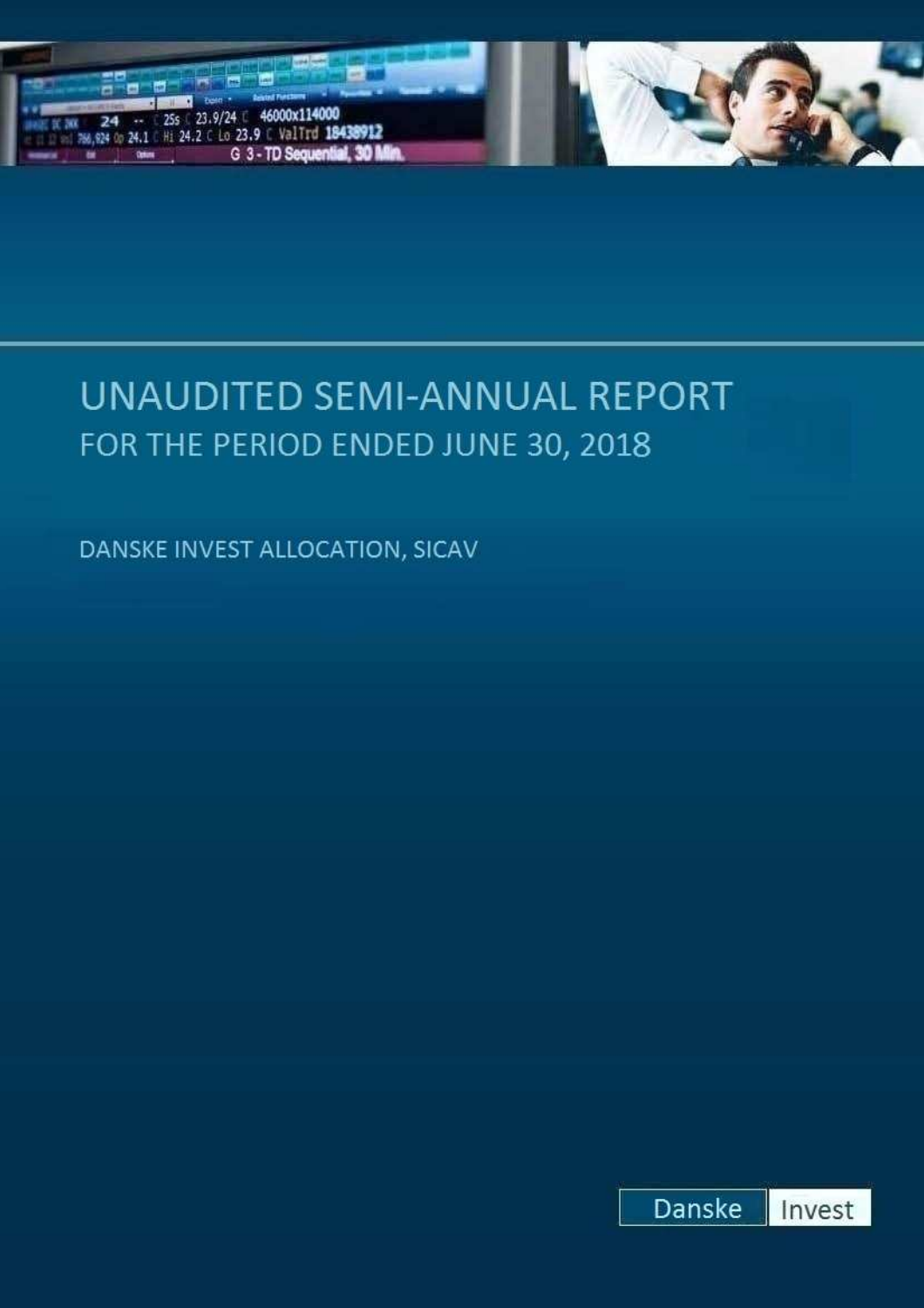# DANSKE INVEST ALLOCATION Société d'Investissement à Capital Variable

Unaudited Semi-Annual Report

as at June 30, 2018

R.C.S B82717

The Prospectus and the relevant KIID (Key Investor Information Document) should be read in their entirety before making any investments in the Shares. Subscriptions can only be placed after the relevant KIID has been made available and on the basis of the current Prospectus accompanied by the most recent annual report, including audited financial statements and semi-annual reports of the Fund, if any. Such reports are deemed to be an integral part of the Prospectus.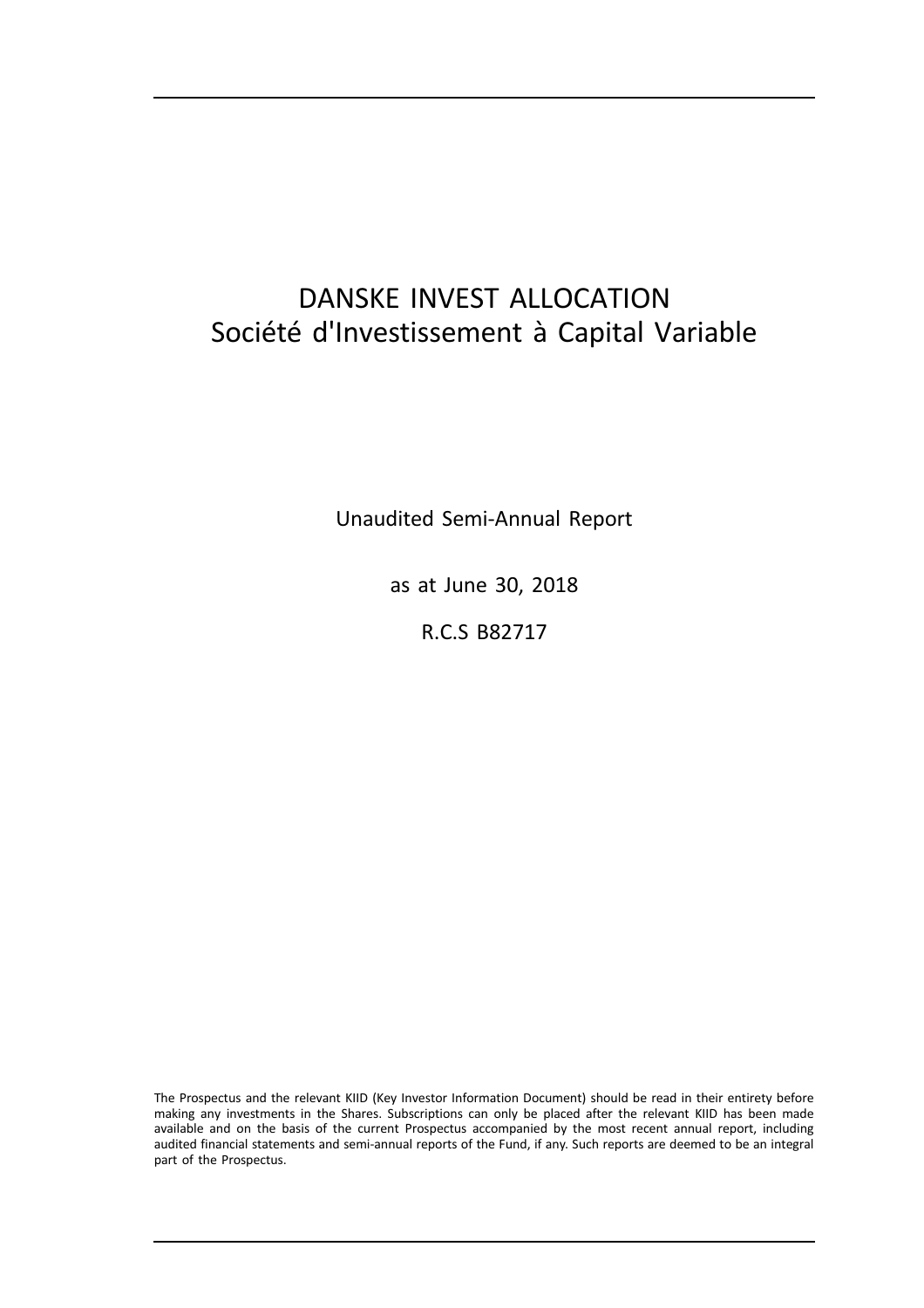## Table of contents

|                                                                            | Page     |
|----------------------------------------------------------------------------|----------|
| <b>Management and Administration</b>                                       | 5        |
| Information to Shareholders                                                | 6        |
| <b>Remuneration Policy</b>                                                 | 9        |
| <b>Unaudited Statement of Net Assets</b>                                   | 10       |
| <b>DYNAMIC</b>                                                             |          |
| Statement of Investments<br>Geographical and Economic Portfolio Breakdowns | 21<br>23 |
| <b>EQUITY OPPORTUNITIES</b>                                                |          |
| Statement of Investments                                                   | 24       |
| Geographical and Economic Portfolio Breakdowns                             | 25       |
| ESG BASIC 20 (launched on June 12, 2018)                                   |          |
| Statement of Investments                                                   | 26       |
| Geographical and Economic Portfolio Breakdowns                             | 28       |
| ESG BASIC 35 (launched on June 12, 2018)                                   |          |
| Statement of Investments                                                   | 29       |
| Geographical and Economic Portfolio Breakdowns                             | 31       |
| ESG BASIC 50 (launched on June 12, 2018)                                   |          |
| Statement of Investments                                                   | 32       |
| Geographical and Economic Portfolio Breakdowns                             | 34       |
| ESG BASIC 80 (launched on June 12, 2018)                                   |          |
| Statement of Investments                                                   | 35       |
| Geographical and Economic Portfolio Breakdowns                             | 36       |
| ESG BASIC 100 (launched on June 12, 2018)                                  |          |
| Statement of Investments                                                   | 37       |
| Geographical and Economic Portfolio Breakdowns                             | 38       |
| <b>HORISONT AKTIE</b>                                                      |          |
| Statement of Investments                                                   | 39       |
| Geographical and Economic Portfolio Breakdowns                             | 46       |
| <b>HORISONT BALANSERAD</b>                                                 |          |
| Statement of Investments<br>Geographical and Economic Portfolio Breakdowns | 47<br>54 |
| <b>HORISONT FÖRSIKTIG</b>                                                  |          |
| Statement of Investments                                                   | 55       |
| Geographical and Economic Portfolio Breakdowns                             | 62       |
| <b>HORISONT OFFENSIV</b>                                                   |          |
| Statement of Investments                                                   | 63       |
| Geographical and Economic Portfolio Breakdowns                             | 65       |
| <b>HORISONT RÄNTA</b>                                                      |          |
| Statement of Investments                                                   | 66       |
| Geographical and Economic Portfolio Breakdowns                             | 67       |
| <b>JUNE BALANCED</b>                                                       |          |
| Statement of Investments                                                   | 68       |
| Geographical and Economic Portfolio Breakdowns                             | 69       |
| <b>JUNE DEFENSIVE</b>                                                      |          |
| Statement of Investments                                                   | 70       |
| Geographical and Economic Portfolio Breakdowns                             | 71       |
| <b>JUNE EQUITY</b>                                                         |          |
| Statement of Investments                                                   | 72       |
| Geographical and Economic Portfolio Breakdowns                             | 73       |
| <b>JUNE MODERATE</b>                                                       |          |
| Statement of Investments                                                   | 74       |
| Geographical and Economic Portfolio Breakdowns                             | 75       |
| <b>JUNE MODERATE SHORT</b>                                                 |          |
| Statement of Investments                                                   | 76       |
| Geographical and Economic Portfolio Breakdowns                             | 77       |
| <b>JUNE OPPORTUNITY</b><br>Statement of Investments                        |          |
| Geographical and Economic Portfolio Breakdowns                             | 78<br>79 |
|                                                                            |          |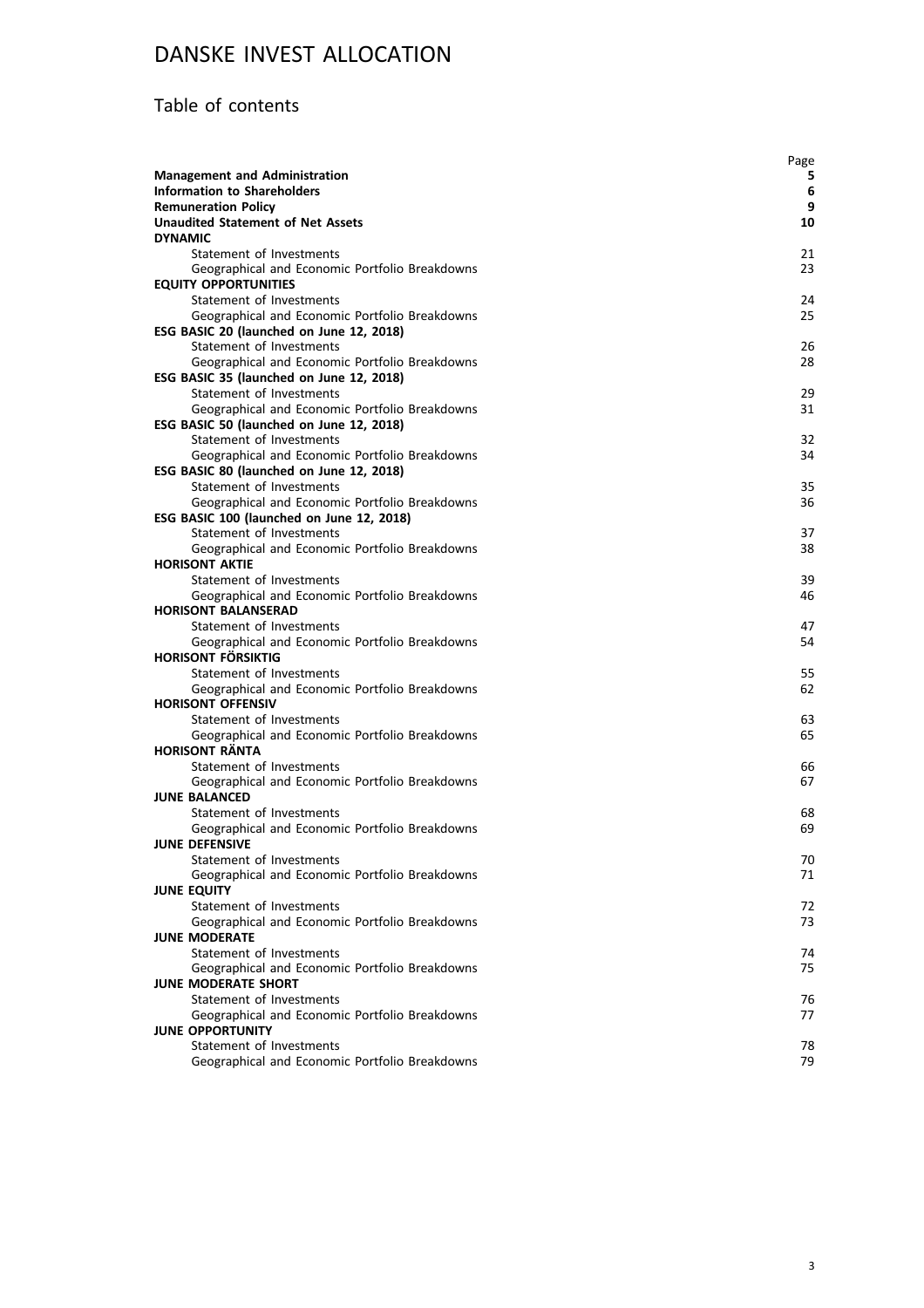# Table of contents (continued)

| <b>JUNE PROGRESSIVE</b>                        |     |
|------------------------------------------------|-----|
| Statement of Investments                       | 80  |
| Geographical and Economic Portfolio Breakdowns | 81  |
| <b>STABLE INCOME</b>                           |     |
| Statement of Investments                       | 82  |
| Geographical and Economic Portfolio Breakdowns | 89  |
| Notes to the Unaudited Financial Statements    | 90  |
| <b>Unaudited Appendix</b>                      | 105 |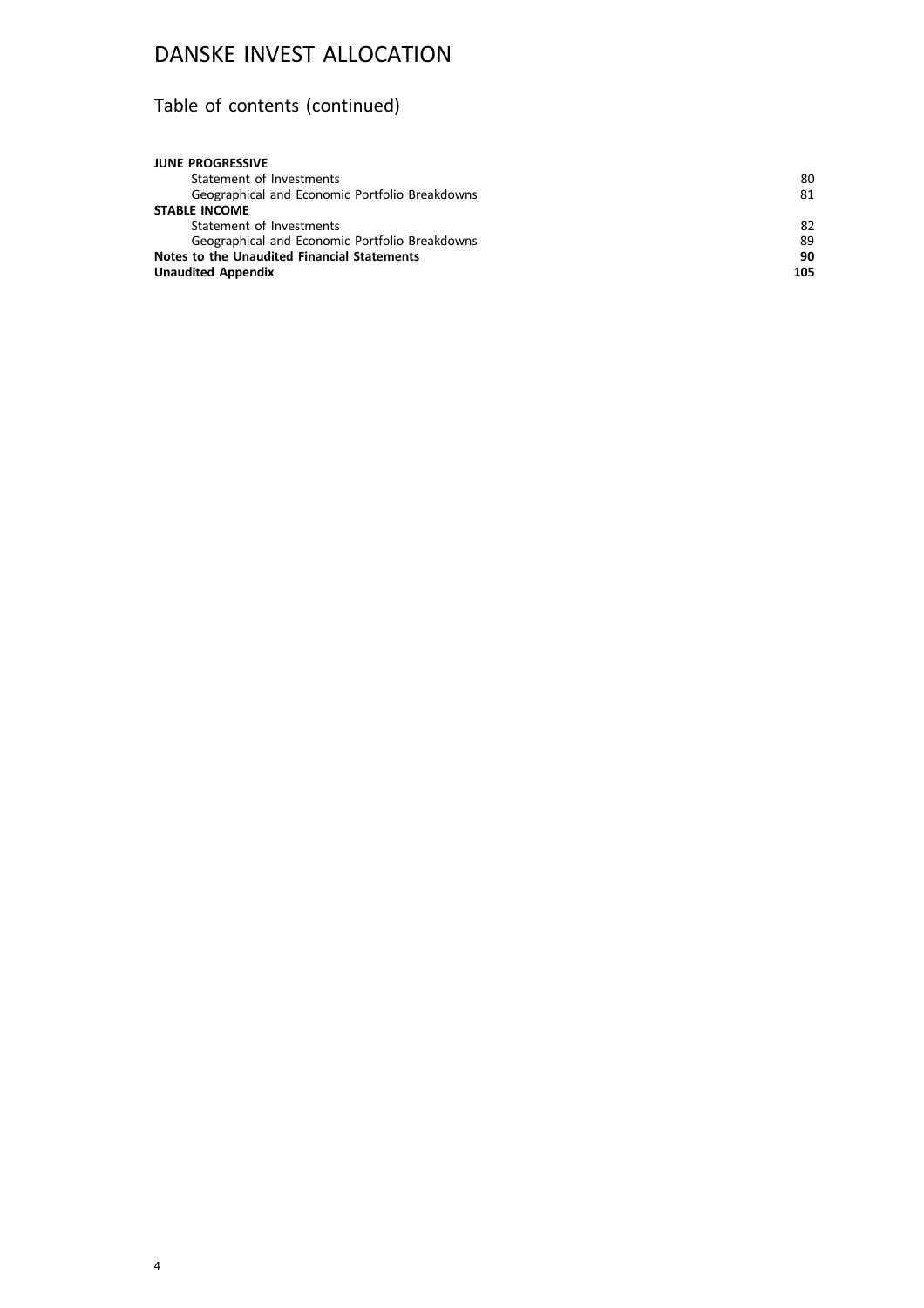### Management and Administration

### **BOARD OF DIRECTORS OF THE FUND**

Robert Bruun MIKKELSTRUP (Chairman) Head of Investment Risk and Implementation of Danske Wealth Management Danske Bank A/S 2800 Kongens Lyngby Denmark

Salla KOMULAINEN Independent Director 52, rue de Rodenbourg L-6950 Olingen Grand Duchy of Luxembourg

Jan Stig RASMUSSEN Independent Director 11, rue de Wecker L-6795 Grevenmacher Grand Duchy of Luxembourg

Morten RASTEN Managing Director Danske Invest Management A/S 2800 Kongens Lyngby Denmark

### **MANAGEMENT COMPANY**

Danske Invest Management Company 13, rue Edward Steichen L-2540 Luxembourg Grand Duchy of Luxembourg

### **BOARD OF DIRECTORS OF THE MANAGEMENT COMPANY**

Morten RASTEN (Chairman) Managing Director Danske Invest Management A/S 2800 Kongens Lyngby Denmark

Lone Larsson HESTNES Managing Director Danske Capital AS Oslo Norway

Thomas Borg DIDERIKSEN Managing Director Danske Bank International S.A. Luxembourg Grand-Duchy of Luxembourg

### **DEPOSITARY BANK AND PRINCIPAL PAYING AGENT**

RBC Investor Services Bank S.A. 14, Porte de France L-4360 Esch-sur-Alzette Grand Duchy of Luxembourg

### **INVESTMENT MANAGER**

Danske Bank A/S Parallelvej 17 2800 Kongens Lyngby Denmark

### **AUDITOR**

Deloitte Audit, *Société à responsabilité limitée* 560, rue de Neudorf L-2220 Luxembourg Grand Duchy of Luxembourg

### **CENTRAL ADMINISTRATION AGENT AND REGISTRAR AGENT**

RBC Investor Services Bank S.A. 14, Porte de France L-4360 Esch-sur-Alzette Grand Duchy of Luxembourg

### **REGISTERED OFFICE**

13, rue Edward Steichen L-2540 Luxembourg Grand Duchy of Luxembourg

### **DOMICILIARY AGENT**

Danske Invest Management Company 13, rue Edward Steichen L-2540 Luxembourg Grand Duchy of Luxembourg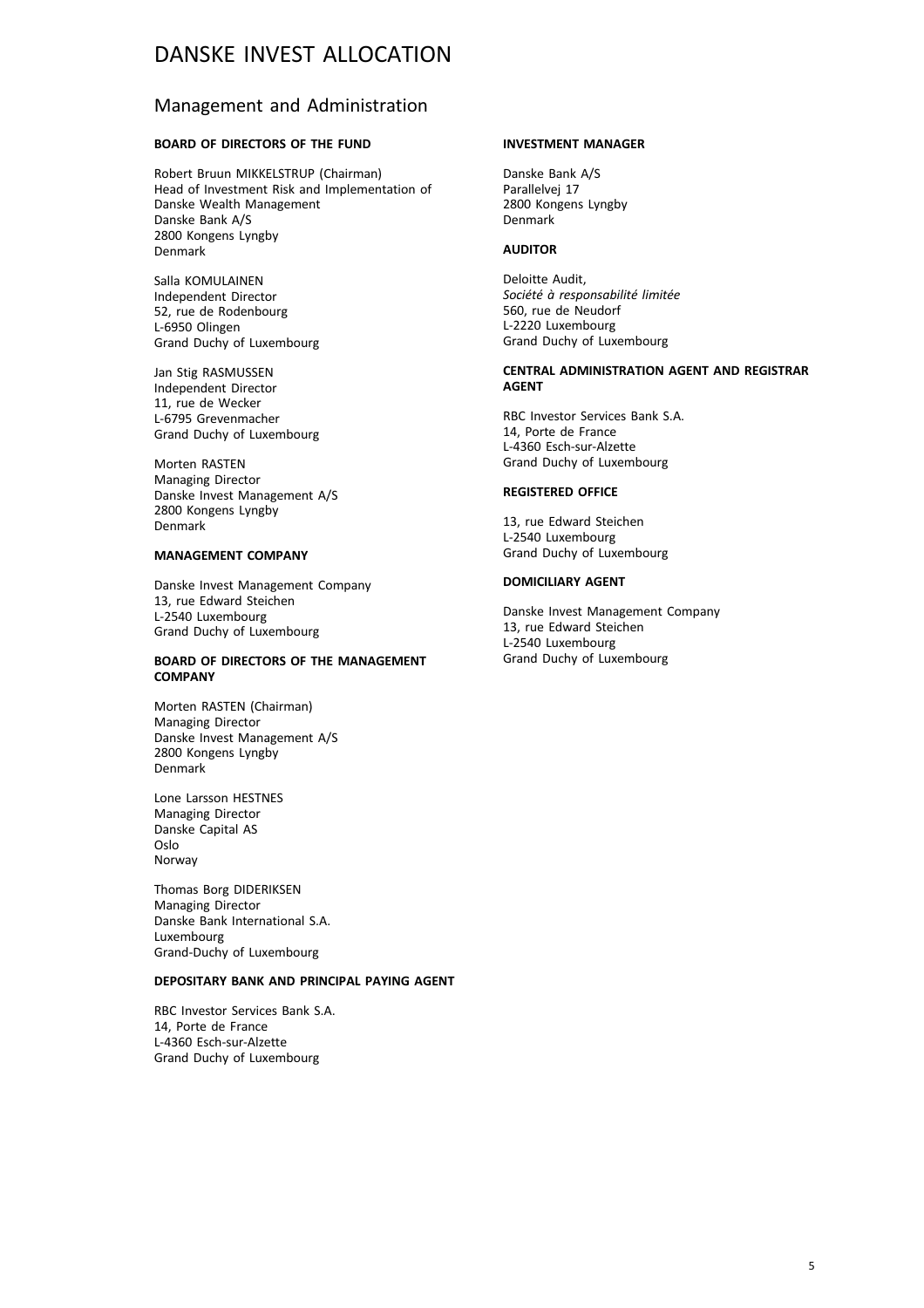### Information to Shareholders

Information about the Net Asset Value of the shares of each Fund and about the subscription and redemption prices is available at all times at the registered office of the Fund.

Copies of the annual report, including audited financial statements and semi-annual reports may be obtained by holders of shares from the registered office of the Fund.

A detailed schedule of portfolio changes is available free of charge upon request at the registered office of the Fund.

### **Significant events during the first half-year 2018**

### **Board of Directors**

The Annual General Meeting of Danske Invest Allocation took place on March 6, 2018.

The Annual General Meeting of shareholders re-elected the following Board Members - Mr. Robert Mikkelstrup, Mr. Morten Rasten, Mr. Jan Stig Rasmussen and Mrs. Salla Komulainen for a one-year period until the next annual general meeting will be held in 2019. The Annual General Meeting of shareholders approved the declaration and payment of dividends for the financial year ended on December 31, 2017 and re-appointed Deloitte Audit S.à.r.l. as statutory auditor for a one year period until the next annual general meeting of shareholders will be held in 2019.

### **Events subsequent to Annual General Meeting**

A circular resolution constituting Mr. Robert Mikkelstrup as Chairman to the Board was made subsequent to the Annual General Meeting.

### **Danske Invest Allocation Prospectus January 2018**

The CSSF issued the visa stamped Prospectus on January 12, 2018 which included the change of Investment Manager for the five Horisont funds from Danske Capital AB to Danske Bank A/S. A shareholder notice was sent out to the relevant investors on December 22, 2017.

The main changes are listed below.

- . replace Danske Capital AB for the following funds (Horisont Aktie, Horisont Balanserad, Horisont Försiktig, Horisont Ränta and Horisont Offensiv) with Danske Bank A/S Sweden branch effective as of December 31, 2017;
- . Update the Fund Descriptions for the following funds (Horisont Aktie, Horisont Balanserad, Horisont Försiktig, Horisont Ränta and Horisont Offensiv) with "Investment Manager: As from December 31, 2017 Danske Bank A/S".

### **Danske Invest Allocation Prospectus June 2018**

The CSSF issued the visa stamped Prospectus on May 25, 2018 which is a revised Prospectus using the More Carrot template (including the screened June funds (ESG Basic) and the Solutions 2.0 funds).

### **Simplified Prospectus model**

- . The prospectus has been rephrased and restructured into the simplified model recently implemented for the Danske Invest SICAV fund;
- . The fund descriptions have been rephrased in a simpler and structured way with the information separated under various clearly defined headings. For the funds that have already been launched, there is no change to the investment policy, strategy, eligible assets or risk profile. Hence, investors will not experience any difference in the portfolio or risk profile due to this prospectus update;
- . Repeated information, e.g. risk descriptions and descriptions of eligible shareholders of share classes, have been removed from the fund description. Instead, each fund refers to a list of the most prominent risks which are described in the general part of the prospectus "Risk Descriptions". Share classes are described in the general part under the heading "Investing in the Funds";
- . ISIN-codes, initial issue prices and launch dates have been removed;
- . All available base share classes are described under Fund Description for each fund with maximum fees that can be charged. However, there are no changes to the actual fees charged.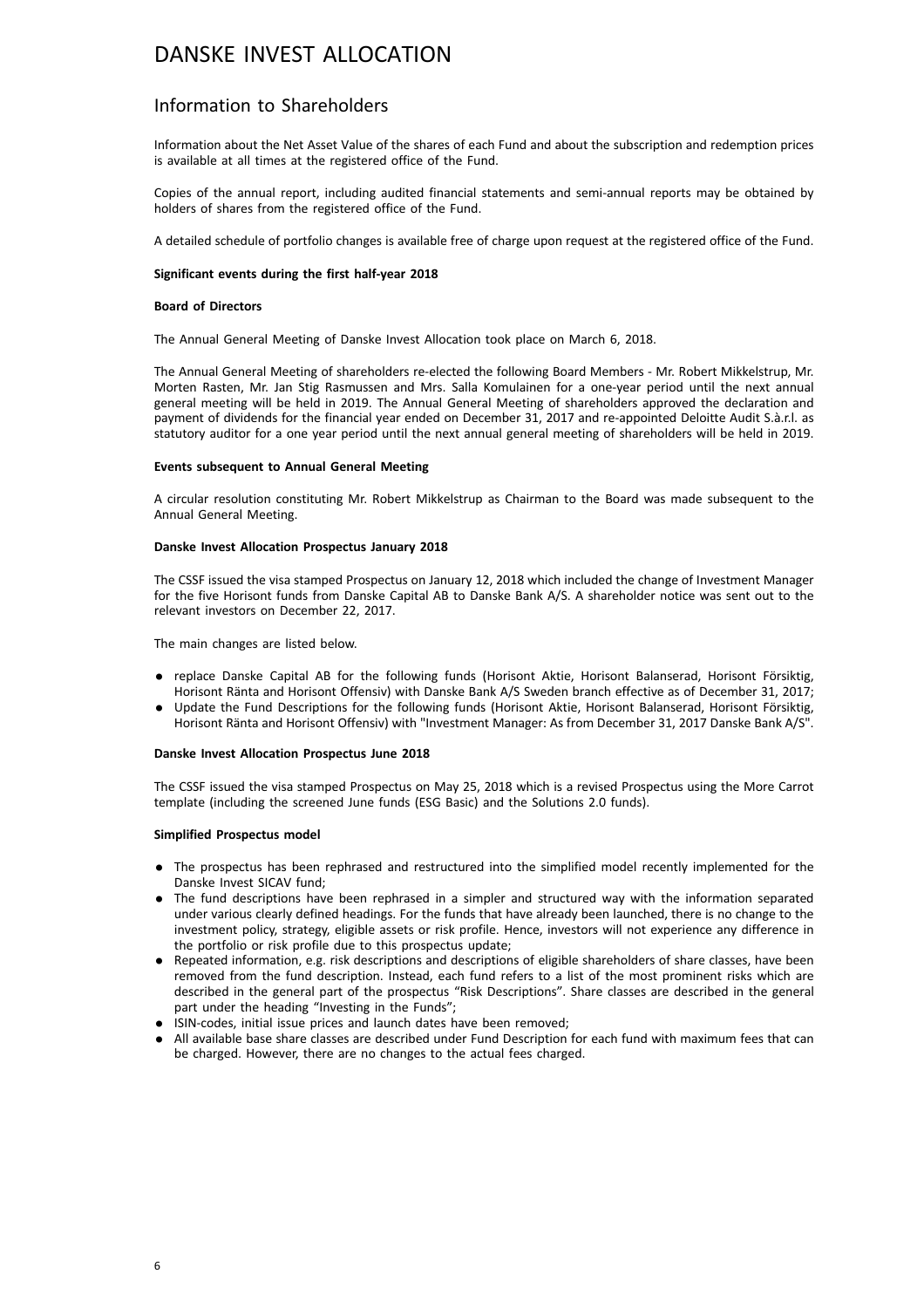### Information to Shareholders (continued)

### . **5 new "Global Portfolio Solution" funds**

Danske Bank Asset Management has developed a concept for new product offering "Solutions 2.0" as part of its new strategy towards Danske Bank's advisory and discretionary clients (both retail and institutional). Solution 2.0 will consist of several UCITS funds with different risk profiles and currencies to facilitate needs of different clients' demands and jurisdictions. Derivatives will also be extensively used for investment purposes but also to reduce downside risk in adverse market conditions.

- . Danske Invest Allocation Global Portfolio Solution DKK Fixed Income
- . Danske Invest Allocation Global Portfolio Solution DKK Defensive
- . Danske Invest Allocation Global Portfolio Solution DKK Balanced
- . Danske Invest Allocation Global Portfolio Solution DKK Opportunity
- . Danske Invest Allocation Global Portfolio Solution DKK Equities

### . **6 new "ESG Basic" funds**

To address an increasing demand for digital, low-cost investment solutions, and SRI-screened funds, 6 new "ESG Basic" funds will be established to complement the existing "June funds". These new funds are, to a large extent, copies of the existing June funds, but with an RI/ESG screening on top.

- . Danske Invest Allocation ESG Basic 20\*
- . Danske Invest Allocation ESG Basic 35\*
- . Danske Invest Allocation ESG Basic 50\*
- . Danske Invest Allocation ESG Basic 80\*
- . Danske Invest Allocation ESG Basic 100\*
- . Danske Invest Allocation ESG Basic Fixed Income (not launched)

A summary of the main changes is outlined below:

- . Removal of June Defensive Short fund (never launched);
- . Change hurdle rates for funds paying performance fees;
- . Description of Performance Fee for the funds **Dynamic and Stable Income:** The prospectus explanation of the performance fee has been made more descriptive but this will not result in any change in the way performance fees are calculated or paid;
- . Clarification of investment policy in the **Dynamic fund:** The fund can invest through UCITS (including UCITS ETFs) or UCIs in equities and equity-related securities. The fund's investment policy description has been clarified asfollows: "Specifically, the fund may invest up to 80% of net assets in equities and equity-related securities through UCITS (including UCITS ETFs) or UCIs."
- . Change subscription, switch and redemption orders processing schedule for the five **Horisont funds** to be as follows: "Subscriptions, switches and redemptions Orders received and accepted by the registrar agent by 2:00 PM CET on any day that is a business day in Sweden (or by 10.00 AM CET on any day which banks are open half a day in Sweden) are ordinarily processed the same day";
- . Change subscription, switch and redemption orders processing schedule for the **Dynamic and Equity Opportunities funds** to be as follows: "Subscriptions, switches and redemptions Orders received and accepted by the registrar agent by 5:30 PM CET any business day in Luxembourg are ordinarily processed two business days later";
- . **Operating and Admin expenses:** Update the fee model for **Dynamic and Equity Opportunities funds** to include Management Fee, Operating & Admin. Expenses (incl. Taxe d'abonnement). The new prospectus will display a maximum level of administrative and operating expenses of 0.40% for all share classes in both funds. The actual level of administrative and operating expenses is 0.33% for all share classes in the Dynamic fund and 0.40% for all classes in the Equity Opportunities fund;
- . **Share classes:** The prospectus will describe the base share class types (families of share classes), e.g. "A", "I", "J","P1", RA", "RI", "WA" etc. in section "Investing in the Funds" / "Share Classes". A list of available share classes (ISIN-codes) will be made available on the web-site: www.danskeinvest.com;
- . New base share classes TA and TI will be established for the "Global Portfolio Solution" funds;
- . New base share classes WJ, WP1, WP2, WP3 will be established for the "ESG Basic" funds.

### **Shareholder Notice:**

A shareholder notice outlining these changes has been sent out to the shareholders in the Fund on May 29, 2018. Investors in the Dynamic and Stable Income funds shall have the right until close of business on July 31, 2018 to request the full redemption free of charge or conversion of their shares into any other fund within the SICAV.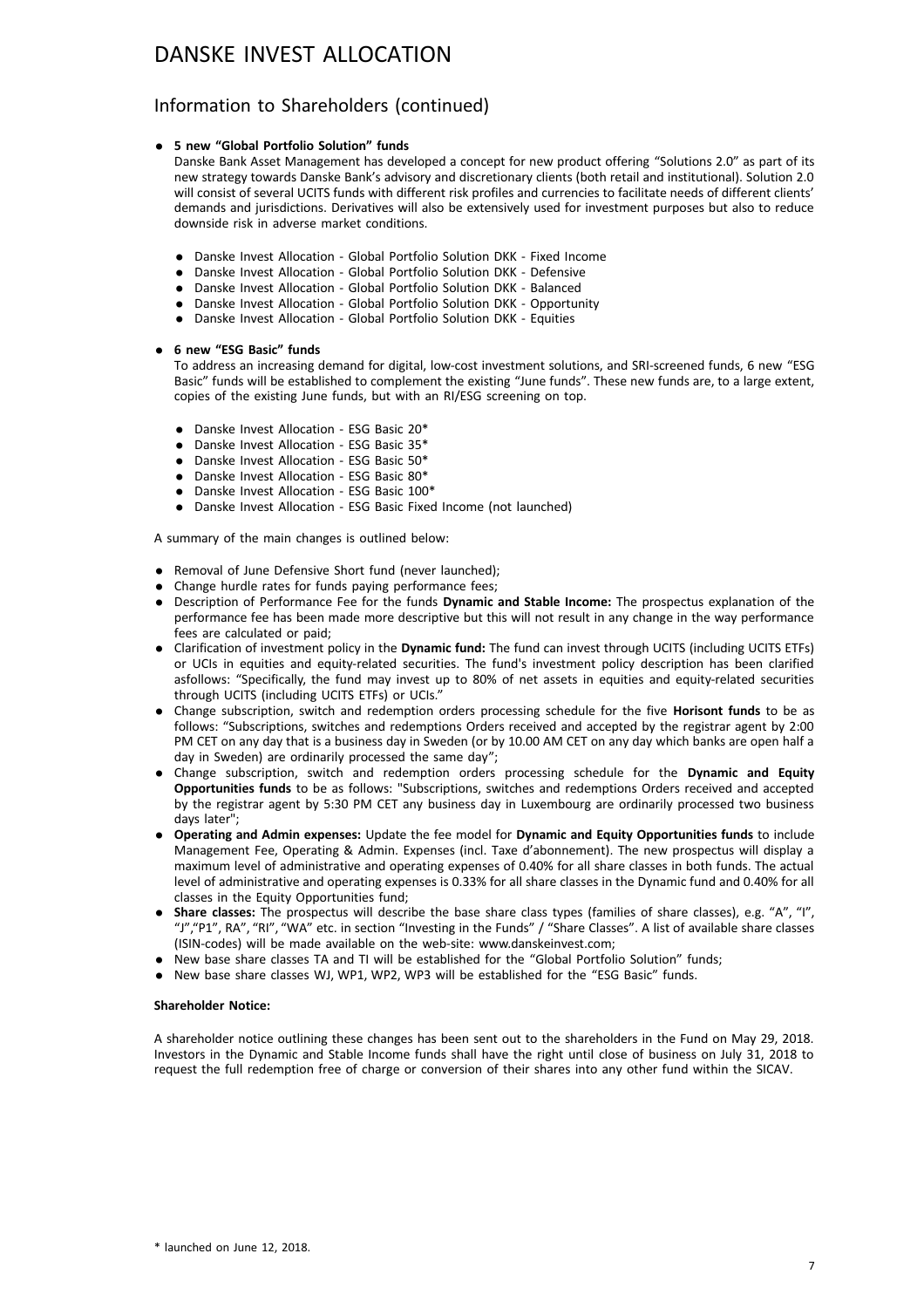### Information to Shareholders (continued)

### **Marketing Approval / Country notifications**

The ESG Basic funds are notified for marketing in Denmark, Luxembourg, Sweden and Finland.

| <b>Fund Name</b> | <b>Share Class Name</b>                                            | <b>ISIN</b>  | <b>Share class Start DateCurrencyStart Price</b> |            |     |
|------------------|--------------------------------------------------------------------|--------------|--------------------------------------------------|------------|-----|
|                  | ESG BASIC 20* June Moderate Screened Class J-sek h                 | LU1806380249 | June 12, 2018                                    | <b>SEK</b> | 100 |
|                  | June Moderate Screened Class R                                     | LU1806380678 | June 12, 2018                                    | <b>EUR</b> | 10  |
|                  | ESG BASIC 20* Class WA                                             | LU1806382021 | June 12, 2018                                    | EUR        | 10  |
|                  | ESG BASIC 35* June Balanced Screened Class J-sek h                 | LU1806383185 | June 12, 2018                                    | <b>SEK</b> | 100 |
|                  | June Balanced Screened Class R                                     | LU1806383425 | June 12, 2018                                    | <b>EUR</b> | 10  |
|                  | ESG BASIC 35* Class WA                                             | LU1806384829 | June 12, 2018                                    | <b>EUR</b> | 10  |
|                  | ESG BASIC 50* June Progressive Screened Class J-sek h LU1806386014 |              | June 12, 2018                                    | <b>SEK</b> | 100 |
|                  | June Progressive Screened Class R                                  | LU1806386360 | June 12, 2018                                    | <b>EUR</b> | 10  |
|                  | ESG BASIC 50* Class WA                                             | LU1806387848 | June 12, 2018                                    | EUR        | 10  |
|                  | ESG BASIC 80* June Opportunity Screened Class J-sek hLU1806388812  |              | June 12, 2018                                    | <b>SEK</b> | 100 |
|                  | June Opportunity Screened Class R                                  | LU1806389117 | June 12, 2018                                    | <b>EUR</b> | 10  |
|                  | ESG BASIC 80* Class WA                                             | LU1806390636 | June 12, 2018                                    | <b>EUR</b> | 10  |
|                  | ESG BASIC 100*June Equity Screened Class J-sek h                   | LU1806391527 | June 12, 2018                                    | <b>SEK</b> | 100 |
|                  | June Equity Screened Class R                                       | LU1806391956 | June 12, 2018                                    | <b>EUR</b> | 10  |
|                  | ESG BASIC 100* Class WA                                            | LU1806393499 | June 12, 2018                                    | EUR        | 10  |

### **KIID**

All the Key Investor Information Documents - the KIIDs - are available and published on the website www.danskeinvest.com

### **The Board**

**Mr. Robert Mikkelstrup** was appointed to the Board in September 2011 and was appointed Chairman in March 2012. He is also Chairman of the boards in Danske Invest SICAV and Danske Invest SICAV-SIF in Luxembourg. He is a Senior Vice President, heading Investment Risk & Implementation and a member of the management team in Danske Bank Asset Management. He has been with Danske Bank Group since 1994 and has had several management positions within Treasury, Finance as well as Fund and Asset Management.

**Mr. Morten Rasten** was appointed to the Board in July 2014. He is Managing Director of Danske Invest Management A/S – Denmark, a position he has held since January 2014. He is responsible for the Fund Management Companies in the Danske Bank Group, and in this capacity, serves as Chairman of the Board of Directors for a number of subsidiaries in the Danske Bank Group. Currently he is Chairman of Danske Invest Management Company in Luxembourg. He has held several positions within Danske Bank Group from 2003 and was Managing Director of Danske Capital AS in Norway from 2010 until 2013.

**Mr. Jan Stig Rasmussen** was appointed to the Board in June 2017. He is an experienced independent director within the financial sector with recognized competence in the Pan-European banking and asset management industry. He isa non-executive director of a number of investment funds, both traditional UCITS and Alternative Investment Funds. He is on the board of some fund management companies based in Luxembourg and Switzerland as well as on a Luxembourg-based bank. He embarked on his career in the financial industry in Denmark in 1980, but has worked in Luxembourg since 1987. He has been CEO of Sparinvest S.A. and member of Sparinvest's Group Executive Committee (2005-2013) as well as Managing Director of Nordea Investment Funds S.A. (2000-2005). In both cases he was responsible for developing the Group's international business model. Prior to this, he was an Executive Director at Nordea Bank S.A.'s Private Banking Department (1992-1999), Associate Director and Head of International Bank Bank Services (1989-1992) as well as Credit Officer and Deputy Head of Credit Department (1987-1989).

**Mrs. Salla Komulainen** was appointed to the Board in June 2017. She is an independent director and consultant specialising in fund governance, compliance and delegates oversight matters within UCITS and alternative investment funds. Until October 2017, she held also a part-time conducting officer role at Mandatum Life Fund Management. she started her career in the financial services industry in Finland in 1994. From 1997 to 2007 she worked within several major banks in Finland as controller, head of custody client services, project manager and sales director. From 2010 to 2012 she worked for CapMan Group in Luxembourg where, as fund manager, she was responsible for CapMan's Luxembourg office and oversaw daily fund and management company operations. She is a member of Luxembourg and UK Institute of Directors and actively participates in committee work at the Luxembourg Private Equity & Venture Capital Association.

\* launched on June 12, 2018.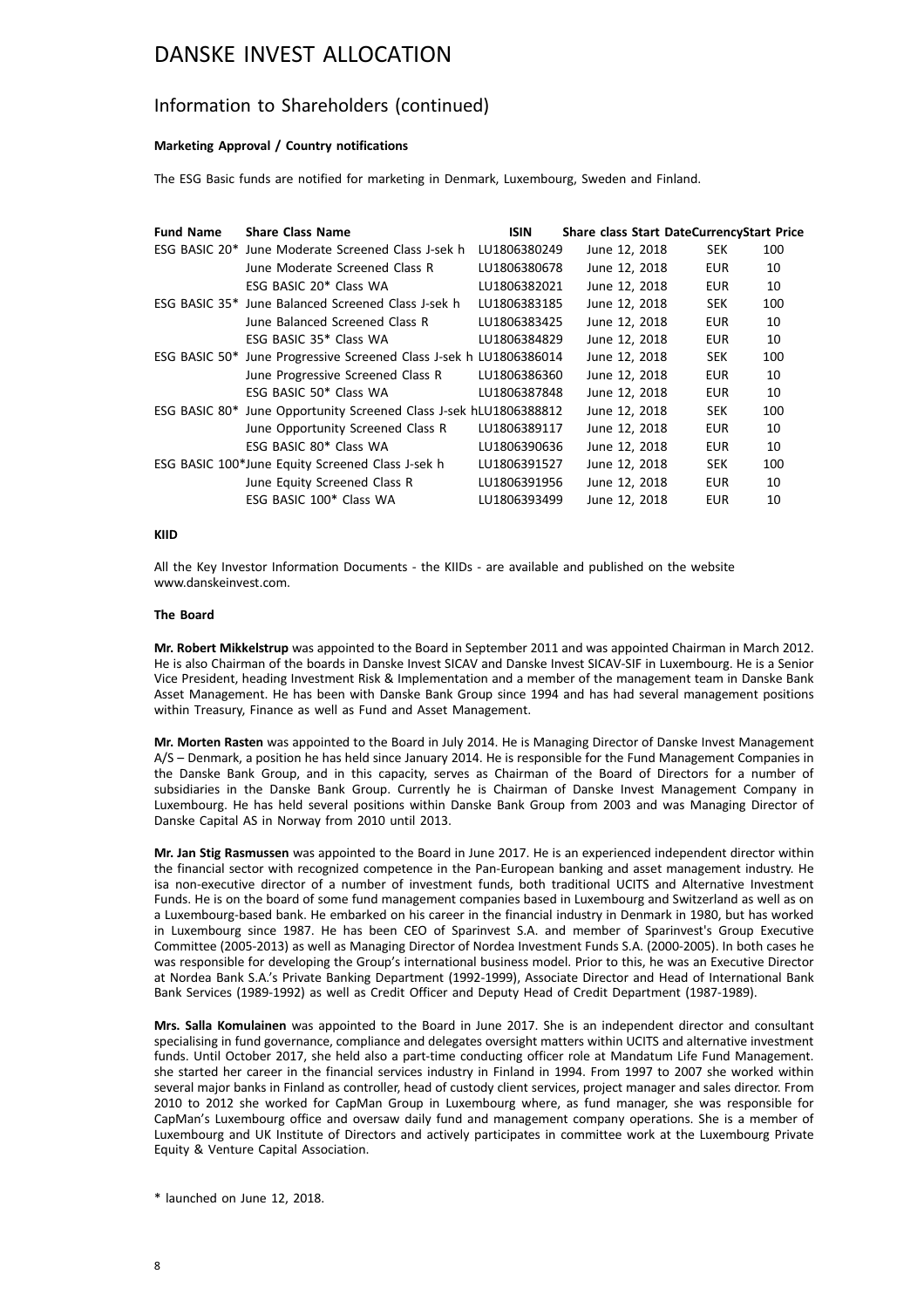## Remuneration Policy

Danske Invest Management Company has a remuneration policy which is available on the website www.danskeinvest.lu.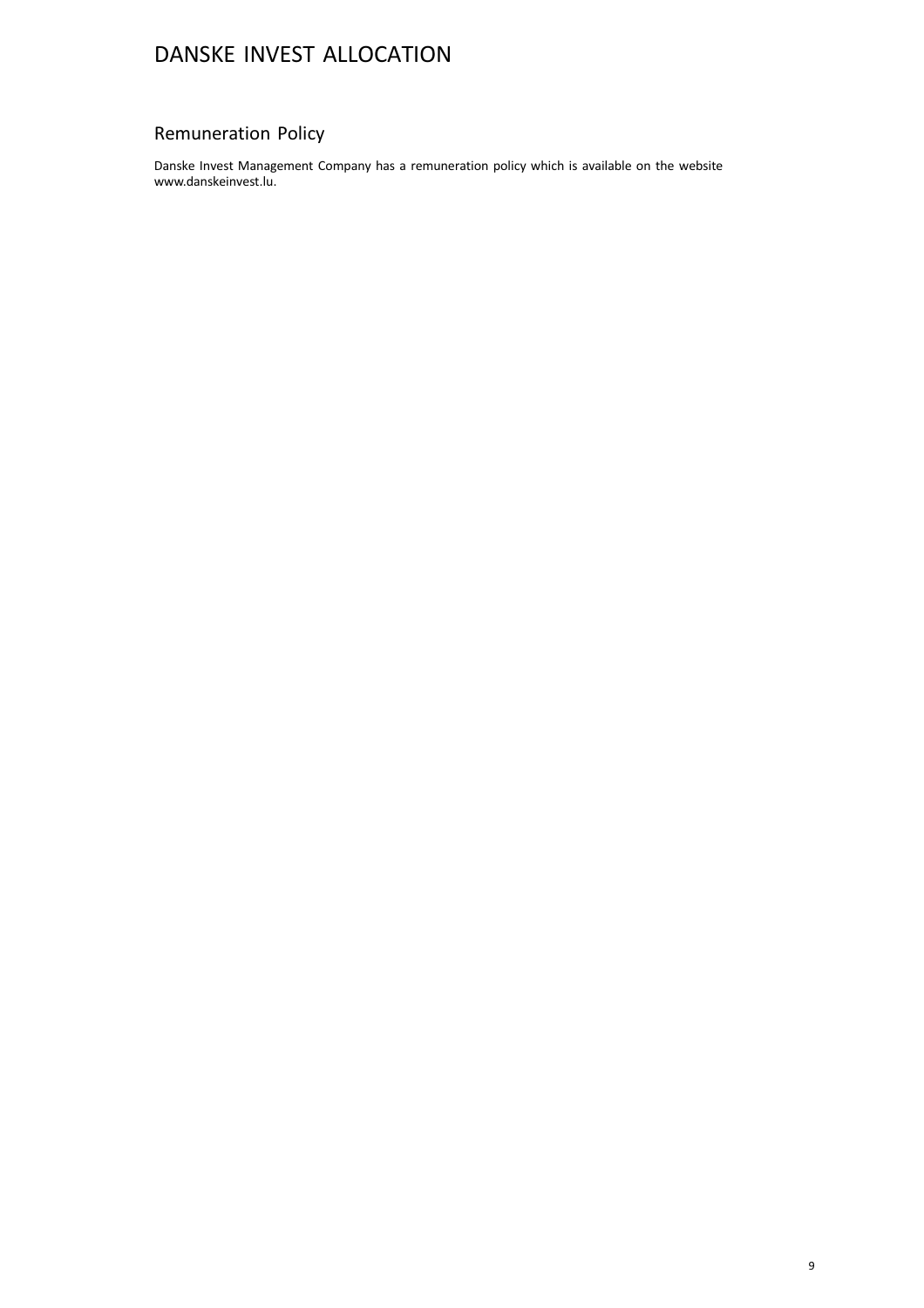### Statement of Net Assets as at June 30, 2018

|                                                       |             | <b>Dynamic</b> | <b>Equity</b><br><b>Opportunities</b> | ESG Basic 20* | ESG Basic 35* |
|-------------------------------------------------------|-------------|----------------|---------------------------------------|---------------|---------------|
|                                                       | <b>Note</b> | <b>EUR</b>     | <b>EUR</b>                            | <b>EUR</b>    | <b>EUR</b>    |
| <b>ASSETS</b>                                         |             |                |                                       |               |               |
| Investment portfolio at market value                  | (2)         | 18,096,102     | 6,251,219                             | 217,094       | 215,686       |
| Cash at bank                                          | (2)         | 64,406         | 12,593                                | 2,160         | 2,374         |
| Amounts receivable on sale of investments             |             |                |                                       |               |               |
| Amounts receivable on subscriptions                   |             |                |                                       |               |               |
| Interest and dividends receivable                     |             | 8,456          | 5                                     |               |               |
| Net unrealised profit on forward foreign              |             |                |                                       |               |               |
| exchange contracts                                    | (11)        |                |                                       |               |               |
| Net unrealised profit on futures contracts            | (12)        |                |                                       |               |               |
| Other assets                                          | (13)        | 13,150         | 7,853                                 |               | 1             |
| <b>TOTAL ASSETS</b>                                   |             | 18, 182, 114   | 6,271,670                             | 219,254       | 218,061       |
| <b>LIABILITIES</b>                                    |             |                |                                       |               |               |
| Interest payable                                      |             | 71             | 2                                     | 5             | 9             |
| Amounts payable on purchase of investments            |             |                |                                       |               |               |
| Amounts payable on redemptions                        |             |                |                                       |               |               |
| Net unrealised loss on forward foreign exchange       |             |                |                                       |               |               |
| contracts                                             | (11)        |                |                                       | 541           | 424           |
| Advisory commission payable                           |             |                |                                       |               |               |
| Management fee payable                                | (3)         | 42,121         | 24,725                                | 27            | 27            |
| Performance commission payable                        | (9)         | 55,972         |                                       |               |               |
| Taxes and expenses payable                            | (10)        | 10,254         | 5,543                                 |               |               |
| Operating and Administrative fee<br>Other liabilities | (8)         | 2,410          | 2,019                                 | 22            | 22            |
| <b>TOTAL LIABILITIES</b>                              |             | 110,828        | 32,289                                | 595           | 482           |
| <b>TOTAL NET ASSETS</b>                               |             | 18,071,286     | 6,239,381                             | 218,659       | 217,579       |
|                                                       |             |                |                                       |               |               |
| Net asset value per share                             |             |                |                                       |               |               |
| <b>Accumulation Class A</b>                           |             |                | 31.713                                |               |               |
| Accumulation Class A p                                |             | 36.144         |                                       |               |               |
| Accumulation Class A sek hp                           |             |                |                                       |               |               |
| <b>Accumulation Class J</b>                           |             |                |                                       |               |               |
| Accumulation Class J dkk                              |             |                |                                       |               |               |
| Accumulation Class J nok                              |             |                |                                       |               |               |
| <b>Accumulation Class J sek</b>                       |             |                |                                       |               |               |
| Accumulation Class J sek h                            |             |                |                                       | 99.73         | 99.23         |
| <b>Accumulation Class R</b>                           |             |                |                                       | 9.975         | 9.926         |
| <b>Accumulation Class SA</b>                          |             |                |                                       |               |               |
| Accumulation Class SA d                               |             |                |                                       |               |               |
| <b>Accumulation Class SI</b>                          |             |                |                                       |               |               |
| <b>Accumulation Class WA eur</b>                      |             |                |                                       | 9.975         | 9.926         |
| Accumulation Class WA sek                             |             |                |                                       |               |               |
| Accumulation Class WA d                               |             |                |                                       |               |               |
| Accumulation Class WA p                               |             |                |                                       |               |               |
| <b>Accumulation Class WI</b>                          |             |                |                                       |               |               |
| Accumulation Class WI d                               |             |                |                                       |               |               |
| Number of shares outstanding                          |             |                |                                       |               |               |
| <b>Accumulation Class A</b><br>Accumulation Class A p |             | 499,981.0405   | 196,742.9311                          |               |               |
|                                                       |             |                |                                       |               |               |

\* launched on June 12, 2018.

The accompanying notes form an integral part of these financial statements.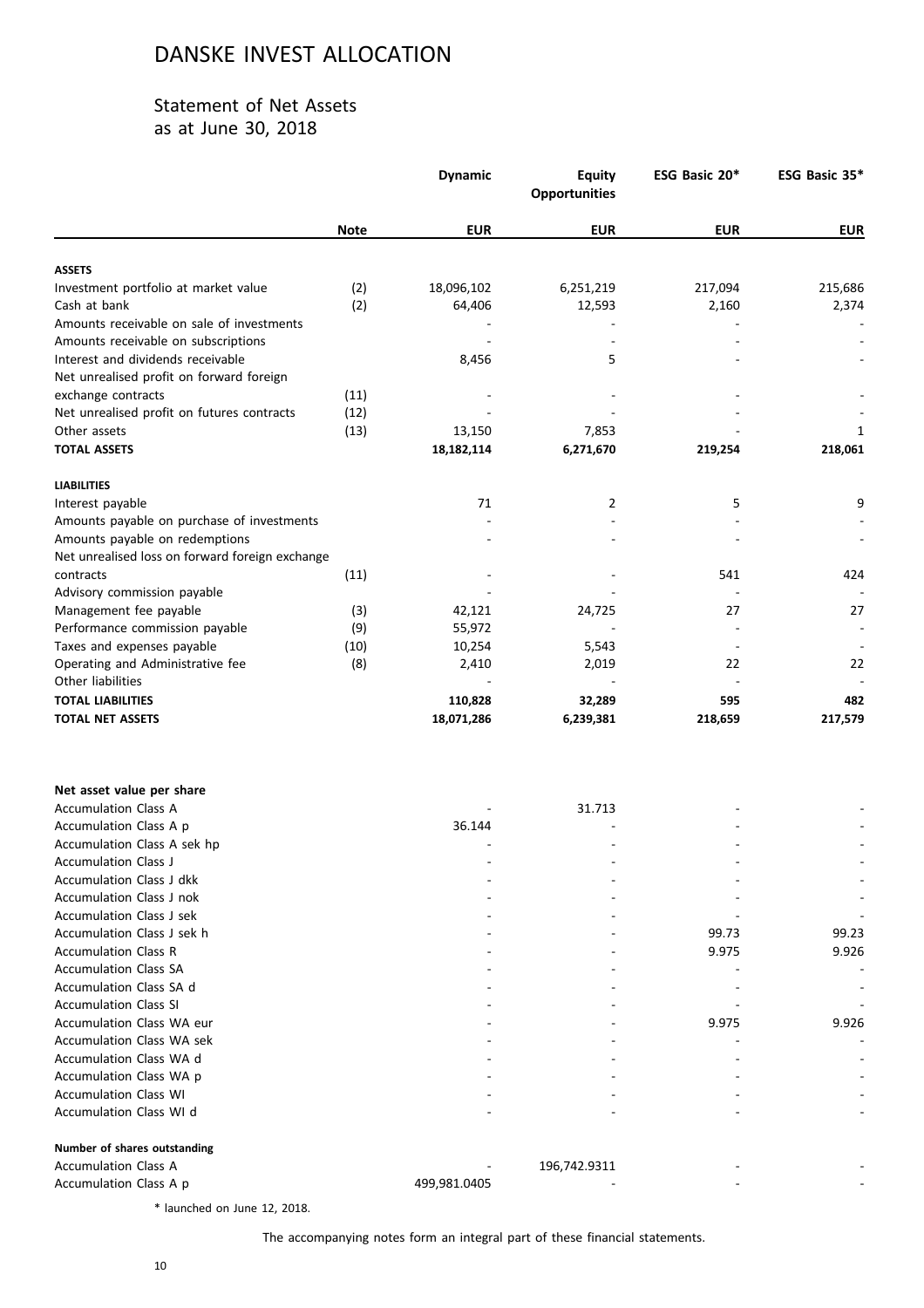## Statement of Net Assets (continued) as at June 30, 2018

|                                  |             | <b>Dynamic</b> | <b>Equity</b><br><b>Opportunities</b> | ESG Basic 20* | ESG Basic 35* |
|----------------------------------|-------------|----------------|---------------------------------------|---------------|---------------|
|                                  | <b>Note</b> | <b>EUR</b>     | <b>EUR</b>                            | <b>EUR</b>    | <b>EUR</b>    |
| Accumulation Class A sek hp      |             |                |                                       |               |               |
| <b>Accumulation Class J</b>      |             |                |                                       |               |               |
| Accumulation Class J dkk         |             |                |                                       |               |               |
| <b>Accumulation Class J nok</b>  |             |                |                                       |               |               |
| Accumulation Class J sek         |             |                |                                       |               |               |
| Accumulation Class J sek h       |             |                |                                       | 2,000.0000    | 2,000.0000    |
| <b>Accumulation Class R</b>      |             |                |                                       | 18,000.0000   | 18,000.0000   |
| <b>Accumulation Class SA</b>     |             |                |                                       |               |               |
| Accumulation Class SA d          |             |                |                                       |               |               |
| <b>Accumulation Class SI</b>     |             |                |                                       |               |               |
| Accumulation Class WA eur        |             |                |                                       | 2,000.0000    | 2,000.0000    |
| <b>Accumulation Class WA sek</b> |             |                |                                       |               |               |
| Accumulation Class WA d          |             |                |                                       |               |               |
| Accumulation Class WA p          |             |                |                                       |               |               |
| <b>Accumulation Class WI</b>     |             |                |                                       |               |               |
| Accumulation Class WI d          |             |                |                                       |               |               |

\* launched on June 12, 2018.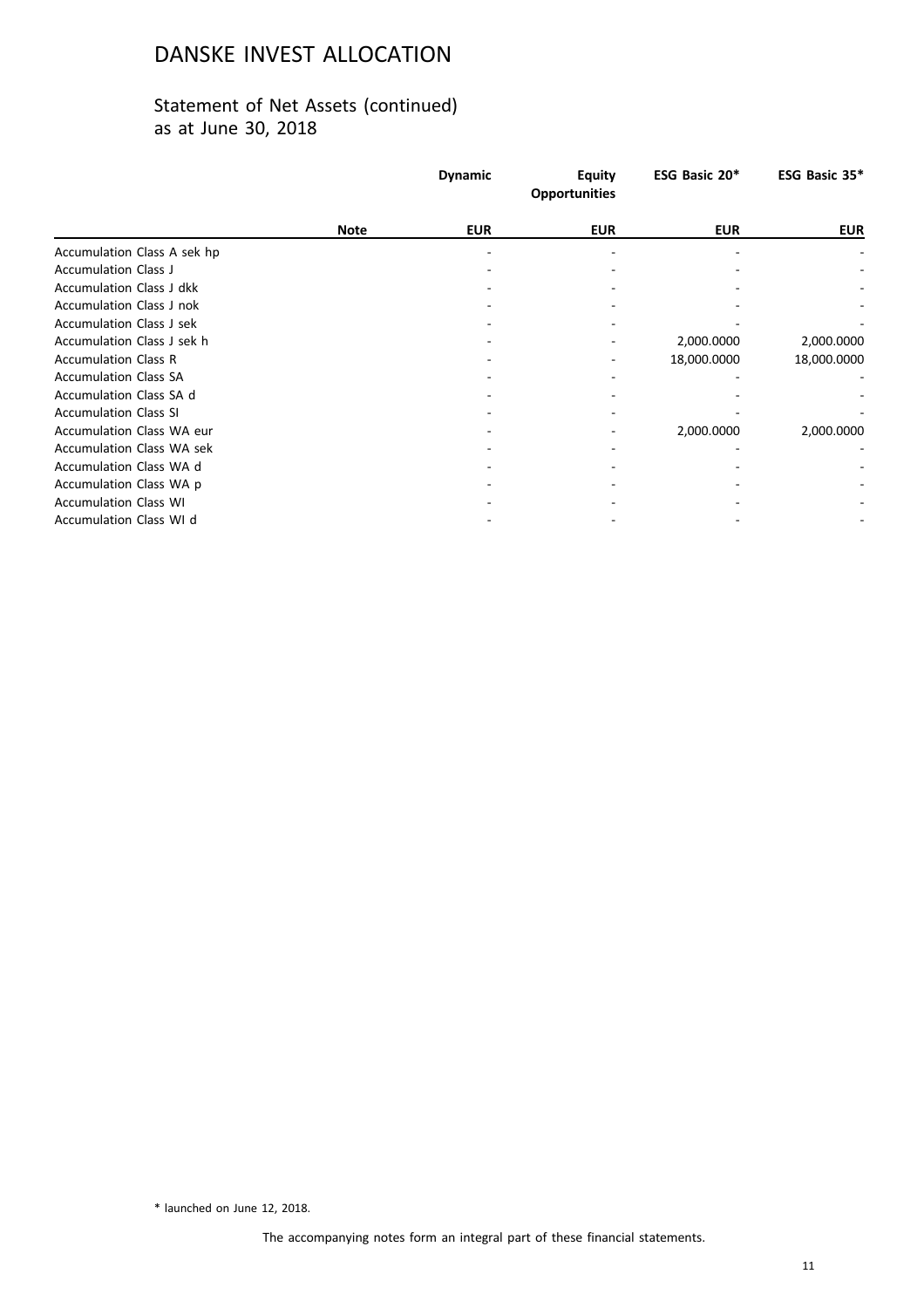## Statement of Net Assets (continued) as at June 30, 2018

|                                                         |             | ESG Basic 50*            | ESG Basic 80* | ESG Basic 100*           | <b>Horisont Aktie</b> |
|---------------------------------------------------------|-------------|--------------------------|---------------|--------------------------|-----------------------|
|                                                         | <b>Note</b> | <b>EUR</b>               | <b>EUR</b>    | <b>EUR</b>               | <b>SEK</b>            |
| <b>ASSETS</b>                                           |             |                          |               |                          |                       |
| Investment portfolio at market value                    | (2)         | 215,190                  | 214,209       | 213,890                  | 4,836,592,711         |
| Cash at bank                                            | (2)         | 2,121                    | 1,052         | 1,093                    | 47,800,822            |
| Amounts receivable on sale of investments               |             |                          |               |                          | 99,743,394            |
| Amounts receivable on subscriptions                     |             |                          |               |                          | 13,421,964            |
| Interest and dividends receivable                       |             |                          |               |                          | 58,630                |
| Net unrealised profit on forward foreign                |             |                          |               |                          |                       |
| exchange contracts                                      | (11)        |                          |               |                          |                       |
| Net unrealised profit on futures contracts              | (12)        |                          |               |                          |                       |
| Other assets                                            | (13)        |                          |               |                          | 10,256,961            |
| <b>TOTAL ASSETS</b>                                     |             | 217,311                  | 215,261       | 214,983                  | 5,007,874,482         |
| <b>LIABILITIES</b>                                      |             |                          |               |                          |                       |
| Interest payable                                        |             | 11                       | 16            | 17                       | 45,532                |
| Amounts payable on purchase of investments              |             |                          |               |                          | 174,298,035           |
| Amounts payable on redemptions                          |             |                          |               |                          | 2,197,111             |
| Net unrealised loss on forward foreign exchange         |             |                          |               |                          |                       |
| contracts                                               | (11)        | 424                      | 424           | 424                      |                       |
| Advisory commission payable                             |             |                          |               | $\overline{a}$           | 11,346,087            |
| Management fee payable                                  | (3)         | 27                       | 27            | 27                       | 5,472,851             |
| Performance commission payable                          | (9)         |                          |               | $\overline{a}$           |                       |
| Taxes and expenses payable                              | (10)        | $\overline{\phantom{a}}$ |               | $\overline{\phantom{a}}$ |                       |
| Operating and Administrative fee                        | (8)         | 22                       | 22            | 22                       | 824,393               |
| Other liabilities                                       |             |                          |               |                          |                       |
| <b>TOTAL LIABILITIES</b>                                |             | 484                      | 489           | 490                      | 194,184,009           |
| <b>TOTAL NET ASSETS</b>                                 |             | 216,827                  | 214,772       | 214,493                  | 4,813,690,473         |
|                                                         |             |                          |               |                          |                       |
| Net asset value per share                               |             |                          |               |                          |                       |
| <b>Accumulation Class A</b>                             |             |                          |               |                          |                       |
| Accumulation Class A p                                  |             |                          |               |                          |                       |
| Accumulation Class A sek hp                             |             |                          |               |                          |                       |
| Accumulation Class J                                    |             |                          |               |                          |                       |
| Accumulation Class J dkk                                |             |                          |               |                          |                       |
| Accumulation Class J nok                                |             |                          |               |                          |                       |
| Accumulation Class J sek                                |             |                          |               |                          |                       |
| Accumulation Class J sek h                              |             | 98.89                    | 97.93         | 97.81                    |                       |
| <b>Accumulation Class R</b>                             |             | 9.892                    | 9.798         | 9.785                    |                       |
| <b>Accumulation Class SA</b><br>Accumulation Class SA d |             |                          |               |                          | 269.16                |
| <b>Accumulation Class SI</b>                            |             |                          |               |                          | 213.94                |
| Accumulation Class WA eur                               |             |                          |               |                          | 269.16                |
|                                                         |             | 9.892                    | 9.798         | 9.785                    |                       |
| <b>Accumulation Class WA sek</b>                        |             |                          |               |                          | 103.24                |
| Accumulation Class WA d                                 |             |                          |               |                          | 214.59                |
| Accumulation Class WA p                                 |             |                          |               |                          |                       |
| <b>Accumulation Class WI</b>                            |             |                          |               |                          |                       |
| Accumulation Class WI d                                 |             |                          |               |                          | 214.59                |
| Number of shares outstanding                            |             |                          |               |                          |                       |
| <b>Accumulation Class A</b>                             |             |                          |               |                          |                       |
| Accumulation Class A p                                  |             |                          |               |                          |                       |
| Accumulation Class A sek hp                             |             |                          |               |                          |                       |

\* launched on June 12, 2018.

The accompanying notes form an integral part of these financial statements.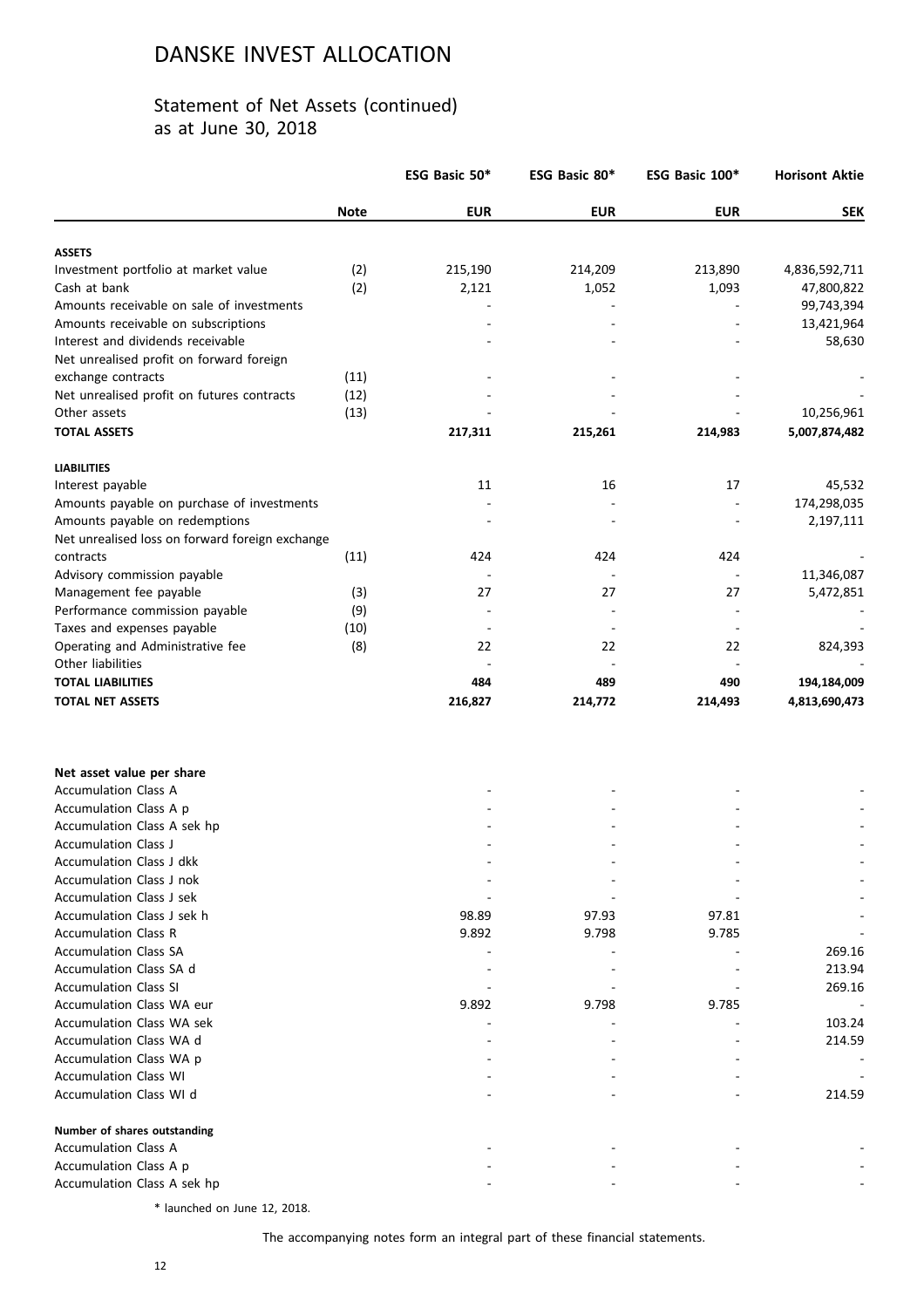## Statement of Net Assets (continued) as at June 30, 2018

|                                  |             | ESG Basic 50* | ESG Basic 80* | ESG Basic 100* | <b>Horisont Aktie</b> |
|----------------------------------|-------------|---------------|---------------|----------------|-----------------------|
|                                  | <b>Note</b> | <b>EUR</b>    | <b>EUR</b>    | <b>EUR</b>     | <b>SEK</b>            |
| <b>Accumulation Class J</b>      |             |               |               |                |                       |
| Accumulation Class J dkk         |             |               |               |                |                       |
| Accumulation Class J nok         |             |               |               |                |                       |
| <b>Accumulation Class J sek</b>  |             |               |               |                |                       |
| Accumulation Class J sek h       |             | 2,000.0000    | 2,000.0000    | 2,000.0000     |                       |
| <b>Accumulation Class R</b>      |             | 18,000.0000   | 18,000.0000   | 18,000.0000    |                       |
| <b>Accumulation Class SA</b>     |             |               |               |                | 7,782,784.0887        |
| Accumulation Class SA d          |             |               |               |                | 30,016.7987           |
| <b>Accumulation Class SI</b>     |             |               |               |                | 10,030,877.1137       |
| <b>Accumulation Class WA eur</b> |             | 2,000.0000    | 2,000.0000    | 2,000.0000     |                       |
| <b>Accumulation Class WA sek</b> |             |               |               |                | 994.0000              |
| Accumulation Class WA d          |             |               |               |                | 730.2876              |
| Accumulation Class WA p          |             |               |               |                |                       |
| <b>Accumulation Class WI</b>     |             |               |               |                |                       |
| Accumulation Class WI d          |             |               |               |                | 57,047.0112           |

\* launched on June 12, 2018.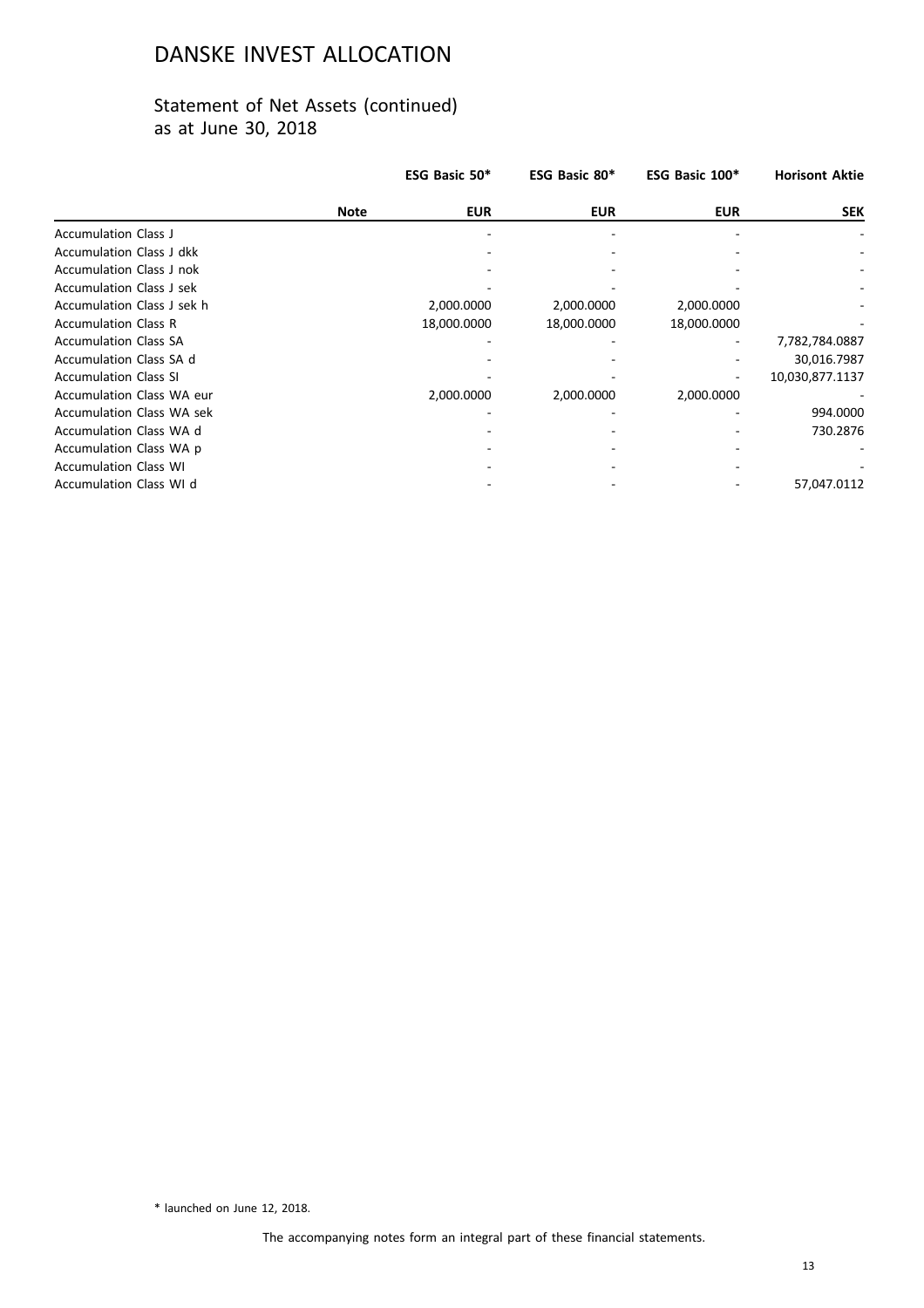|                                                 |             | Horisont<br><b>Balanserad</b> | Horisont Försiktig | <b>Horisont Offensiv</b> | <b>Horisont Ränta</b> |
|-------------------------------------------------|-------------|-------------------------------|--------------------|--------------------------|-----------------------|
|                                                 | <b>Note</b> | <b>SEK</b>                    | <b>SEK</b>         | <b>SEK</b>               | <b>SEK</b>            |
| <b>ASSETS</b>                                   |             |                               |                    |                          |                       |
| Investment portfolio at market value            | (2)         | 8,289,310,854                 | 6,884,016,051      | 1,294,586,800            | 889,276,704           |
| Cash at bank                                    | (2)         | 38,301,390                    | 36,387,440         | 8,095,674                | 10,827,680            |
| Amounts receivable on sale of investments       |             | 120,720,328                   | 131,822            | 40,000,000               |                       |
| Amounts receivable on subscriptions             |             | 22,115,818                    | 19,780,713         | 6,205,618                | 2,550,126             |
| Interest and dividends receivable               |             | 9,797,068                     | 12,581,187         | 643,564                  | 946,797               |
| Net unrealised profit on forward foreign        |             |                               |                    |                          |                       |
| exchange contracts                              | (11)        |                               |                    |                          |                       |
| Net unrealised profit on futures contracts      | (12)        |                               |                    |                          |                       |
| Other assets                                    | (13)        | 13,101,109                    | 8,644,686          | 2,381,970                | 972,488               |
| <b>TOTAL ASSETS</b>                             |             | 8,493,346,567                 | 6,961,541,899      | 1,351,913,626            | 904,573,795           |
| <b>LIABILITIES</b>                              |             |                               |                    |                          |                       |
| Interest payable                                |             | 125,057                       | 132,031            | 31,696                   | 12,431                |
| Amounts payable on purchase of investments      |             | 117,794,606                   | 631,728            |                          |                       |
| Amounts payable on redemptions                  |             | 4,892,048                     | 2,335,777          | 2,408,412                | 102,639               |
| Net unrealised loss on forward foreign exchange |             |                               |                    |                          |                       |
| contracts                                       | (11)        |                               |                    |                          |                       |
| Advisory commission payable                     |             |                               |                    |                          |                       |
| Management fee payable                          | (3)         | 20,815,409                    | 14,073,788         | 3,997,329                | 1,108,248             |
| Performance commission payable                  | (9)         |                               |                    |                          |                       |
| Taxes and expenses payable                      | (10)        |                               |                    |                          |                       |
| Operating and Administrative fee                | (8)         | 1,421,190                     | 1,187,456          | 227,940                  | 160,280               |
| Other liabilities                               |             |                               |                    |                          |                       |
| <b>TOTAL LIABILITIES</b>                        |             |                               |                    |                          |                       |
|                                                 |             | 145,048,310                   | 18,360,780         | 6,665,377                | 1,383,598             |
| <b>TOTAL NET ASSETS</b>                         |             | 8,348,298,257                 | 6,943,181,119      | 1,345,248,249            | 903,190,197           |
|                                                 |             |                               |                    |                          |                       |
| Net asset value per share                       |             |                               |                    |                          |                       |
| <b>Accumulation Class A</b>                     |             |                               |                    |                          |                       |
| Accumulation Class A p                          |             |                               |                    |                          |                       |
| Accumulation Class A sek hp                     |             |                               |                    |                          |                       |
| Accumulation Class J                            |             |                               |                    |                          |                       |
| Accumulation Class J dkk                        |             |                               |                    |                          |                       |
| Accumulation Class J nok                        |             |                               |                    |                          |                       |
| Accumulation Class J sek                        |             |                               |                    |                          |                       |
| Accumulation Class J sek h                      |             |                               |                    |                          |                       |
| <b>Accumulation Class R</b>                     |             |                               |                    |                          |                       |
| <b>Accumulation Class SA</b>                    |             | 215.36                        | 176.45             | 167.47                   | 118.33                |
| Accumulation Class SA d                         |             | 179.18                        | 150.80             | 138.09                   | 103.40                |
| <b>Accumulation Class SI</b>                    |             | 215.36                        | 176.45             | 167.47                   | 118.34                |
| Accumulation Class WA eur                       |             |                               |                    |                          |                       |
| <b>Accumulation Class WA sek</b>                |             | 215.81                        | 176.73             | 167.90                   | 118.44                |
| Accumulation Class WA d                         |             | 102.15                        |                    | 138.46                   | 103.47                |
| Accumulation Class WA p                         |             |                               |                    |                          |                       |
| <b>Accumulation Class WI</b>                    |             |                               |                    |                          |                       |
| Accumulation Class WI d                         |             |                               |                    |                          | 103.47                |
| Number of shares outstanding                    |             |                               |                    |                          |                       |
| <b>Accumulation Class A</b>                     |             |                               |                    |                          |                       |
| Accumulation Class A p                          |             |                               |                    |                          |                       |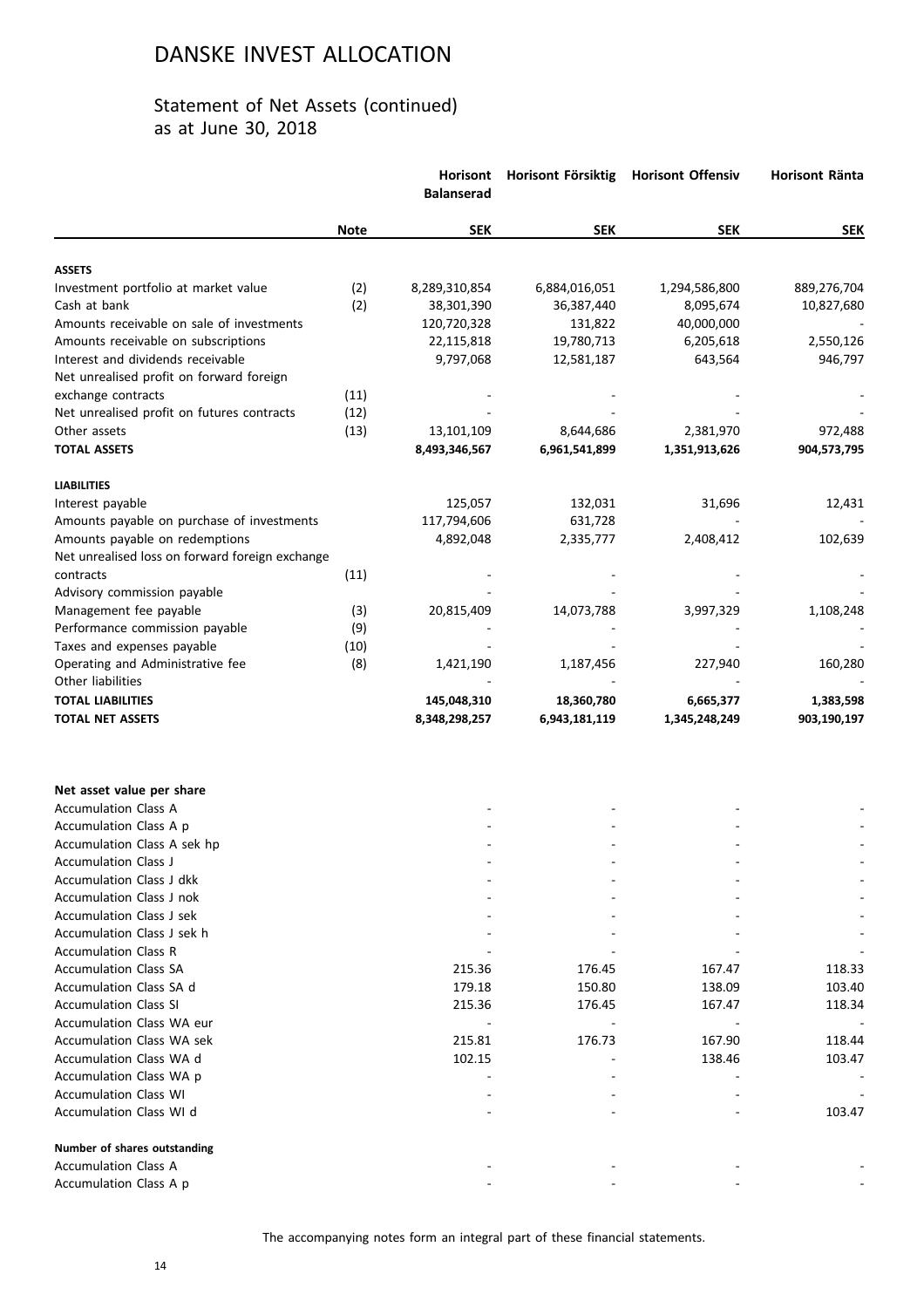|                                  |             | <b>Horisont</b><br><b>Balanserad</b> | Horisont Försiktig | <b>Horisont Offensiv</b> | Horisont Ränta |
|----------------------------------|-------------|--------------------------------------|--------------------|--------------------------|----------------|
|                                  | <b>Note</b> | <b>SEK</b>                           | <b>SEK</b>         | <b>SEK</b>               | <b>SEK</b>     |
| Accumulation Class A sek hp      |             |                                      |                    |                          |                |
| <b>Accumulation Class J</b>      |             |                                      |                    |                          |                |
| <b>Accumulation Class J dkk</b>  |             |                                      |                    |                          |                |
| <b>Accumulation Class J nok</b>  |             |                                      |                    |                          |                |
| <b>Accumulation Class J sek</b>  |             |                                      |                    |                          |                |
| Accumulation Class J sek h       |             |                                      |                    |                          |                |
| <b>Accumulation Class R</b>      |             |                                      |                    |                          |                |
| <b>Accumulation Class SA</b>     |             | 22,544,496.9214                      | 28,622,745.2224    | 3,984,619.8554           | 4,286,769.1997 |
| Accumulation Class SA d          |             | 401,542.7480                         | 327,125.3474       | 333,756.9437             | 889,994.3958   |
| <b>Accumulation Class SI</b>     |             | 15,512,973.8044                      | 10,419,000.4634    | 3,736,789.1179           | 420,112.5556   |
| <b>Accumulation Class WA eur</b> |             |                                      |                    |                          |                |
| <b>Accumulation Class WA sek</b> |             | 372,455.3786                         | 28,295.2541        | 26,286.0443              | 426,077.2456   |
| Accumulation Class WA d          |             | 994.0000                             |                    | 11,982.2572              | 1,662,490.7633 |
| Accumulation Class WA p          |             |                                      |                    |                          |                |
| <b>Accumulation Class WI</b>     |             |                                      |                    |                          |                |
| Accumulation Class WI d          |             |                                      |                    |                          | 306,305.7392   |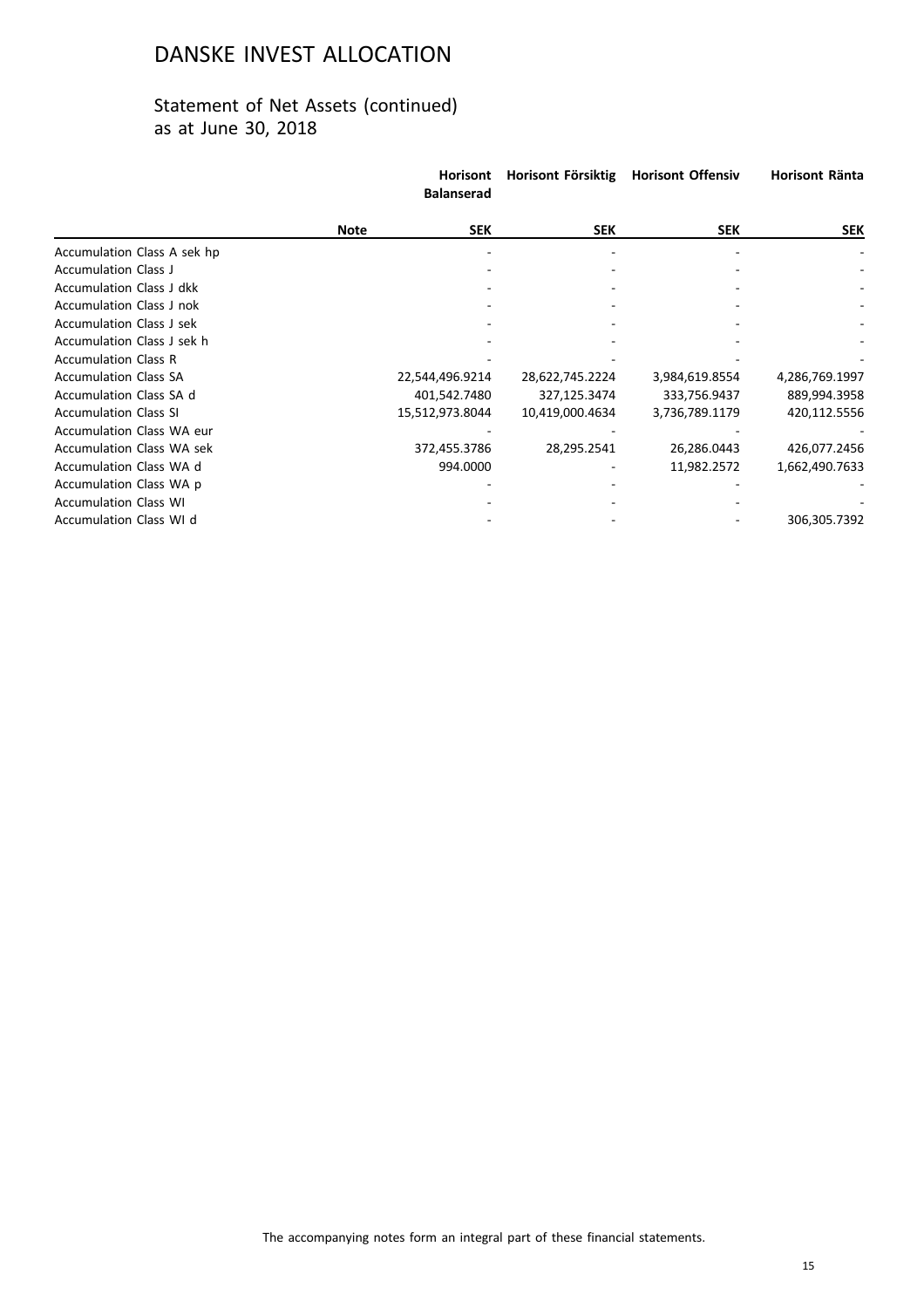|                                                         |             | <b>June Balanced</b> | June Defensive | <b>June Equity</b> | June Moderate |
|---------------------------------------------------------|-------------|----------------------|----------------|--------------------|---------------|
|                                                         | <b>Note</b> | <b>EUR</b>           | <b>EUR</b>     | <b>EUR</b>         | <b>EUR</b>    |
| <b>ASSETS</b>                                           |             |                      |                |                    |               |
| Investment portfolio at market value                    | (2)         | 20,353,797           | 3,351,316      | 790,027            | 15,628,950    |
| Cash at bank                                            | (2)         | 152,609              | 33,557         | 3,368              | 160,921       |
| Amounts receivable on sale of investments               |             |                      |                |                    |               |
| Amounts receivable on subscriptions                     |             | 146,554              | 271,510        | 2,497              | 30,138        |
| Interest and dividends receivable                       |             | 4,124                | 34             | 273                | 1             |
| Net unrealised profit on forward foreign                |             |                      |                |                    |               |
| exchange contracts                                      | (11)        |                      |                |                    |               |
| Net unrealised profit on futures contracts              | (12)        |                      |                |                    |               |
| Other assets                                            | (13)        | 38                   | 14             |                    |               |
| <b>TOTAL ASSETS</b>                                     |             | 20,657,122           | 3,656,431      | 796,165            | 15,820,010    |
| <b>LIABILITIES</b>                                      |             |                      |                |                    |               |
| Interest payable                                        |             | 239                  | 20             | 4                  | 240           |
| Amounts payable on purchase of investments              |             | 92,878               | 224,270        |                    |               |
| Amounts payable on redemptions                          |             | 77,022               | 2,139          | 255                | 152,947       |
| Net unrealised loss on forward foreign exchange         |             |                      |                |                    |               |
| contracts                                               | (11)        |                      | 5,286          |                    | 23,605        |
| Advisory commission payable                             |             |                      |                |                    |               |
| Management fee payable                                  | (3)         | 13,678               | 2,156          | 354                | 10,394        |
| Performance commission payable                          | (9)         |                      |                |                    |               |
| Taxes and expenses payable                              | (10)        |                      |                |                    |               |
| Operating and Administrative fee                        | (8)         | 8,805                | 1,462          | 321                | 6,570         |
| Other liabilities                                       |             |                      |                |                    | 18            |
| <b>TOTAL LIABILITIES</b>                                |             | 192,622              | 235,333        | 934                | 193,774       |
| <b>TOTAL NET ASSETS</b>                                 |             | 20,464,500           | 3,421,098      | 795,231            | 15,626,236    |
|                                                         |             |                      |                |                    |               |
| Net asset value per share                               |             |                      |                |                    |               |
| <b>Accumulation Class A</b>                             |             |                      |                |                    |               |
| Accumulation Class A p                                  |             |                      |                |                    |               |
| Accumulation Class A sek hp                             |             |                      |                |                    |               |
| <b>Accumulation Class J</b><br>Accumulation Class J dkk |             |                      |                | 10.173             |               |
| Accumulation Class J nok                                |             | 108.90               | 102.91         | 101.84             | 105.48        |
| Accumulation Class J sek                                |             |                      |                | 101.83<br>108.91   |               |
| Accumulation Class J sek h                              |             |                      |                |                    |               |
| <b>Accumulation Class R</b>                             |             |                      |                | 10.183             |               |
| <b>Accumulation Class SA</b>                            |             |                      |                |                    |               |
| Accumulation Class SA d                                 |             |                      |                |                    |               |
| <b>Accumulation Class SI</b>                            |             |                      |                |                    |               |
| Accumulation Class WA eur                               |             | 10.083               | 9.975          | 10.183             | 10.020        |
| Accumulation Class WA sek                               |             |                      |                |                    |               |
| Accumulation Class WA d                                 |             |                      |                |                    |               |
| Accumulation Class WA p                                 |             |                      |                |                    |               |
| <b>Accumulation Class WI</b>                            |             |                      |                | 10.185             |               |
| Accumulation Class WI d                                 |             |                      |                |                    |               |
| Number of shares outstanding                            |             |                      |                |                    |               |
| <b>Accumulation Class A</b>                             |             |                      |                |                    |               |
| Accumulation Class A p                                  |             |                      |                |                    |               |
| Accumulation Class A sek hp                             |             |                      |                |                    |               |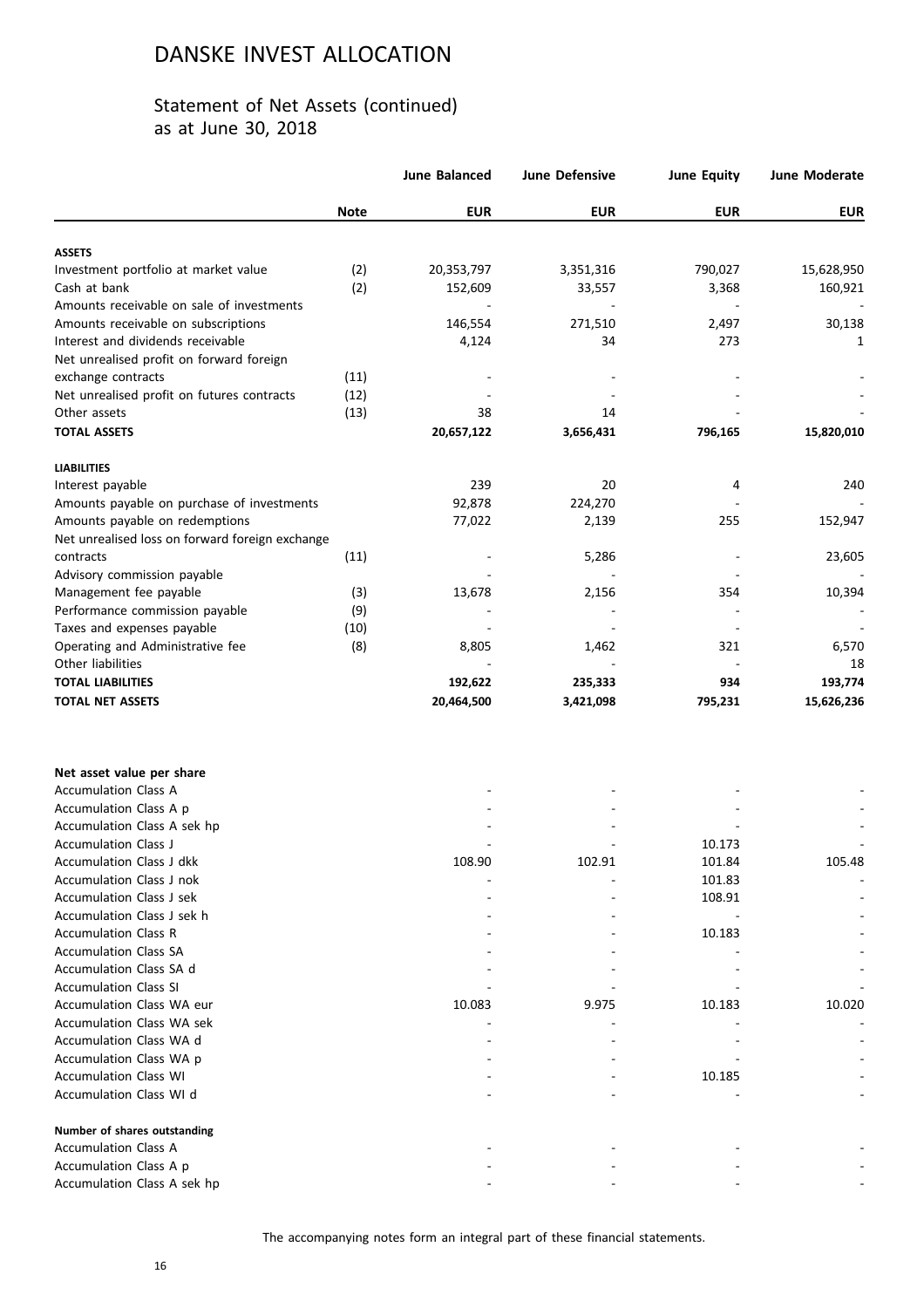|                                  |             | <b>June Balanced</b> | <b>June Defensive</b> | <b>June Equity</b> | <b>June Moderate</b> |
|----------------------------------|-------------|----------------------|-----------------------|--------------------|----------------------|
|                                  | <b>Note</b> | <b>EUR</b>           | <b>EUR</b>            | <b>EUR</b>         | <b>EUR</b>           |
| <b>Accumulation Class J</b>      |             |                      |                       | 2,000.0000         |                      |
| <b>Accumulation Class J dkk</b>  |             | 975,782.4408         | 151,288.9289          | 1,500.0000         | 816,882.0643         |
| <b>Accumulation Class J nok</b>  |             |                      |                       | 2,000.0000         |                      |
| <b>Accumulation Class J sek</b>  |             |                      |                       | 2,000.0000         |                      |
| Accumulation Class J sek h       |             |                      |                       |                    |                      |
| <b>Accumulation Class R</b>      |             |                      |                       | 17,000.0000        |                      |
| <b>Accumulation Class SA</b>     |             |                      |                       |                    |                      |
| Accumulation Class SA d          |             |                      |                       |                    |                      |
| <b>Accumulation Class SI</b>     |             |                      |                       |                    |                      |
| <b>Accumulation Class WA eur</b> |             | 615,391.8363         | 133,522.7641          | 50,920.3733        | 405,584.3670         |
| <b>Accumulation Class WA sek</b> |             |                      |                       |                    |                      |
| Accumulation Class WA d          |             |                      |                       |                    |                      |
| Accumulation Class WA p          |             |                      |                       |                    |                      |
| <b>Accumulation Class WI</b>     |             |                      |                       | 2,000.0000         |                      |
| Accumulation Class WI d          |             |                      |                       |                    |                      |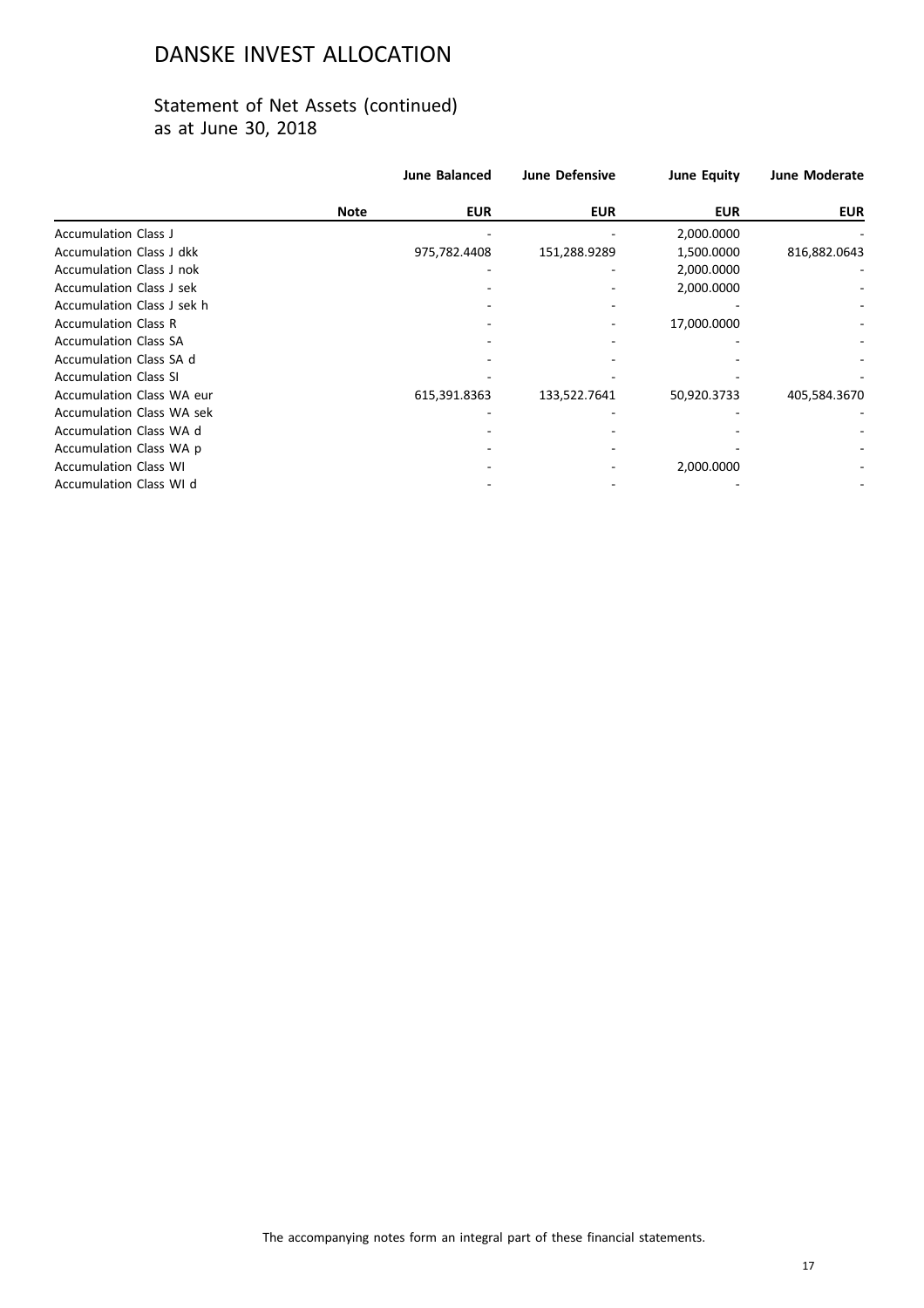|                                                     |             | <b>June Moderate</b><br><b>Short</b> | <b>June Opportunity</b> | <b>June Progressive</b> | <b>Stable Income</b> |
|-----------------------------------------------------|-------------|--------------------------------------|-------------------------|-------------------------|----------------------|
|                                                     | <b>Note</b> | <b>EUR</b>                           | <b>EUR</b>              | <b>EUR</b>              | <b>EUR</b>           |
| <b>ASSETS</b>                                       |             |                                      |                         |                         |                      |
| Investment portfolio at market value                | (2)         | 50,950                               | 18,687,083              | 26,936,658              | 56,172,305           |
| Cash at bank                                        | (2)         | 458                                  | 184,636                 | 205,558                 | 2,311,392            |
| Amounts receivable on sale of investments           |             |                                      |                         |                         |                      |
| Amounts receivable on subscriptions                 |             | 64                                   | 116,144                 | 457,605                 | 45,304               |
| Interest and dividends receivable                   |             |                                      | 10,548                  | 7,110                   | 32,800               |
| Net unrealised profit on forward foreign            |             |                                      |                         |                         |                      |
| exchange contracts                                  | (11)        |                                      | 93                      | 12                      |                      |
| Net unrealised profit on futures contracts          | (12)        |                                      |                         |                         | 555,124              |
| Other assets                                        | (13)        |                                      | $\overline{2}$          |                         | 97,600               |
| <b>TOTAL ASSETS</b>                                 |             | 51,472                               | 18,998,506              | 27,606,943              | 59,214,525           |
| <b>LIABILITIES</b>                                  |             |                                      |                         |                         |                      |
| Interest payable                                    |             | 1                                    | 201                     | 326                     | 165                  |
| Amounts payable on purchase of investments          |             |                                      |                         | 362,954                 |                      |
| Amounts payable on redemptions                      |             |                                      | 105,740                 | 45,173                  | 62,399               |
| Net unrealised loss on forward foreign exchange     |             |                                      |                         |                         |                      |
| contracts                                           | (11)        |                                      |                         |                         | 56,273               |
| Advisory commission payable                         |             |                                      |                         |                         |                      |
| Management fee payable                              | (3)         | 45                                   | 13,982                  | 15,943                  | 93,812               |
| Performance commission payable                      | (9)         |                                      |                         |                         |                      |
| Taxes and expenses payable                          | (10)        | $\sim$                               |                         |                         |                      |
| Operating and Administrative fee                    | (8)         | 25                                   | 8,289                   | 10,582                  | 52,843               |
| Other liabilities                                   |             |                                      |                         | 432                     |                      |
| <b>TOTAL LIABILITIES</b>                            |             | 71                                   | 128,212                 | 435,410                 | 265,492              |
| <b>TOTAL NET ASSETS</b>                             |             | 51,401                               | 18,870,294              | 27,171,533              | 58,949,033           |
|                                                     |             |                                      |                         |                         |                      |
| Net asset value per share                           |             |                                      |                         |                         |                      |
| <b>Accumulation Class A</b>                         |             |                                      |                         |                         |                      |
| Accumulation Class A p                              |             |                                      |                         |                         | 32.497<br>100.93     |
| Accumulation Class A sek hp<br>Accumulation Class J |             |                                      |                         |                         |                      |
| Accumulation Class J dkk                            |             | 103.64                               | 121.00                  | 112.15                  |                      |
| Accumulation Class J nok                            |             |                                      |                         |                         |                      |
| Accumulation Class J sek                            |             |                                      |                         |                         |                      |
| Accumulation Class J sek h                          |             |                                      |                         |                         |                      |
| <b>Accumulation Class R</b>                         |             |                                      |                         |                         |                      |
| <b>Accumulation Class SA</b>                        |             |                                      |                         |                         |                      |
| Accumulation Class SA d                             |             |                                      |                         |                         |                      |
| <b>Accumulation Class SI</b>                        |             |                                      |                         |                         |                      |
| Accumulation Class WA eur                           |             |                                      | 10.272                  | 10.138                  |                      |
| <b>Accumulation Class WA sek</b>                    |             |                                      |                         |                         |                      |
| Accumulation Class WA d                             |             |                                      |                         |                         |                      |
| Accumulation Class WA p                             |             |                                      |                         |                         | 32.527               |
| <b>Accumulation Class WI</b>                        |             |                                      |                         |                         |                      |
| Accumulation Class WI d                             |             |                                      |                         |                         |                      |
| Number of shares outstanding                        |             |                                      |                         |                         |                      |
| <b>Accumulation Class A</b>                         |             |                                      |                         |                         |                      |
| Accumulation Class A p                              |             |                                      |                         |                         | 1,235,789.8247       |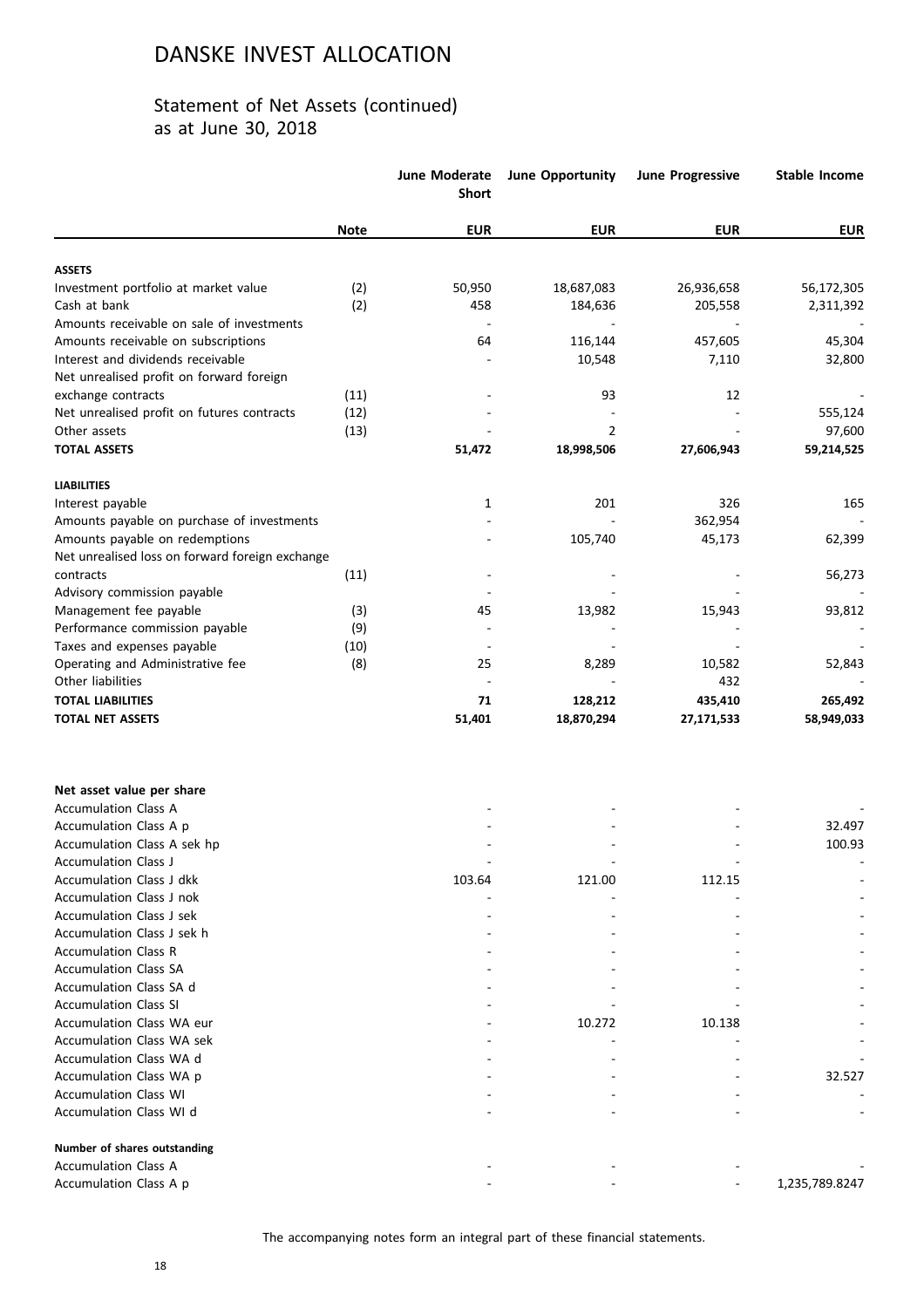|                                  |             | <b>June Moderate</b><br><b>Short</b> | June Opportunity | <b>June Progressive</b> | <b>Stable Income</b> |
|----------------------------------|-------------|--------------------------------------|------------------|-------------------------|----------------------|
|                                  | <b>Note</b> | <b>EUR</b>                           | <b>EUR</b>       | <b>EUR</b>              | <b>EUR</b>           |
| Accumulation Class A sek hp      |             |                                      |                  |                         | 160,727.0533         |
| <b>Accumulation Class J</b>      |             |                                      |                  |                         |                      |
| <b>Accumulation Class J dkk</b>  |             | 3,696.1199                           | 1,026,985.5809   | 1,116,373.4462          |                      |
| <b>Accumulation Class J nok</b>  |             |                                      |                  |                         |                      |
| <b>Accumulation Class J sek</b>  |             |                                      |                  |                         |                      |
| Accumulation Class J sek h       |             |                                      |                  |                         |                      |
| <b>Accumulation Class R</b>      |             |                                      |                  |                         |                      |
| <b>Accumulation Class SA</b>     |             |                                      |                  |                         |                      |
| Accumulation Class SA d          |             |                                      |                  |                         |                      |
| <b>Accumulation Class SI</b>     |             |                                      |                  |                         |                      |
| <b>Accumulation Class WA eur</b> |             |                                      | 213,742.0668     | 1,022,932.1963          |                      |
| <b>Accumulation Class WA sek</b> |             |                                      |                  |                         |                      |
| Accumulation Class WA d          |             |                                      |                  |                         |                      |
| Accumulation Class WA p          |             |                                      |                  |                         | 529,819.8013         |
| <b>Accumulation Class WI</b>     |             |                                      |                  |                         |                      |
| Accumulation Class WI d          |             |                                      |                  |                         |                      |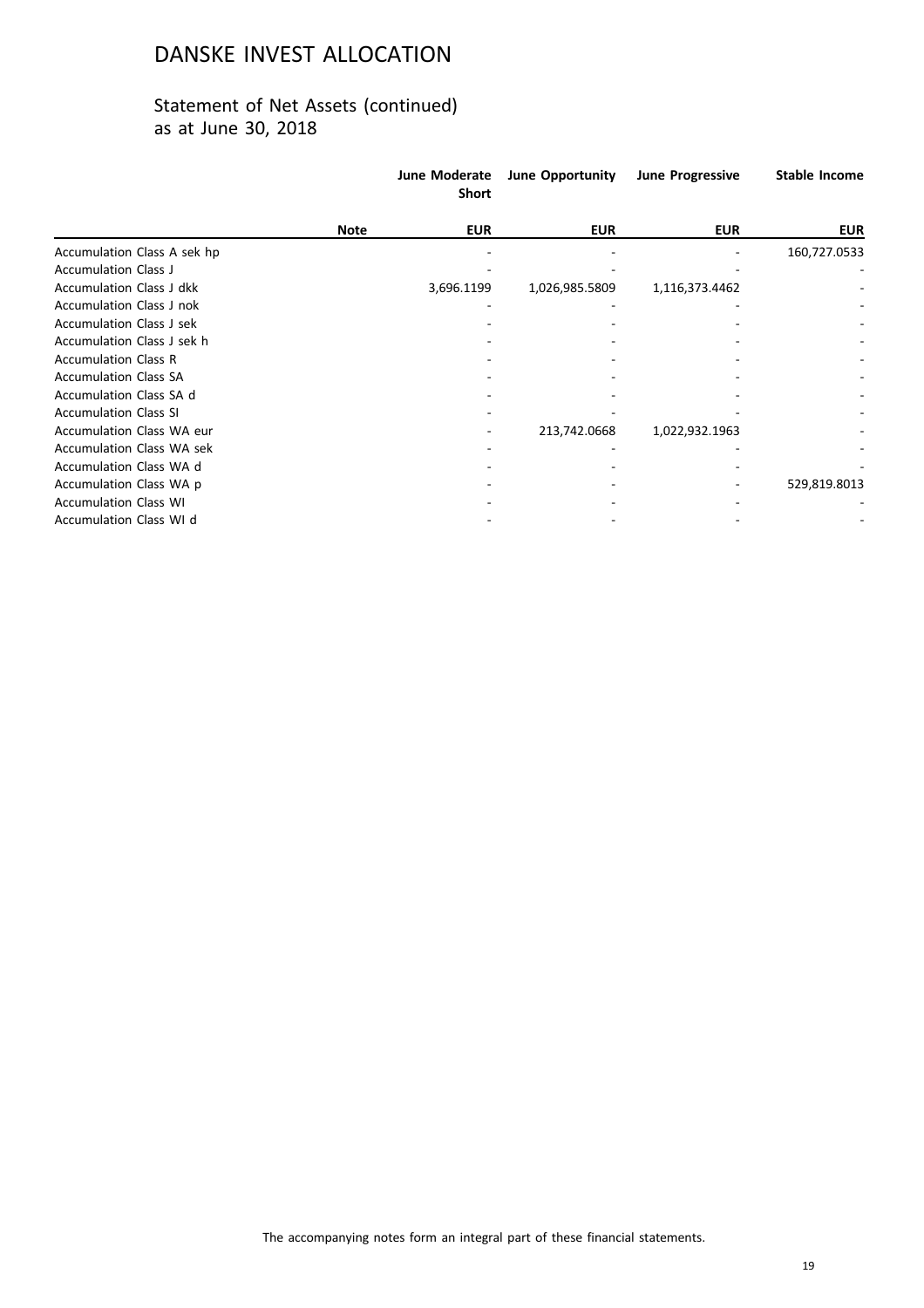|                                                             | Combined    |               |
|-------------------------------------------------------------|-------------|---------------|
|                                                             | <b>Note</b> | <b>EUR</b>    |
| <b>ASSETS</b>                                               |             |               |
| Investment portfolio at market value                        | (2)         | 2,291,659,258 |
| Cash at bank                                                | (2)         | 16,673,560    |
| Amounts receivable on sale of investments                   |             | 24,942,748    |
| Amounts receivable on subscriptions                         |             | 7,202,644     |
| Interest and dividends receivable                           |             | 2,363,105     |
| Net unrealised profit on forward foreign exchange contracts | (11)        | 105           |
| Net unrealised profit on futures contracts                  | (12)        | 555,124       |
| Other assets                                                | (13)        | 3,502,853     |
| <b>TOTAL ASSETS</b>                                         |             | 2,346,899,397 |
| <b>LIABILITIES</b>                                          |             |               |
| Interest payable                                            |             | 34,516        |
| Amounts payable on purchase of investments                  |             | 28,698,041    |
| Amounts payable on redemptions                              |             | 1,588,121     |
| Net unrealised loss on forward foreign exchange contracts   | (11)        | 87,401        |
| Advisory commission payable                                 |             | 1,085,984     |
| Management fee payable                                      | (3)         | 4,569,252     |
| Performance commission payable                              | (9)         | 55,972        |
| Taxes and expenses payable                                  | (10)        | 15,797        |
| Operating and Administrative fee                            | (8)         | 459,186       |
| Other liabilities                                           |             | 450           |
| <b>TOTAL LIABILITIES</b>                                    |             | 36,594,720    |
| <b>TOTAL NET ASSETS</b>                                     |             | 2,310,304,677 |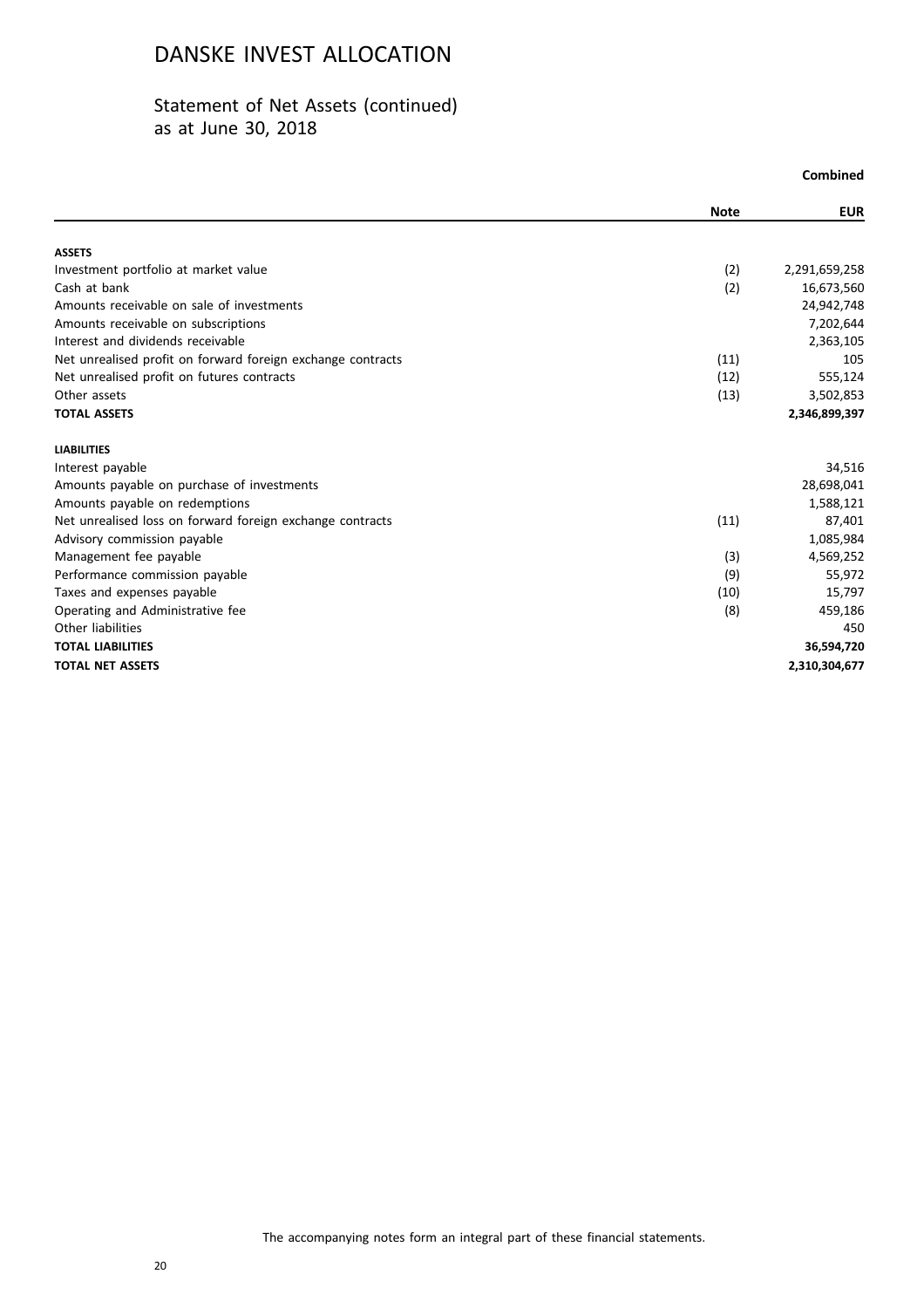## Dynamic

# Statement of Investments as at June 30, 2018

(expressed in EUR)

| Description                                                            | Quantity / Face Currency<br>Value | Cost | Evaluation % net<br>assets |  |  |  |
|------------------------------------------------------------------------|-----------------------------------|------|----------------------------|--|--|--|
| Transferable securities admitted to an official stock exchange listing |                                   |      |                            |  |  |  |
| <b>Bonds</b>                                                           |                                   |      |                            |  |  |  |

| Total - Transferable securities admitted to an official stock exchange listing |           | 2,901,145  | 2.963.857 | 16.40     |       |
|--------------------------------------------------------------------------------|-----------|------------|-----------|-----------|-------|
| Total - Bonds                                                                  |           |            | 2,901,145 | 2.963.857 | 16.40 |
|                                                                                |           |            | 2,901,145 | 2.963.857 | 16.40 |
| Realkredit 3% 12-01.10.44                                                      | 661,226   | <b>DKK</b> | 89,070    | 93.368    | 0.52  |
| Realkrdt 1% 14-01.04.21                                                        | 2,589,000 | <b>DKK</b> | 360,514   | 358.736   | 1.99  |
| Nykredit Frn 17-01.07.28                                                       | 4.457.594 | <b>DKK</b> | 600.857   | 608.812   | 3.37  |
| Nykredit Frn 15-01.07.26                                                       | 2,069,989 | <b>DKK</b> | 281,653   | 292,238   | 1.62  |
| Nykredit 2% 17-01.10.50                                                        | 4.585.962 | <b>DKK</b> | 608.058   | 612.357   | 3.39  |
| Nykredit 2% 14-01.10.37                                                        | 3.860.191 | <b>DKK</b> | 504.437   | 538.174   | 2.98  |
| Nykredit 1.5% 15-01.10.37                                                      | 938,755   | <b>DKK</b> | 124,261   | 126,802   | 0.70  |
| Nykred Tv 04-38 43d Cf Oa /Rbt**                                               | 2,370,693 | <b>DKK</b> | 332,295   | 333,370   | 1.84  |
| <b>Denmark</b>                                                                 |           |            |           |           |       |

**Open-ended collective investment scheme qualifying under article 41(1)(e) of the amended law of December 17, 2010**

### **Investment Funds**

| Luxembourg                                                                                                                   |         |            |            |            |       |
|------------------------------------------------------------------------------------------------------------------------------|---------|------------|------------|------------|-------|
| Bgif Eu Eq In -D2- Cap                                                                                                       | 3,000   | <b>EUR</b> | 417,510    | 455,670    | 2.52  |
| Danske I Eu -I- Eur /Cap*                                                                                                    | 96,977  | EUR        | 1,308,063  | 1,576,943  | 8.73  |
| Danske I Eu Hyb -A- Cap*                                                                                                     | 60,000  | <b>EUR</b> | 737,428    | 779,760    | 4.31  |
| Danske I Eulsd Shs-I P-Cap*                                                                                                  | 49,000  | EUR        | 511,012    | 546,448    | 3.02  |
| Danske Inv Europe Small -I- /Cap*                                                                                            | 18,000  | <b>EUR</b> | 271,383    | 464,490    | 2.57  |
| Danske Inv Gbl Em Mkt I / Cap*                                                                                               | 60,248  | <b>USD</b> | 2,051,049  | 1,963,693  | 10.87 |
| Danske Inv Gbl Em Sm Cap*                                                                                                    | 3,096   | <b>USD</b> | 109,762    | 105,274    | 0.58  |
| Danske Inv Sic Eu Abs -Ip- Eur /Cap*                                                                                         | 31,000  | <b>EUR</b> | 389,697    | 421,259    | 2.33  |
| Danske Invest / High Dividend - I- / Cap*                                                                                    | 26,800  | <b>EUR</b> | 285,808    | 394,339    | 2.18  |
| Danske Invest Japan A*                                                                                                       | 14,770  | <b>JPY</b> | 351,516    | 406,683    | 2.25  |
| Fid America -Y- Usd /Cap                                                                                                     | 69,338  | <b>USD</b> | 1,073,502  | 1,250,508  | 6.92  |
| Fidelity World Fd -I- Eur /Cap                                                                                               | 296,300 | EUR        | 3,399,892  | 3,502,266  | 19.38 |
| Ing L R GI Hy -I- Hdg $/Cap$                                                                                                 | 315     | <b>EUR</b> | 151,085    | 174,290    | 0.96  |
| Jpm Fl. /Us Sel. Equi. -C- Usd Cap                                                                                           | 7,249   | <b>USD</b> | 1,756,243  | 2,161,528  | 11.96 |
|                                                                                                                              |         |            | 12,813,950 | 14,203,151 | 78.60 |
| <b>Total - Investment Funds</b>                                                                                              |         |            | 12,813,950 | 14,203,151 | 78.60 |
| Total - Open-ended collective investment scheme qualifying under article<br>41(1)(e) of the amended law of December 17, 2010 |         |            | 12,813,950 | 14,203,151 | 78.60 |

\* Related party fund (Note 3)

\*\* RBT securities (Note 2)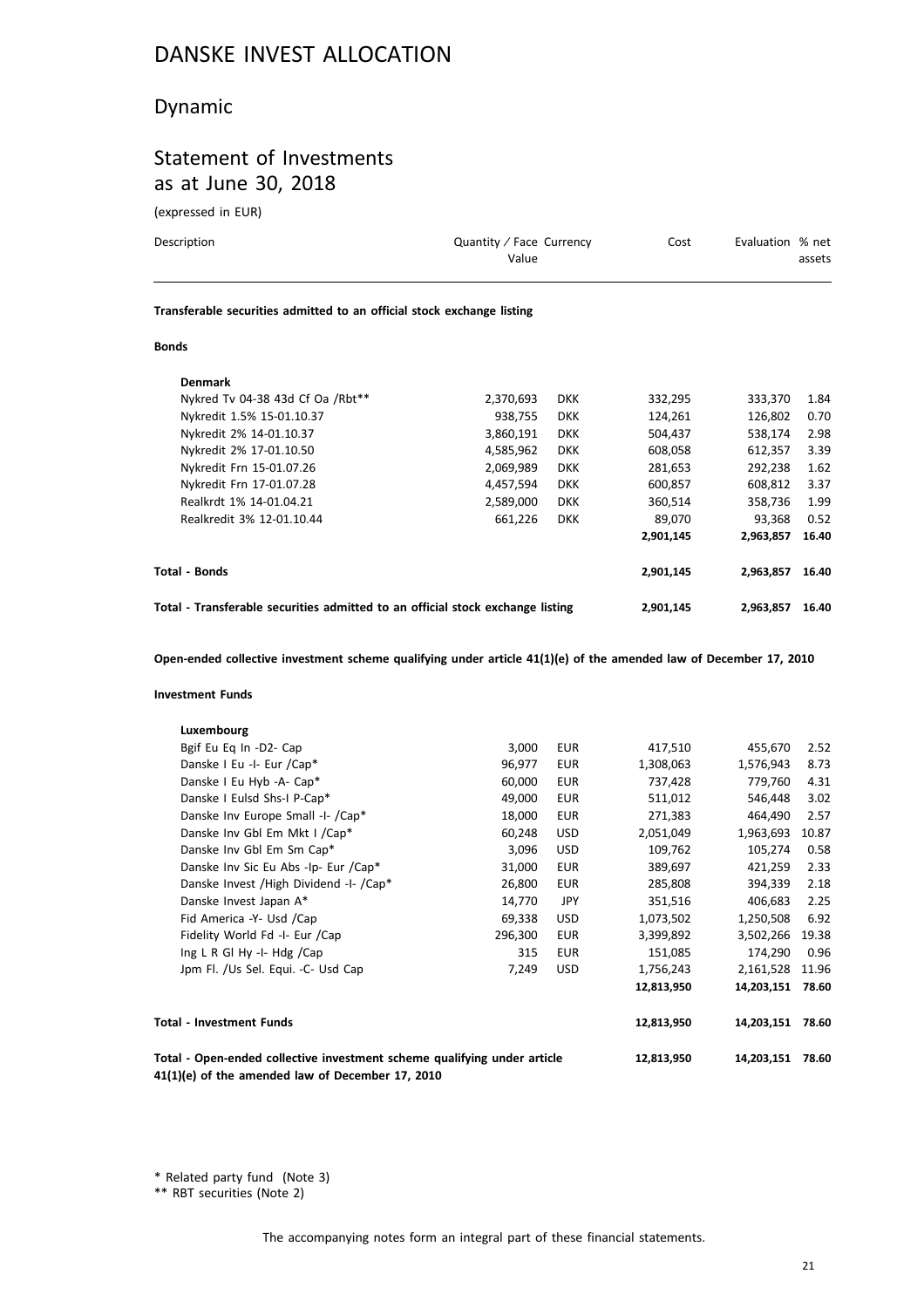## Dynamic

# Statement of Investments (continued) as at June 30, 2018

(expressed in EUR)

| Description                                  | Quantity / Face Currency<br>Value | Cost       | Evaluation % net  | assets |
|----------------------------------------------|-----------------------------------|------------|-------------------|--------|
| <b>Other Transferable securities</b>         |                                   |            |                   |        |
| <b>Investment Funds</b>                      |                                   |            |                   |        |
| Luxembourg                                   |                                   |            |                   |        |
| Dan Inv Emmk Dhc -I- Eur -H                  | 89,950<br>EUR                     | 943,935    | 929,094           | 5.14   |
|                                              |                                   | 943,935    | 929,094           | 5.14   |
| <b>Total - Investment Funds</b>              |                                   | 943,935    | 929,094           | 5.14   |
| <b>Total - Other Transferable securities</b> |                                   | 943,935    | 929,094           | 5.14   |
| <b>TOTAL INVESTMENT PORTFOLIO</b>            |                                   | 16,659,030 | 18,096,102 100.14 |        |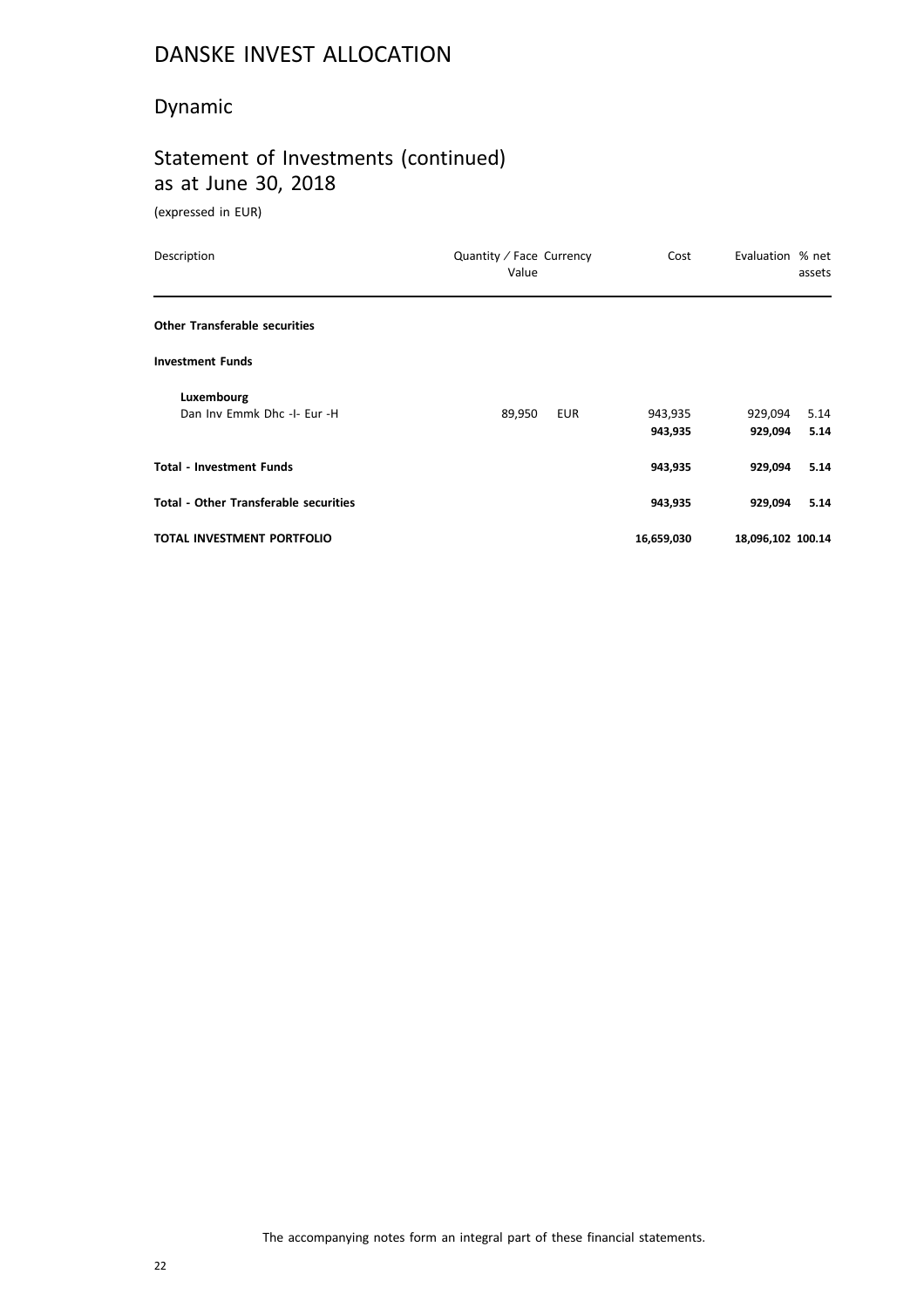## Dynamic

# Geographical and Economic Portfolio Breakdowns as at June 30, 2018

(expressed as a percentage of net assets)

|                        | 100.14 |
|------------------------|--------|
| <b>Denmark</b>         | 16.40  |
| Luxembourg             | 83.74  |
| Geographical breakdown | %      |

| Economic breakdown                |        |
|-----------------------------------|--------|
| Investment Funds                  | 83.74  |
| Mortgage and Funding Institutions | 16.40  |
|                                   | 100.14 |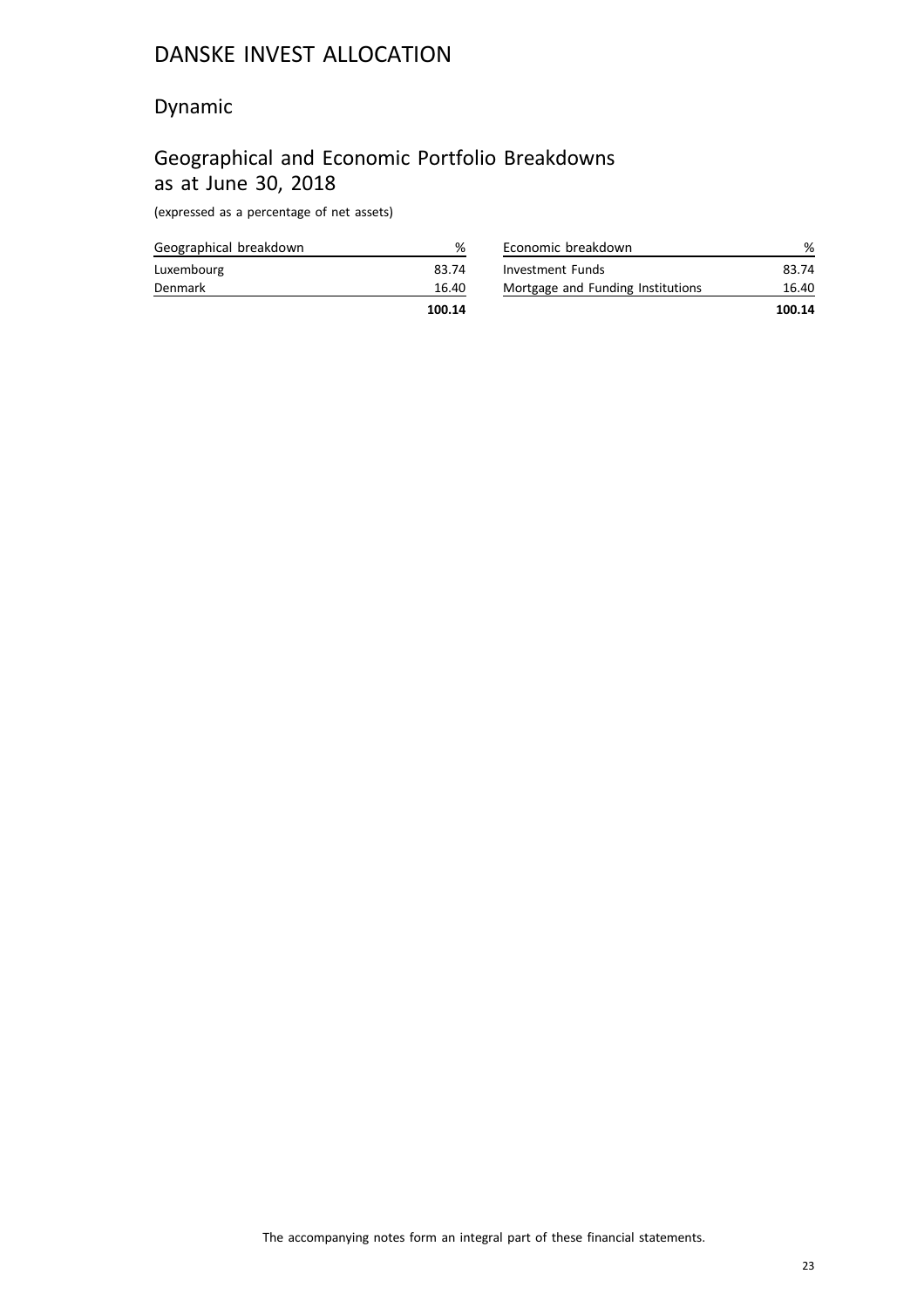# Equity Opportunities

## Statement of Investments as at June 30, 2018

(expressed in EUR)

| Description | Quantity / Face Currency<br>Value                                                                                 | Cost | Evaluation % net | assets |
|-------------|-------------------------------------------------------------------------------------------------------------------|------|------------------|--------|
|             | Open-ended collective investment scheme qualifying under article 41(1)(e) of the amended law of December 17, 2010 |      |                  |        |
| Luxembourg  |                                                                                                                   |      |                  |        |

| <b>TOTAL INVESTMENT PORTFOLIO</b>                                                                                            |        |            | 5,144,525 | 6,251,219 100.19 |       |
|------------------------------------------------------------------------------------------------------------------------------|--------|------------|-----------|------------------|-------|
| Total - Open-ended collective investment scheme qualifying under article<br>41(1)(e) of the amended law of December 17, 2010 |        |            | 5,144,525 | 6,251,219 100.19 |       |
|                                                                                                                              |        |            | 5,144,525 | 6,251,219 100.19 |       |
| Jpm Fl. /Us Sel. Equi. -C- Usd Cap                                                                                           | 929    | <b>USD</b> | 199,773   | 276,978          | 4.44  |
| Fidelity World Fd -I- Eur /Cap                                                                                               | 99,000 | <b>EUR</b> | 1,137,400 | 1,170,180        | 18.75 |
| Fid America -Y- Usd /Cap                                                                                                     | 12,562 | USD.       | 113,580   | 226,554          | 3.63  |
| Danske Invest Japan A*                                                                                                       | 4,550  | <b>JPY</b> | 81,690    | 125,281          | 2.01  |
| Danske Invest Europe -I- /Cap*                                                                                               | 34,340 | <b>EUR</b> | 497,565   | 492,127          | 7.89  |
| Danske Invest / High Dividend - I- / Cap*                                                                                    | 76,908 | <b>EUR</b> | 744,331   | 1,131,619        | 18.14 |
| Danske Inv Sic Eu Abs -Ip- Eur /Cap*                                                                                         | 9,300  | <b>EUR</b> | 118,017   | 126,378          | 2.03  |
| Danske Inv Gbl Em Mkt I/Cap*                                                                                                 | 11.100 | <b>USD</b> | 389.219   | 361.788          | 5.80  |
| Danske Inv Europe Small -I- /Cap*                                                                                            | 11,461 | <b>EUR</b> | 130,623   | 295,761          | 4.74  |
| Danske I Eulsd Shs -I P- Cap*                                                                                                | 17,000 | <b>EUR</b> | 175,942   | 189.584          | 3.04  |
| Danske I Eu -I- Eur /Cap*                                                                                                    | 65,250 | <b>EUR</b> | 848,024   | 1,061,030        | 17.01 |
| Br Gf-European Fund /-D2- Cap                                                                                                | 1,769  | <b>EUR</b> | 179,515   | 216,757          | 3.47  |
| Bgif Eu Eq In -D2- Cap                                                                                                       | 3,800  | <b>EUR</b> | 528,846   | 577,182          | 9.25  |
|                                                                                                                              |        |            |           |                  |       |

\* Related party fund (Note 3)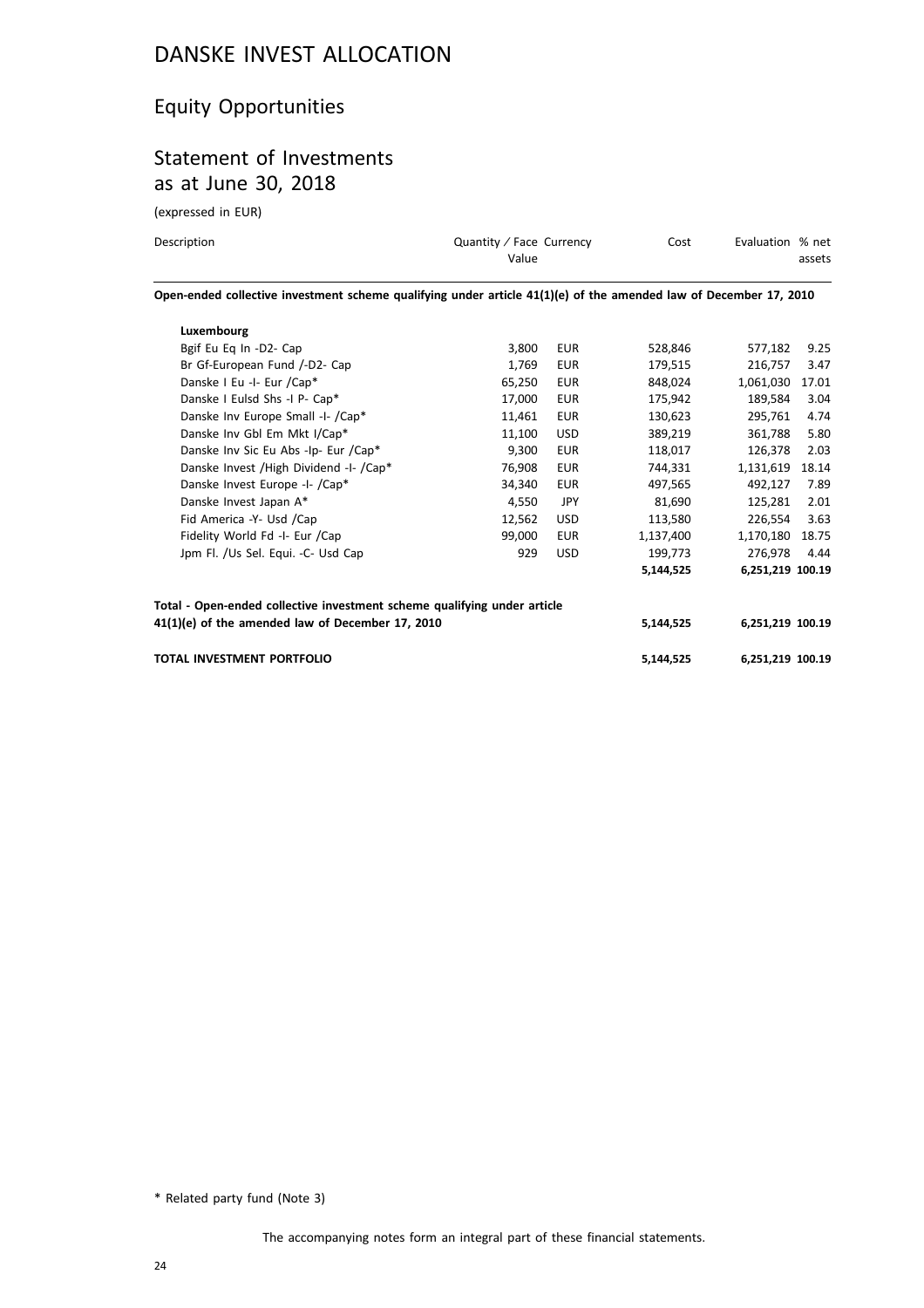# Equity Opportunities

# Geographical and Economic Portfolio Breakdowns as at June 30, 2018

(expressed as a percentage of net assets)

| Geographical breakdown |        |
|------------------------|--------|
| Luxembourg             | 100.19 |
|                        | 100.19 |

| Economic breakdown | %      |
|--------------------|--------|
| Investment Funds   | 100.19 |
|                    | 100.19 |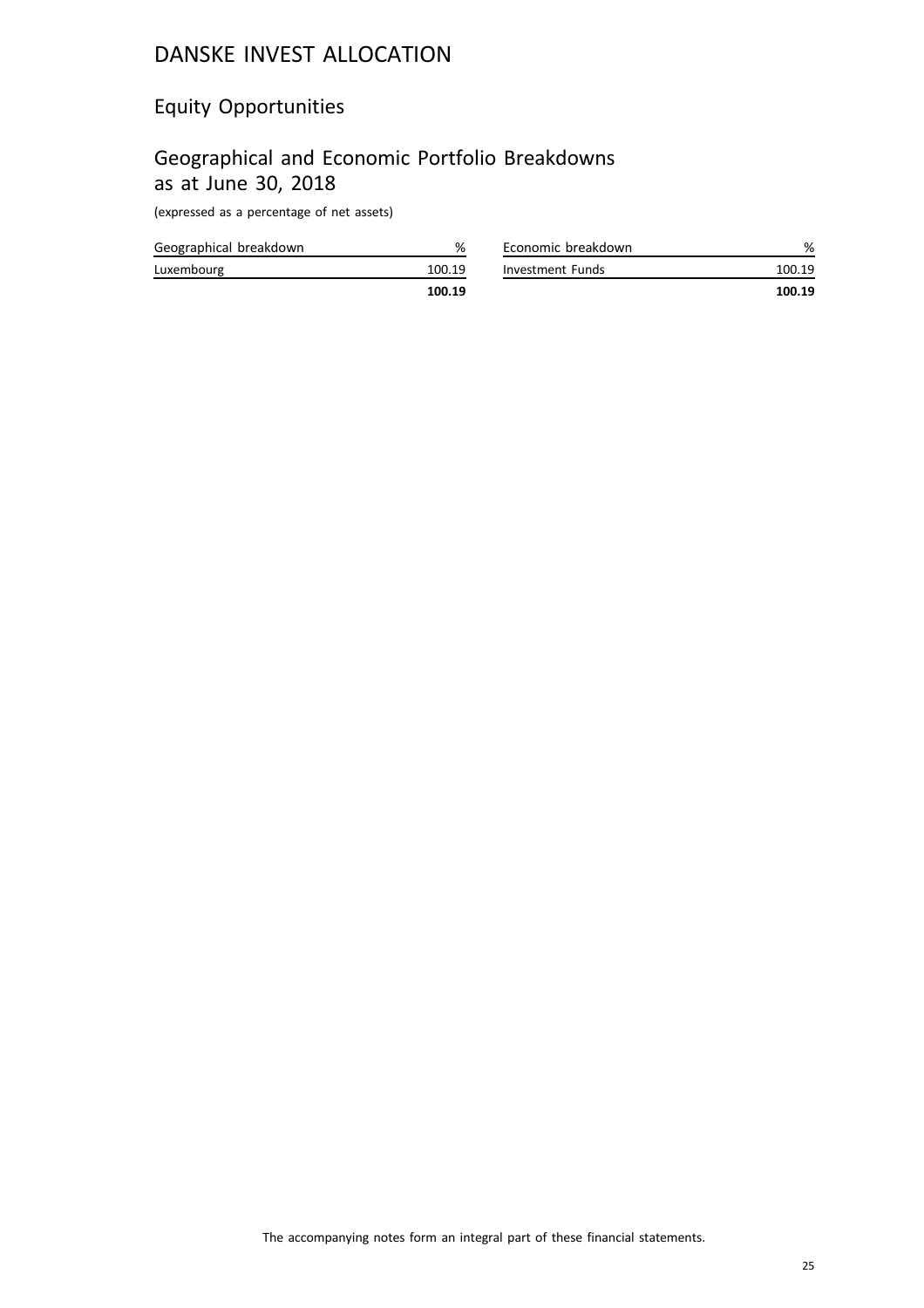### ESG Basic 20\*

### Statement of Investments as at June 30, 2018

(expressed in EUR)

| Description                                                            | Quantity / Face Currency<br>Value |            | Cost    | Evaluation % net | assets       |
|------------------------------------------------------------------------|-----------------------------------|------------|---------|------------------|--------------|
| Transferable securities admitted to an official stock exchange listing |                                   |            |         |                  |              |
| <b>Investment Funds</b>                                                |                                   |            |         |                  |              |
| <b>Denmark</b>                                                         |                                   |            |         |                  |              |
| Pc Jap Indx Fnd -W- Sek                                                | 252                               | <b>SEK</b> | 2,986   | 2,932            | 1.34         |
|                                                                        |                                   |            | 2,986   | 2,932            | 1.34         |
| Ireland                                                                |                                   |            |         |                  |              |
| Ish Eur Inf Linked Govt Etf                                            | 20                                | <b>EUR</b> | 4,152   | 4,186            | 1.91         |
| Ishs Usd Tips Ac Ex Tr Fd Usd                                          | 37                                | <b>USD</b> | 6,377   | 6,534            | 2.99         |
| Spdr Barcl Eur Gov Bd Ucit Etf                                         | 394                               | <b>EUR</b> | 24,173  | 24,408 11.16     |              |
| Ssga Barc 1-3y Eur Gov Bd /Dis                                         | 493                               | <b>EUR</b> | 25,732  | 25,745 11.77     |              |
|                                                                        |                                   |            | 60,434  |                  | 60,873 27.84 |
| Luxembourg                                                             |                                   |            |         |                  |              |
| Ubs Etf M Emusr -A- Cap                                                | 137                               | <b>EUR</b> | 2,649   | 2,550            | 1.17         |
| Xt2 Eec Bd -1d- Dis                                                    | 73                                | <b>EUR</b> | 10,967  | 11,023           | 5.04         |
| Xtr2 Egb-1c-Cap/Eur                                                    | 106                               | <b>EUR</b> | 24,100  | 24,356 11.14     |              |
| Xtr2 Egb35-1c-Cap/Eur                                                  | 132                               | <b>EUR</b> | 26,334  | 26,430 12.09     |              |
|                                                                        |                                   |            | 64,050  | 64,359 29.43     |              |
| <b>Total - Investment Funds</b>                                        |                                   |            | 127,470 | 128,164 58.61    |              |

| Total - Transferable securities admitted to an official stock exchange listing | 127,470 | 128,164 58.61 |  |
|--------------------------------------------------------------------------------|---------|---------------|--|
|--------------------------------------------------------------------------------|---------|---------------|--|

**Open-ended collective investment scheme qualifying under article 41(1)(e) of the amended law of December 17, 2010**

### **Investment Funds**

| Luxembourg                                                                                                                   |     |            |        |        |      |
|------------------------------------------------------------------------------------------------------------------------------|-----|------------|--------|--------|------|
| Danske Inv Gl Corp Bds-I-Cap                                                                                                 | 771 | <b>EUR</b> | 10,981 | 11,058 | 5.06 |
|                                                                                                                              |     |            | 10,981 | 11,058 | 5.06 |
| <b>Total - Investment Funds</b>                                                                                              |     |            | 10,981 | 11,058 | 5.06 |
| Total - Open-ended collective investment scheme qualifying under article<br>41(1)(e) of the amended law of December 17, 2010 |     |            | 10,981 | 11,058 | 5.06 |
| <b>Other Transferable securities</b>                                                                                         |     |            |        |        |      |
| <b>Investment Funds</b>                                                                                                      |     |            |        |        |      |
| <b>Denmark</b>                                                                                                               |     |            |        |        |      |
| Da In Em Ma De -W- Acc Hdg                                                                                                   | 916 | <b>EUR</b> | 13,227 | 13,117 | 6.00 |
| Pc Eu In Fn Akk -Dkk W-                                                                                                      | 560 | <b>DKK</b> | 7,705  | 7,553  | 3.45 |
| Pc GI Em Mr Akk -Dkk W-                                                                                                      | 554 | <b>DKK</b> | 10,813 | 10,251 | 4.69 |

\* launched on June 12, 2018.

The accompanying notes form an integral part of these financial statements.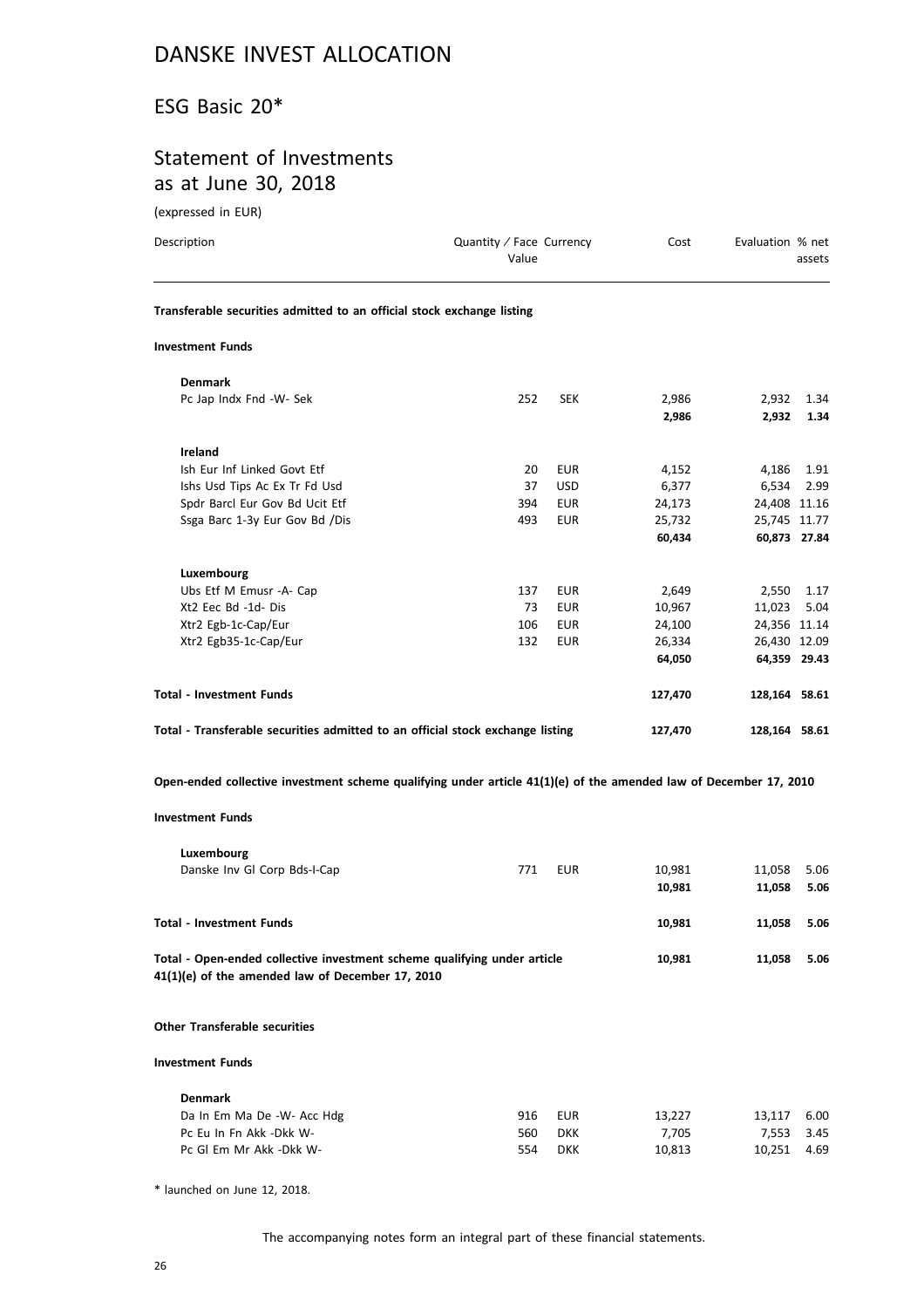## ESG Basic 20\*

# Statement of Investments (continued) as at June 30, 2018

(expressed in EUR)

| Description                                  | Quantity / Face Currency<br>Value |            | Cost    | Evaluation % net | assets |
|----------------------------------------------|-----------------------------------|------------|---------|------------------|--------|
| Pc Glb Ac In Ak Shs -Dkk W-                  | 953                               | <b>DKK</b> | 17,373  | 17,147           | 7.84   |
| Pc Pc Cn Jp Akk -Dkk-W                       | 112                               | <b>DKK</b> | 1,535   | 1,518            | 0.69   |
| Pc Usa Indx Akk Shs - Dkk W-                 | 807                               | <b>DKK</b> | 13,877  | 13,821           | 6.32   |
|                                              |                                   |            | 64,530  | 63,407 29.00     |        |
| Luxembourg                                   |                                   |            |         |                  |        |
| Danske I Eu Hyb -I- Eur/Cap                  | 1,259                             | EUR        | 14,517  | 14,465           | 6.62   |
|                                              |                                   |            | 14,517  | 14,465           | 6.62   |
| <b>Total - Investment Funds</b>              |                                   |            | 79,047  | 77,872 35.61     |        |
| <b>Total - Other Transferable securities</b> |                                   |            | 79,047  | 77,872 35.61     |        |
| TOTAL INVESTMENT PORTFOLIO                   |                                   |            | 217,498 | 217,094 99.28    |        |

\* launched on June 12, 2018.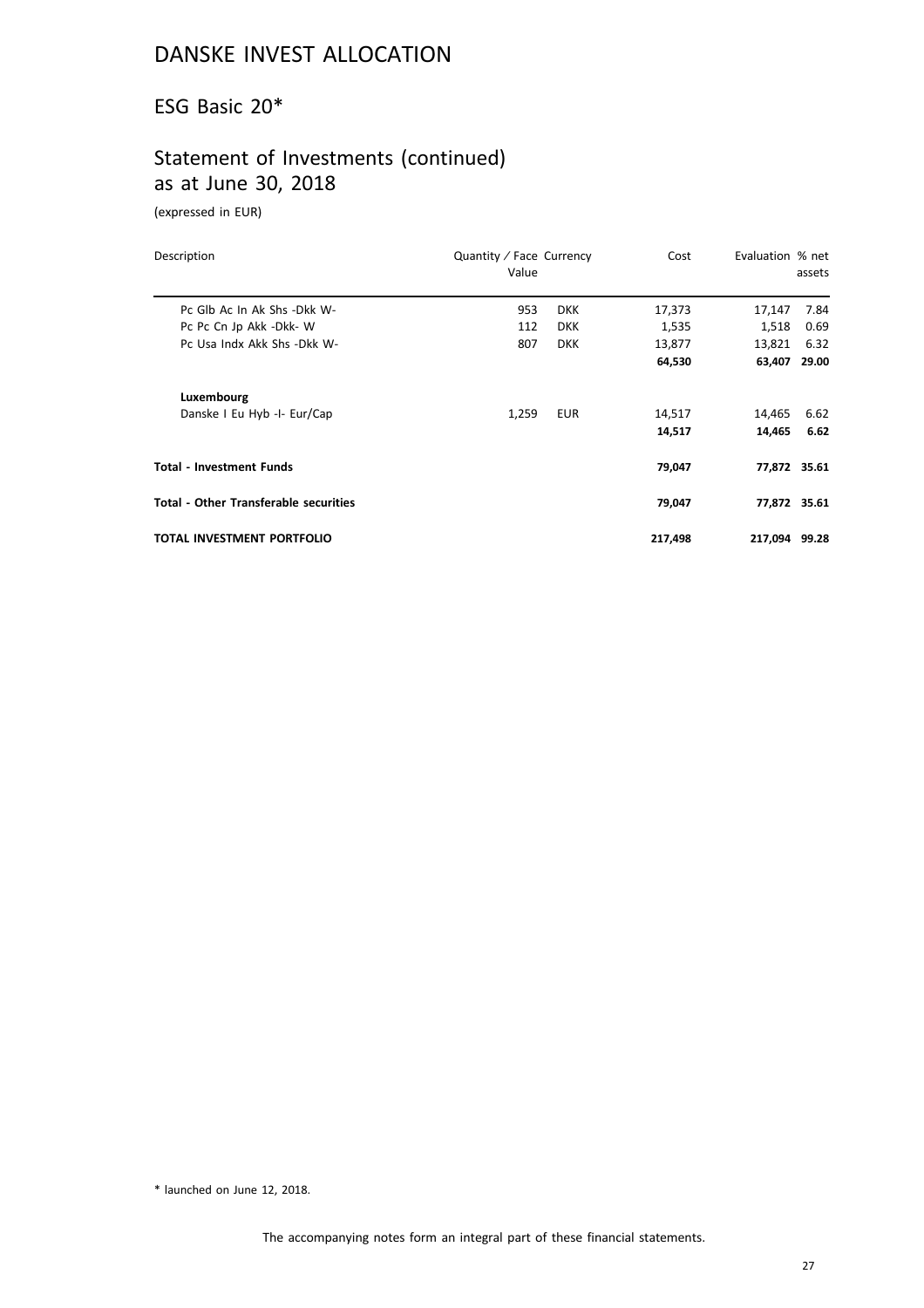## ESG Basic 20\*

# Geographical and Economic Portfolio Breakdowns as at June 30, 2018

(expressed as a percentage of net assets)

| Geographical breakdown | %     |
|------------------------|-------|
| Luxembourg             | 41.11 |
| Denmark                | 30.34 |
| Ireland                | 27.84 |
|                        | 99.28 |

| Economic breakdown |       |
|--------------------|-------|
| Investment Funds   | 99.28 |
|                    | 99.28 |

<sup>\*</sup> launched on June 12, 2018.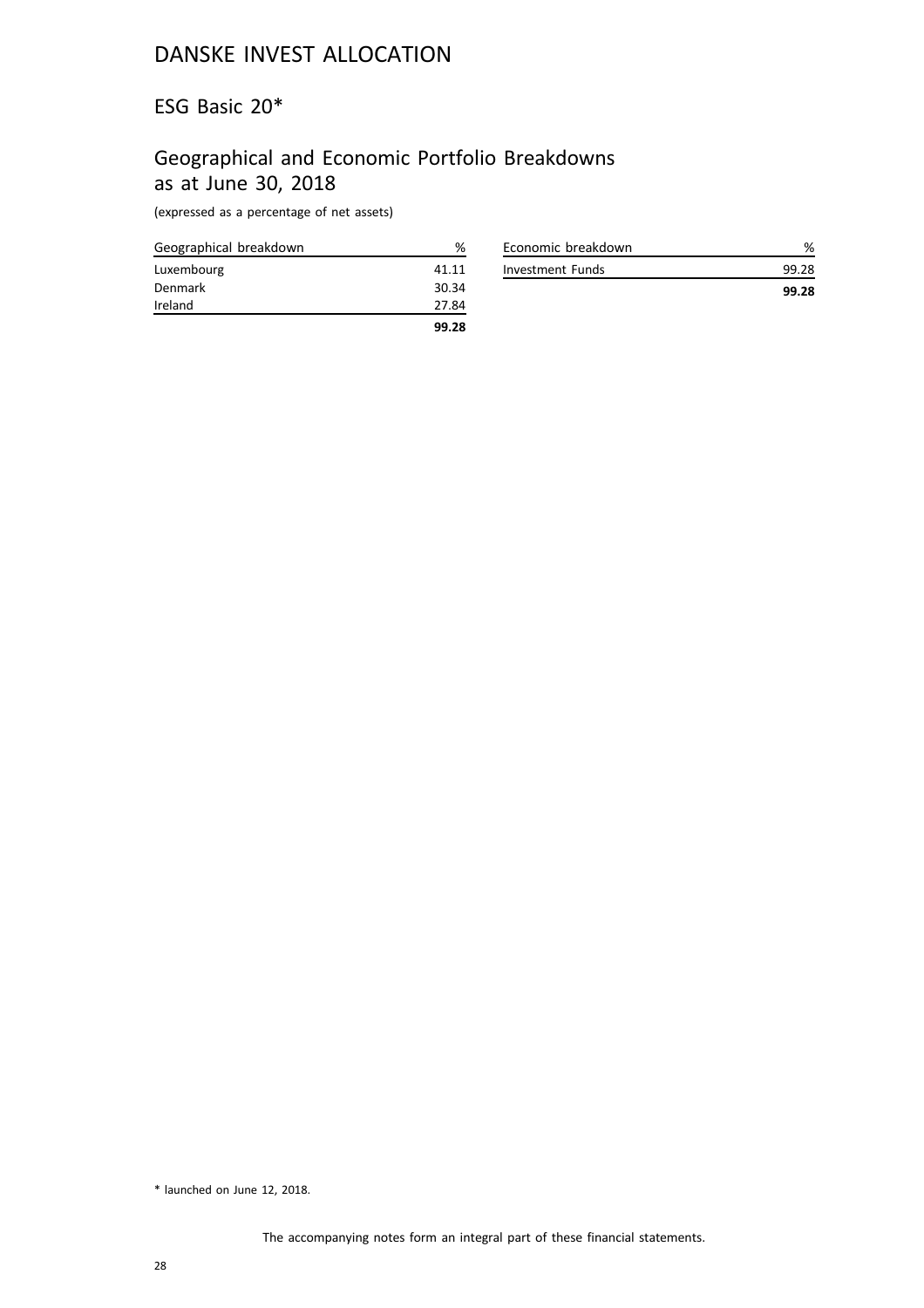## ESG Basic 35\*

## Statement of Investments as at June 30, 2018

(expressed in EUR)

| Description                                                                    | Quantity / Face Currency<br>Value |            | Cost   | Evaluation % net | assets       |
|--------------------------------------------------------------------------------|-----------------------------------|------------|--------|------------------|--------------|
| Transferable securities admitted to an official stock exchange listing         |                                   |            |        |                  |              |
| <b>Investment Funds</b>                                                        |                                   |            |        |                  |              |
| <b>Denmark</b>                                                                 |                                   |            |        |                  |              |
| Pc Jap Indx Fnd -W- Sek                                                        | 456                               | <b>SEK</b> | 5,402  | 5,305            | 2.44         |
|                                                                                |                                   |            | 5,402  | 5,305            | 2.44         |
| Ireland                                                                        |                                   |            |        |                  |              |
| Spdr Barcl Eur Gov Bd Ucit Etf                                                 | 286                               | <b>EUR</b> | 17,547 | 17,718           | 8.14         |
| Ssga Barc 1-3y Eur Gov Bd /Dis                                                 | 362                               | <b>EUR</b> | 18,894 | 18,904           | 8.69         |
|                                                                                |                                   |            | 36,441 |                  | 36,622 16.83 |
| Luxembourg                                                                     |                                   |            |        |                  |              |
| Ubs Etf M Emusr -A- Cap                                                        | 228                               | <b>EUR</b> | 4,408  | 4,243            | 1.95         |
| Xt2 Eec Bd -1d- Dis                                                            | 73                                | <b>EUR</b> | 10,966 | 11,023           | 5.07         |
| Xtr2 Egb-1c-Cap/Eur                                                            | 77                                | <b>EUR</b> | 17,507 | 17,692           | 8.13         |
| Xtr2 Egb35-1c-Cap/Eur                                                          | 90                                | <b>EUR</b> | 17,955 | 18,021           | 8.28         |
|                                                                                |                                   |            | 50,836 |                  | 50,979 23.43 |
| <b>Total - Investment Funds</b>                                                |                                   |            | 92,679 |                  | 92,906 42.70 |
| Total - Transferable securities admitted to an official stock exchange listing |                                   |            | 92,679 |                  | 92,906 42.70 |

**Open-ended collective investment scheme qualifying under article 41(1)(e) of the amended law of December 17, 2010**

### **Investment Funds**

| Luxembourg<br>Danske Inv GI Corp Bds-I-Cap                                                                                   | 770 | <b>EUR</b> | 10,981 | 11.058 | 5.08 |
|------------------------------------------------------------------------------------------------------------------------------|-----|------------|--------|--------|------|
|                                                                                                                              |     |            | 10,981 | 11.058 | 5.08 |
| <b>Total - Investment Funds</b>                                                                                              |     |            | 10,981 | 11.058 | 5.08 |
| Total - Open-ended collective investment scheme qualifying under article<br>41(1)(e) of the amended law of December 17, 2010 |     |            | 10,981 | 11.058 | 5.08 |

### **Other Transferable securities**

### **Investment Funds**

| <b>Denmark</b>               |       |            |        |              |      |
|------------------------------|-------|------------|--------|--------------|------|
| Da In Em Ma De -W- Acc Hdg   | 764   | EUR        | 11.032 | 10.940 5.03  |      |
| Pc Eu In Fn Akk -Dkk W-      | 976   | <b>DKK</b> | 13.429 | 13.164       | 6.05 |
| Pc GI Em Mr Akk -Dkk W-      | 971   | <b>DKK</b> | 18.952 | 17.967 8.26  |      |
| Pc Glb Ac In Ak Shs - Dkk W- | 1.605 | <b>DKK</b> | 29.258 | 28,877 13.27 |      |
| Pc Pc Cn Jp Akk -Dkk- W      | 193   | <b>DKK</b> | 2.646  | 2.616 1.20   |      |
| Pc Usa Indx Akk Shs - Dkk W- | 1.409 | <b>DKK</b> | 24.229 | 24,131 11.09 |      |
| * launched on June 12, 2018. |       |            | 99.546 | 97.695 44.90 |      |

The accompanying notes form an integral part of these financial statements.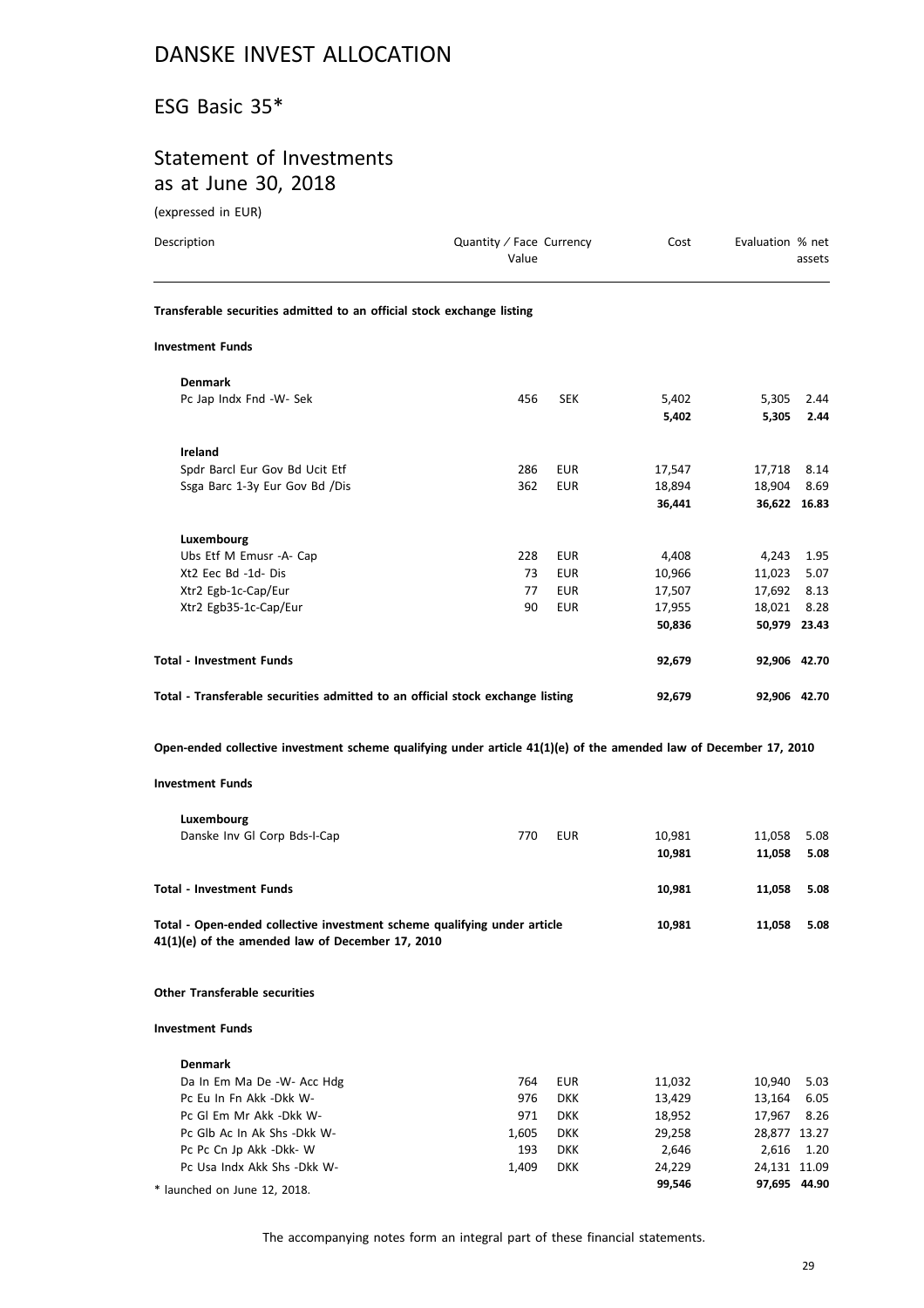## ESG Basic 35\*

# Statement of Investments (continued) as at June 30, 2018

(expressed in EUR)

| Description                                  | Quantity / Face Currency<br>Value | Cost    | Evaluation % net<br>assets |
|----------------------------------------------|-----------------------------------|---------|----------------------------|
| Luxembourg                                   |                                   |         |                            |
| Danske I Eu Hyb -I- Eur/Cap                  | 1,221<br><b>EUR</b>               | 14,077  | 6.45<br>14,027             |
|                                              |                                   | 14,077  | 6.45<br>14.027             |
| <b>Total - Investment Funds</b>              |                                   | 113,623 | 111,722 51.35              |
| <b>Total - Other Transferable securities</b> |                                   | 113,623 | 111,722 51.35              |
| <b>TOTAL INVESTMENT PORTFOLIO</b>            |                                   | 217.283 | 215,686 99.13              |

\* launched on June 12, 2018.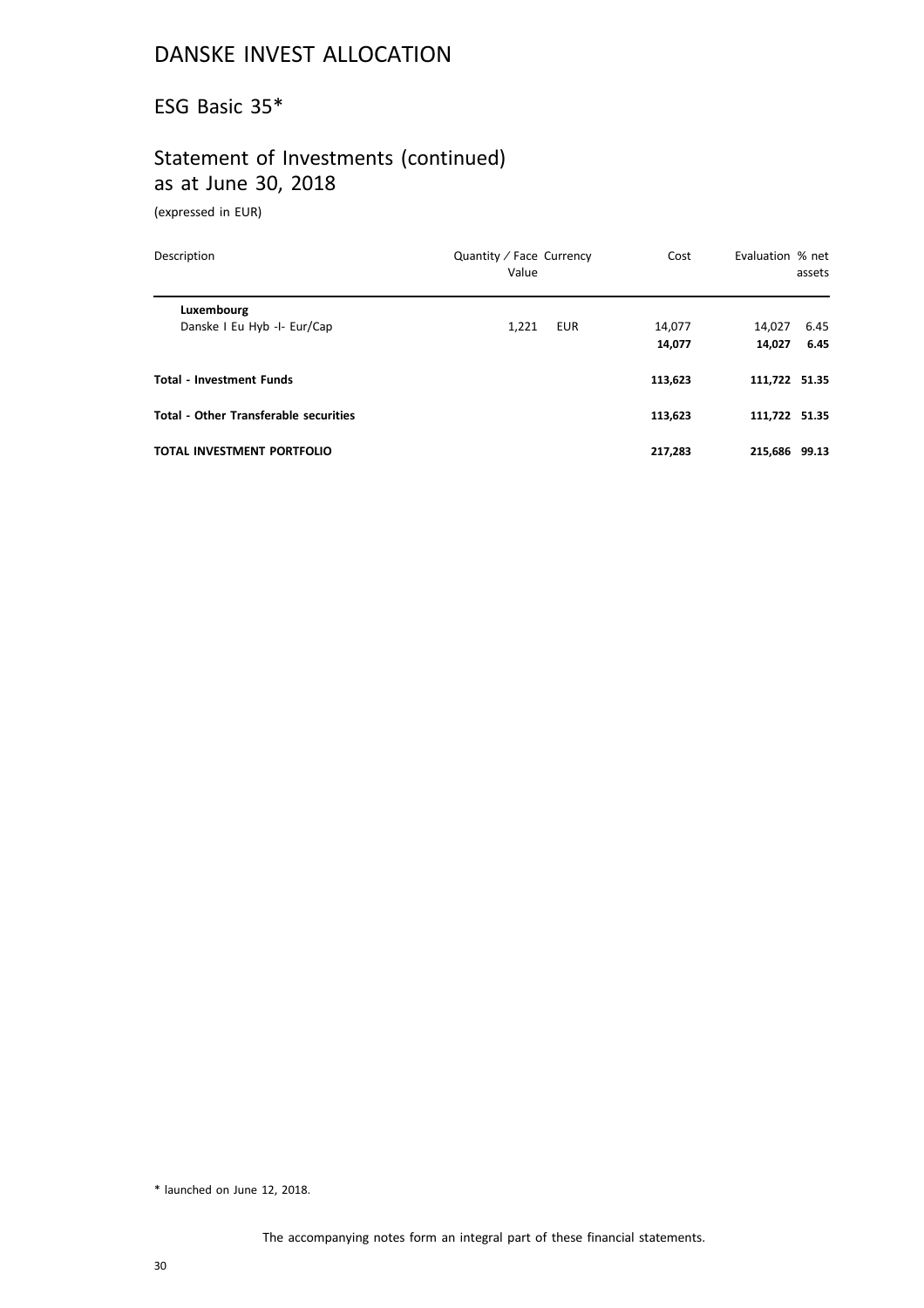## ESG Basic 35\*

# Geographical and Economic Portfolio Breakdowns as at June 30, 2018

(expressed as a percentage of net assets)

| Geographical breakdown | %     |
|------------------------|-------|
| Denmark                | 47.34 |
| Luxembourg             | 34.96 |
| Ireland                | 16.83 |
|                        | 99.13 |

| Economic breakdown |       |
|--------------------|-------|
| Investment Funds   | 99.13 |
|                    | 99.13 |

<sup>\*</sup> launched on June 12, 2018.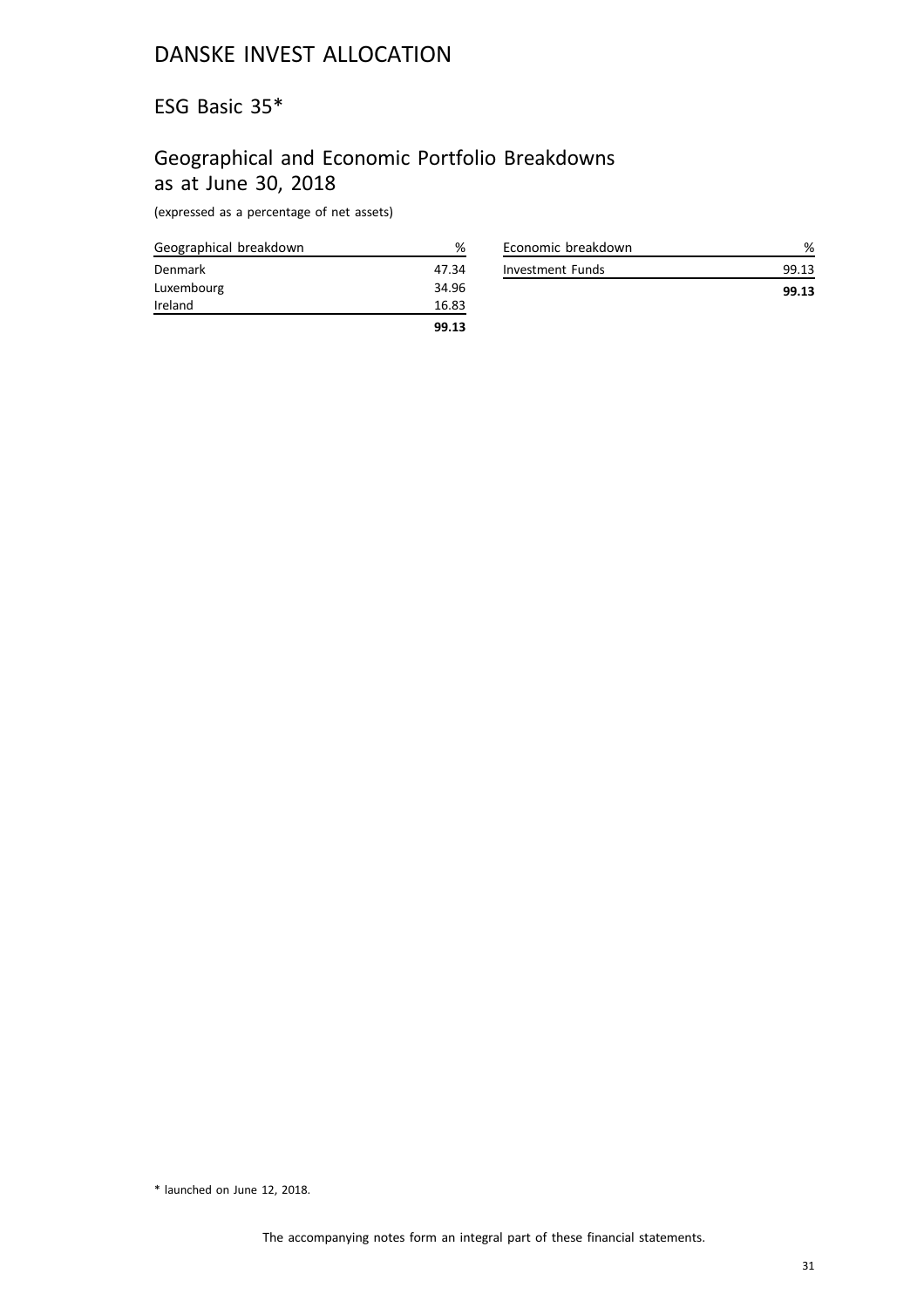## ESG Basic 50\*

# Statement of Investments as at June 30, 2018

(expressed in EUR)

| Description                                                                                                                  | Quantity / Face Currency<br>Value | Cost                           | Evaluation % net | assets       |
|------------------------------------------------------------------------------------------------------------------------------|-----------------------------------|--------------------------------|------------------|--------------|
| Transferable securities admitted to an official stock exchange listing                                                       |                                   |                                |                  |              |
| <b>Investment Funds</b>                                                                                                      |                                   |                                |                  |              |
| <b>Denmark</b>                                                                                                               |                                   |                                |                  |              |
| Pc Jap Indx Fnd -W- Sek                                                                                                      | 650                               | <b>SEK</b><br>7,708<br>7,708   | 7,570<br>7,570   | 3.49<br>3.49 |
| Ireland                                                                                                                      |                                   |                                |                  |              |
| Ssga Barc 1-3y Eur Gov Bd /Dis                                                                                               | 198                               | <b>EUR</b><br>10,335<br>10,335 | 10,340<br>10,340 | 4.77<br>4.77 |
| Luxembourg                                                                                                                   |                                   |                                |                  |              |
| Ubs Etf M Emusr -A- Cap                                                                                                      | 330                               | EUR<br>6,380                   | 6,142            | 2.83         |
| Xt2 Eec Bd -1d- Dis                                                                                                          | 73                                | EUR<br>10,967                  | 11,023           | 5.08         |
| Xtr2 Egb -1c- Cap/Eur                                                                                                        | 106                               | <b>EUR</b><br>24,100           | 24,356 11.23     |              |
| Xtr2 Egb35 -1c- Cap/Eur                                                                                                      | 66                                | <b>EUR</b><br>13,167           | 13,215 6.09      |              |
|                                                                                                                              |                                   | 54,614                         | 54,736 25.24     |              |
| <b>Total - Investment Funds</b>                                                                                              |                                   | 72,657                         | 72,646 33.50     |              |
| Total - Transferable securities admitted to an official stock exchange listing                                               |                                   | 72,657                         | 72,646 33.50     |              |
| <b>Investment Funds</b><br>Luxembourg                                                                                        |                                   |                                |                  |              |
| Danske Inv Gl Corp Bds-I-Cap                                                                                                 | 771                               | EUR<br>10,981                  | 11,058           | 5.10         |
|                                                                                                                              |                                   | 10,981                         | 11,058           | 5.10         |
| <b>Total - Investment Funds</b>                                                                                              |                                   | 10,981                         | 11,058           | 5.10         |
| Total - Open-ended collective investment scheme qualifying under article<br>41(1)(e) of the amended law of December 17, 2010 |                                   | 10,981                         | 11,058           | 5.10         |
| <b>Other Transferable securities</b>                                                                                         |                                   |                                |                  |              |
| <b>Investment Funds</b>                                                                                                      |                                   |                                |                  |              |
| <b>Denmark</b>                                                                                                               |                                   |                                |                  |              |
| Da In Em Ma De -W- Acc Hdg                                                                                                   | 764                               | EUR<br>11,032                  | 10,940           | 5.05         |
| Pc Eu In Fn Akk -Dkk W-                                                                                                      | 1,409                             | <b>DKK</b><br>19,387           | 19,004           | 8.76         |
| Pc GI Em Mr Akk -Dkk W-                                                                                                      | 1,378                             | 26,896<br><b>DKK</b>           | 25,498 11.76     |              |
| Pc Glb Ac In Ak Shs -Dkk W-                                                                                                  | 1,339                             | <b>DKK</b><br>24,409           | 24,091 11.11     |              |
| Pc Pc Cn Jp Akk -Dkk- W                                                                                                      | 273                               | <b>DKK</b><br>3,742            | 3,700            | 1.71         |
| Pc Usa Indx Akk Shs -Dkk W-                                                                                                  | 2,024                             | <b>DKK</b><br>34,804           | 34,664 15.99     |              |
|                                                                                                                              |                                   | 120,270                        | 117,897 54.37    |              |
| * launched on June 12, 2018.                                                                                                 |                                   |                                |                  |              |

The accompanying notes form an integral part of these financial statements.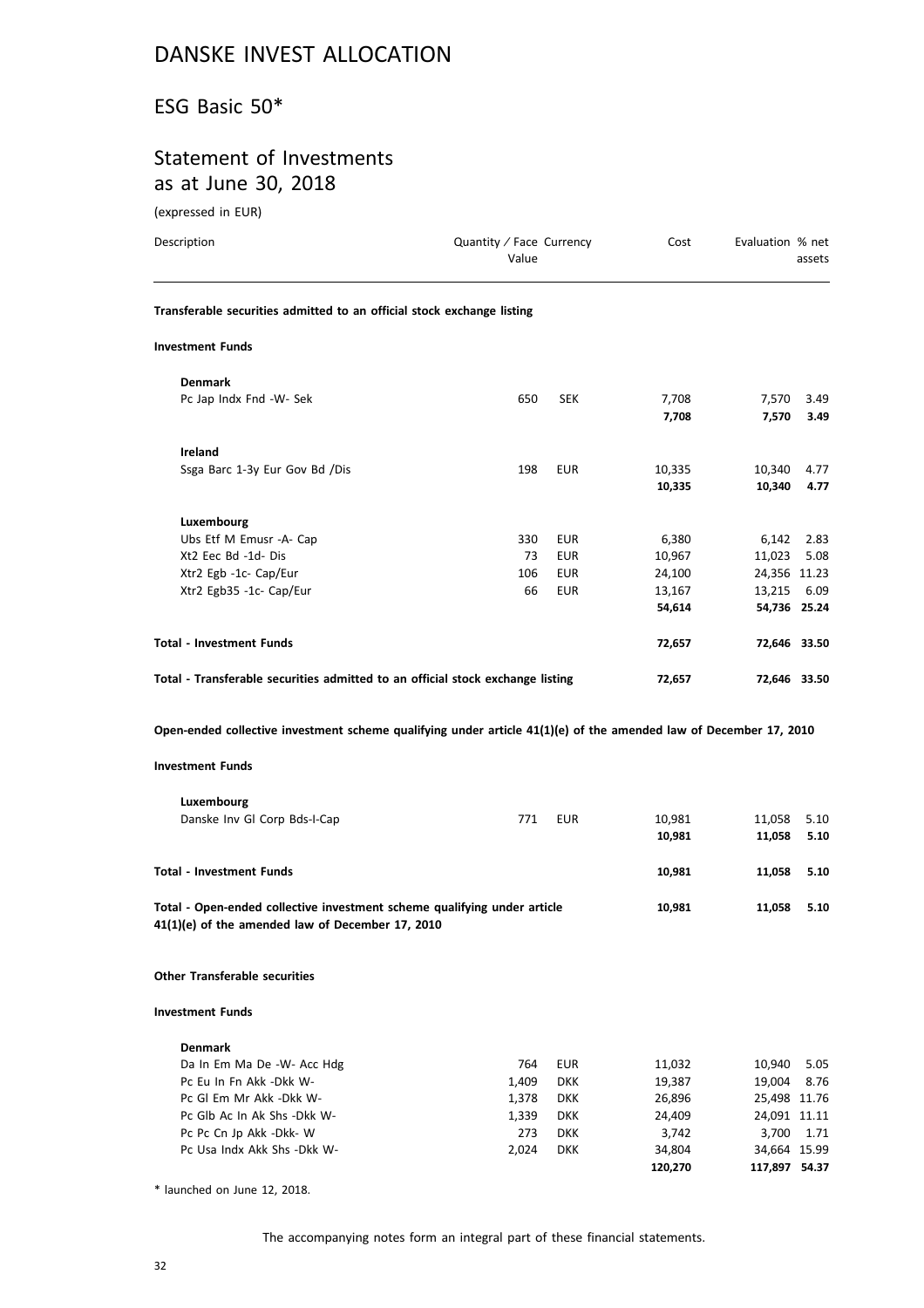## ESG Basic 50\*

# Statement of Investments (continued) as at June 30, 2018

(expressed in EUR)

| Description                                  | Quantity / Face Currency<br>Value | Cost    | Evaluation % net | assets |
|----------------------------------------------|-----------------------------------|---------|------------------|--------|
| Luxembourg                                   |                                   |         |                  |        |
| Danske I Eu Hyb -I- Eur/Cap                  | 1,183<br><b>EUR</b>               | 13,637  | 13,589           | 6.27   |
|                                              |                                   | 13,637  | 13,589           | 6.27   |
| <b>Total - Investment Funds</b>              |                                   | 133,907 | 131,486 60.64    |        |
| <b>Total - Other Transferable securities</b> |                                   | 133,907 | 131,486 60.64    |        |
| <b>TOTAL INVESTMENT PORTFOLIO</b>            |                                   | 217.545 | 215.190          | 99.25  |

\* launched on June 12, 2018.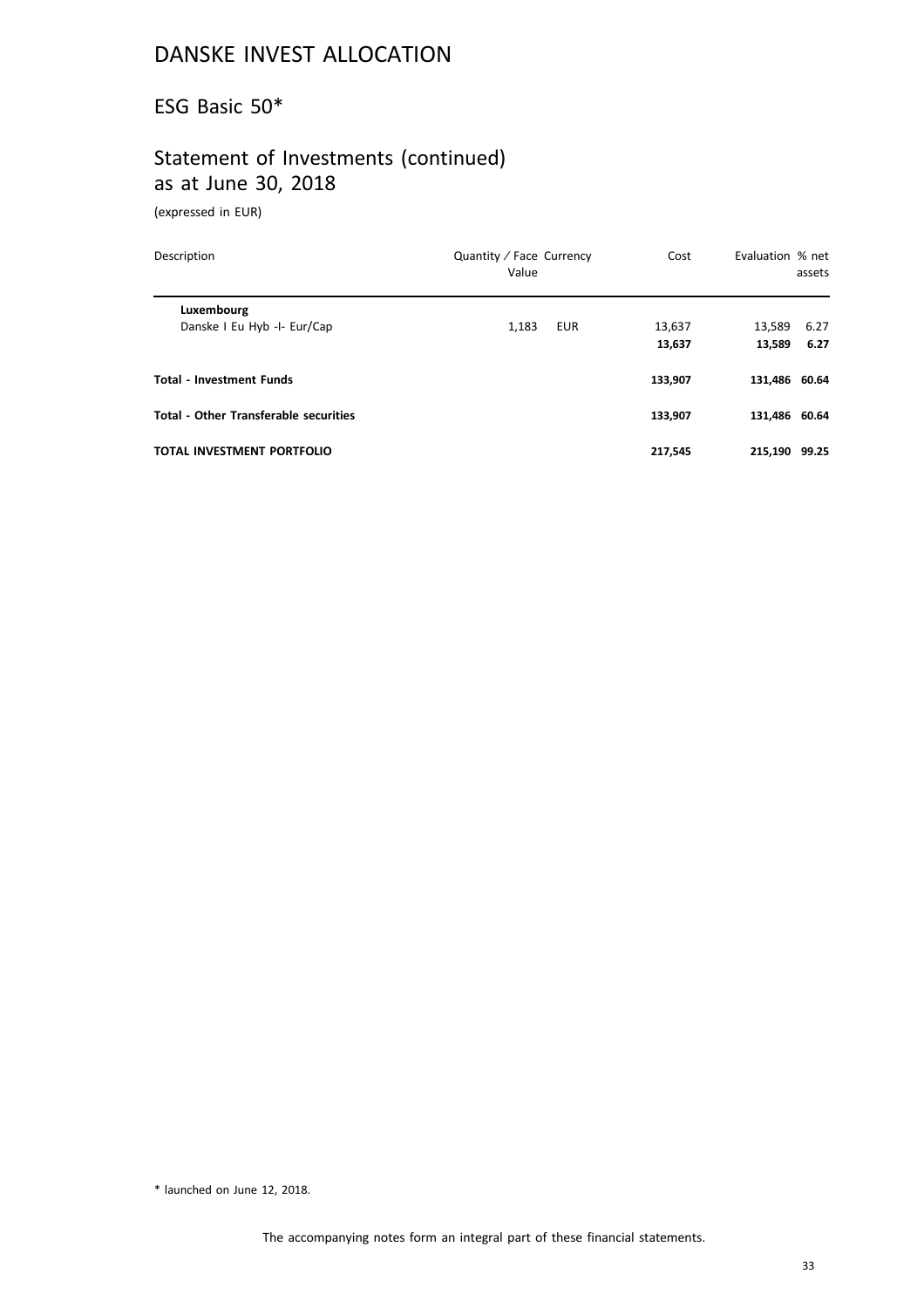## ESG Basic 50\*

# Geographical and Economic Portfolio Breakdowns as at June 30, 2018

(expressed as a percentage of net assets)

| Geographical breakdown | ℅     |
|------------------------|-------|
| Denmark                | 57.87 |
| Luxembourg             | 36.61 |
| Ireland                | 4.77  |
|                        | 99.25 |

| Economic breakdown |       |
|--------------------|-------|
| Investment Funds   | 99.25 |
|                    | 99.25 |

<sup>\*</sup> launched on June 12, 2018.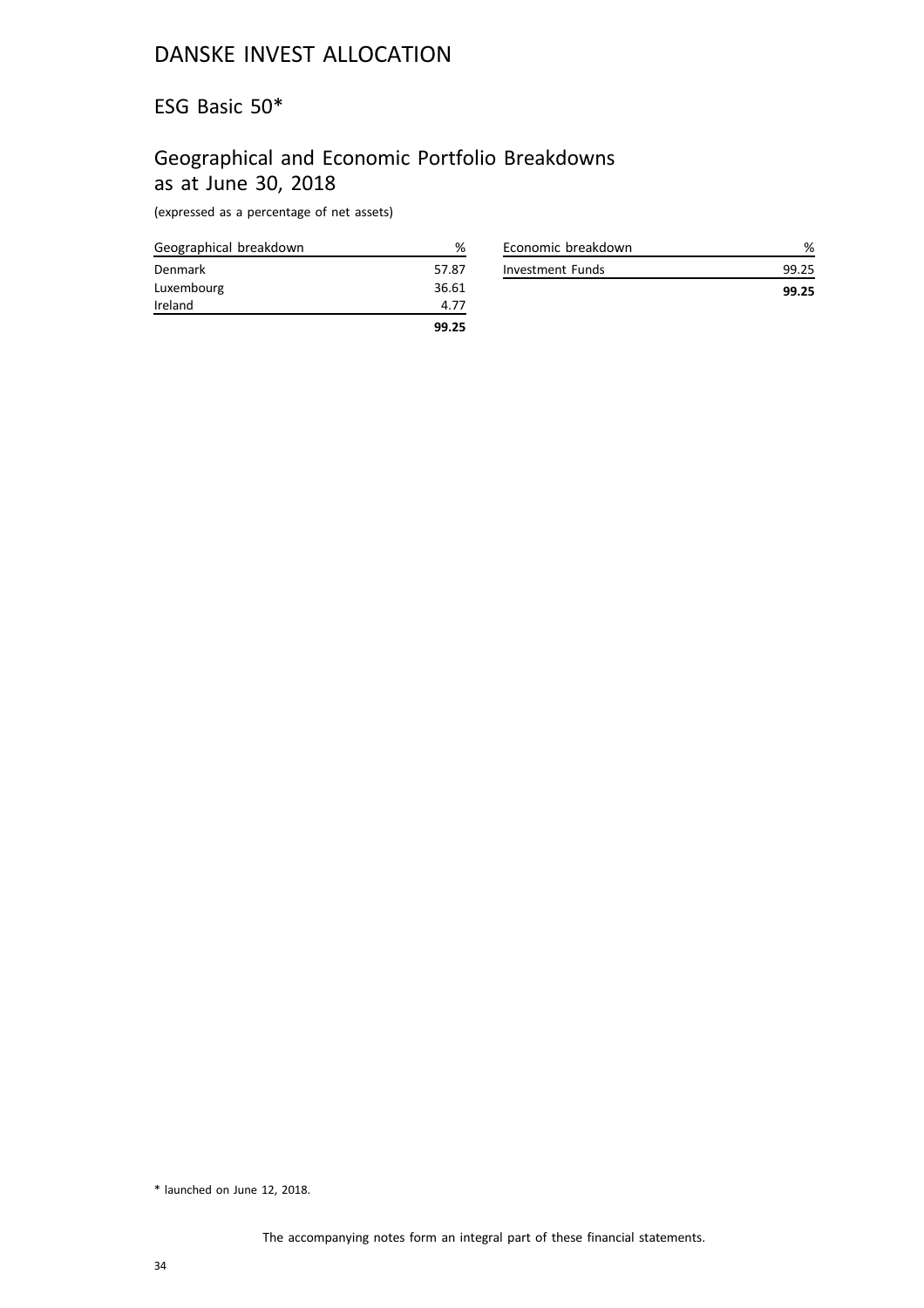## ESG Basic 80\*

# Statement of Investments as at June 30, 2018

(expressed in EUR)

| Description                                                                    | Quantity / Face Currency<br>Value |            | Cost             | Evaluation % net | assets       |
|--------------------------------------------------------------------------------|-----------------------------------|------------|------------------|------------------|--------------|
| Transferable securities admitted to an official stock exchange listing         |                                   |            |                  |                  |              |
| <b>Investment Funds</b>                                                        |                                   |            |                  |                  |              |
| <b>Denmark</b>                                                                 |                                   |            |                  |                  |              |
| Pc Jap Indx Fnd -W- Sek                                                        | 1,043                             | <b>SEK</b> | 12,361<br>12,361 | 12,139<br>12,139 | 5.65<br>5.65 |
| Ireland                                                                        |                                   |            |                  |                  |              |
| ISHS MSCI EM ETF USD/CAP                                                       | 636                               | EUR        | 3,511            | 3,389            | 1.58         |
| ISHS MSCI USA ETF USD/CAP                                                      | 2,653                             | <b>EUR</b> | 15,837           | 15,655           | 7.29         |
| ISHS WRLD SRI - ACCUM SHS EUR                                                  | 1,944                             | <b>EUR</b> | 10,554           | 10,415           | 4.85         |
|                                                                                |                                   |            | 29,902           |                  | 29,459 13.72 |
| Luxembourg                                                                     |                                   |            |                  |                  |              |
| UBS ETF M EMUSR -A- CAP                                                        | 535                               | EUR        | 10,344           | 9,957            | 4.64         |
| XTR2 EGB-1C-CAP/EUR                                                            | 26                                | <b>EUR</b> | 5,911            | 5,974            | 2.78         |
|                                                                                |                                   |            | 16,255           | 15,931           | 7.42         |
| <b>Total - Investment Funds</b>                                                |                                   |            | 58,518           |                  | 57,529 26.79 |
| Total - Transferable securities admitted to an official stock exchange listing |                                   |            | 58,518           |                  | 57,529 26.79 |
| <b>Other Transferable securities</b>                                           |                                   |            |                  |                  |              |
| <b>Investment Funds</b>                                                        |                                   |            |                  |                  |              |
| DA IN EM MA DE -W- ACC HDG                                                     | 153                               | <b>EUR</b> | 2,209            | 2,191            | 1.02         |
| DANSKE I EU HYB -I- EUR/CAP                                                    | 191                               | <b>EUR</b> | 2,200            | 2,192            | 1.02         |
| PC EU IN FN AKK -DKK W-                                                        | 2,241                             | <b>DKK</b> | 30,835           | 30,225 14.07     |              |
| PC GL EM MR AKK -DKK W-                                                        | 2,033                             | <b>DKK</b> | 39,680           | 37,617 17.51     |              |
| PC GLB AC IN AK SHS -DKK W-                                                    | 2,172                             | <b>DKK</b> | 39,594           | 39,079 18.20     |              |
| PC PC CN JP AKK -DKK- W                                                        | 434                               | <b>DKK</b> | 5,948            | 5,882            | 2.74         |
| PC USA INDX AKK SHS -DKK W-                                                    | 2,306                             | <b>DKK</b> | 39,653           | 39,494 18.39     |              |
| <b>Total - Investment Funds</b>                                                |                                   |            | 160,119          | 156,680 72.95    |              |
| <b>Total - Other Transferable securities</b>                                   |                                   |            | 160,119          | 156,680 72.95    |              |
| TOTAL INVESTMENT PORTFOLIO                                                     |                                   |            | 218,637          | 214,209 99.74    |              |

\* launched on June 12, 2018.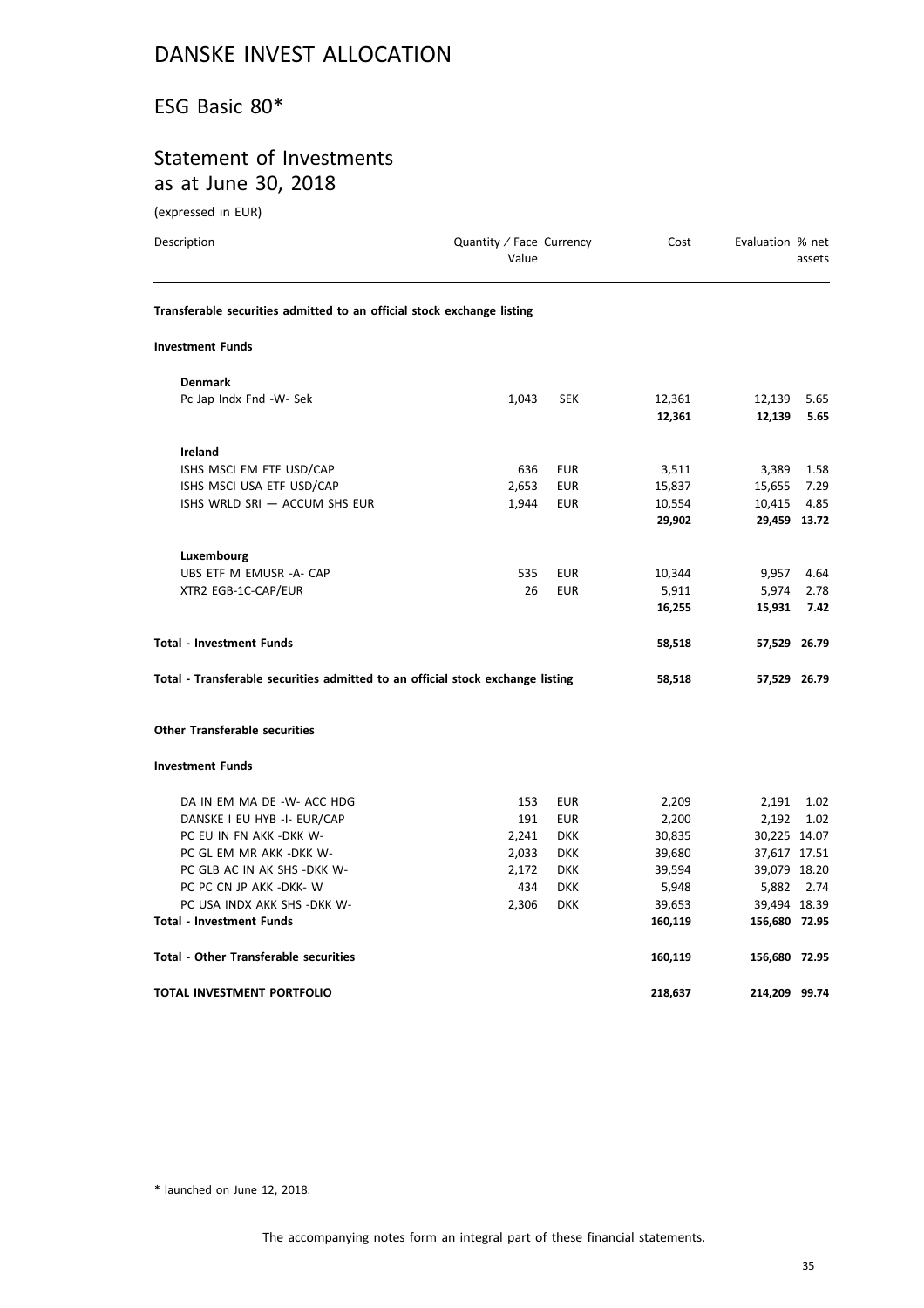### ESG Basic 80\*

# Geographical and Economic Portfolio Breakdowns as at June 30, 2018

(expressed as a percentage of net assets)

| Geographical breakdown | ℅     |
|------------------------|-------|
| Denmark                | 77.58 |
| Ireland                | 13.72 |
| Luxembourg             | 8.44  |
|                        | 99.74 |

| Economic breakdown |       |
|--------------------|-------|
| Investment Funds   | 99.74 |
|                    | 99.74 |

<sup>\*</sup> launched on June 12, 2018.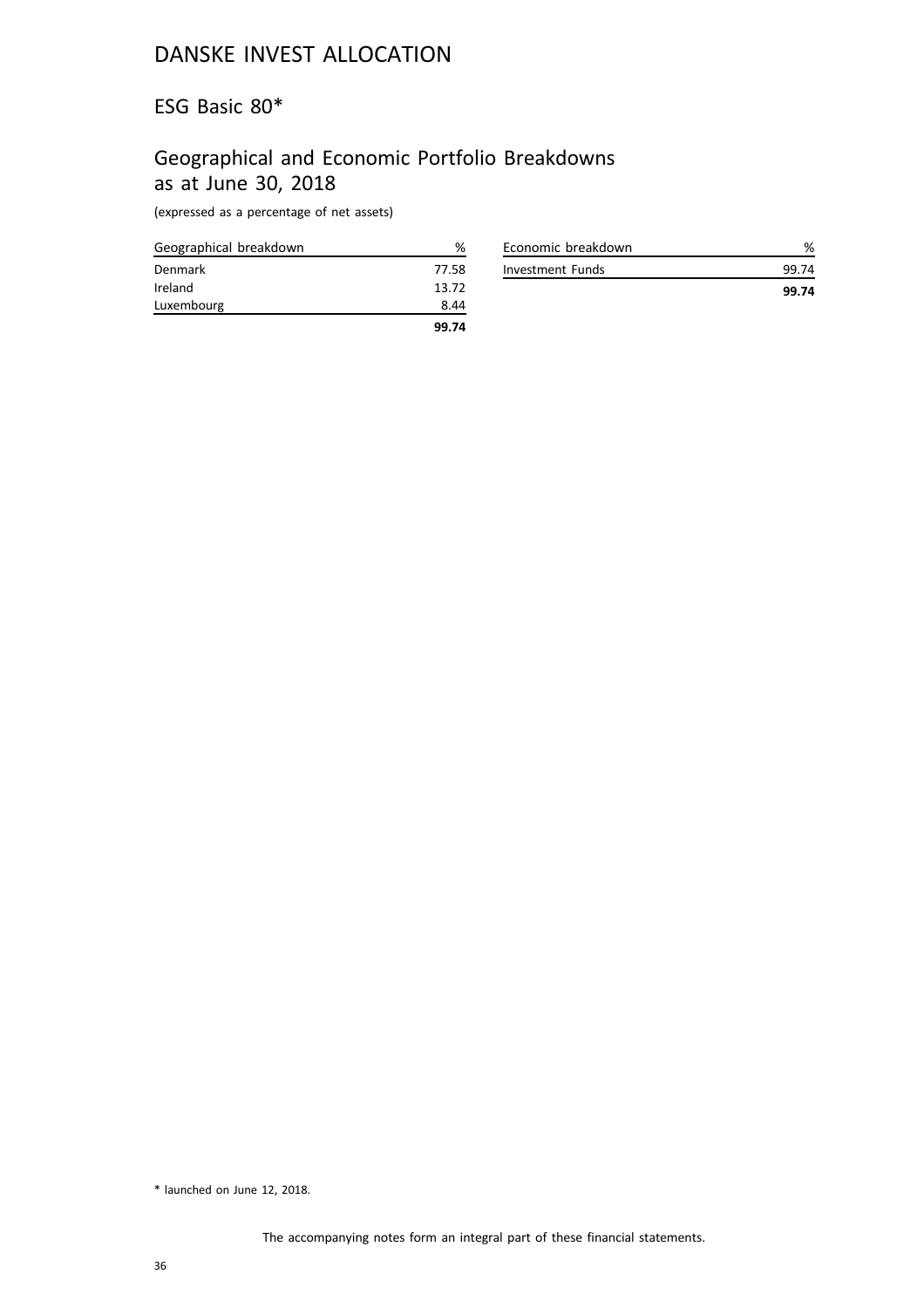# ESG Basic 100\*

# Statement of Investments as at June 30, 2018

(expressed in EUR)

| Description                                                                    | Quantity / Face Currency<br>Value |            | Cost              | Evaluation % net              | assets       |
|--------------------------------------------------------------------------------|-----------------------------------|------------|-------------------|-------------------------------|--------------|
| Transferable securities admitted to an official stock exchange listing         |                                   |            |                   |                               |              |
| <b>Investment Funds</b>                                                        |                                   |            |                   |                               |              |
| <b>Denmark</b>                                                                 |                                   |            |                   |                               |              |
| Pc Jap Indx Fnd -W- Sek                                                        | 1,150                             | <b>SEK</b> | 13,626<br>13,626  | 13,382<br>13,382              | 6.24<br>6.24 |
| Ireland                                                                        |                                   |            |                   |                               |              |
| Ishs Msci Em Etf Usd/Cap                                                       | 1,193                             | EUR        | 6,587             | 6,356                         | 2.96         |
| Ishs Msci Usa Etf Usd/Cap                                                      | 3,685                             | EUR        | 21,997            | 21,745 10.14                  |              |
| Ishs Wrld Sri - Accum Shs Eur                                                  | 931                               | <b>EUR</b> | 5,054             | 4,988                         | 2.33         |
|                                                                                |                                   |            | 33,638            |                               | 33,089 15.43 |
| Luxembourg                                                                     |                                   |            |                   |                               |              |
| Ubs Etf M Emusr -A- Cap                                                        | 592                               | <b>EUR</b> | 11,446            | 11,018                        | 5.14         |
|                                                                                |                                   |            | 11,446            | 11,018                        | 5.14         |
| <b>Total - Investment Funds</b>                                                |                                   |            | 58,710            |                               | 57,489 26.80 |
| Total - Transferable securities admitted to an official stock exchange listing |                                   |            | 58,710            |                               | 57,489 26.80 |
| <b>Other Transferable securities</b>                                           |                                   |            |                   |                               |              |
| <b>Investment Funds</b>                                                        |                                   |            |                   |                               |              |
| <b>Denmark</b>                                                                 |                                   |            |                   |                               |              |
| Pc Eu In Fn Akk -Dkk W-                                                        | 2,497                             | <b>DKK</b> | 34,357            | 33,678 15.70                  |              |
| Pc GI Em Mr Akk -Dkk W-                                                        | 2,033                             | <b>DKK</b> | 39,680            | 37,618 17.54                  |              |
| Pc Glb Ac In Ak Shs -Dkk W-                                                    | 2,172                             | <b>DKK</b> | 39,594            | 39,079 18.22                  |              |
| Pc Pc Cn Jp Akk -Dkk- W                                                        | 482                               | <b>DKK</b> | 6,606             | 6,532                         | 3.05         |
| Pc Usa Indx Akk Shs -Dkk W-                                                    | 2,306                             | <b>DKK</b> | 39,654<br>159,891 | 39,494 18.41<br>156,401 72.92 |              |
|                                                                                |                                   |            |                   |                               |              |
| <b>Total - Investment Funds</b>                                                |                                   |            | 159,891           | 156,401 72.92                 |              |
| <b>Total - Other Transferable securities</b>                                   |                                   |            | 159,891           | 156,401 72.92                 |              |
| TOTAL INVESTMENT PORTFOLIO                                                     |                                   |            | 218,601           | 213,890 99.72                 |              |

\* launched on June 12, 2018.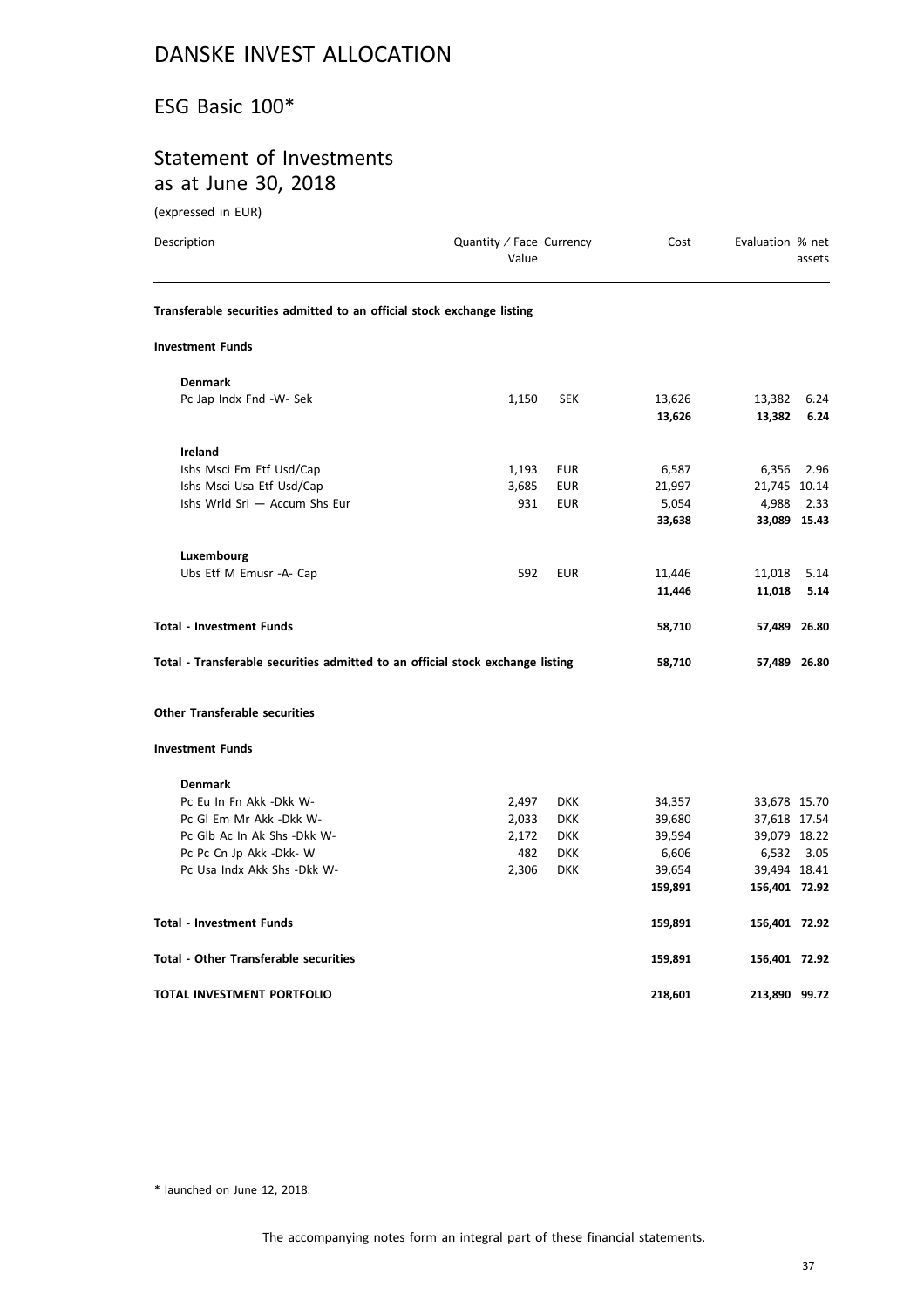#### ESG Basic 100\*

#### Geographical and Economic Portfolio Breakdowns as at June 30, 2018

(expressed as a percentage of net assets)

| Geographical breakdown | %     |
|------------------------|-------|
| Denmark                | 79.16 |
| Ireland                | 15.43 |
| Luxembourg             | 5.14  |
|                        | 99.72 |

| Economic breakdown |       |
|--------------------|-------|
| Investment Funds   | 99.72 |
|                    | 99.72 |

<sup>\*</sup> launched on June 12, 2018.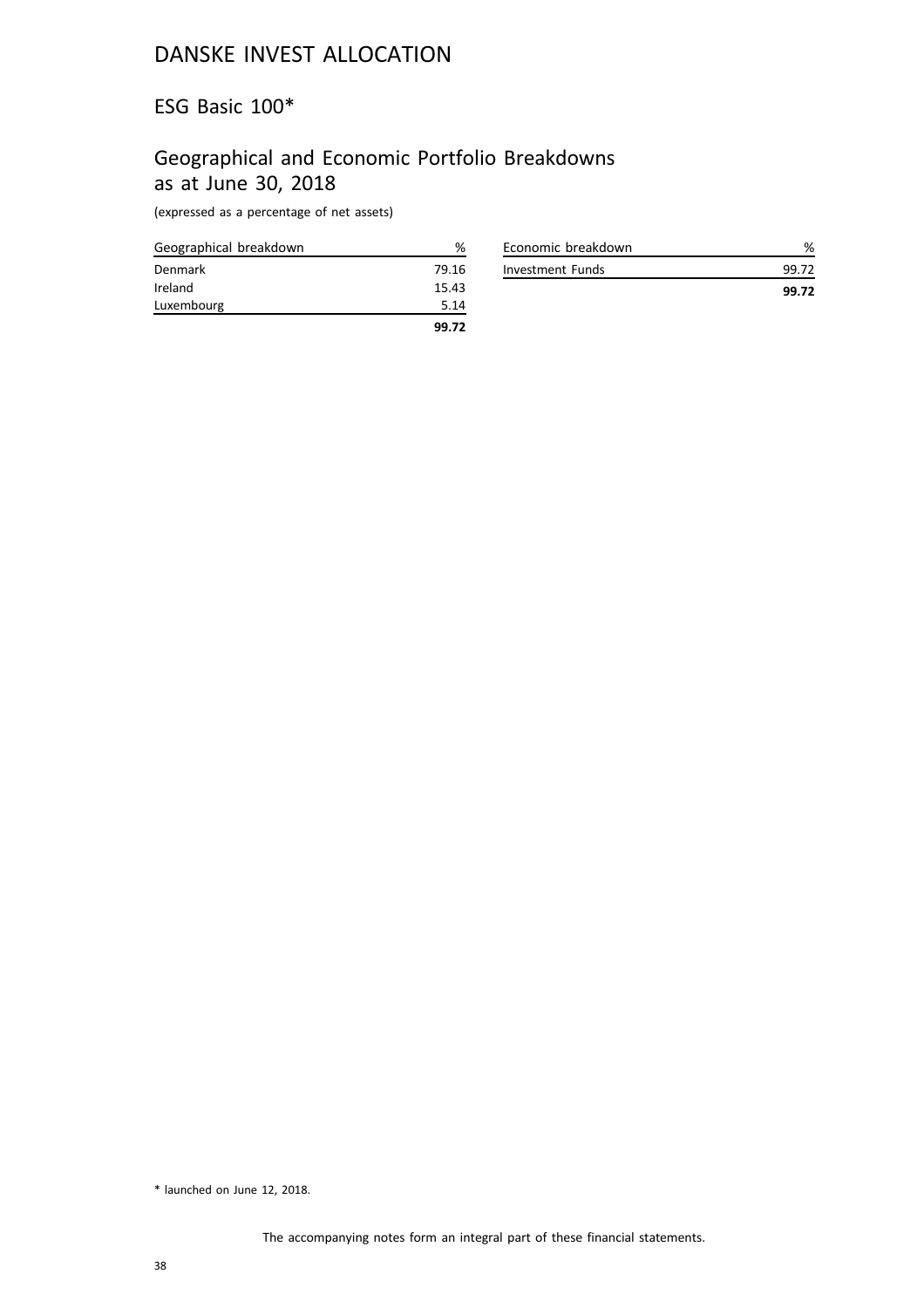#### Horisont Aktie

#### Statement of Investments as at June 30, 2018

| (expressed in SEK)                                                     |                                   |            |                    |                    |              |
|------------------------------------------------------------------------|-----------------------------------|------------|--------------------|--------------------|--------------|
| Description                                                            | Quantity / Face Currency<br>Value |            | Cost               | Evaluation % net   | assets       |
| Transferable securities admitted to an official stock exchange listing |                                   |            |                    |                    |              |
| Shares                                                                 |                                   |            |                    |                    |              |
| <b>Bermuda Islands</b>                                                 |                                   |            |                    |                    |              |
| Vostok New Ventures Ltd                                                | 7,000                             | <b>SEK</b> | 451,237<br>451,237 | 462,503<br>462,503 | 0.01<br>0.01 |
| Canada                                                                 |                                   |            |                    |                    |              |
| Africa Oil Corp                                                        | 16,200                            | CAD        | 163,861            | 125,609            |              |
| International Petroleum Corp                                           | 5,288                             | <b>SEK</b> | 312,144            | 317,280            | 0.01         |
| Lucara Diamond                                                         | 6,609                             | CAD        | 103,214            | 91,250             |              |
| Lundin Mining Corp                                                     | 7,148                             | <b>SEK</b> | 402,106            | 353,969            | 0.01         |
|                                                                        |                                   |            | 981,325            | 888,108            | 0.02         |
| <b>Denmark</b>                                                         |                                   |            |                    |                    |              |
| Better Collective A/S                                                  | 3,000                             | <b>SEK</b> | 204,973            | 202,449            | 0.01         |
| Nordic Waterproofing                                                   | 2,000                             | <b>SEK</b> | 196,054            | 192,687            |              |
|                                                                        |                                   |            | 401,027            | 395,136            | 0.01         |
| <b>Finland</b>                                                         |                                   |            |                    |                    |              |
| Stora Enso Ab R (Sek)                                                  | 3,469                             | <b>SEK</b> | 557,921            | 608,463            | 0.01         |
| Stora Enso Ab /-R-                                                     | 4,787                             | <b>EUR</b> | 623,559            | 839,224            | 0.02         |
|                                                                        |                                   |            | 1,181,480          | 1,447,687          | 0.03         |
| <b>Great Britain</b>                                                   |                                   |            |                    |                    |              |
| Astrazeneca Plc                                                        | 6,412                             | GBP        | 3,444,984          | 3,998,463          | 0.08         |
| Astrazeneca Plc                                                        | 9,942                             | GBP        | 6,189,705          | 6,267,437          | 0.13         |
| <b>Enquest Plc</b>                                                     | 47,121                            | <b>SEK</b> | 197,726            | 197,201            | 0.01         |
|                                                                        |                                   |            | 9,832,415          | 10,463,101         | 0.22         |
| Luxembourg                                                             |                                   |            |                    |                    |              |
| Millicom Intl Cell. /Swed. Dep.                                        | 7,647                             | <b>SEK</b> | 4,119,507          | 4,010,852          | 0.08         |
|                                                                        |                                   |            | 4,119,507          | 4,010,852          | 0.08         |
| Malta                                                                  |                                   |            |                    |                    |              |
| Catena Media Plc                                                       | 4,765                             | <b>SEK</b> | 591,857            | 576,565            | 0.01         |
| Kindred Group                                                          | 18,100                            | <b>SEK</b> | 1,954,543          | 2,038,060          | 0.04         |
|                                                                        |                                   |            | 2,546,400          | 2,614,625          | $\bf 0.05$   |
| Sweden                                                                 |                                   |            |                    |                    |              |
| Aak Ab                                                                 | 19,744                            | <b>SEK</b> | 2,379,909          | 2,795,750          | 0.06         |
| Ab Sagax - B                                                           | 13,360                            | <b>SEK</b> | 1,394,680          | 1,456,240          | 0.03         |
| Ab Traction -B-                                                        | 1,513                             | <b>SEK</b> | 279,905            | 237,541            | 0.01         |
| Academedia Ab                                                          | 8,335                             | <b>SEK</b> | 525,105            | 404,664            | 0.01         |

The accompanying notes form an integral part of these financial statements.

Acando Ab /-B- 18,420 SEK 513,918 583,914 0.01 Addlife Ab 608 SEK 100,928 117,648 - Addnode Group Ab **4,764** SEK 333,480 423,996 0.01 Addtech Ab 5,849 SEK 1,083,487 1,140,555 0.02 Af Ab 5,596 SEK 1,005,534 1,121,438 0.02

32,719 SEK 1,721,795 1,698,116 0.04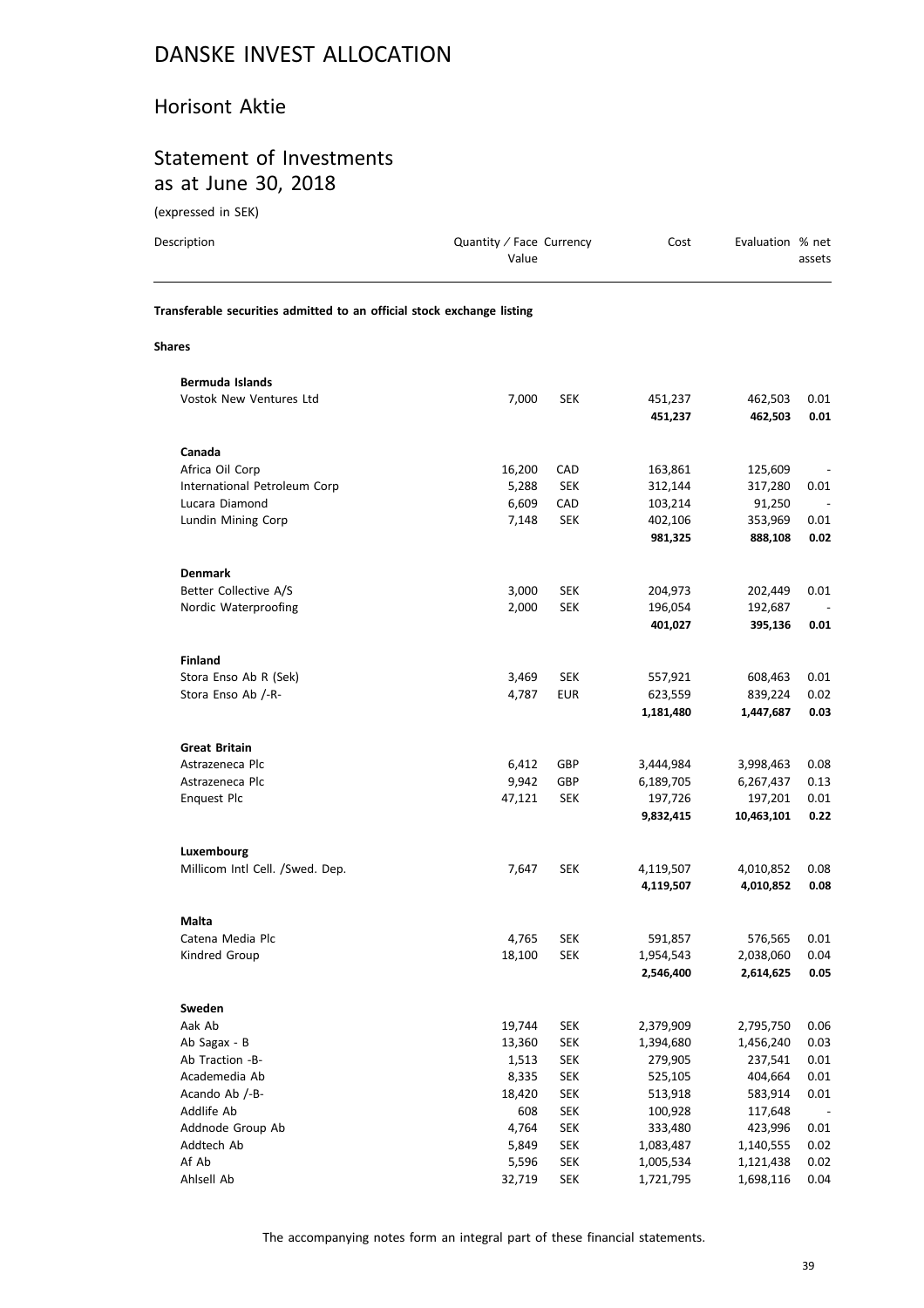#### Horisont Aktie

# Statement of Investments (continued) as at June 30, 2018

(expressed in SEK)

 $\equiv$ 

| Description                                 | Quantity / Face Currency<br>Value |                   | Cost                    | Evaluation % net     | assets                   |
|---------------------------------------------|-----------------------------------|-------------------|-------------------------|----------------------|--------------------------|
| Alfa Laval Ab                               | 34,226                            | <b>SEK</b>        |                         |                      | 0.15                     |
| Alimak Group Ab                             | 3,880                             | SEK               | 7,106,509<br>542,060    | 7,214,841<br>532,336 | 0.01                     |
| Alligator Bioscience Ab                     | 5,788                             | SEK               | 159,170                 | 179,139              |                          |
| Alltele Allm -A- Shs -A-                    | 4,515                             | SEK               | 64,332                  | 64,113               | $\overline{\phantom{a}}$ |
| Ambea Ab                                    | 5,916                             | <b>SEK</b>        | 420,879                 | 432,460              | 0.01                     |
| Arise Ab                                    | 15,364                            | <b>SEK</b>        | 196,659                 | 226,619              | 0.01                     |
| Arjo Ab                                     | 19,936                            | <b>SEK</b>        | 532,814                 | 635,958              | 0.01                     |
| Aros Quality Group Ab                       | 63                                | SEK               |                         | 11,592               |                          |
| Assa Abloy Ab                               | 90,008                            | <b>SEK</b>        | 11,298                  | 17,106,020           | 0.36                     |
| Atlas Copco Ab                              | 100,993                           | SEK               | 15,763,232              | 26,177,386           | 0.54                     |
| Atrium Ljungb Shs -B-                       | 11,305                            | SEK               | 27,396,677<br>1,559,880 | 1,623,398            | 0.03                     |
| Attendo Ab                                  |                                   | <b>SEK</b>        | 1,117,304               |                      | 0.02                     |
|                                             | 12,221                            |                   |                         | 961,182              |                          |
| Avanza Bank Holding Ab<br>Axfood Ab         | 1,744<br>16,501                   | SEK<br><b>SEK</b> | 559,650                 | 801,542              | 0.02<br>0.06             |
| Bactiguard Holding Ab                       | 4                                 | SEK               | 2,577,986               | 2,828,271<br>116     |                          |
|                                             |                                   |                   | 114                     |                      |                          |
| Balco G Ab                                  | 2,892                             | <b>SEK</b>        | 201,493                 | 200,994              |                          |
| Be Group Ab<br>Beijer Electronics Ab        | 1,439                             | <b>SEK</b>        | 72,192                  | 73,245               |                          |
|                                             | 4,721                             | SEK               | 153,433                 | 188,368              |                          |
| Bergman & Bevin -B-                         | 1,818                             | SEK               | 169,074                 | 172,710              | $\overline{a}$           |
| Besqab Ab                                   | 1,459                             | <b>SEK</b>        | 187,846                 | 149,985              |                          |
| Betsson Ab                                  | 9,109                             | <b>SEK</b>        | 566,580                 | 492,797              | 0.01                     |
| Bilia Ab<br>Billerudkorsnas Ab              | 6,666                             | <b>SEK</b>        | 495,733                 | 466,287              | 0.01                     |
|                                             | 16,774                            | SEK               | 2,273,804               | 2,123,588            | 0.04                     |
| <b>Bioarctic Ab</b>                         | 9,503                             | <b>SEK</b>        | 205,388                 | 203,364              |                          |
| Biogaia Ab B                                | 1,214                             | <b>SEK</b>        | 420,010                 | 481,351              | 0.01                     |
| Biotage Ab                                  | 4,592                             | <b>SEK</b>        | 394,585                 | 519,814              | 0.01                     |
| Biovitrum Ab                                | 20,351                            | <b>SEK</b>        | 2,787,332               | 3,961,322            | 0.08                     |
| Boliden Ab<br>Bonava Ab                     | 21,916                            | <b>SEK</b>        | 6,431,049               | 6,327,149            | 0.13<br>0.02             |
| Boozt Ab                                    | 7,911                             | <b>SEK</b>        | 882,512                 | 825,117              | $\overline{\phantom{a}}$ |
|                                             | 2,657                             | <b>SEK</b>        | 199,102                 | 195,821              |                          |
| Boule Diagnostics Ab                        | 2,697                             | SEK               | 200,494                 | 199,578              |                          |
| Bravida Holding Ab<br><b>Bts GroupP Ab</b>  | 16,897                            | SEK<br><b>SEK</b> | 1,038,963               | 1,196,308<br>203,766 | 0.03<br>0.01             |
|                                             | 1,691                             |                   | 203,456                 |                      |                          |
| <b>Bufab Holding Ab</b><br><b>Bulten Ab</b> | 1,788                             | SEK<br><b>SEK</b> | 199,354<br>199,129      | 202,044<br>199,508   |                          |
| Bure Equity Ab                              | 1,911<br>5,262                    | <b>SEK</b>        | 526,480                 | 529,357              | 0.01                     |
| Bygghemma Group First Ab                    | 6,562                             | SEK               | 272,415                 | 271,601              | 0.01                     |
| Byggmax Grp Ab                              | 4,246                             | <b>SEK</b>        | 232,469                 | 166,019              |                          |
| C-Rad Ab /-B-                               | 1,445                             | <b>SEK</b>        | 44,350                  | 44,940               | $\overline{\phantom{a}}$ |
| Camurus Ab                                  | 4,382                             | <b>SEK</b>        | 477,638                 | 414,099              | 0.01                     |
| Capio Ab                                    | 11,331                            | <b>SEK</b>        | 481,567                 | 484,967              | 0.01                     |
| Castellum Ab Gothenburg                     | 21,784                            | <b>SEK</b>        | 2,995,106               | 3,158,680            | 0.07                     |
| Catella B                                   | 8,752                             | <b>SEK</b>        | 200,120                 | 201,296              |                          |
| Catena Ab                                   | 2,445                             | <b>SEK</b>        | 355,748                 | 427,386              | 0.01                     |
| Cdon Group                                  | 15,141                            | <b>SEK</b>        | 208,988                 | 202,587              |                          |
| Cellavision                                 | 2,034                             | <b>SEK</b>        | 323,528                 | 364,900              | 0.01                     |
| Cherry Ab                                   | 9,600                             | <b>SEK</b>        | 580,284                 | 578,880              | 0.01                     |
| Clas Ohlson Ab B                            | 4,210                             | <b>SEK</b>        | 594,663                 | 298,910              | 0.01                     |
| Cloetta -B-                                 | 19,854                            | <b>SEK</b>        | 546,928                 | 540,029              | 0.01                     |
| Clx Communications Ab                       | 3,557                             | <b>SEK</b>        | 268,554                 | 272,822              | 0.01                     |
| Collector Ab                                | 8,707                             | <b>SEK</b>        | 661,718                 | 520,679              | 0.01                     |
| Com Hem Holding Ab                          | 13,251                            | <b>SEK</b>        | 1,701,703               | 1,909,469            | 0.04                     |
|                                             |                                   |                   |                         |                      |                          |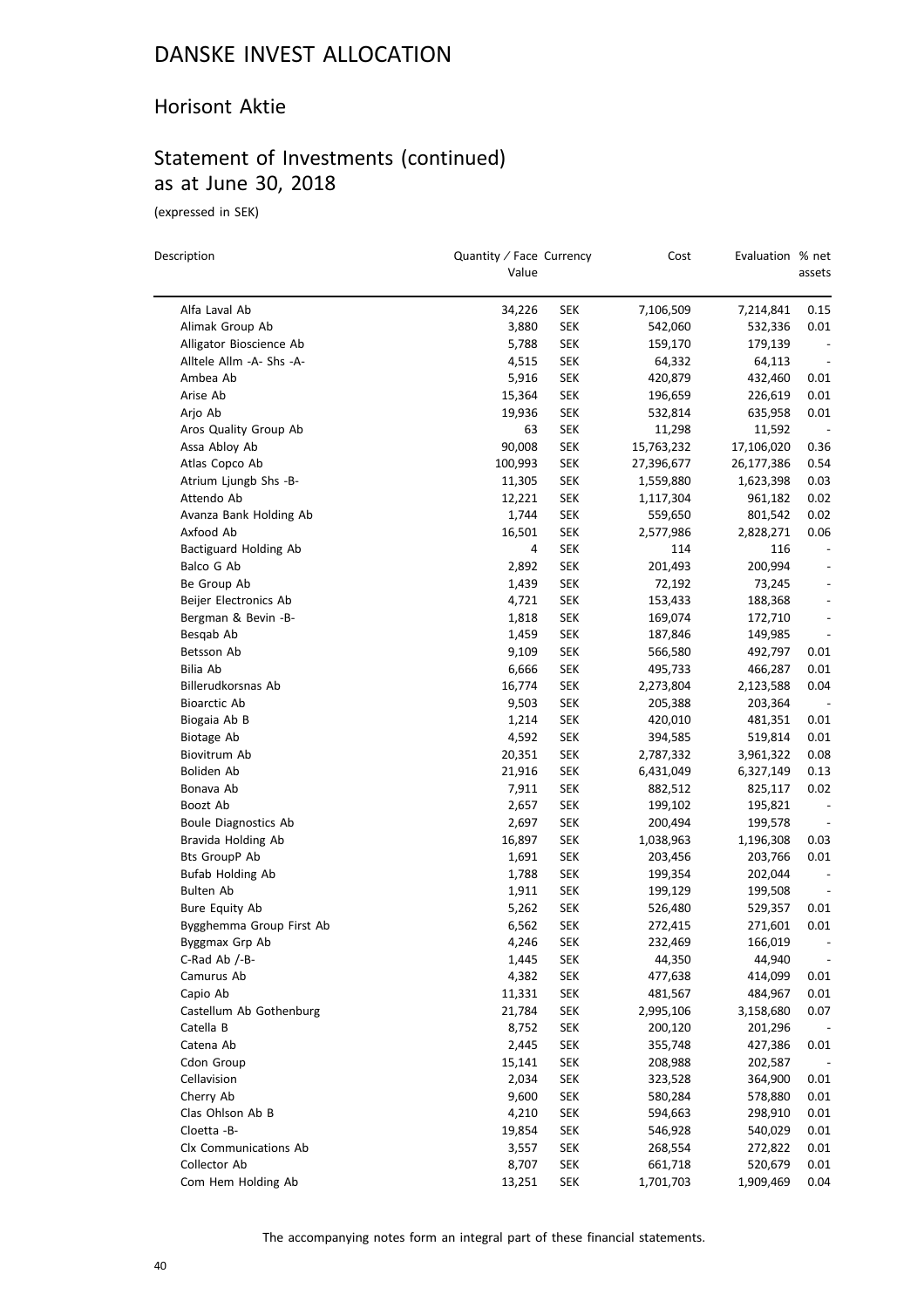#### Horisont Aktie

# Statement of Investments (continued) as at June 30, 2018

(expressed in SEK)

 $\overline{a}$ 

| Description                      | Quantity / Face Currency<br>Value |            | Cost       | Evaluation % net | assets                   |
|----------------------------------|-----------------------------------|------------|------------|------------------|--------------------------|
| Concentric                       | 3,251                             | SEK        | 478,539    | 501,954          | 0.01                     |
| Coor                             | 8,147                             | <b>SEK</b> | 531,796    | 521,408          | 0.01                     |
| Corem Property Group Ab          | 21,621                            | SEK        | 201,276    | 203,821          | 0.01                     |
| Creades Ab -A- Shs               | 1,214                             | SEK        | 359,344    | 335,064          | 0.01                     |
| Ctt Systems                      | 891                               | SEK        | 201,406    | 199,139          |                          |
| D. Carnegie & Co Ab              | 6,951                             | SEK        | 861,529    | 993,993          | 0.02                     |
| Dios Fastigheter                 | 10,937                            | <b>SEK</b> | 593,141    | 587,864          | 0.01                     |
| Dometic Group Ab                 | 20,672                            | <b>SEK</b> | 1,522,859  | 1,813,968        | 0.04                     |
| Duni Ab                          | 3,446                             | <b>SEK</b> | 424,181    | 441,777          | 0.01                     |
| Duroc Ab -B-                     | 7,559                             | <b>SEK</b> | 196,375    | 191,243          | $\overline{\phantom{a}}$ |
| Dustin Group Ab                  | 6,012                             | <b>SEK</b> | 451,989    | 482,162          | 0.01                     |
| East Capital Explorer Ab         | 6,006                             | SEK        | 460,961    | 564,564          | 0.01                     |
| Elanders Ab -B-                  | 3,113                             | <b>SEK</b> | 200,616    | 208,571          | 0.01                     |
| Electrolux Abb                   | 24,240                            | <b>SEK</b> | 6,468,325  | 4,901,328        | 0.10                     |
| Elekta Ab                        | 29,950                            | <b>SEK</b> | 2,428,591  | 3,510,140        | 0.07                     |
| Eltel Ab                         | 11,617                            | SEK        | 278,242    | 263,706          | 0.01                     |
| Enea Ab                          | 2,222                             | <b>SEK</b> | 202,767    | 203,535          |                          |
| Epiroc Aktiebolag                | 98,850                            | SEK        | 8,648,950  | 9,247,417        | 0.19                     |
| Ericsson Tel. B                  | 269,784                           | <b>SEK</b> | 15,077,430 | 18,464,017       | 0.38                     |
| Essity Aktie -B                  | 56,598                            | <b>SEK</b> | 13,438,312 | 12,485,519       | 0.26                     |
| <b>Evolution Gaming Group Ab</b> | 2,760                             | SEK        | 1,559,298  | 1,511,100        | 0.03                     |
| Ework Group                      | 2,294                             | <b>SEK</b> | 201,514    | 200,725          |                          |
| Fabege Ab / Reit                 | 26,592                            | <b>SEK</b> | 2,469,319  | 2,827,793        | 0.06                     |
| Fagerhult Ab                     | 10,797                            | <b>SEK</b> | 1,007,933  | 833,528          | 0.02                     |
| Fastighets Balder Ab B           | 14,667                            | <b>SEK</b> | 3,268,582  | 3,414,478        | 0.07                     |
| Fastpartner Rg Shs               | 16,233                            | SEK        | 764,594    | 773,097          | 0.02                     |
| Ferronordic Machines Ab          | 1,535                             | SEK        | 198,976    | 190,954          | $\overline{\phantom{a}}$ |
| Fingerprint Cards Ab             | 18,310                            | SEK        | 307,242    | 124,142          | $\overline{\phantom{a}}$ |
| Garo Ab                          | 765                               | SEK        | 135,023    | 131,274          |                          |
| Getinge Ab B                     | 18,041                            | <b>SEK</b> | 2,071,995  | 1,470,341        | 0.03                     |
| Glob Health Par                  | 2,101                             | SEK        | 21,693     | 21,472           |                          |
| Granges Ab                       | 6,507                             | <b>SEK</b> | 676,481    | 765,223          | 0.02                     |
| Gunnebo Ab                       | 5,213                             | <b>SEK</b> | 173,072    | 138,926          |                          |
| Haldex Ab                        | 2,541                             | <b>SEK</b> | 243,936    | 225,133          | 0.01                     |
| Handicare Group Ab               | 296                               | SEK        | 12,468     | 12,802           |                          |
| Hansa Medical Ab                 | 1,925                             | SEK        | 396,550    | 389,620          | 0.01                     |
| Head Com Sw                      | 2,353                             | <b>SEK</b> | 199,574    | 199,064          |                          |
| Heba Fastighets -B-              | 3,649                             | <b>SEK</b> | 399,566    | 399,566          | 0.01                     |
| Hennes & Mauritz Ab              | 133,951                           | <b>SEK</b> | 24,615,106 | 17,721,717       | 0.37                     |
| Hexagon Ab B                     | 29,199                            | <b>SEK</b> | 12,906,873 | 14,932,369       | 0.31                     |
| Hexatronic Group Ab              | 3,744                             | <b>SEK</b> | 198,336    | 195,811          |                          |
| Hexpol Ab                        | 28,437                            | <b>SEK</b> | 2,421,183  | 2,630,422        | 0.06                     |
| Hms Networks Ab                  | 3,160                             | <b>SEK</b> | 450,626    | 486,640          | 0.01                     |
| Hoist Finance                    | 6,541                             | <b>SEK</b> | 547,809    | 424,511          | 0.01                     |
| Hufvudstaden Ab A                | 16,871                            | <b>SEK</b> | 2,260,122  | 2,159,488        | 0.05                     |
| Humana Ab                        | 2,822                             | <b>SEK</b> | 165,087    | 169,320          |                          |
| Husqvarna Ab -B-                 | 44,281                            | <b>SEK</b> | 3,581,121  | 3,732,888        | 0.08                     |
| lar Systems Group Ab             | 1,725                             | <b>SEK</b> | 291,525    | 469,200          | 0.01                     |
| Ica Gruppen Ab                   | 15,926                            | <b>SEK</b> | 4,616,874  | 4,358,946        | 0.09                     |
| Immunovia Ak                     | 1,287                             | <b>SEK</b> | 195,369    | 187,902          |                          |
| Industrivaerden Ab A             | 34,646                            | <b>SEK</b> | 7,300,650  | 6,295,178        | 0.13                     |
| Indutrade Ab                     | 9,540                             | <b>SEK</b> | 2,100,362  | 2,032,020        | 0.04                     |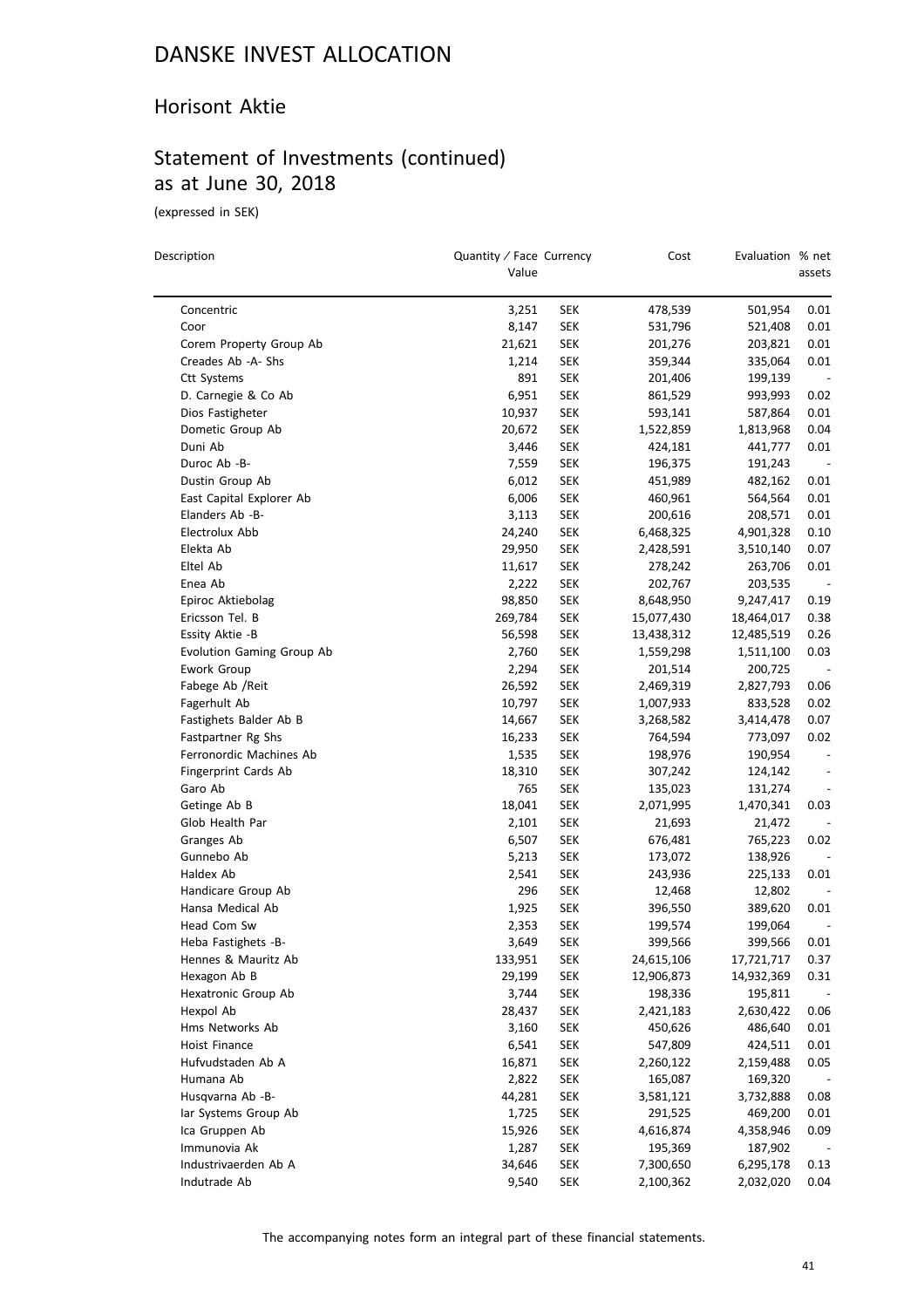#### Horisont Aktie

# Statement of Investments (continued) as at June 30, 2018

(expressed in SEK)

 $\equiv$ 

| Description                  | Quantity / Face Currency<br>Value |            | Cost       | Evaluation % net | assets                   |
|------------------------------|-----------------------------------|------------|------------|------------------|--------------------------|
| Infant                       | 119                               | <b>SEK</b> | 13,370     | 18,088           |                          |
| Instalco Intressenter Ab     | 3,453                             | SEK        | 202,732    | 201,310          |                          |
| Intl Eng Sk                  | 2,704                             | <b>SEK</b> | 207,169    | 202,259          |                          |
| Intrum Justitia Ab           | 10,496                            | <b>SEK</b> | 2,526,377  | 2,180,019        | 0.05                     |
| Investment Ab Kinnevik       | 21,322                            | SEK        | 5,989,951  | 6,471,227        | 0.14                     |
| Investment Ab Oeresund       | 2,086                             | SEK        | 257,828    | 265,339          | 0.01                     |
| Investor Ab B                | 61,353                            | <b>SEK</b> | 24,043,222 | 22,234,327       | 0.46                     |
| Invisio Communications Ab    | 4,138                             | SEK        | 306,212    | 254,901          | 0.01                     |
| Inwido Ab                    | 2,188                             | <b>SEK</b> | 192,544    | 139,485          |                          |
| Itab Shop Concept Ab         | 6,522                             | SEK        | 357,080    | 228,596          | 0.01                     |
| J.M. Ab                      | 5,088                             | <b>SEK</b> | 988,223    | 814,080          | 0.02                     |
| Kabe Husvagnar Ab B          | 316                               | SEK        | 51,359     | 51,350           |                          |
| Kappahl Ab                   | 8,056                             | <b>SEK</b> | 503,500    | 252,394          | 0.01                     |
| Karo Pharma Ab               | 7,361                             | SEK        | 219,588    | 217,518          | 0.01                     |
| Karolinska Development Ab    | 6,030                             | SEK        | 46,706     | 47,637           |                          |
| Klovern Ab /Reit             | 61,489                            | SEK        | 682,528    | 613,660          | 0.01                     |
| Know It Ab                   | 1,144                             | <b>SEK</b> | 199,081    | 194,938          |                          |
| Kungsleden                   | 17,052                            | <b>SEK</b> | 1,022,855  | 1,048,698        | 0.02                     |
| Lagercrantz Group Ab         | 5,242                             | SEK        | 463,269    | 511,095          | 0.01                     |
| Latour Ab Investment -B- Shs | 44,844                            | SEK        | 4,589,817  | 4,313,993        | 0.09                     |
| Leovegas Ab                  |                                   | <b>SEK</b> | 664,804    |                  | 0.01                     |
| Lifco Ab                     | 9,531                             |            |            | 671,936          | 0.05                     |
|                              | 7,324                             | <b>SEK</b> | 2,180,382  | 2,318,046        |                          |
| Lindab International Ab      | 6,923                             | SEK        | 455,024    | 451,380          | 0.01<br>0.04             |
| Loomis -B-                   | 5,876                             | <b>SEK</b> | 1,875,252  | 1,821,560        |                          |
| Lundbergfoeretagen /-B-      | 19,124                            | SEK        | 5,850,901  | 5,262,925        | 0.11                     |
| Lundin Petroleum Ab          | 27,580                            | SEK        | 6,595,278  | 7,885,122        | 0.16                     |
| Magnolia Bostad Ab / Reit    | 3,245                             | SEK        | 202,996    | 203,137          |                          |
| Medcap Ab                    | 5,512                             | <b>SEK</b> | 202,842    | 477,339          | 0.01                     |
| Medicover Ab                 | 10,166                            | <b>SEK</b> | 802,767    | 808,197          | 0.02                     |
| Medivir -B-                  | 6,047                             | SEK        | 208,230    | 199,551          |                          |
| Mekonomen Ab                 | 2,778                             | SEK        | 393,782    | 342,250          | 0.01                     |
| Micro Systemation -B-        | 2,127                             | SEK        | 172,527    | 170,373          |                          |
| Micronic Ab                  | 7,234                             | SEK        | 667,337    | 728,464          | 0.02                     |
| Midsona Ab /-B-              | 2,896                             | <b>SEK</b> | 199,222    | 198,376          |                          |
| Mips Ab                      | 2,697                             | SEK        | 204,967    | 208,478          | 0.01                     |
| Modern Times Group Ab B      | 5,206                             | SEK        | 1,749,416  | 1,946,003        | 0.04                     |
| Momentum Group Ab            | 1,818                             | SEK        | 179,073    | 203,616          | 0.01                     |
| Mg Holding Ab                | 208                               | <b>SEK</b> | 2,912      | 2,987            |                          |
| Mr Green & Co Ab             | 4,531                             | <b>SEK</b> | 198,250    | 199,364          | $\overline{\phantom{m}}$ |
| Munters Group Ab             | 15,827                            | <b>SEK</b> | 743,161    | 720,129          | 0.02                     |
| Ncc Ab B                     | 8,705                             | <b>SEK</b> | 1,450,227  | 1,278,764        | 0.03                     |
| Net Entertainment Ne Ab      | 16,181                            | <b>SEK</b> | 939,722    | 765,038          | 0.02                     |
| Net Insight Ab -B-           | 26,546                            | <b>SEK</b> | 146,003    | 111,493          |                          |
| New Wave Group B             | 9,477                             | <b>SEK</b> | 525,974    | 496,595          | 0.01                     |
| Nibe Industrier Ab           | 40,119                            | <b>SEK</b> | 3,405,293  | 3,811,305        | 0.08                     |
| Nilorngruppen Ab -B-         | 2,507                             | <b>SEK</b> | 201,097    | 200,560          |                          |
| Nobia Ab                     | 12,191                            | <b>SEK</b> | 859,521    | 835,083          | 0.02                     |
| Nobina Ab                    | 7,780                             | <b>SEK</b> | 357,880    | 544,211          | 0.01                     |
| Nolato Ab /-B-               | 2,035                             | <b>SEK</b> | 1,209,049  | 1,465,200        | 0.03                     |
| Nordea Bank Ab               | 327,163                           | <b>SEK</b> | 31,082,527 | 28,044,412       | 0.58                     |
| Np3 Fastigheter /Pref        | 1,320                             | <b>SEK</b> | 34,980     | 44,616           |                          |
| Np3 Fastigheter Ab /Reit     | 6,600                             | <b>SEK</b> | 331,650    | 361,020          | 0.01                     |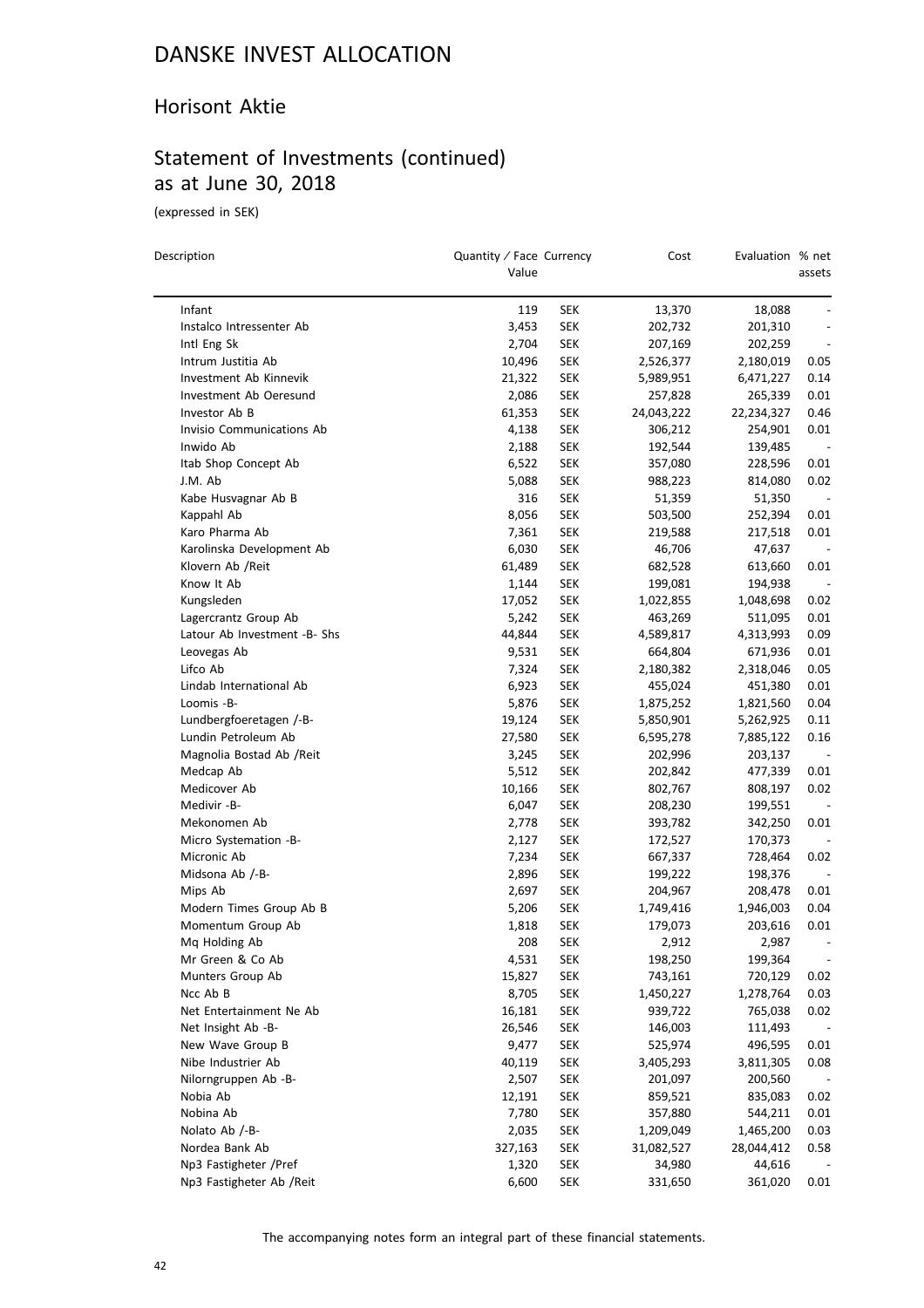#### Horisont Aktie

# Statement of Investments (continued) as at June 30, 2018

(expressed in SEK)

 $\overline{a}$ 

| Description               | Quantity / Face Currency<br>Value |            | Cost               | Evaluation % net | assets                   |
|---------------------------|-----------------------------------|------------|--------------------|------------------|--------------------------|
| Odd Molly                 | 32                                | <b>SEK</b> | 507                | 528              |                          |
| Oem International Ab      | 2,231                             | SEK        | 445,084            | 401,580          | 0.01                     |
| Oncopeptides Ab           | 3,487                             | SEK        | 259,782            | 561,407          | 0.01                     |
| Opus Group - Shs          | 30,939                            | <b>SEK</b> | 203,749            | 204,816          | 0.01                     |
| Orexo Ab                  | 4,477                             | <b>SEK</b> | 184,005            | 133,415          |                          |
| Peab Ab /B Fria           | 23,569                            | <b>SEK</b> | 1,779,527          | 1,577,945        | 0.03                     |
| Platzer Fastigheter       | 10,832                            | SEK        | 549,110            | 625,006          | 0.01                     |
| Poolia Ab B               | 3,803                             | <b>SEK</b> | 48,473             | 50,390           |                          |
| <b>Precise Biometrics</b> | 119,582                           | SEK        | 201,428            | 199,702          |                          |
| Proact It Group Ab        | 1,177                             | SEK        | 197,040            | 195,382          |                          |
| Probi Ab                  | 616                               | <b>SEK</b> | 198,352            | 221,144          | 0.01                     |
| Profilgruppen Ab          | 260                               | <b>SEK</b> | 33,278             | 33,696           | $\overline{\phantom{a}}$ |
| Ratos B                   | 21,562                            | <b>SEK</b> | 864,421            | 642,979          | 0.01                     |
| Raysearch Laboratories Ab | 3,532                             | SEK        | 417,873            | 371,920          | 0.01                     |
| Recipharm Ab              | 5,268                             | SEK        |                    |                  | 0.02                     |
| Rejlerkoncernen Ab -B-    |                                   |            | 529,020            | 704,858          |                          |
| Resurs Holding Ab         | 3,198                             | SEK        | 199,547<br>856,476 | 198,276          |                          |
|                           | 15,432                            | SEK        |                    | 880,396          | 0.02                     |
| Rezidor Hotel Group Ab    | 14,255                            | SEK        | 369,205            | 409,831          | 0.01                     |
| Rottneros Ab<br>Saab Ab B | 17,263                            | <b>SEK</b> | 200,912            | 199,560          | $\overline{\phantom{a}}$ |
|                           | 8,641                             | <b>SEK</b> | 3,469,138          | 3,183,344        | 0.07                     |
| Sandvik Ab                | 102,572                           | <b>SEK</b> | 15,480,526         | 16,180,733       | 0.34                     |
| Sas                       | 23,522                            | <b>SEK</b> | 564,528            | 395,170          | 0.01                     |
| Scandi Standard Ab        | 5,096                             | SEK        | 301,938            | 291,491          | 0.01                     |
| Scandic Hotels Group Ab   | 8,339                             | SEK        | 852,663            | 642,520          | 0.01                     |
| Sectra Ab                 | 3,266                             | <b>SEK</b> | 668,110            | 770,776          | 0.02                     |
| Securitas Ab B            | 28,686                            | <b>SEK</b> | 4,111,476          | 4,205,368        | 0.09                     |
| Serneke Group Ab          | 2,179                             | SEK        | 198,628            | 200,468          |                          |
| Skandinav. Ensk. Banken A | 174,441                           | SEK        | 16,984,734         | 14,764,686       | 0.31                     |
| Skanska B                 | 33,122                            | <b>SEK</b> | 5,814,772          | 5,349,203        | 0.11                     |
| Skf Ab B                  | 36,922                            | <b>SEK</b> | 6,562,089          | 6,110,591        | 0.13                     |
| Skistar Ab -B-            | 2,726                             | <b>SEK</b> | 486,395            | 507,581          | 0.01                     |
| Ssab -Reg- B              | 61,002                            | <b>SEK</b> | 2,061,010          | 2,043,567        | 0.04                     |
| Ssab Swedish Steel A      | 15,871                            | SEK        | 651,505            | 666,899          | 0.01                     |
| Starbreeze -B-            | 20,000                            | <b>SEK</b> | 208,366            | 209,600          | 0.01                     |
| Svenska Cellul. - B-      | 56,885                            | <b>SEK</b> | 4,761,425          | 5,497,366        | 0.12                     |
| Svenska Handelsbanken Ab  | 155,989                           | SEK        | 17,621,869         | 15,455,390       | 0.32                     |
| Svolder Ab                | 5,526                             | <b>SEK</b> | 610,623            | 541,548          | 0.01                     |
| Sweco Ab -B-              | 8,197                             | <b>SEK</b> | 1,476,716          | 1,711,534        | 0.04                     |
| Swedbank Ab -A-           | 90,563                            | <b>SEK</b> | 18,295,154         | 17,383,568       | 0.36                     |
| Swedish Match Ab          | 11,771                            | <b>SEK</b> | 3,901,159          | 5,194,542        | 0.11                     |
| Swedol Ab                 | 6,396                             | <b>SEK</b> | 199,606            | 198,276          | $\overline{\phantom{a}}$ |
| Systemair                 | 4,624                             | <b>SEK</b> | 485,128            | 405,525          | 0.01                     |
| Tele2 Ak B                | 38,993                            | <b>SEK</b> | 4,156,119          | 4,065,020        | 0.09                     |
| Teliasonera Ab            | 345,887                           | <b>SEK</b> | 13,395,362         | 14,143,319       | 0.29                     |
| Tethys Oil Ab             | 5,049                             | <b>SEK</b> | 310,824            | 502,376          | 0.01                     |
| Tf Bank Ab                | 2,633                             | <b>SEK</b> | 202,863            | 205,901          | 0.01                     |
| Thule Group Ab            | 7,346                             | <b>SEK</b> | 1,397,991          | 1,617,589        | 0.03                     |
| Tobii Ab                  | 8,194                             | <b>SEK</b> | 325,844            | 325,302          | 0.01                     |
| Trelleborg B              | 21,869                            | <b>SEK</b> | 4,329,722          | 4,146,362        | 0.09                     |
| Troax Group Ab            | 1,934                             | <b>SEK</b> | 552,213            | 556,025          | 0.01                     |
| Uniflex Ab /-B-           | 9,735                             | <b>SEK</b> | 211,112            | 216,117          | 0.01                     |
| Vbg Group Ab -B-          | 551                               | <b>SEK</b> | 77,159             | 77,471           |                          |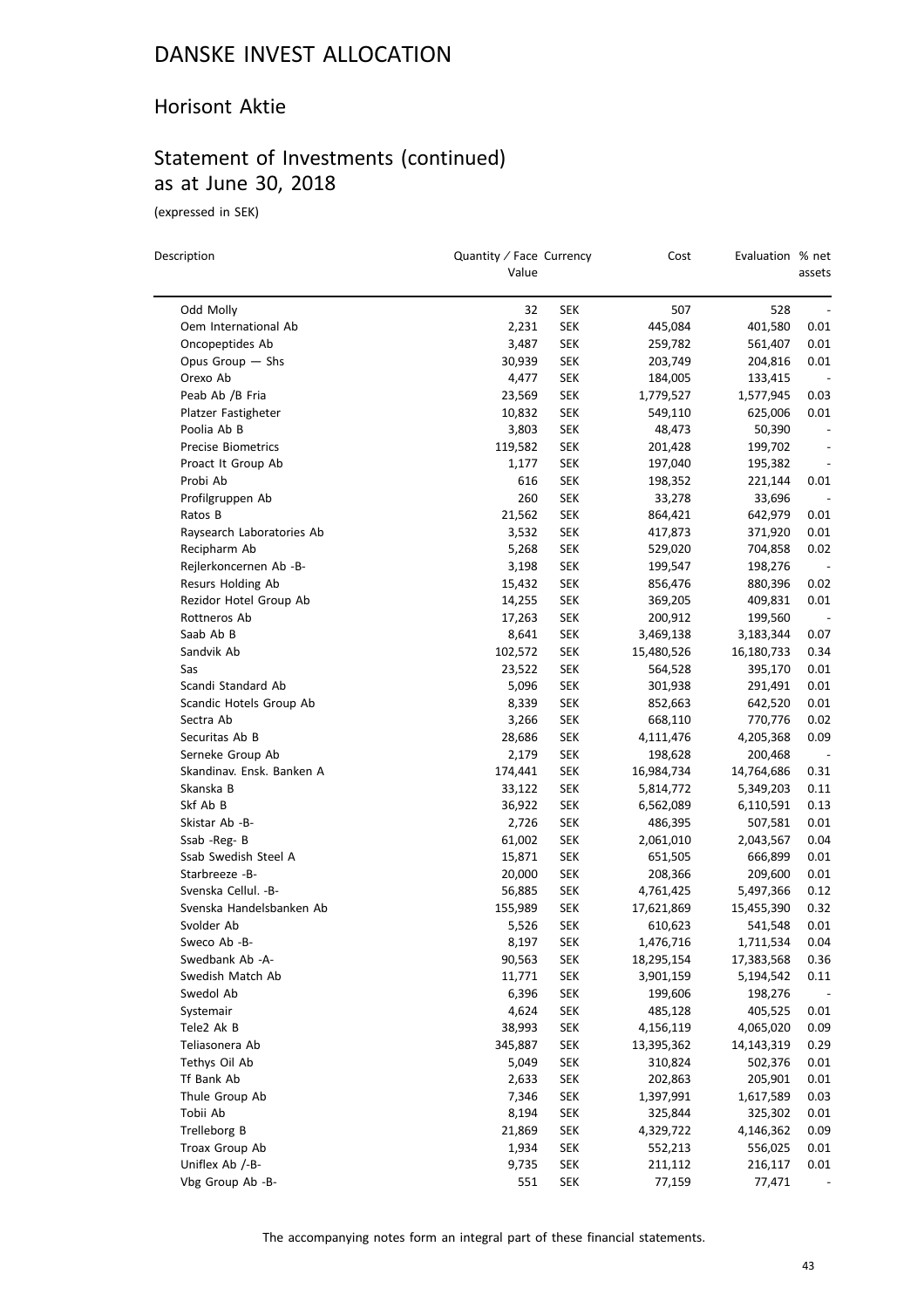#### Horisont Aktie

# Statement of Investments (continued) as at June 30, 2018

(expressed in SEK)

| Description                             | Quantity / Face Currency |            | Cost          | Evaluation % net |                          |
|-----------------------------------------|--------------------------|------------|---------------|------------------|--------------------------|
|                                         | Value                    |            |               |                  | assets                   |
| Vitec Software Group Ab                 | 2,300                    | <b>SEK</b> | 198,728       | 198,720          |                          |
| Vitrolife Ab                            | 7,972                    | <b>SEK</b> | 959,529       | 1,049,434        | 0.02                     |
| Volati Ab                               | 4,832                    | <b>SEK</b> | 200,594       | 193,763          | $\overline{\phantom{a}}$ |
| Volvo B                                 | 173,369                  | <b>SEK</b> | 27,023,208    | 24,713,751       | 0.51                     |
| Xano Industri Ab                        | 1,197                    | <b>SEK</b> | 179,550       | 293,265          | 0.01                     |
| Xvivo Perfusion Ab                      | 1,670                    | <b>SEK</b> | 151,970       | 189,712          |                          |
|                                         |                          |            | 497,821,173   | 488,146,560      | 10.14                    |
| Switzerland                             |                          |            |               |                  |                          |
| Abb                                     | 26,648                   | <b>CHF</b> | 5,674,440     | 5,217,519        | 0.11                     |
| Abb Ltd                                 | 22,470                   | <b>CHF</b> | 4,370,870     | 4,399,626        | 0.09                     |
| Cavotec Sa                              | 5,601                    | <b>SEK</b> | 130,503       | 131,063          |                          |
| Fenix Out                               | 774                      | <b>SEK</b> | 768,582       | 825,084          | 0.02                     |
| Oriflame Holding Ltd                    | 4,434                    | <b>SEK</b> | 1,463,854     | 1,280,539        | 0.03                     |
|                                         |                          |            | 12,408,249    | 11,853,831       | 0.25                     |
| <b>United States of America</b>         |                          |            |               |                  |                          |
| Autoliv Inc / Swedish Dept. Recpt       | 5,205                    | <b>SEK</b> | 5,390,263     | 6,636,375        | 0.14                     |
|                                         |                          |            | 5,390,263     | 6,636,375        | 0.14                     |
| <b>Total - Shares</b>                   |                          |            | 535,133,076   | 526,918,778      | 10.95                    |
| <b>Investment Funds</b>                 |                          |            |               |                  |                          |
| <b>Denmark</b>                          |                          |            |               |                  |                          |
| Di Latin Acc-Shs-Sek /Cap*              | 129,958                  | <b>SEK</b> | 17,561,208    | 15,940,633       | 0.33                     |
| Di Usa Sek /Cap*                        | 2,120,520                | <b>SEK</b> | 556,332,852   | 626,613,717      | 13.02                    |
| Die Glo Equ -Sek -W-*                   | 3,276,692                | <b>SEK</b> | 526,335,012   | 576,632,232      | 11.98                    |
| Pc Eur Indx -Sek -W-                    | 2,575,582                | <b>SEK</b> | 274,310,190   | 289,933,296      | 6.02                     |
| Pc Jap Indx Fnd -W- Sek                 | 1,340,911                | <b>SEK</b> | 151,663,120   | 162,612,205      | 3.38                     |
| Pc Pc Cn Jp -Sek -W-                    | 861,576                  | <b>SEK</b> | 90,767,166    | 96,694,703       | 2.01                     |
| Pc Swed Indx -Sek -W-                   | 1,514,980                | <b>SEK</b> | 165,284,264   | 166,723,494      | 3.46                     |
| Pc Usa Indx Fnd Shs-Sek W-Cap           | 2,439,167                | <b>SEK</b> | 305,802,796   | 346,069,040      | 7.19                     |
|                                         |                          |            | 2,088,056,608 | 2,281,219,320    | 47.39                    |
| Luxembourg                              |                          |            |               |                  |                          |
| Dan I Nordic -A- Eur /Cap*              | 65,600                   | SEK        | 53,747,335    | 55,324,910       | 1.15                     |
| Dan Inv G Em M -A- Cap                  | 26,021                   | USD        | 19,000,000    | 18,020,266       | 0.38                     |
| Dans I Eur -Y- Cap*                     | 645,717                  | <b>SEK</b> | 112,911,976   | 118,528,845      | 2.46                     |
| Dans I Gl In -Y-*                       | 110,687                  | <b>SEK</b> | 166,207,329   | 181,490,425      | 3.77                     |
| Dans I Sv -Y-*                          | 214,755                  | <b>SEK</b> | 876,514,021   | 868,101,824      | 18.04                    |
| Dans I Sv B -Y- Sek /Cap*               | 649,962                  | <b>SEK</b> | 140,563,668   | 138,700,000      | 2.88                     |
| Dans I Sv Fok Y Cap*                    | 835,851                  | <b>SEK</b> | 186,921,500   | 179,995,587      | 3.74                     |
| Dans Inv Eu Sc -A- Eur /Cap*            | 237,455                  | <b>SEK</b> | 159,993,786   | 179,671,720      | 3.73                     |
| Danske Inv Gbl Em Mkt -A- /Cap*         | 346,488                  | <b>SEK</b> | 246,292,441   | 243,667,455      | 5.06                     |
| Danske Invest / Sweden Units / A / Cap* | 49,553                   | <b>SEK</b> | 32,839,368    | 32,355,717       | 0.67                     |
|                                         |                          |            | 1,994,991,424 | 2,015,856,749    | 41.88                    |
| <b>Total - Investment Funds</b>         |                          |            | 4,083,048,032 | 4,297,076,069    | 89.27                    |

\* Related party fund (Note 3)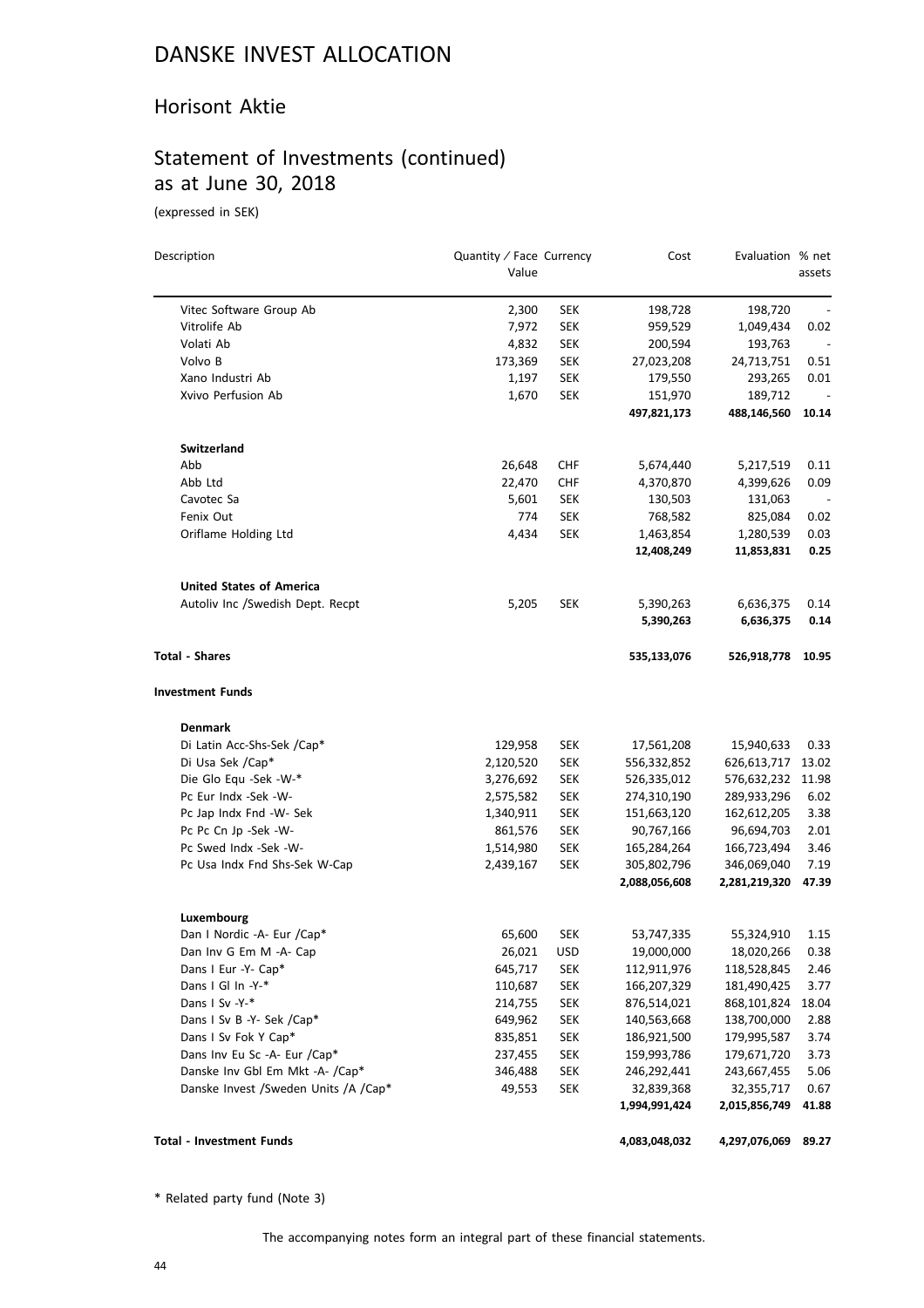#### Horisont Aktie

# Statement of Investments (continued) as at June 30, 2018

(expressed in SEK)

| Description                                                                    | Quantity / Face Currency<br>Value |            | Cost          | Evaluation % net     | assets |
|--------------------------------------------------------------------------------|-----------------------------------|------------|---------------|----------------------|--------|
| <b>Rights</b>                                                                  |                                   |            |               |                      |        |
| Sweden                                                                         |                                   |            |               |                      |        |
| Hemfosa Fastigheter Ab / Reit                                                  | 13,002                            | <b>SEK</b> | 1,423,674     | 1,374,311            | 0.03   |
| Pandox Ab / Reit                                                               | 12,493                            | <b>SEK</b> | 1,878,474     | 1,906,432            | 0.04   |
| Wallenstam Ab /Reit                                                            | 27,471                            | <b>SEK</b> | 2,158,929     | 2,214,163            | 0.04   |
|                                                                                |                                   |            | 5,461,077     | 5,494,906            | 0.11   |
| <b>Total - Rights</b>                                                          |                                   |            | 5,461,077     | 5,494,906            | 0.11   |
| Total - Transferable securities admitted to an official stock exchange listing |                                   |            | 4,623,642,185 | 4,829,489,753 100.33 |        |
| <b>Other Transferable securities</b>                                           |                                   |            |               |                      |        |
| <b>Shares</b>                                                                  |                                   |            |               |                      |        |
| Sweden                                                                         |                                   |            |               |                      |        |
| Beijer Alma Ab                                                                 | 5,676                             | <b>SEK</b> | 719,799       | 710,862              | 0.01   |
| Beijer Ref Registered Shs B                                                    | 10,123                            | <b>SEK</b> | 1,103,864     | 1,604,293            | 0.03   |
| Hig International Ab                                                           | 5,815                             | <b>SEK</b> | 340,177       | 360,530              | 0.01   |
| Holmen Ab                                                                      | 13,891                            | <b>SEK</b> | 2,819,144     | 2,807,371            | 0.06   |
| Industr And                                                                    | 974                               | <b>SEK</b> |               |                      |        |
| Nederman Holding Ab                                                            | 3,744                             | <b>SEK</b> | 328,848       | 374,400              | 0.01   |
| Nordnet Ab                                                                     | 7,103                             | <b>SEK</b> |               |                      |        |
| Wihlborgs Fastigheter Ab / Reit                                                | 12,104                            | <b>SEK</b> | 1,203,640     | 1,245,502            | 0.03   |
|                                                                                |                                   |            | 6,515,472     | 7,102,958            | 0.15   |
| <b>Total - Shares</b>                                                          |                                   |            | 6,515,472     | 7,102,958            | 0.15   |
| <b>Total - Other Transferable securities</b>                                   |                                   |            | 6,515,472     | 7,102,958            | 0.15   |
| TOTAL INVESTMENT PORTFOLIO                                                     |                                   |            | 4,630,157,657 | 4,836,592,711 100.48 |        |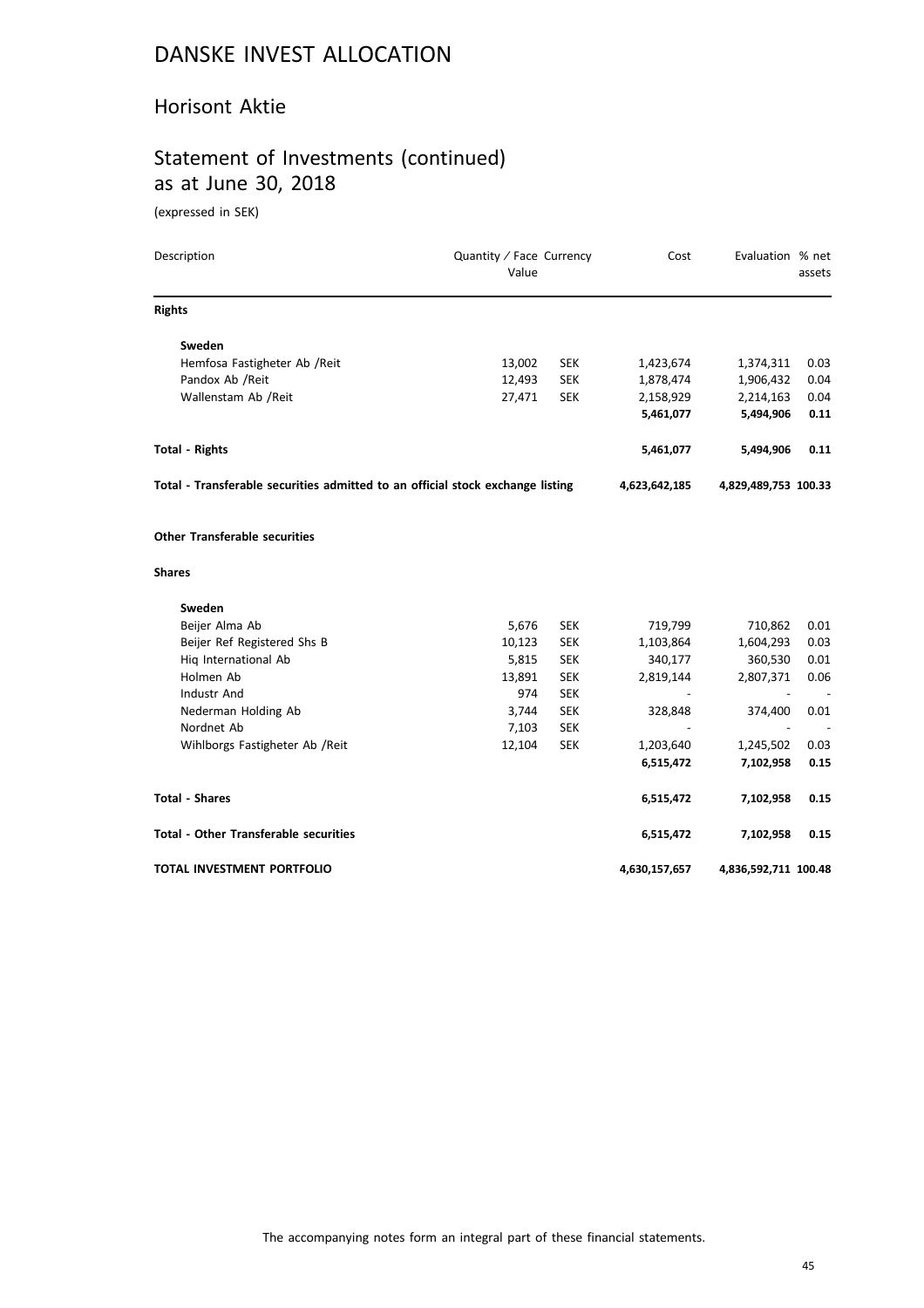#### Horisont Aktie

## Geographical and Economic Portfolio Breakdowns as at June 30, 2018

(expressed as a percentage of net assets)

| Geographical breakdown   | %     |
|--------------------------|-------|
| Denmark                  | 47.40 |
| Luxembourg               | 41.96 |
| Sweden                   | 10.40 |
| Switzerland              | 0.25  |
| Great Britain            | 0.22  |
| United States of America | 0.14  |
| Malta                    | 0.05  |
| Finland                  | 0.03  |
| Canada                   | 0.02  |
| Bermuda Islands          | 0.01  |
|                          |       |

**100.48**

| Economic breakdown                                | %      |
|---------------------------------------------------|--------|
| <b>Investment Funds</b>                           | 89.27  |
| Mechanics, Machinery                              | 2.35   |
| <b>Banks and Financial Institutions</b>           | 1.61   |
| Holding and Finance Companies                     | 1.27   |
| <b>News Transmission</b>                          | 0.97   |
| Automobile Industry                               | 0.69   |
| Real Estate Companies                             | 0.64   |
| <b>Pharmaceuticals and Cosmetics</b>              | 0.51   |
| Retail                                            | 0.45   |
| Forest Products and Paper Industry                | 0.25   |
| Construction, Building Material                   | 0.24   |
| Electronics and Electrical Equipment              | 0.24   |
| <b>Other Services</b>                             | 0.22   |
| Petrol                                            | 0.19   |
| Mines, Heavy Industries                           | 0.18   |
| <b>Food and Distilleries</b>                      | 0.17   |
| Consumer Goods                                    | 0.16   |
| Tyres & Rubber                                    | 0.15   |
| Leisure                                           | 0.14   |
| Internet Software                                 | 0.13   |
| <b>Tobacco and Spirits</b>                        | 0.11   |
| <b>Healthcare Education &amp; Social Services</b> | 0.08   |
| Miscellaneous                                     | 0.08   |
| Aerospace Technology                              | 0.07   |
| <b>Business Houses</b>                            | 0.07   |
| Electronic Semiconductor                          | 0.05   |
| Transportation                                    | 0.05   |
| Chemicals                                         | 0.03   |
| Environmental Services & Recycling                | 0.03   |
| Biotechnology                                     | 0.02   |
| <b>Textile</b>                                    | 0.02   |
| Graphic Art, Publishing                           | 0.01   |
| <b>Non-Ferrous Metals</b>                         | 0.01   |
| Office Equipment, Computers                       | 0.01   |
| <b>Public Services</b>                            | 0.01   |
|                                                   | 100.48 |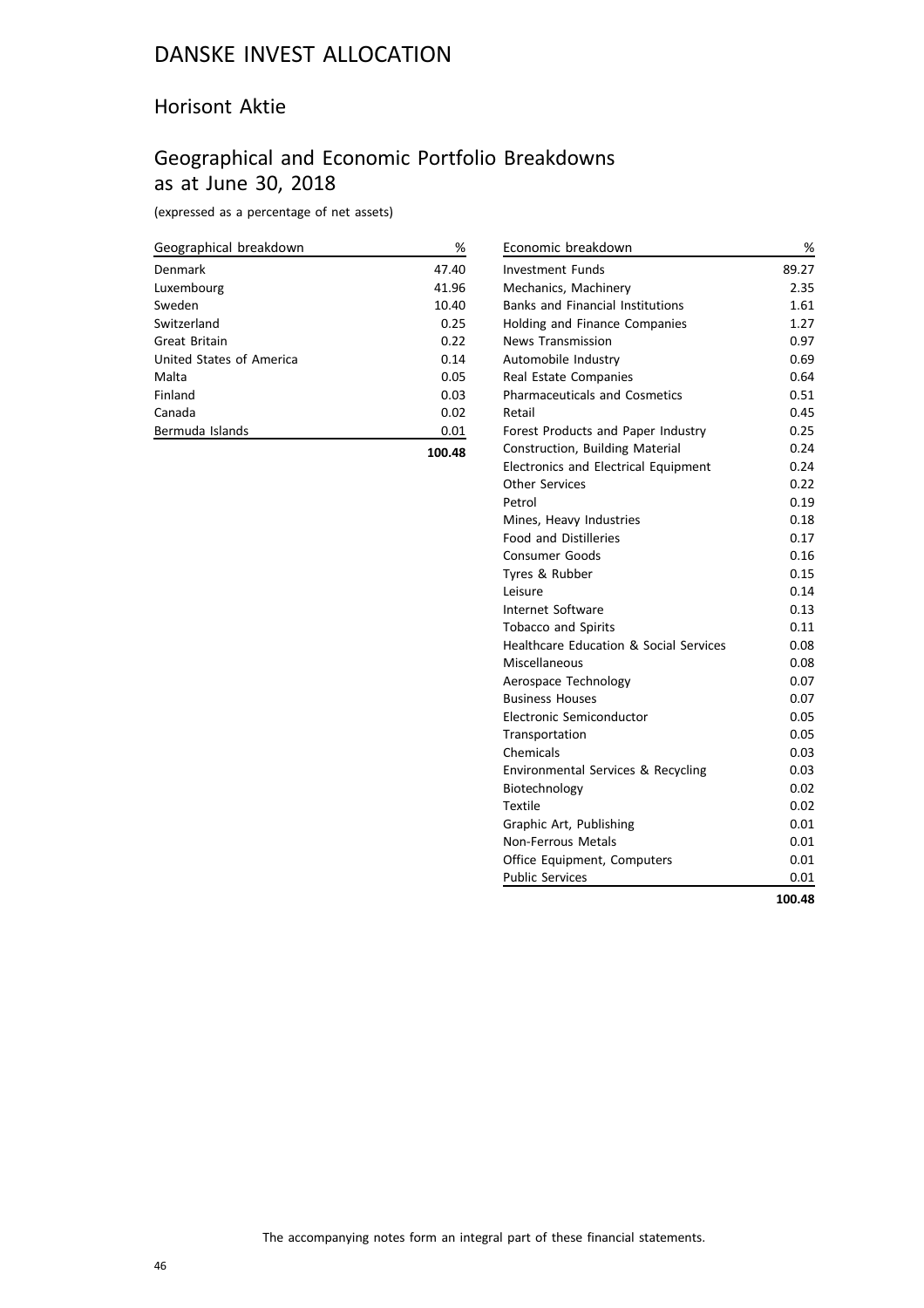#### Horisont Balanserad

#### Statement of Investments as at June 30, 2018

(expressed in SEK)

| Description                                                            | Quantity / Face Currency<br>Value |            | Cost               | Evaluation % net    | assets |
|------------------------------------------------------------------------|-----------------------------------|------------|--------------------|---------------------|--------|
| Transferable securities admitted to an official stock exchange listing |                                   |            |                    |                     |        |
| <b>Shares</b>                                                          |                                   |            |                    |                     |        |
| <b>Bermuda Islands</b>                                                 |                                   |            |                    |                     |        |
| Vostok New Ventures Ltd                                                | 3,931                             | <b>SEK</b> | 270,256            | 284,211             |        |
|                                                                        |                                   |            | 270,256            | 284,211             |        |
| Canada                                                                 |                                   |            |                    |                     |        |
|                                                                        |                                   |            |                    |                     |        |
| Africa Oil Corp                                                        | 10,700                            | CAD        | 108,229            | 82,964              |        |
| Blackpearl Resources Inc /Sdr                                          | 28,833                            | <b>SEK</b> | 273,063            | 279,680             |        |
| International Petroleum Corp                                           | 5,391                             | <b>SEK</b> | 310,742            | 323,460             | 0.01   |
| Lundin Mining Corp                                                     | 2,060                             | CAD        | 133,488<br>825,522 | 102,011<br>788,115  | 0.01   |
|                                                                        |                                   |            |                    |                     |        |
| <b>Denmark</b>                                                         |                                   |            |                    |                     |        |
| Nordic Waterproofing                                                   | 3,156                             | <b>SEK</b> | 258,552<br>258,552 | 256,267<br>256,267  |        |
|                                                                        |                                   |            |                    |                     |        |
| <b>Finland</b>                                                         |                                   |            |                    |                     |        |
| Stora Enso Ab R (Sek)                                                  | 5,538                             | <b>SEK</b> | 721,048            | 971,365             | 0.01   |
| Stora Enso Ab /-R-                                                     | 256                               | <b>EUR</b> | 33,347<br>754,395  | 44,880<br>1,016,245 | 0.01   |
|                                                                        |                                   |            |                    |                     |        |
| <b>Great Britain</b>                                                   |                                   |            |                    |                     |        |
| Astrazeneca Plc                                                        | 5,647                             | GBP        | 3,033,972          | 3,521,416           | 0.04   |
| Astrazeneca Plc                                                        | 8,928                             | <b>SEK</b> | 5,452,697          | 5,628,211           | 0.07   |
| <b>Enquest Plc</b>                                                     | 65,759                            | <b>SEK</b> | 270,699            | 275,202             |        |
|                                                                        |                                   |            | 8,757,368          | 9,424,829           | 0.11   |
| Luxembourg                                                             |                                   |            |                    |                     |        |
| Millicom Intl Cell. /Swed. Dep.                                        | 6,295                             | <b>SEK</b> | 3,412,996          | 3,301,728           | 0.04   |
|                                                                        |                                   |            | 3,412,996          | 3,301,728           | 0.04   |
| Malta                                                                  |                                   |            |                    |                     |        |
| Catena Media Plc                                                       | 2,801                             | SEK        | 331,678            | 338,921             | 0.01   |
| Kindred Group                                                          | 16,442                            | <b>SEK</b> | 1,764,914          | 1,851,369           | 0.02   |
|                                                                        |                                   |            | 2,096,592          | 2,190,290           | 0.03   |
| Sweden                                                                 |                                   |            |                    |                     |        |
| Aak Ab                                                                 | 14,803                            | <b>SEK</b> | 1,664,666          | 2,096,813           | 0.03   |
| Ab Sagax - B                                                           | 8,296                             | <b>SEK</b> | 855,833            | 904,809             | 0.01   |
| Ab Traction -B-                                                        | 2,673                             | <b>SEK</b> | 495,430            | 420,446             | 0.01   |
| Academedia Ab                                                          | 2,061                             | <b>SEK</b> | 130,158            | 100,304             |        |
| Acando Ab /-B-                                                         | 13,082                            | <b>SEK</b> | 365,127            | 414,858             | 0.01   |
| Addlife Ab                                                             | 410                               | <b>SEK</b> | 68,724             | 80,109              |        |
| Addtech Ab                                                             | 4,674                             | <b>SEK</b> | 856,257            | 912,405             | 0.01   |
| Af Ab                                                                  | 4,082                             | <b>SEK</b> | 715,225            | 819,035             | 0.01   |
| Ahlsell Ab                                                             | 27,163                            | <b>SEK</b> | 1,430,996          | 1,410,019           | 0.02   |
| Alfa Laval Ab                                                          | 33,149                            | <b>SEK</b> | 6,821,394          | 6,988,863           | 0.08   |

The accompanying notes form an integral part of these financial statements.

Alimak Group Ab **4,263** SEK 591,684 585,570 0.01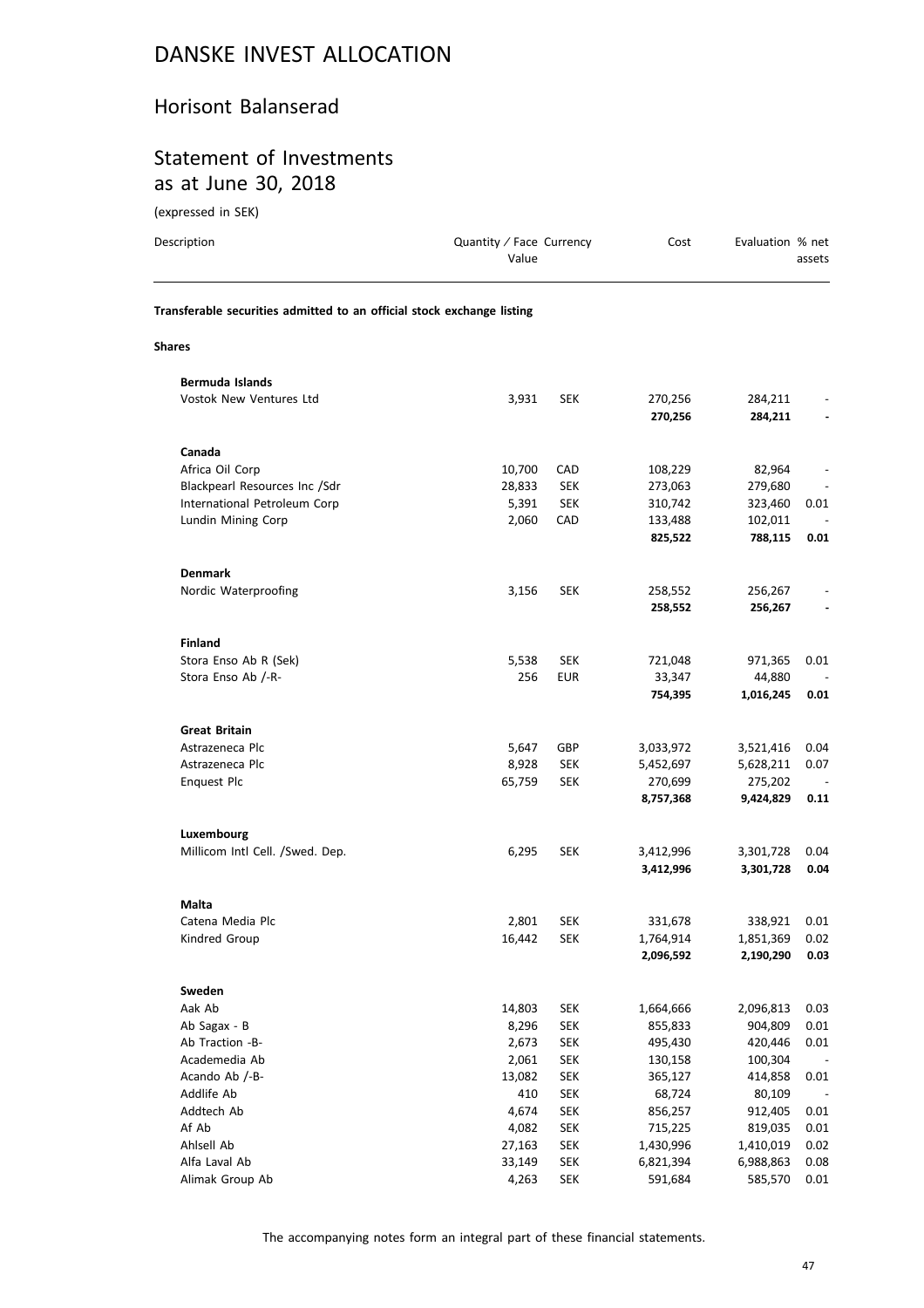#### Horisont Balanserad

# Statement of Investments (continued) as at June 30, 2018

(expressed in SEK)

 $\overline{\phantom{0}}$ 

| Description |                          | Quantity / Face Currency |            | Cost       | Evaluation % net |                          |
|-------------|--------------------------|--------------------------|------------|------------|------------------|--------------------------|
|             |                          | Value                    |            |            |                  | assets                   |
|             | Ambea Ab                 | 3,859                    | <b>SEK</b> | 260,505    | 282,458          |                          |
|             | Arise Ab                 | 19,387                   | <b>SEK</b> | 248,218    | 286,032          |                          |
|             | Arjo Ab                  | 14,330                   | <b>SEK</b> | 348,051    | 457,287          | 0.01                     |
|             | Aros Quality Group Ab    | 253                      | SEK        | 46,538     | 47,288           |                          |
|             | Assa Abloy Ab            | 87,963                   | <b>SEK</b> | 15,200,266 | 16,718,318       | 0.20                     |
|             | Atlas Copco Ab           | 98,859                   | SEK        | 26,808,083 | 25,625,549       | 0.31                     |
|             | Atrium Ljungb Shs -B-    | 7,923                    | <b>SEK</b> | 1,066,316  | 1,138,461        | 0.01                     |
|             | Attendo Ab               | 8,275                    | <b>SEK</b> | 786,186    | 651,222          | 0.01                     |
|             | Avanza Bank Holding Ab   | 1,782                    | SEK        | 573,127    | 820,846          | 0.01                     |
|             | Axfood Ab                | 13,883                   | <b>SEK</b> | 2,113,487  | 2,380,403        | 0.03                     |
|             | Bactiguard Holding Ab    | 279                      | SEK        | 7,764      | 8,179            | $\overline{\phantom{a}}$ |
|             | Be Group Ab              | 5,135                    | SEK        | 259,976    | 261,626          |                          |
|             | Beijer Electronics Ab    | 5,691                    | SEK        | 185,120    | 227,270          | $\overline{\phantom{a}}$ |
|             | Bergman & Bevin -B-      | 4,369                    | SEK        | 407,900    | 415,530          | 0.01                     |
|             | Besqab Ab                | 1,837                    | <b>SEK</b> | 237,029    | 189,255          |                          |
|             | Betsson Ab               | 8,511                    | <b>SEK</b> | 529,695    | 460,716          | 0.01                     |
|             | Bilia Ab                 | 5,902                    | <b>SEK</b> | 439,354    | 413,195          | 0.01                     |
|             | Billerudkorsnas Ab       | 14,635                   | <b>SEK</b> | 2,059,848  | 1,853,424        | 0.02                     |
|             | <b>Bioarctic Ab</b>      | 11,503                   | <b>SEK</b> | 255,631    | 246,271          | $\overline{\phantom{a}}$ |
|             | Biogaia Ab B             | 690                      | SEK        | 215,140    | 275,171          | $\overline{\phantom{a}}$ |
|             | Biotage Ab               | 3,160                    | <b>SEK</b> | 221,550    | 358,278          | $\overline{\phantom{m}}$ |
|             | Biovitrum Ab             | 19,329                   | <b>SEK</b> | 2,520,308  | 3,763,363        | 0.05                     |
|             | Boliden Ab               | 21,121                   | <b>SEK</b> | 6,174,789  | 6,099,076        | 0.07                     |
|             | Bonava Ab                | 6,142                    | <b>SEK</b> | 700,758    | 641,132          | 0.01                     |
|             | Boozt Ab                 | 3,417                    | <b>SEK</b> | 259,005    | 252,201          | $\overline{\phantom{a}}$ |
|             | Boule Diagnostics Ab     | 3,554                    | SEK        | 262,131    | 263,366          |                          |
|             | Bravida Holding Ab       | 11,309                   | SEK        | 643,201    | 801,031          | 0.01                     |
|             | <b>Bufab Holding Ab</b>  | 2,346                    | <b>SEK</b> | 261,279    | 265,663          |                          |
|             | Bulten Ab                | 2,458                    | SEK        | 258,961    | 257,137          | $\overline{\phantom{a}}$ |
|             | Bure Equity Ab           | 2,842                    | <b>SEK</b> | 284,700    | 286,408          | $\overline{\phantom{a}}$ |
|             | Bygghemma Group First Ab | 6,515                    | <b>SEK</b> | 264,186    | 269,863          | $\overline{\phantom{a}}$ |
|             | Byggmax Grp Ab           | 2,276                    | SEK        | 124,885    | 89,187           | $\overline{\phantom{a}}$ |
|             | C-Rad Ab $/-B$ -         | 8,395                    | SEK        | 260,056    | 261,240          | $\overline{\phantom{a}}$ |
|             | Camurus Ab               | 4,815                    | <b>SEK</b> | 525,380    | 455,490          | 0.01                     |
|             | Capio Ab                 | 11,493                   | <b>SEK</b> | 488,665    | 492,114          | 0.01                     |
|             | Castellum Ab Gothenburg  | 14,260                   | <b>SEK</b> | 1,907,230  | 2,068,425        | 0.03                     |
|             | Catena Ab                | 2,407                    | <b>SEK</b> | 350,946    | 421,618          | 0.01                     |
|             | Cellavision              | 2,499                    | SEK        | 406,008    | 449,218          | 0.01                     |
|             | Cherry Ab                | 6,195                    | <b>SEK</b> | 361,137    | 373,860          |                          |
|             | Clas Ohlson Ab B         | 3,810                    | <b>SEK</b> | 538,869    | 270,865          |                          |
|             | Cloetta -B-              | 20,799                   | <b>SEK</b> | 572,110    | 565,869          | 0.01                     |
|             | Clx Communications Ab    | 4,484                    | <b>SEK</b> | 338,919    | 344,306          | $\overline{\phantom{a}}$ |
|             | Collector Ab             | 8,587                    | <b>SEK</b> | 637,157    | 513,802          | 0.01                     |
|             | Com Hem Holding Ab       | 13,654                   | <b>SEK</b> | 1,708,741  | 1,968,262        | 0.02                     |
|             | Concentric               | 1,836                    | <b>SEK</b> | 261,280    | 284,096          |                          |
|             | Coor                     | 8,170                    | <b>SEK</b> | 535,462    | 523,200          | 0.01                     |
|             | Creades Ab -A- Shs       | 901                      | <b>SEK</b> | 267,880    | 249,780          |                          |
|             | <b>Ctt Systems</b>       | 1,132                    | <b>SEK</b> | 255,651    | 253,896          | $\overline{\phantom{a}}$ |
|             | D. Carnegie & Co Ab      | 3,449                    | <b>SEK</b> | 380,389    | 493,922          | 0.01                     |
|             | Dedicare Ab              | 3,282                    | <b>SEK</b> | 208,717    | 205,438          |                          |
|             | Dios Fastigheter         | 3,153                    | <b>SEK</b> | 176,059    | 169,743          |                          |
|             | Dometic Group Ab         | 23,343                   | <b>SEK</b> | 1,720,380  | 2,048,787        | 0.02                     |
|             |                          |                          |            |            |                  |                          |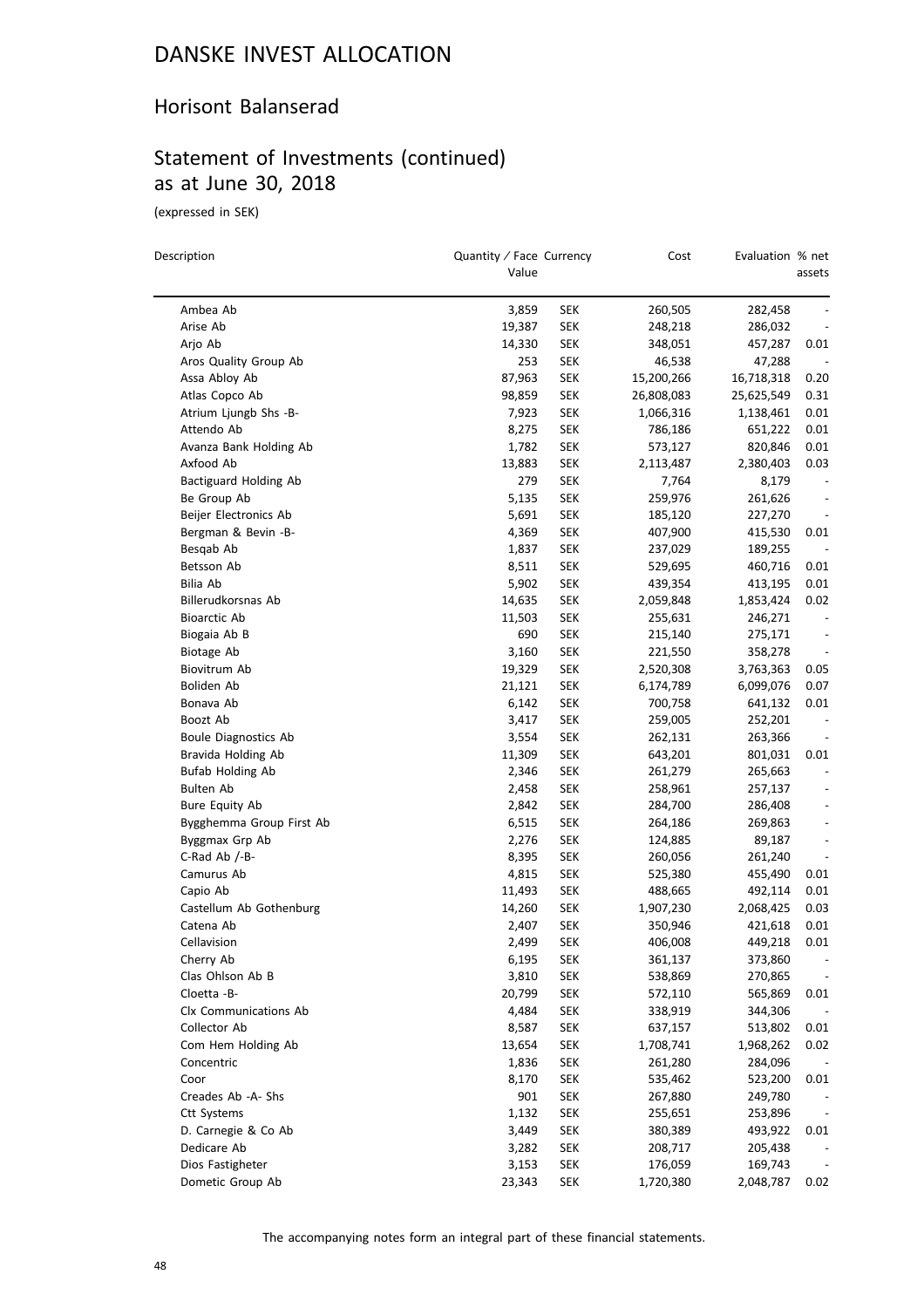#### Horisont Balanserad

# Statement of Investments (continued) as at June 30, 2018

(expressed in SEK)

 $\overline{\phantom{0}}$ 

| Description                   | Quantity / Face Currency<br>Value |            | Cost       | Evaluation % net | assets                   |
|-------------------------------|-----------------------------------|------------|------------|------------------|--------------------------|
|                               |                                   |            |            |                  |                          |
| Duni Ab                       | 1,341                             | <b>SEK</b> | 160,055    | 172,429          |                          |
| Duroc Ab -B-                  | 10,831                            | <b>SEK</b> | 265,555    | 274,151          |                          |
| Dustin Group Ab               | 3,054                             | <b>SEK</b> | 216,424    | 245,332          |                          |
| East Capital Explorer Ab      | 5,828                             | <b>SEK</b> | 447,683    | 548,302          | 0.01                     |
| Edgeware Ab                   | 808                               | <b>SEK</b> | 12,557     | 12,586           |                          |
| Electrolux Abb                | 23,077                            | SEK        | 6,266,047  | 4,667,180        | 0.06                     |
| Elekta Ab                     | 28,888                            | <b>SEK</b> | 2,243,849  | 3,386,260        | 0.04                     |
| Eltel Ab                      | 6,040                             | SEK        | 175,305    | 137,222          |                          |
| Epiroc Aktiebolag             | 95,058                            | SEK        | 8,233,106  | 8,893,144        | 0.11                     |
| Episurf Medical Ab            | 13,235                            | SEK        | 66,281     | 67,524           |                          |
| Ericsson Tel. B               | 262,842                           | <b>SEK</b> | 14,364,928 | 17,989,249       | 0.22                     |
| Essity Aktie -B               | 52,288                            | <b>SEK</b> | 12,484,076 | 11,535,836       | 0.14                     |
| Evolution Gaming Group Ab     | 2,510                             | SEK        | 1,395,982  | 1,376,962        | 0.02                     |
| Fabege Ab / Reit              | 18,283                            | <b>SEK</b> | 1,587,398  | 1,944,746        | 0.02                     |
| Fagerhult Ab                  | 8,725                             | <b>SEK</b> | 799,571    | 673,956          | 0.01                     |
| Fastighets Balder Ab B        | 9,638                             | SEK        | 2,091,567  | 2,244,890        | 0.03                     |
| Fastpartner Rg Shs            | 11,683                            | SEK        | 535,700    | 556,641          | 0.01                     |
| Ferronordic Machines Ab       | 1,977                             | <b>SEK</b> | 256,675    | 246,561          | $\overline{\phantom{a}}$ |
| Fingerprint Cards Ab          | 55,889                            | SEK        | 575,748    | 378,961          | $\overline{\phantom{a}}$ |
| Formpipe Software Ab          | 39,719                            | SEK        | 577,984    | 798,452          | 0.01                     |
| G5 Entertainment              | 996                               | <b>SEK</b> | 449,513    | 451,400          | 0.01                     |
| Garo Ab                       | 1,515                             | <b>SEK</b> | 257,201    | 260,660          |                          |
| Getinge Ab B                  | 20,728                            | <b>SEK</b> | 2,314,379  | 1,689,739        | 0.02                     |
| Granges Ab                    | 5,262                             | <b>SEK</b> | 521,628    | 619,399          | 0.01                     |
| Gunnebo Ab                    | 4,427                             | <b>SEK</b> | 147,142    | 118,113          | $\overline{\phantom{a}}$ |
| Haldex Ab                     | 2,503                             | <b>SEK</b> | 240,768    | 222,209          | $\overline{\phantom{a}}$ |
| Handicare Group Ab            | 1,786                             | SEK        | 75,322     | 77,418           |                          |
| Hansa Medical Ab              | 3,064                             | SEK        | 624,248    | 621,166          | 0.01                     |
| Heba Fastighets -B-           | 1,965                             | SEK        | 215,715    | 215,715          | $\overline{\phantom{a}}$ |
| Hemfosa Fastigheter Ab / Reit | 9,841                             | <b>SEK</b> | 1,101,767  | 1,040,722        | 0.01                     |
| Hennes & Mauritz Ab           | 130,709                           | SEK        | 24,542,721 | 17,293,462       | 0.21                     |
| Hexagon Ab B                  | 27,804                            | <b>SEK</b> | 12,004,470 | 14,221,523       | 0.17                     |
| Hexatronic Group Ab           | 4,802                             | SEK        | 258,811    | 251,406          |                          |
| Hexpol Ab                     | 25,176                            | <b>SEK</b> | 2,105,603  | 2,329,242        | 0.03                     |
| Hms Networks Ab               | 3,059                             | SEK        | 416,704    | 471,856          | 0.01                     |
| Hoist Finance                 | 6,810                             | <b>SEK</b> | 570,756    | 442,294          | 0.01                     |
| Hufvudstaden Ab A             | 11,902                            | SEK        | 1,634,831  | 1,524,096        | 0.02                     |
| Humana Ab                     | 4,433                             | SEK        | 262,256    | 266,280          |                          |
| Husqvarna Ab -B-              | 40,711                            | SEK        | 3,269,895  | 3,432,359        | 0.04                     |
| Ica Gruppen Ab                | 14,115                            | <b>SEK</b> | 4,130,679  | 3,864,644        | 0.05                     |
| Icta Ab                       | 43                                | <b>SEK</b> | 453        | 464              |                          |
| Immunovia Ak                  | 1,665                             | <b>SEK</b> | 258,536    | 243,674          |                          |
| Industrivaerden Ab A          | 30,738                            | <b>SEK</b> | 6,633,758  | 5,586,003        | 0.07                     |
| Indutrade Ab                  | 8,157                             | <b>SEK</b> | 1,813,131  | 1,738,506        | 0.02                     |
| Intrum Justitia Ab            | 9,452                             | <b>SEK</b> | 2,298,584  | 1,964,219        | 0.02                     |
| Investment Ab Kinnevik        | 20,957                            | <b>SEK</b> | 5,858,359  | 6,361,967        | 0.08                     |
| Investment Ab Oeresund        | 1,692                             | <b>SEK</b> | 209,633    | 215,731          |                          |
| Investor Ab B                 | 60,968                            | <b>SEK</b> | 23,822,924 | 22,096,615       | 0.27                     |
| Invisio Communications Ab     | 5,218                             | <b>SEK</b> | 386,502    | 321,737          |                          |
| Inwido Ab                     | 5,841                             | <b>SEK</b> | 413,531    | 372,683          |                          |
| Itab Shop Concept Ab          | 6,310                             | <b>SEK</b> | 345,746    | 221,341          |                          |
| J.M. Ab                       | 6,317                             | <b>SEK</b> | 1,216,460  | 1,011,520        | 0.01                     |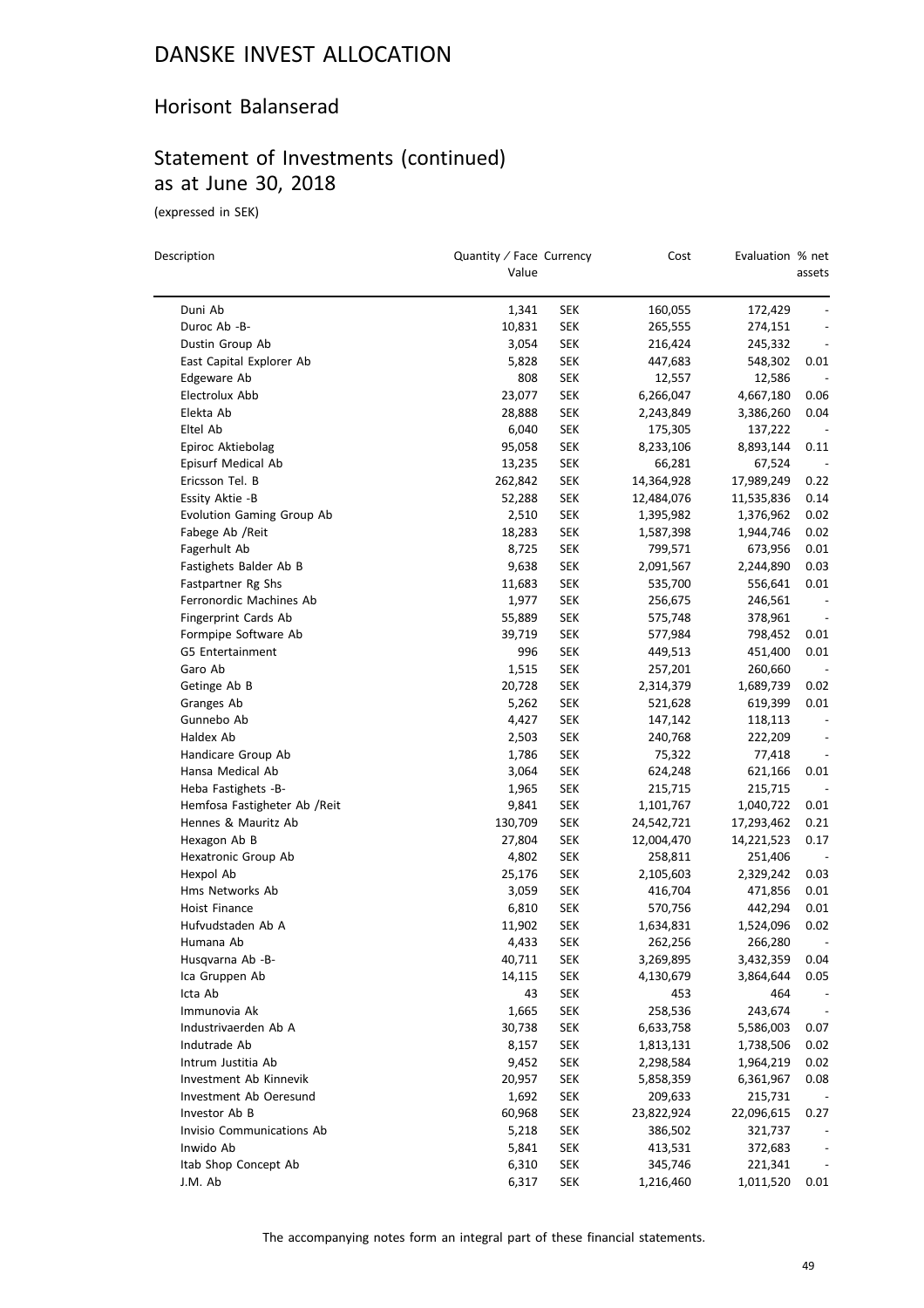#### Horisont Balanserad

# Statement of Investments (continued) as at June 30, 2018

(expressed in SEK)

| Description                  | Quantity / Face Currency<br>Value |            | Cost       | Evaluation % net   | assets                       |
|------------------------------|-----------------------------------|------------|------------|--------------------|------------------------------|
|                              |                                   |            |            |                    |                              |
| Kappahl Ab                   | 9,837                             | <b>SEK</b> | 615,125    | 308,350            |                              |
| Karo Pharma Ab               | 9,961                             | <b>SEK</b> | 308,780    | 294,495            |                              |
| Klovern Ab /Reit             | 58,568                            | <b>SEK</b> | 650,160    | 584,559            | 0.01                         |
| Know It Ab                   | 1,484                             | <b>SEK</b> | 255,956    | 253,555            |                              |
| Kungsleden                   | 10,940                            | <b>SEK</b> | 651,228    | 673,117            | 0.01                         |
| Lagercrantz Group Ab         | 5,260                             | <b>SEK</b> | 471,822    | 513,337            | 0.01                         |
| Lammhults Design Group Ab    | 7,262                             | <b>SEK</b> | 348,816    | 327,015            | $\overline{\phantom{a}}$     |
| Latour Ab Investment -B- Shs | 47,842                            | <b>SEK</b> | 4,880,559  | 4,602,881          | 0.06                         |
| Leovegas Ab                  | 7,212                             | <b>SEK</b> | 508,104    | 508,798            | 0.01                         |
| Lifco Ab                     | 6,527                             | SEK        | 1,934,767  | 2,067,378          | 0.03                         |
| Lindab International Ab      | 3,240                             | <b>SEK</b> | 214,981    | 211,574            |                              |
| Loomis -B-                   | 4,429                             | <b>SEK</b> | 1,426,418  | 1,374,540          | 0.02                         |
| Lundbergfoeretagen /-B-      | 15,760                            | <b>SEK</b> | 4,969,366  | 4,338,528          | 0.05                         |
| Lundin Petroleum Ab          | 25,472                            | <b>SEK</b> | 5,629,963  | 7,283,874          | 0.09                         |
| Medicover Ab                 | 6,740                             | SEK        | 529,652    | 536,227            | 0.01                         |
| Medivir -B-                  | 7,936                             | SEK        | 267,327    | 262,053            |                              |
| Mekonomen Ab                 | 2,771                             | <b>SEK</b> | 393,498    | 342,003            | $\overline{\phantom{a}}$     |
| Micronic Ab                  | 7,155                             | <b>SEK</b> | 660,510    | 721,012            | 0.01                         |
| Mips Ab                      | 3,519                             | <b>SEK</b> | 262,616    | 272,405            |                              |
| Modern Times Group Ab B      | 4,871                             | <b>SEK</b> | 1,579,123  | 1,822,649          | 0.02                         |
| Momentum Group Ab            | 1,591                             | <b>SEK</b> | 157,107    | 178,640            |                              |
| Mq Holding Ab                | 18,714                            | SEK        | 265,002    | 268,805            |                              |
| Mr Green & Co Ab             | 5,923                             | <b>SEK</b> | 259,571    | 260,832            | $\overline{\phantom{a}}$     |
| Multiiq Ab                   | 615,228                           | <b>SEK</b> | 399,901    | 396,210            | 0.01                         |
| Munters Group Ab             | 10,888                            | <b>SEK</b> | 497,570    | 495,631            | 0.01                         |
| Ncc Ab B                     | 6,142                             | <b>SEK</b> | 1,079,413  | 902,994            | 0.01                         |
| Net Entertainment Ne Ab      | 13,969                            | <b>SEK</b> | 862,894    | 660,691            | 0.01                         |
| Net Insight Ab -B-           | 26,479                            | SEK        | 145,662    | 111,233            |                              |
| New Wave Group B             | 8,467                             | <b>SEK</b> | 470,196    | 443,933            | 0.01                         |
| Nibe Industrier Ab           | 36,446                            | <b>SEK</b> | 3,023,947  | 3,462,845          | 0.04                         |
| Nilorngruppen Ab-B-          | 3,234                             | <b>SEK</b> | 259,275    | 259,120            | $\overline{\phantom{a}}$     |
| Nobia Ab                     | 11,439                            | <b>SEK</b> | 813,096    | 783,914            | 0.01                         |
| Nobina Ab                    | 8,443                             | <b>SEK</b> | 388,608    | 590,938            | 0.01                         |
| Nolato Ab /-B-               | 2,244                             | SEK        | 1,077,271  | 1,619,280          | 0.02                         |
| Nordea Bank Ab               | 317,733                           | <b>SEK</b> | 30,240,519 | 27,236,501         | 0.33                         |
| Np3 Fastigheter /Pref        | 1,579                             | <b>SEK</b> | 41,949     | 53,505             |                              |
| Np3 Fastigheter Ab /Reit     | 7,911                             | <b>SEK</b> | 397,779    | 433,005            | 0.01                         |
| Oem International Ab         | 2,346                             | SEK        | 469,024    | 423,180            | 0.01                         |
| Oncopeptides Ab              | 3,967                             | <b>SEK</b> | 295,914    | 639,492            | 0.01                         |
| Orexo Ab                     | 7,241                             | <b>SEK</b> | 297,811    | 215,931            |                              |
| Pandox Ab / Reit             | 8,591                             | <b>SEK</b> | 1,285,102  | 1,311,750          | 0.02                         |
| Peab Ab /B Fria              | 20,714                            | <b>SEK</b> | 1,571,394  | 1,387,137          | 0.02                         |
| Platzer Fastigheter          | 5,140                             | <b>SEK</b> | 243,873    | 296,867            | $\overline{\phantom{a}}$     |
| Precise Biometrics           | 152,981                           | <b>SEK</b> | 260,541    | 255,487            |                              |
| Probi Ab                     | 596                               | <b>SEK</b> | 193,200    | 215,400            | $\qquad \qquad \blacksquare$ |
| Profilgruppen Ab             | 1,631                             | <b>SEK</b> | 181,485    | 211,896            | $\qquad \qquad -$            |
| Ratos B                      | 19,716                            | <b>SEK</b> | 790,615    |                    |                              |
| Raysearch Laboratories Ab    | 4,066                             | <b>SEK</b> | 479,386    | 588,080<br>428,676 | 0.01<br>0.01                 |
| Recipharm Ab                 |                                   |            |            |                    |                              |
| Resurs Holding Ab            | 3,897                             | <b>SEK</b> | 337,523    | 522,088            | 0.01                         |
|                              | 14,869                            | <b>SEK</b> | 825,507    | 848,562            | 0.01                         |
| Rezidor Hotel Group Ab       | 15,099                            | <b>SEK</b> | 391,194    | 434,240            | 0.01                         |
| Saab Ab B                    | 8,237                             | <b>SEK</b> | 3,305,880  | 3,036,353          | 0.04                         |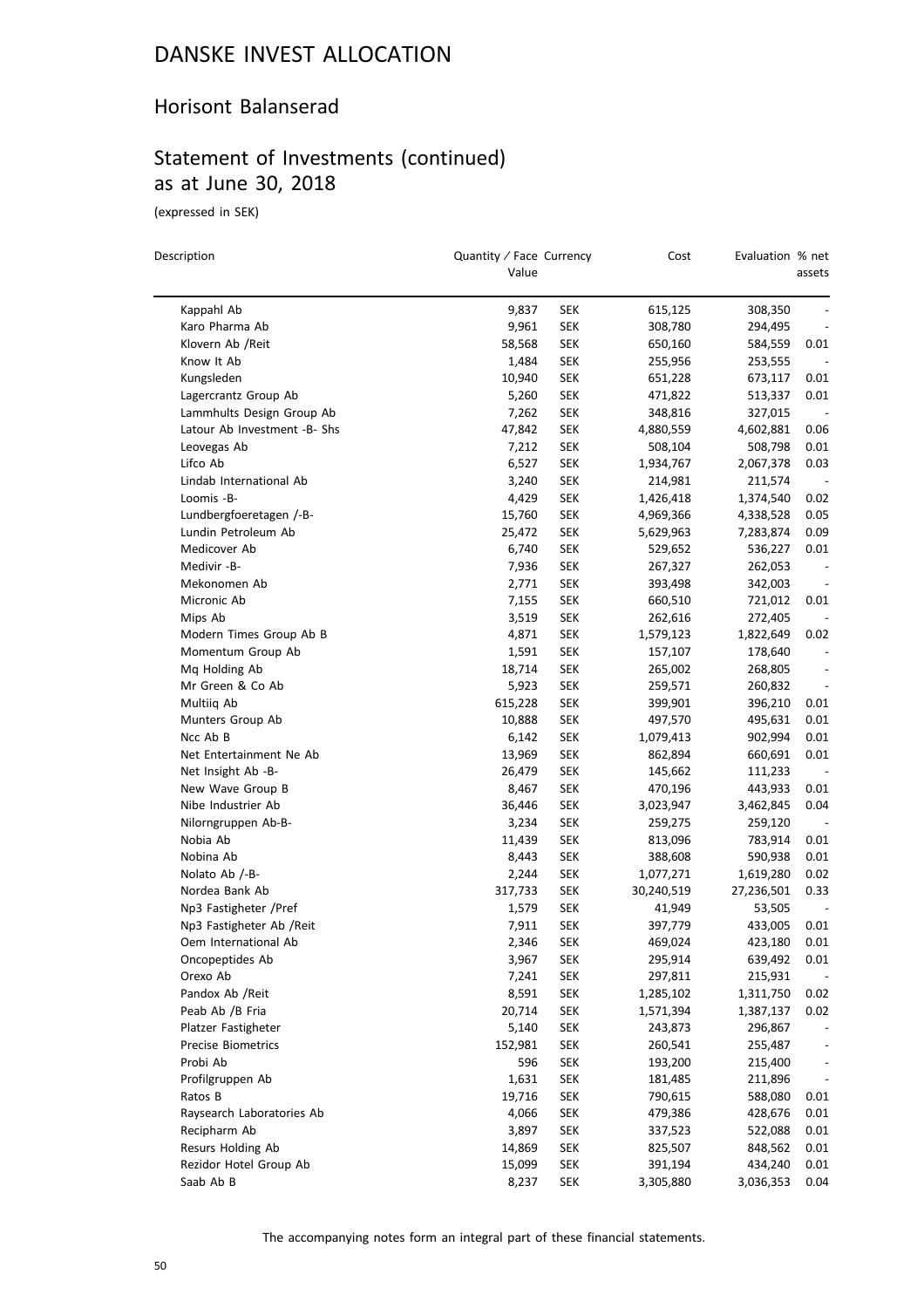#### Horisont Balanserad

# Statement of Investments (continued) as at June 30, 2018

(expressed in SEK)

 $\overline{\phantom{0}}$ 

| Description                      | Quantity / Face Currency<br>Value |            | Cost        | Evaluation % net |                          |
|----------------------------------|-----------------------------------|------------|-------------|------------------|--------------------------|
|                                  |                                   |            |             |                  | assets                   |
| Sandvik Ab                       | 100,032                           | <b>SEK</b> | 14,927,280  | 15,780,837       | 0.19                     |
| Saniona Ab                       | 8,412                             | SEK        | 259,607     | 271,027          |                          |
| Sas                              | 23,361                            | <b>SEK</b> | 560,784     | 392,549          |                          |
| Scandi Standard Ab               | 5,270                             | <b>SEK</b> | 312,544     | 301,730          |                          |
| Scandic Hotels Group Ab          | 8,458                             | <b>SEK</b> | 865,342     | 652,074          | 0.01                     |
| Sectra Ab                        | 2,753                             | <b>SEK</b> | 542,080     | 650,888          | 0.01                     |
| Securitas Ab B                   | 24,284                            | <b>SEK</b> | 3,457,143   | 3,560,767        | 0.04                     |
| Skandinav. Ensk. Banken A        | 168,738                           | <b>SEK</b> | 16,463,488  | 14,282,408       | 0.17                     |
| Skanska B                        | 30,307                            | <b>SEK</b> | 5,374,820   | 4,895,388        | 0.06                     |
| Skf Ab B                         | 36,265                            | <b>SEK</b> | 6,434,000   | 6,002,685        | 0.07                     |
| Skistar Ab -B-                   | 1,624                             | SEK        | 277,574     | 303,134          |                          |
| Softronic Ab B                   | 39,719                            | <b>SEK</b> | 554,150     | 786,535          | 0.01                     |
| Sportamore Ab                    | 2,530                             | <b>SEK</b> | 244,269     | 252,233          | $\overline{\phantom{a}}$ |
| Ssab -Reg- B                     | 68,122                            | <b>SEK</b> | 2,272,965   | 2,282,254        | 0.03                     |
| Ssab Corporation A               | 7,122                             | <b>SEK</b> | 292,563     | 299,477          |                          |
| Starbreeze -B-                   | 29,995                            | <b>SEK</b> | 305,875     | 314,400          |                          |
| Svenska Cellul. - B-             | 54,091                            | SEK        | 4,440,314   | 5,227,837        | 0.06                     |
| Svenska Handelsbanken Ab         | 149,858                           | <b>SEK</b> | 17,025,235  | 14,848,426       | 0.18                     |
| Svolder Ab                       | 5,179                             | <b>SEK</b> | 572,832     | 508,032          | 0.01                     |
| Sweco Ab -B-                     | 8,678                             | <b>SEK</b> | 1,549,041   | 1,813,010        | 0.02                     |
| Swedbank Ab -A-                  | 87,006                            | <b>SEK</b> | 17,575,649  | 16,701,761       | 0.20                     |
| Swedish Match Ab                 | 11,198                            | <b>SEK</b> | 3,581,599   | 4,943,884        | 0.06                     |
| Systemair                        | 1,897                             | SEK        | 235,373     | 166,805          |                          |
| Tele2 Ak B                       | 34,081                            | <b>SEK</b> | 3,639,907   | 3,553,465        | 0.04                     |
| Teliasonera Ab                   | 322,190                           | <b>SEK</b> | 12,392,697  | 13,174,554       | 0.16                     |
| Tethys Oil Ab                    | 5,339                             | <b>SEK</b> | 328,985     | 531,728          | 0.01                     |
| Thule Group Ab                   | 5,424                             | <b>SEK</b> | 997,850     | 1,195,466        | 0.01                     |
| Tobii Ab                         | 9,393                             | <b>SEK</b> | 368,663     | 373,101          |                          |
| Trelleborg B                     | 20,099                            | SEK        | 3,986,819   | 3,811,718        | 0.05                     |
| Troax Group Ab                   | 1,110                             | <b>SEK</b> | 311,243     | 320,275          | $\overline{\phantom{a}}$ |
| Vbg Group Ab -B-                 | 911                               | <b>SEK</b> | 127,901     | 128,649          | $\overline{\phantom{a}}$ |
| Vitrolife Ab                     | 8,985                             | <b>SEK</b> | 1,017,668   | 1,183,444        | 0.01                     |
| Volati Ab                        | 6,086                             | <b>SEK</b> | 257,438     | 244,249          |                          |
| Volvo B                          | 168,755                           | <b>SEK</b> | 26,315,989  | 24,056,738       | 0.29                     |
| Wallenstam Ab /Reit              | 20,388                            | <b>SEK</b> | 1,586,575   | 1,643,676        | 0.02                     |
| Wihlborgs Fastigheter Ab / Reit  | 6,721                             | <b>SEK</b> | 656,121     | 692,105          | 0.01                     |
| Xano Industri Ab                 | 4,699                             | <b>SEK</b> | 705,600     | 1,152,480        | 0.01                     |
| Xvivo Perfusion Ab               | 1,897                             | <b>SEK</b> | 173,082     | 216,067          | $\overline{\phantom{a}}$ |
|                                  |                                   |            | 469,937,079 | 462,738,337      | 5.54                     |
| Switzerland                      |                                   |            |             |                  |                          |
| Abb                              | 23,936                            | CHF        | 5,096,945   | 4,686,525        | 0.06                     |
| Abb Ltd                          | 21,990                            | <b>SEK</b> | 4,237,423   | 4,305,642        | 0.05                     |
| Cavotec Sa                       | 10,882                            | <b>SEK</b> | 257,899     | 254,639          | 0.01                     |
| Fenix Out                        | 870                               | <b>SEK</b> | 863,910     | 927,420          | 0.01                     |
| Oriflame Holding Ltd             | 3,610                             | <b>SEK</b> | 1,218,736   | 1,042,568        | 0.01                     |
|                                  |                                   |            | 11,674,913  | 11,216,794       | 0.14                     |
| <b>United States of America</b>  |                                   |            |             |                  |                          |
| Autoliv Inc /Swedish Dept. Recpt | 5,071                             | <b>SEK</b> | 5,489,658   | 6,465,525        | 0.08                     |
|                                  |                                   |            |             |                  |                          |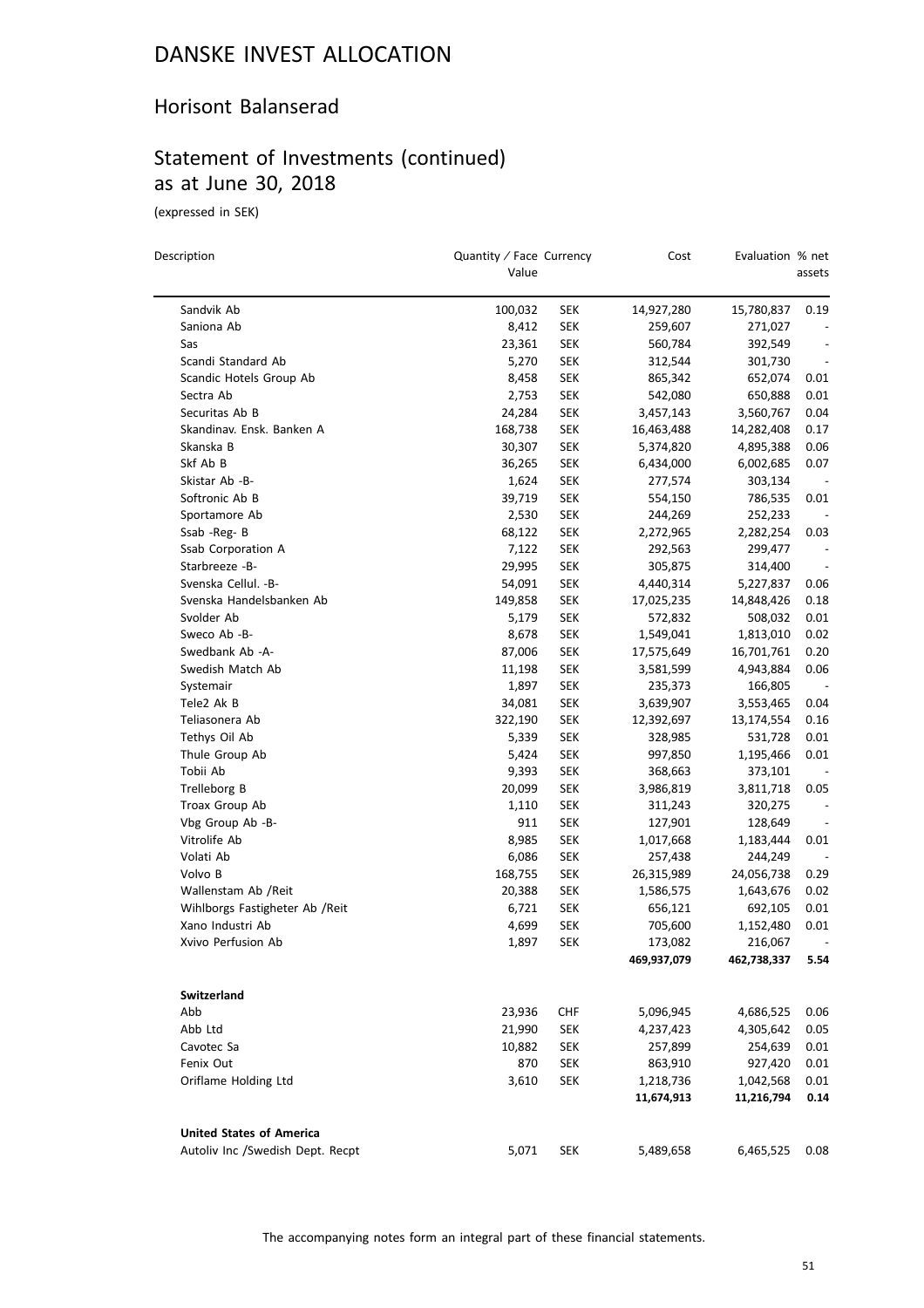#### Horisont Balanserad

# Statement of Investments (continued) as at June 30, 2018

(expressed in SEK)

| Description                             | Quantity / Face Currency<br>Value |            | Cost          | Evaluation % net    | assets |
|-----------------------------------------|-----------------------------------|------------|---------------|---------------------|--------|
| Holmen Ab                               | 11,725                            | <b>SEK</b> | 2,377,627     | 2,369,623           | 0.03   |
|                                         |                                   |            | 7,867,285     | 8,835,148           | 0.11   |
| <b>Total - Shares</b>                   |                                   |            | 505,854,958   | 500,051,964         | 5.99   |
| <b>Investment Funds</b>                 |                                   |            |               |                     |        |
| <b>Denmark</b>                          |                                   |            |               |                     |        |
| Di Latin Acc-Shs-Sek /Cap*              | 125,680                           | <b>SEK</b> | 16,983,114    | 15,415,887          | 0.19   |
| Di Nord Foere Sek -H-*                  | 2,093,202                         | <b>SEK</b> | 234,606,074   | 233,894,386         | 2.80   |
| Di Tillvax Akk -H- Sek Hdg /Cap*        | 3,484,763                         | <b>SEK</b> | 417,721,188   | 416,777,700         | 4.99   |
| Di Usa Sek /Cap*                        | 1,191,937                         | <b>SEK</b> | 311,238,494   | 352,217,275         | 4.22   |
| Die Glo Equ -Sek -W-*                   | 6,282,210                         | <b>SEK</b> | 1,009,111,376 | 1,105,543,298 13.24 |        |
| Pc Eur Indx -Sek -W-                    | 2,465,090                         | <b>SEK</b> | 262,555,359   | 277,495,182         | 3.32   |
| Pc GI Em Mr Ind -W- Sek                 | 2,225,568                         | <b>SEK</b> | 340,074,500   | 334,324,872         | 4.01   |
| Pc Glb Ac Indx-Sek W-Cap                | 100,000                           | <b>SEK</b> | 13,145,000    | 14,556,000          | 0.17   |
| Pc Jap Indx Fnd -W- Sek                 | 819,486                           | <b>SEK</b> | 95,000,000    | 99,379,054          | 1.19   |
| Pc Pc Cn Jp -Sek -W-                    | 456,834                           | <b>SEK</b> | 48,234,219    | 51,270,465          | 0.61   |
| Pc Swed Indx -Sek -W-                   | 922,991                           | <b>SEK</b> | 100,698,315   | 101,575,156         | 1.22   |
| Pc Usa Indx Fnd Shs-Sek W-Cap           | 739,973                           | <b>SEK</b> | 92,729,718    | 104,987,453         | 1.26   |
|                                         |                                   |            | 2,942,097,357 | 3,107,436,728 37.22 |        |
| Luxembourg                              |                                   |            |               |                     |        |
| Dan I Dan M Bd -A- Sek H Cap*           | 925,819                           | <b>SEK</b> | 146,131,265   | 147,270,023         | 1.77   |
| Dans I Eur -Y- Cap*                     | 374,293                           | <b>SEK</b> | 65,460,162    | 68,716,514          | 0.82   |
| Dans I GI In -Y-*                       | 10,342                            | <b>SEK</b> | 15,440,577    | 16,972,214          | 0.20   |
| Dans I Sv -Y-*                          | 227,360                           | <b>SEK</b> | 927,476,192   | 919,482,589         | 11.02  |
| Dans I Sv Fok Y Cap*                    | 640,570                           | <b>SEK</b> | 143,256,627   | 137,959,611         | 1.65   |
| Dans I Sv Kr -Sa- Sek /Cap*             | 95,450                            | <b>SEK</b> | 111,991,944   | 111,931,810         | 1.34   |
| Dans I Sv R -Y- Cap /Sek*               | 1,075,669                         | <b>SEK</b> | 1,226,937,413 | 1,233,146,756 14.77 |        |
| Dans Inv Eu Sc -A- Eur /Cap*            | 77,765                            | <b>SEK</b> | 52,418,936    | 58,866,038          | 0.71   |
| Danske Inv Gbl Em Mkt -A- /Cap*         | 292,250                           | <b>SEK</b> | 207,798,420   | 205,583,704         | 2.46   |
| Danske Inv Swedish Bd S /Cap*           | 2,758,524                         | <b>SEK</b> | 381,531,518   | 383,214,218         | 4.59   |
| Danske Invest / Sweden Units / A / Cap* | 62,237                            | <b>SEK</b> | 41,328,355    | 40,719,679          | 0.49   |
|                                         |                                   |            | 3,319,771,409 | 3,323,863,156       | 39.82  |
| <b>Total - Investment Funds</b>         |                                   |            | 6,261,868,766 | 6,431,299,884       | 77.04  |
| <b>Bonds</b>                            |                                   |            |               |                     |        |
| Sweden                                  |                                   |            |               |                     |        |
| Stadshypo 4.5% 09-21.09.22              | 214,000,000                       | <b>SEK</b> | 252,774,660   | 250,296,540         | 3.00   |
| Sweden 0.75% 16-12.05.28                | 141,460,000                       | <b>SEK</b> | 142,083,838   | 144,713,580         | 1.73   |
| Sweden 1% 14-12.11.26                   | 219,640,000                       | <b>SEK</b> | 227,540,068   | 231,854,180         | 2.78   |
| Sweden 2.5% 13-12.05.25                 | 99,305,000                        | <b>SEK</b> | 114,870,066   | 115,428,160         | 1.38   |
| Sweden 3.5% 10-01.06.22                 | 172,345,000                       | <b>SEK</b> | 198,426,143   | 198,026,128         | 2.37   |
|                                         |                                   |            | 935,694,775   | 940,318,588         | 11.26  |
| <b>Total - Bonds</b>                    |                                   |            | 935,694,775   | 940,318,588 11.26   |        |

\* Related party fund (Note 3)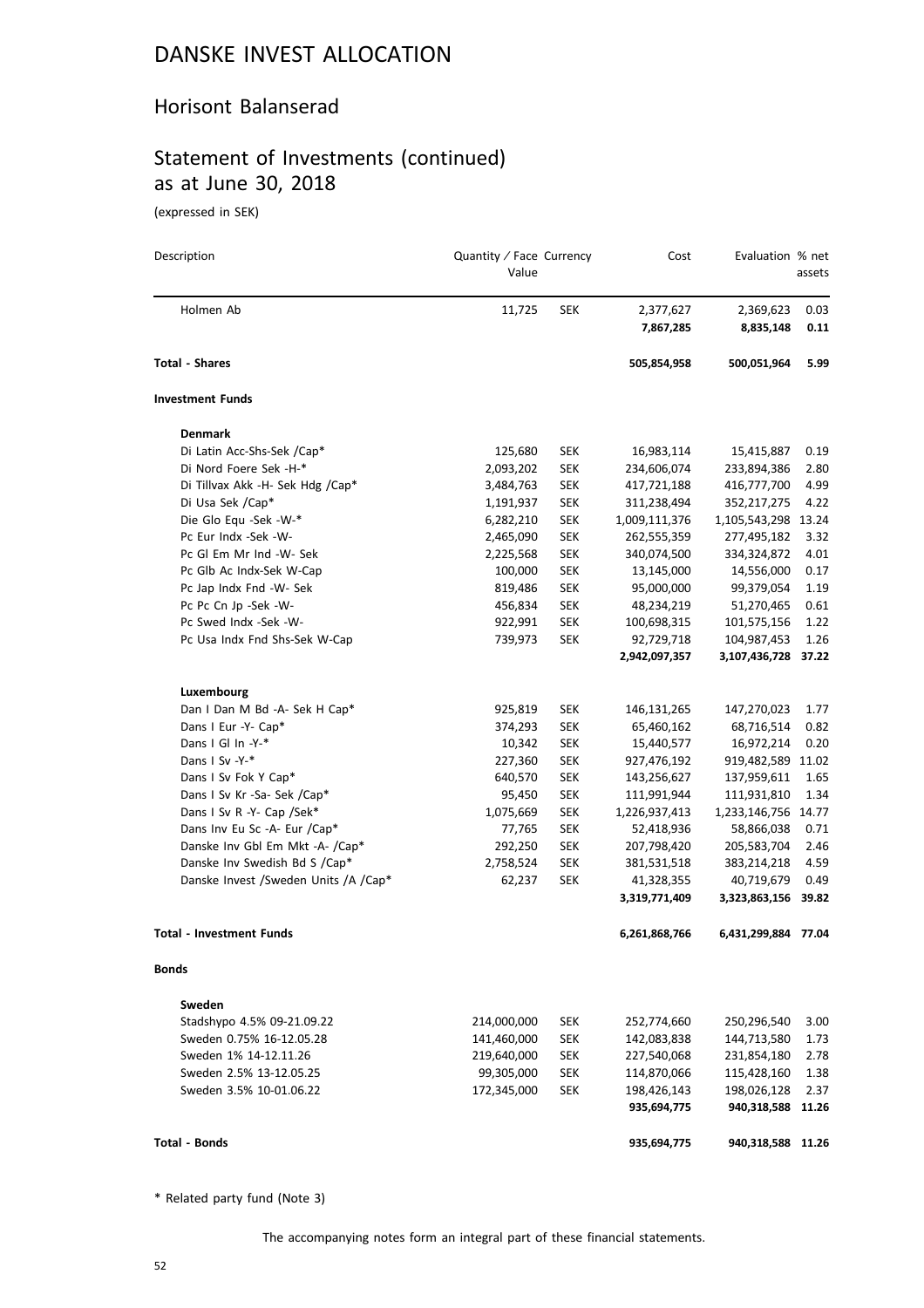#### Horisont Balanserad

# Statement of Investments (continued) as at June 30, 2018

(expressed in SEK)

| Description                                                                    | Quantity / Face Currency<br>Value |                     | Cost          | Evaluation % net    | assets |
|--------------------------------------------------------------------------------|-----------------------------------|---------------------|---------------|---------------------|--------|
| <b>Rights</b>                                                                  |                                   |                     |               |                     |        |
| Sweden                                                                         |                                   |                     |               |                     |        |
| Oscar Prop Hl / Reit                                                           | 7,122                             | <b>SEK</b>          | 170,240       | 176,982             |        |
|                                                                                |                                   |                     | 170,240       | 176,982             |        |
| <b>Total - Rights</b>                                                          |                                   |                     | 170,240       | 176,982             |        |
| Total - Transferable securities admitted to an official stock exchange listing | 7,703,588,739                     | 7,871,847,418 94.29 |               |                     |        |
| <b>Other Transferable securities</b>                                           |                                   |                     |               |                     |        |
| <b>Shares</b>                                                                  |                                   |                     |               |                     |        |
| Sweden                                                                         |                                   |                     |               |                     |        |
| Beijer Alma Ab                                                                 | 4,962                             | <b>SEK</b>          | 645,060       | 621,441             | 0.01   |
| Beijer Ref Registered Shs B                                                    | 9,535                             | <b>SEK</b>          | 1,035,364     | 1,511,106           | 0.01   |
| Hig International Ab                                                           | 3,980                             | <b>SEK</b>          | 232,830       | 246,760             |        |
| Industr And                                                                    | 618                               | <b>SEK</b>          |               |                     |        |
| Nederman Holding Ab                                                            | 4,728                             | <b>SEK</b>          | 415,276       | 472,800             | 0.01   |
|                                                                                |                                   |                     | 2,328,530     | 2,852,107           | 0.03   |
| <b>Total - Shares</b>                                                          |                                   |                     | 2,328,530     | 2,852,107           | 0.03   |
| <b>Investment Funds</b>                                                        |                                   |                     |               |                     |        |
| Luxembourg                                                                     |                                   |                     |               |                     |        |
| Dan Inv Gc Bd -A- Sek -H- Cap                                                  | 2,610,738                         | <b>SEK</b>          | 416,726,027   | 414,611,329         | 4.97   |
|                                                                                |                                   |                     | 416,726,027   | 414,611,329         | 4.97   |
| <b>Total - Investment Funds</b>                                                |                                   |                     | 416,726,027   | 414,611,329         | 4.97   |
| <b>Total - Other Transferable securities</b>                                   |                                   |                     | 419,054,557   | 417,463,436         | 5.00   |
| TOTAL INVESTMENT PORTFOLIO                                                     |                                   |                     | 8,122,643,296 | 8,289,310,854 99.29 |        |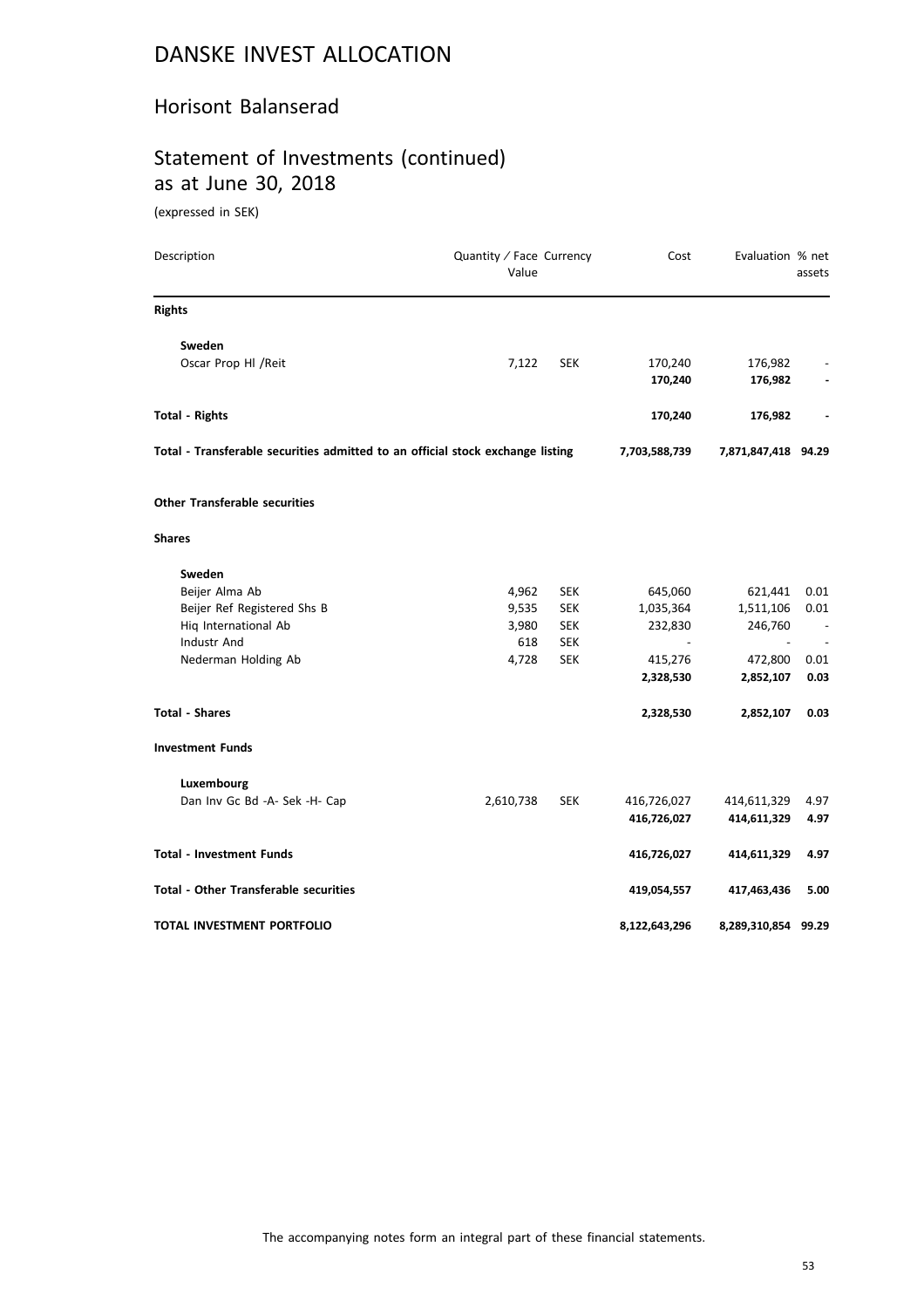#### Horisont Balanserad

## Geographical and Economic Portfolio Breakdowns as at June 30, 2018

(expressed as a percentage of net assets)

| Geographical breakdown   | %     |
|--------------------------|-------|
| Luxembourg               | 44.83 |
| Denmark                  | 37.22 |
| Sweden                   | 16.83 |
| Switzerland              | 0.14  |
| Great Britain            | 0.11  |
| United States of America | 0.11  |
| Malta                    | 0.03  |
| Canada                   | 0.01  |
| Finland                  | 0.01  |
|                          | 99.29 |

| Economic breakdown                          | %     |
|---------------------------------------------|-------|
| <b>Investment Funds</b>                     | 82.01 |
| States, Provinces and Municipalities        | 8.26  |
| <b>Banks and Financial Institutions</b>     | 3.90  |
| Mechanics, Machinery                        | 1.29  |
| Holding and Finance Companies               | 0.72  |
| <b>News Transmission</b>                    | 0.52  |
| Automobile Industry                         | 0.42  |
| <b>Pharmaceuticals and Cosmetics</b>        | 0.27  |
| Real Estate Companies                       | 0.27  |
| Retail                                      | 0.24  |
| <b>Electronics and Electrical Equipment</b> | 0.12  |
| Petrol                                      | 0.12  |
| Construction, Building Material             | 0.11  |
| Mines, Heavy Industries                     | 0.10  |
| <b>Food and Distilleries</b>                | 0.09  |
| Forest Products and Paper Industry          | 0.09  |
| Internet Software                           | 0.09  |
| Other Services                              | 0.09  |
| Consumer Goods                              | 0.08  |
| Tyres & Rubber                              | 0.08  |
| Leisure                                     | 0.07  |
| Tobacco and Spirits                         | 0.06  |
| Aerospace Technology                        | 0.04  |
| <b>Business Houses</b>                      | 0.04  |
| Healthcare Education & Social Services      | 0.04  |
| Miscellaneous                               | 0.04  |
| Electronic Semiconductor                    | 0.03  |
| Chemicals                                   | 0.02  |
| Environmental Services & Recycling          | 0.02  |
| Office Equipment, Computers                 | 0.02  |
| Transportation                              | 0.02  |
| Biotechnology                               | 0.01  |
| <b>Textile</b>                              | 0.01  |
|                                             | 99.29 |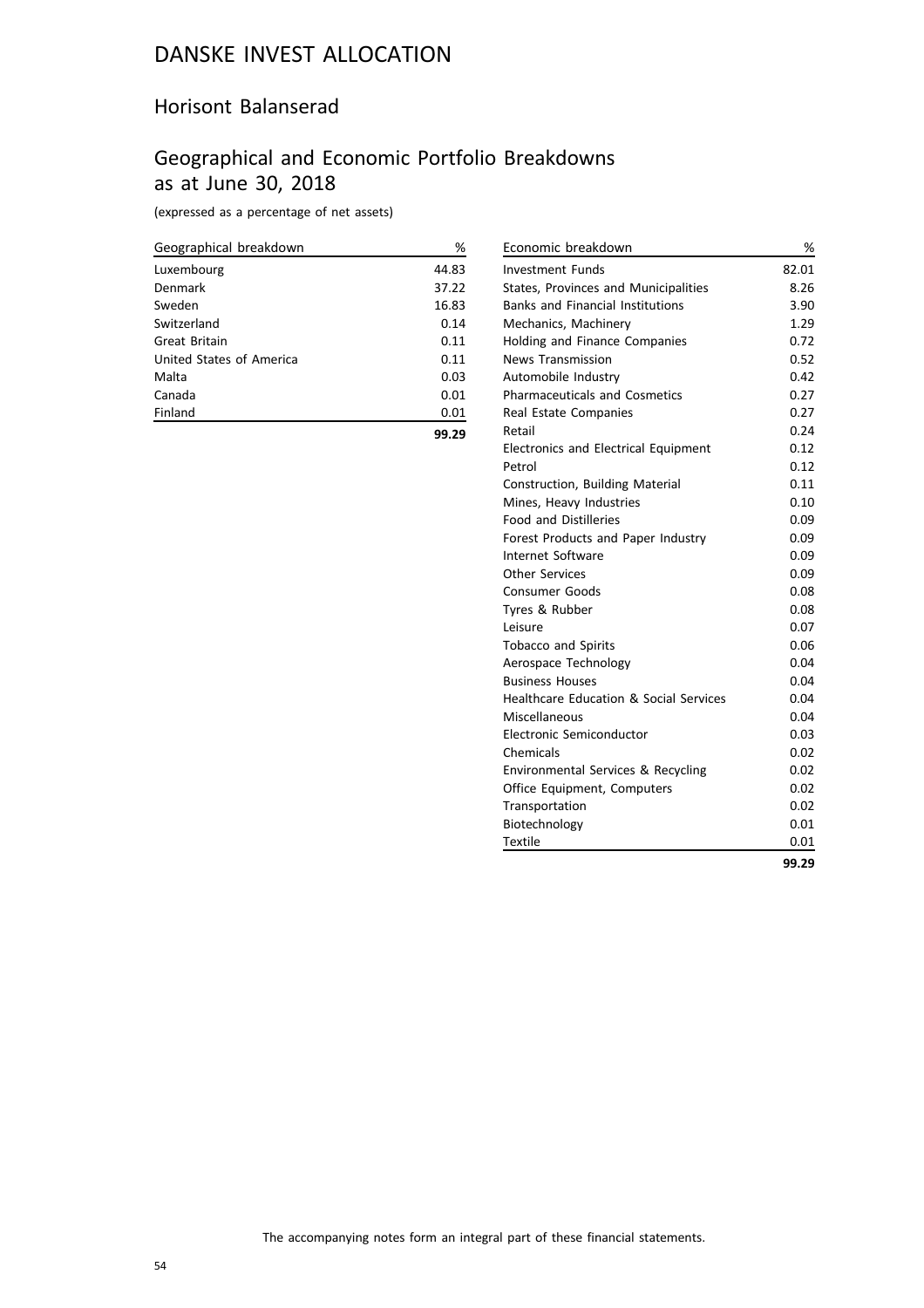# Horisont Försiktig

#### Statement of Investments as at June 30, 2018

(expressed in SEK)

| Description                                                            | Quantity / Face Currency<br>Value |            | Cost               | Evaluation % net   | assets                   |
|------------------------------------------------------------------------|-----------------------------------|------------|--------------------|--------------------|--------------------------|
| Transferable securities admitted to an official stock exchange listing |                                   |            |                    |                    |                          |
| <b>Shares</b>                                                          |                                   |            |                    |                    |                          |
| <b>Bermuda Islands</b>                                                 |                                   |            |                    |                    |                          |
| <b>Vostok New Ventures Ltd</b>                                         | 3,750                             | <b>SEK</b> | 257,812<br>257,812 | 271,125<br>271,125 |                          |
| Canada                                                                 |                                   |            |                    |                    |                          |
| Africa Oil Corp                                                        | 6,179                             | CAD        | 62,964             | 48,567             |                          |
| International Petroleum Corp                                           | 6,221                             | <b>SEK</b> | 354,030            | 373,260            | 0.01                     |
| Lundin Mining Corp                                                     | 6,707                             | CAD        | 354,701            | 332,131            |                          |
|                                                                        |                                   |            | 771,695            | 753,958            | 0.01                     |
| <b>Denmark</b>                                                         |                                   |            |                    |                    |                          |
| Nordic Waterproofing                                                   | 4,002                             | SEK        | 331,936            | 324,962            |                          |
|                                                                        |                                   |            | 331,936            | 324,962            |                          |
| <b>Finland</b>                                                         |                                   |            |                    |                    |                          |
| Stora Enso Ab R (Sek)                                                  | 1,984                             | <b>SEK</b> | 348,616            | 347,994            | 0.01                     |
| Stora Enso Ab /-R-                                                     | 734                               | <b>EUR</b> | 95,612             | 128,680            |                          |
|                                                                        |                                   |            | 444,228            | 476,674            | 0.01                     |
| <b>Great Britain</b>                                                   |                                   |            |                    |                    |                          |
| Astrazeneca Plc                                                        | 213                               | GBP        | 114,439            | 132,825            |                          |
| Astrazeneca Plc                                                        | 4,469                             | <b>SEK</b> | 2,634,758          | 2,817,257          | 0.04                     |
|                                                                        |                                   |            | 2,749,197          | 2,950,082          | 0.04                     |
| Iceland                                                                |                                   |            |                    |                    |                          |
| Arion Bank /Sub Rcpt                                                   | 51,406                            | <b>SEK</b> | 354,879            | 365,034            | 0.01                     |
|                                                                        |                                   |            | 354,879            | 365,034            | 0.01                     |
| Luxembourg                                                             |                                   |            |                    |                    |                          |
| Millicom Intl Cell. /Swed. Dep.                                        | 2,861                             | <b>SEK</b> | 1,542,345          | 1,500,594          | 0.02                     |
|                                                                        |                                   |            | 1,542,345          | 1,500,594          | 0.02                     |
| Malta                                                                  |                                   |            |                    |                    |                          |
| Catena Media Plc                                                       | 2,806                             | <b>SEK</b> | 352,720            | 339,526            |                          |
| Kindred Group                                                          | 7,351                             | <b>SEK</b> | 808,087            | 827,723            | 0.01                     |
|                                                                        |                                   |            | 1,160,807          | 1,167,249          | 0.01                     |
| Sweden                                                                 |                                   |            |                    |                    |                          |
| Aak Ab                                                                 | 5,070                             | <b>SEK</b> | 569,953            | 717,912            | 0.01                     |
| Ab Sagax - B                                                           | 2,114                             | <b>SEK</b> | 217,953            | 230,426            |                          |
| Ab Traction -B-                                                        | 759                               | <b>SEK</b> | 140,415            | 119,163            | $\qquad \qquad -$        |
| Academedia Ab                                                          | 3,432                             | <b>SEK</b> | 216,216            | 166,624            | $\overline{\phantom{a}}$ |
| Acando Ab /-B-                                                         | 9,826                             | <b>SEK</b> | 274,145            | 311,484            |                          |
| Addlife Ab                                                             | 269                               | <b>SEK</b> | 44,654             | 52,052             |                          |
| Addtech Ab                                                             | 2,794                             | <b>SEK</b> | 538,860            | 544,830            | 0.01                     |
| Af Ab                                                                  | 2,809                             | <b>SEK</b> | 544,060            | 562,924            | 0.01                     |
| Ahlsell Ab                                                             | 13,447                            | <b>SEK</b> | 703,722            | 697,899            | $0.01\,$                 |

The accompanying notes form an integral part of these financial statements.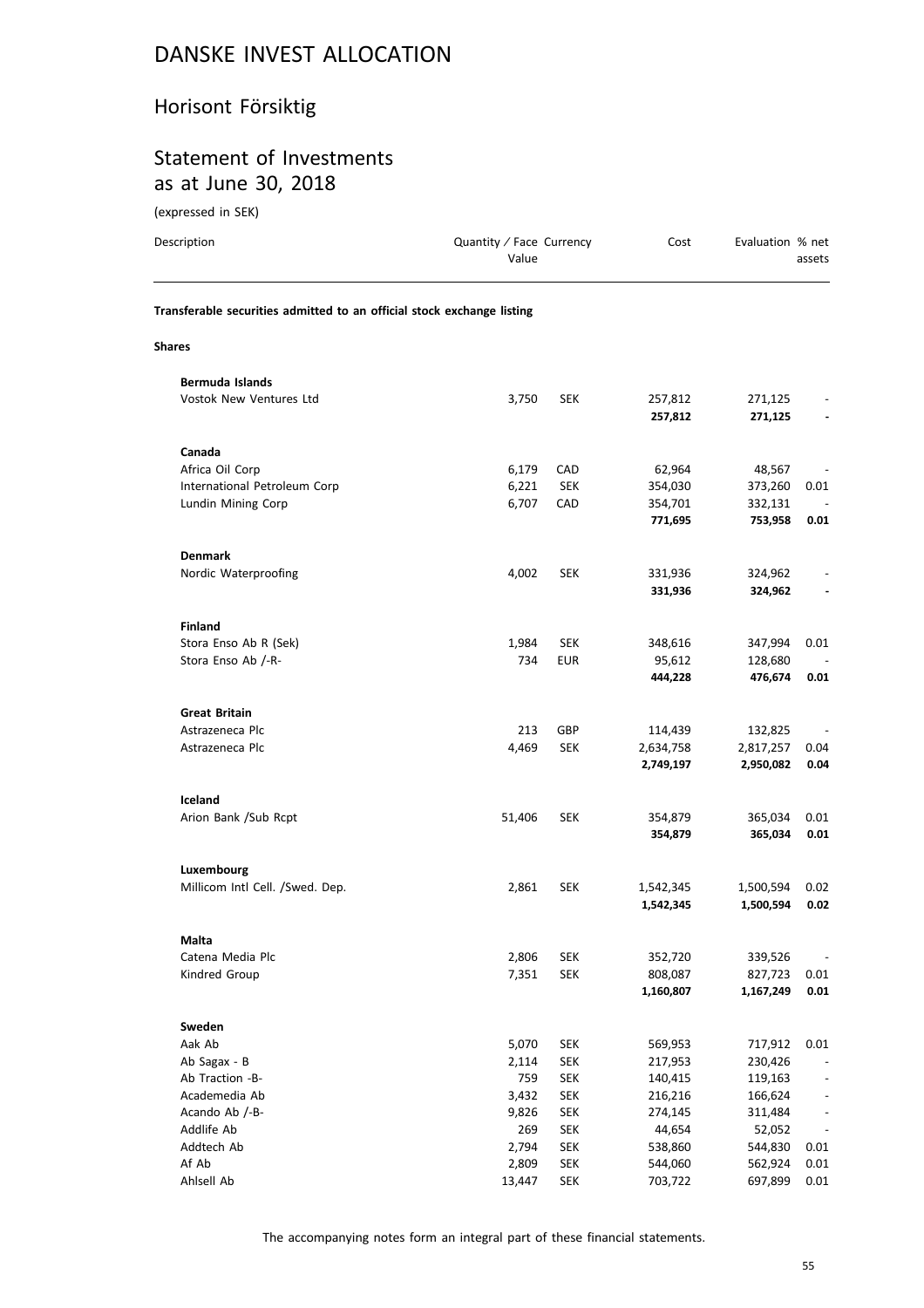#### Horisont Försiktig

# Statement of Investments (continued) as at June 30, 2018

(expressed in SEK)

| Description                    | Quantity / Face Currency<br>Value |            | Cost                 | Evaluation % net     | assets                   |
|--------------------------------|-----------------------------------|------------|----------------------|----------------------|--------------------------|
| Alfa Laval Ab                  | 14,556                            | <b>SEK</b> | 3,042,893            | 3,068,405            | 0.04                     |
| Alimak Group Ab                | 1,253                             | SEK        | 179,179              | 171,912              |                          |
| Alligator Bioscience Ab        | 10,868                            | <b>SEK</b> | 369,541              | 336,365              | 0.01                     |
| Ambea Ab                       | 5,295                             | <b>SEK</b> | 353,909              | 387,064              | 0.01                     |
| Arjo Ab                        | 4,726                             | SEK        | 114,747              | 150,759              | $\overline{\phantom{a}}$ |
| Aros Quality Group Ab          | 400                               | SEK        | 89,400               | 73,600               | $\overline{\phantom{a}}$ |
| Assa Abloy Ab                  | 39,874                            | SEK        | 7,097,400            | 7,578,054            | 0.11                     |
| Atlas Copco Ab                 | 44,841                            | SEK        | 12,111,309           | 11,622,787           | 0.17                     |
| Atrium Ljungb Shs -B-          | 2,872                             | SEK        | 386,284              | 412,419              | 0.01                     |
| Attendo Ab                     | 7,140                             | <b>SEK</b> | 601,615              | 561,561              | 0.01                     |
| Avanza Bank Holding Ab         | 1,136                             | SEK        | 478,627              | 522,106              | 0.01                     |
| Axfood Ab                      | 6,628                             | <b>SEK</b> | 1,042,037            | 1,136,039            | 0.02                     |
| Bergman & Bevin -B-            | 134                               | SEK        | 12,462               | 12,730               | $\overline{\phantom{a}}$ |
| Bergs Timber -B-               | 38,989                            | SEK        | 104,880              | 114,628              |                          |
| Besqab Ab                      | 3,328                             | <b>SEK</b> | 345,882              | 342,118              | 0.01                     |
| Betsson Ab                     | 3,062                             | <b>SEK</b> | 190,456              | 165,654              |                          |
| Bilia Ab                       | 1,689                             | SEK        | 125,291              | 118,146              | $\overline{\phantom{a}}$ |
| Billerudkorsnas Ab             | 6,624                             | SEK        | 888,117              | 838,598              | 0.01                     |
| Bioarctic Ab                   | 14,795                            | <b>SEK</b> | 336,048              | 316,613              | 0.01                     |
| Biogaia Ab B                   | 488                               | SEK        | 151,280              |                      |                          |
|                                | 3,127                             | <b>SEK</b> |                      | 193,492              | 0.01                     |
| Biotage Ab<br>Biovitrum Ab     |                                   |            | 347,552<br>1,286,876 | 353,976<br>1,720,122 |                          |
|                                | 8,837                             | <b>SEK</b> |                      |                      | 0.03                     |
| Boliden Ab                     | 9,310                             | SEK        | 2,739,961            | 2,687,797            | 0.04                     |
| Bonava Ab                      | 2,032                             | <b>SEK</b> | 231,648              | 211,938              |                          |
| Boozt Ab                       | 4,538                             | <b>SEK</b> | 346,764              | 334,451              | 0.01                     |
| Boule Diagnostics Ab           | 1,112                             | SEK        | 76,450               | 82,288               |                          |
| Bravida Holding Ab             | 7,468                             | SEK        | 498,122              | 528,734              | 0.01                     |
| <b>Bufab Holding Ab</b>        | 3,127                             | SEK        | 352,274              | 353,351              | 0.01                     |
| Bulten Ab                      | 3,267                             | SEK        | 357,588              | 341,075              | 0.01                     |
| <b>Bure Equity Ab</b>          | 2,931                             | SEK        | 293,100              | 294,859              | $\overline{\phantom{a}}$ |
| Bygghemma Group First Ab       | 7,573                             | SEK        | 322,311              | 313,446              | $\overline{\phantom{a}}$ |
| Byggmax Grp Ab                 | 2,762                             | SEK        | 151,220              | 107,994              | $\overline{\phantom{a}}$ |
| Camurus Ab                     | 1,264                             | SEK        | 137,776              | 119,448              | $\centerdot$             |
| Capio Ab                       | 2,802                             | <b>SEK</b> | 119,085              | 119,926              |                          |
| Castellum Ab Gothenburg        | 4,696                             | SEK        | 627,855              | 680,920              | 0.01                     |
| Catena Ab                      | 1,512                             | SEK        | 219,996              | 264,298              | $\overline{\phantom{a}}$ |
| Cdon Group                     | 27,553                            | <b>SEK</b> | 372,933              | 368,659              | 0.01                     |
| Cellavision                    | 539                               | SEK        | 74,113               | 96,697               |                          |
| Cherry Ab                      | 5,800                             | <b>SEK</b> | 350,805              | 349,740              | 0.01                     |
| Christian Berner Tech Trade Ab | 2,535                             | <b>SEK</b> | 49,445               | 50,320               |                          |
| Clas Ohlson Ab B               | 966                               | <b>SEK</b> | 136,448              | 68,586               |                          |
| Cloetta -B-                    | 5,442                             | <b>SEK</b> | 149,655              | 148,022              |                          |
| Clx Communications Ab          | 751                               | <b>SEK</b> | 56,701               | 57,602               |                          |
| Collector Ab                   | 2,501                             | <b>SEK</b> | 214,711              | 149,560              | $\overline{\phantom{a}}$ |
| Com Hem Holding Ab             | 5,208                             | <b>SEK</b> | 651,521              | 750,473              | 0.01                     |
| Concentric                     | 1,982                             | <b>SEK</b> | 281,444              | 306,021              |                          |
| Coor                           | 5,554                             | <b>SEK</b> | 363,409              | 355,456              | 0.01                     |
| Creades Ab -A- Shs             | 679                               | <b>SEK</b> | 200,984              | 187,404              |                          |
| Ctt Systems                    | 1,586                             | <b>SEK</b> | 354,355              | 354,471              | 0.01                     |
| D. Carnegie & Co Ab            | 3,025                             | SEK        | 333,131              | 432,575              | 0.01                     |
| Dios Fastigheter               | 3,136                             | <b>SEK</b> | 174,832              | 168,560              |                          |
| Dometic Group Ab               | 10,602                            | <b>SEK</b> | 846,663              | 930,325              | 0.01                     |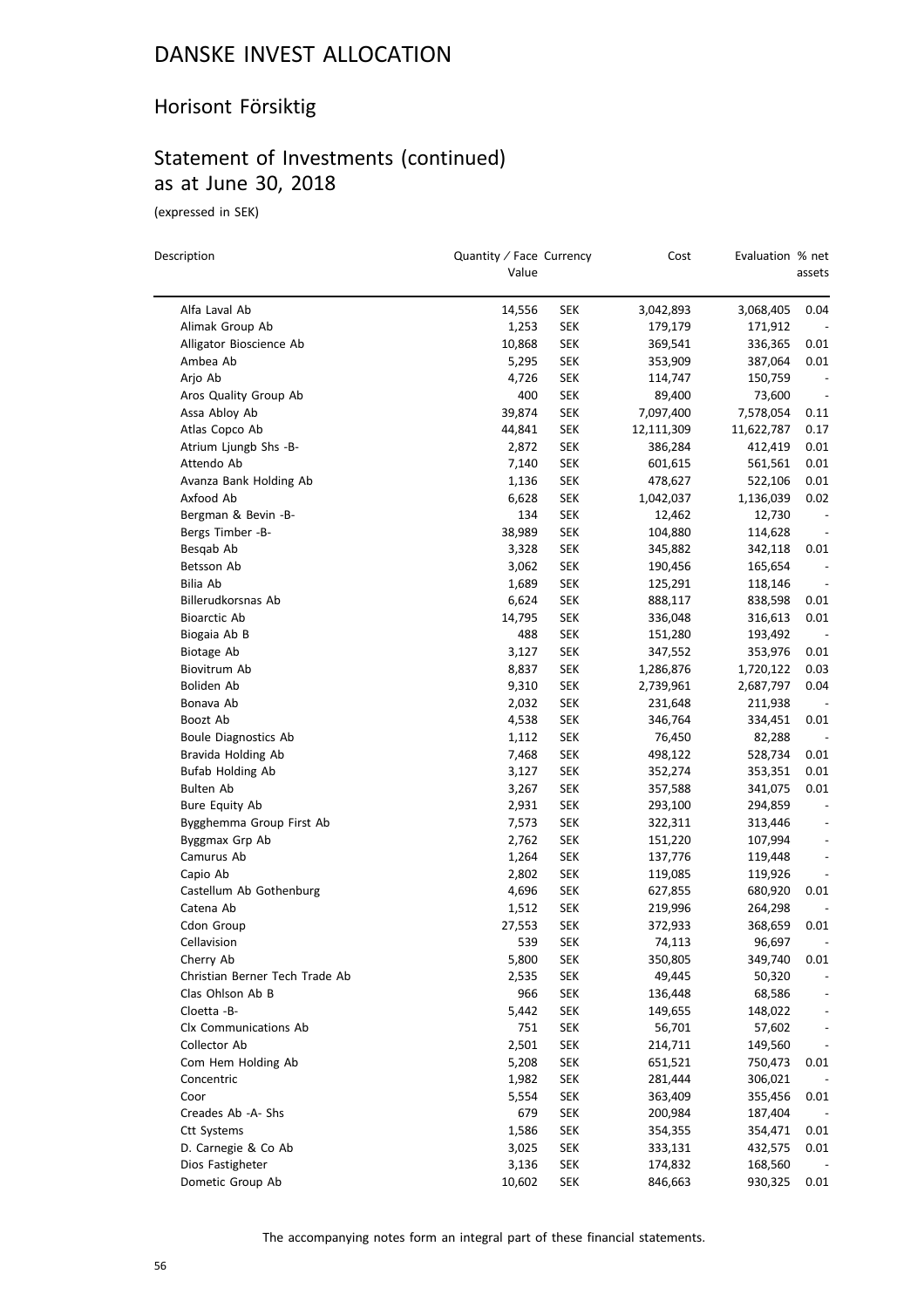# Horisont Försiktig

# Statement of Investments (continued) as at June 30, 2018

(expressed in SEK)

 $\overline{\phantom{0}}$ 

| Description                                 | Quantity / Face Currency<br>Value |            | Cost       | Evaluation % net | assets                                               |
|---------------------------------------------|-----------------------------------|------------|------------|------------------|------------------------------------------------------|
|                                             |                                   |            |            |                  |                                                      |
| Duni Ab                                     | 1,010                             | <b>SEK</b> | 120,190    | 129,482          |                                                      |
| Dustin Group Ab                             | 3,385                             | SEK        | 239,489    | 271,477          | $\overline{\phantom{a}}$<br>$\overline{\phantom{m}}$ |
| East Capital Explorer Ab<br>Elanders Ab -B- | 324<br>902                        | <b>SEK</b> | 24,867     | 30,456           |                                                      |
|                                             |                                   | SEK        | 78,249     | 60,434           | $\overline{a}$                                       |
| Electrolux Abb                              | 10,744                            | <b>SEK</b> | 2,739,903  | 2,172,437        | 0.03                                                 |
| Elekta Ab                                   | 12,645                            | <b>SEK</b> | 1,113,563  | 1,481,994        | 0.02                                                 |
| Eltel Ab                                    | 2,205                             | <b>SEK</b> | 63,945     | 50,054           |                                                      |
| Eolus Vind Ab                               | 10,119                            | <b>SEK</b> | 354,962    | 346,576          | 0.01                                                 |
| Epiroc Aktiebolag                           | 43,154                            | <b>SEK</b> | 3,774,139  | 4,037,057        | 0.06                                                 |
| Ericsson Tel. B                             | 119,885                           | SEK        | 7,020,993  | 8,204,929        | 0.12                                                 |
| Essity Aktie -B                             | 24,623                            | <b>SEK</b> | 5,774,323  | 5,431,834        | 0.08                                                 |
| Evolution Gaming Group Ab                   | 1,045                             | <b>SEK</b> | 597,079    | 572,137          | 0.01                                                 |
| Fabege Ab / Reit                            | 6,114                             | <b>SEK</b> | 530,695    | 650,163          | 0.01                                                 |
| Fagerhult Ab                                | 2,910                             | <b>SEK</b> | 286,635    | 224,652          |                                                      |
| Fastighets Balder Ab B                      | 3,187                             | <b>SEK</b> | 691,260    | 741,934          | 0.01                                                 |
| Fastpartner Rg Shs                          | 3,051                             | <b>SEK</b> | 139,838    | 145,304          |                                                      |
| Fingerprint Cards Ab                        | 6,500                             | <b>SEK</b> | 109,070    | 44,070           | $\overline{\phantom{a}}$                             |
| G5 Entertainment                            | 1,000                             | <b>SEK</b> | 485,202    | 451,400          | 0.01                                                 |
| Garo Ab                                     | 443                               | <b>SEK</b> | 78,190     | 76,019           | $\overline{\phantom{a}}$                             |
| Getinge Ab B                                | 9,131                             | <b>SEK</b> | 957,934    | 744,176          | 0.01                                                 |
| Granges Ab                                  | 2,823                             | <b>SEK</b> | 242,072    | 331,985          | 0.01                                                 |
| Gunnebo Ab                                  | 4,609                             | SEK        | 153,019    | 122,830          |                                                      |
| Haldex Ab                                   | 338                               | SEK        | 32,448     | 29,947           |                                                      |
| Handicare Group Ab                          | 8,424                             | <b>SEK</b> | 351,412    | 364,338          | 0.01                                                 |
| Hansa Medical Ab                            | 1,248                             | <b>SEK</b> | 257,088    | 252,595          | $\overline{\phantom{a}}$                             |
| Heba Fastighets -B-                         | 1,804                             | <b>SEK</b> | 197,538    | 197,538          |                                                      |
| Hemfosa Fastigheter Ab / Reit               | 4,031                             | <b>SEK</b> | 451,069    | 426,077          | 0.01                                                 |
| Hennes & Mauritz Ab                         | 59,673                            | <b>SEK</b> | 10,470,995 | 7,894,738        | 0.11                                                 |
| Hexagon Ab B                                | 12,670                            | <b>SEK</b> | 5,701,704  | 6,479,438        | 0.09                                                 |
| Hexatronic Group Ab                         | 6,145                             | <b>SEK</b> | 337,720    | 321,383          | 0.01                                                 |
| Hexpol Ab                                   | 10,644                            | <b>SEK</b> | 910,302    | 984,570          | 0.01                                                 |
| Hms Networks Ab                             | 2,240                             | <b>SEK</b> | 346,566    | 344,960          | 0.01                                                 |
| Hoist Finance                               | 1,769                             | <b>SEK</b> | 148,154    | 114,808          |                                                      |
| Hufvudstaden Ab A                           | 3,607                             | <b>SEK</b> | 495,241    | 461,696          | 0.01                                                 |
| Humana Ab                                   | 2,622                             | <b>SEK</b> | 153,387    | 157,320          |                                                      |
| Husqvarna Ab -B-                            | 18,640                            | <b>SEK</b> | 1,518,378  | 1,571,352        | 0.02                                                 |
| Ica Gruppen Ab                              | 6,940                             | SEK        | 1,998,335  | 1,899,478        | 0.03                                                 |
| Image Systems Ab                            | 43,295                            | SEK        | 98,528     | 100,444          |                                                      |
| Immunovia Ak                                | 2,084                             | SEK        | 343,033    | 304,264          | $\overline{\phantom{a}}$                             |
| Industrivaerden Ab A                        | 14,227                            | <b>SEK</b> | 2,939,455  | 2,585,046        | 0.04                                                 |
| Indutrade Ab                                | 4,052                             | <b>SEK</b> | 890,887    | 863,076          | 0.01                                                 |
| Intrum Justitia Ab                          | 4,197                             | <b>SEK</b> | 1,023,174  | 871,717          | 0.01                                                 |
| Investment Ab Kinnevik                      | 9,324                             | <b>SEK</b> | 2,684,531  | 2,829,834        | 0.04                                                 |
| Investment Ab Oeresund                      | 1,274                             | <b>SEK</b> | 157,468    | 162,053          |                                                      |
| Investor Ab B                               | 28,391                            | <b>SEK</b> | 10,915,462 | 10,288,898       | 0.15                                                 |
| Invisio Communications Ab                   | 5,830                             | <b>SEK</b> | 354,995    | 359,128          | 0.01                                                 |
| Inwido Ab                                   | 1,352                             | <b>SEK</b> | 118,976    | 86,190           |                                                      |
| Itab Shop Concept Ab                        | 1,449                             | <b>SEK</b> | 79,333     | 50,787           |                                                      |
| J.M. Ab                                     | 1,714                             | <b>SEK</b> | 352,056    | 274,240          | $\overline{\phantom{a}}$                             |
| Kappahl Ab                                  | 13,902                            | <b>SEK</b> | 361,095    | 435,550          | 0.01                                                 |
| Karo Pharma Ab                              | 5,067                             | <b>SEK</b> | 156,996    | 149,730          |                                                      |
| Klovern Ab /Reit                            | 16,267                            | <b>SEK</b> | 180,564    | 162,345          |                                                      |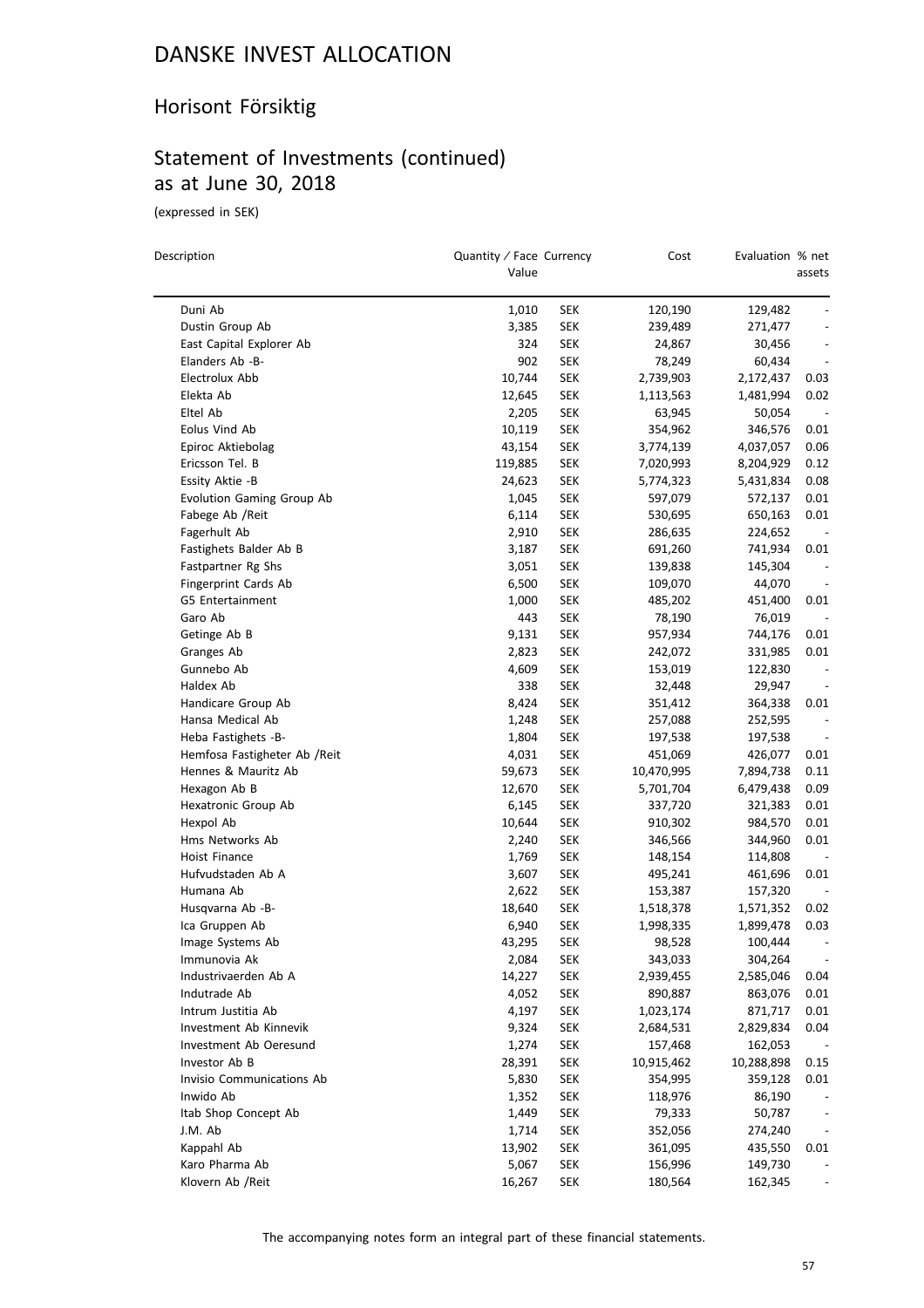#### Horisont Försiktig

# Statement of Investments (continued) as at June 30, 2018

(expressed in SEK)

| Description                         | Quantity / Face Currency<br>Value |            | Cost                   | Evaluation % net       | assets                           |
|-------------------------------------|-----------------------------------|------------|------------------------|------------------------|----------------------------------|
| Kungsleden                          | 2,380                             | <b>SEK</b> | 141,610                | 146,370                |                                  |
| Lagercrantz Group Ab                | 1,895                             | <b>SEK</b> | 158,706                | 184,763                |                                  |
| Latour Ab Investment -B- Shs        | 20,647                            | <b>SEK</b> | 2,077,088              | 1,986,241              | 0.03                             |
| Leovegas Ab                         | 4,784                             | <b>SEK</b> | 345,554                | 337,272                | 0.01                             |
| Lifco Ab                            | 2,978                             | <b>SEK</b> | 893,273                | 942,537                | 0.01                             |
| Lindab International Ab             | 2,903                             | <b>SEK</b> | 192,324                | 189,276                | $\overline{\phantom{a}}$         |
| Loomis -B-                          | 2,673                             | <b>SEK</b> | 865,029                | 828,630                | 0.01                             |
| Lundbergfoeretagen /-B-             | 7,224                             | <b>SEK</b> | 2,195,545              | 1,988,045              | 0.03                             |
| Lundin Petroleum Ab                 | 11,207                            | <b>SEK</b> | 2,695,812              | 3,204,081              | 0.05                             |
| Malmbergs Elektriska Ab             | 681                               | <b>SEK</b> | 82,742                 | 64,150                 |                                  |
| Medicover Ab                        | 4,603                             | <b>SEK</b> | 351,537                | 365,938                | 0.01                             |
| Mekonomen Ab                        | 832                               | <b>SEK</b> | 117,936                | 102,502                | $\overline{\phantom{a}}$         |
| Micronic Ab                         | 1,796                             | <b>SEK</b> | 165,681                | 180,857                | $\overline{\phantom{a}}$         |
| Mips Ab                             | 4,621                             | SEK        | 344,567                | 357,203                | 0.01                             |
| Modern Times Group Ab B             | 2,466                             | <b>SEK</b> | 840,325                | 921,791                | 0.01                             |
| Momentum Group Ab                   | 134                               | <b>SEK</b> | 13,199                 | 15,008                 |                                  |
| Mq Holding Ab                       | 127                               | <b>SEK</b> | 1,778                  | 1,824                  | $\overline{\phantom{a}}$         |
| Munters Group Ab                    | 7,722                             | <b>SEK</b> | 357,234                | 351,351                | 0.01                             |
| Ncc Ab B                            | 4,276                             | <b>SEK</b> | 693,889                | 628,144                | 0.01                             |
| Net Entertainment Ne Ab             | 5,196                             | <b>SEK</b> | 320,853                | 245,667                |                                  |
| Neurovive Pharmaceutical Ab         | 26,000                            | <b>SEK</b> | 102,180                | 106,600                |                                  |
| New Wave Group B                    | 6,682                             | <b>SEK</b> | 351,541                | 350,137                | 0.01                             |
| Nibe Industrier Ab                  | 14,598                            | <b>SEK</b> | 1,230,913              | 1,386,810              | 0.02                             |
| Nobia Ab                            | 4,141                             | <b>SEK</b> |                        | 283,659                | $\overline{\phantom{a}}$         |
| Nobina Ab                           | 4,998                             | <b>SEK</b> | 294,218<br>362,739     | 349,610                | 0.01                             |
| Nolato Ab /-B-                      | 1,035                             | <b>SEK</b> | 613,875                | 745,200                | 0.01                             |
| Nordea Bank Ab                      | 146,503                           | <b>SEK</b> |                        |                        | 0.18                             |
| Oem International Ab                | 1,973                             | <b>SEK</b> | 13,572,514             | 12,558,237<br>355,140  | 0.01                             |
| Oncopeptides Ab                     | 2,137                             | <b>SEK</b> | 356,855<br>356,500     |                        | 0.01                             |
| Pandox Ab / Reit                    | 5,180                             | <b>SEK</b> |                        | 344,057                | 0.01                             |
| Peab Ab /B Fria                     | 10,906                            | <b>SEK</b> | 782,970<br>803,255     | 790,468<br>730,157     | 0.01                             |
| Platzer Fastigheter                 | 4,448                             | <b>SEK</b> |                        | 256,650                |                                  |
| Probi Ab                            | 299                               | <b>SEK</b> | 210,835<br>96,278      |                        |                                  |
| Ratos B                             | 7,103                             | <b>SEK</b> | 284,759                | 107,341<br>211,811     | $\overline{\phantom{0}}$         |
| Raysearch Laboratories Ab           | 1,214                             | <b>SEK</b> | 161,462                | 127,834                | $\overline{\phantom{a}}$         |
| Recipharm Ab                        | 1,268                             | <b>SEK</b> | 109,682                | 169,658                | $\overline{\phantom{a}}$         |
| Resurs Holding Ab                   | 4,154                             | <b>SEK</b> | 230,547                | 236,986                | $\overline{\phantom{a}}$         |
|                                     | 4,505                             | SEK        | 116,680                | 129,519                |                                  |
| Rezidor Hotel Group Ab<br>Saab Ab B | 3,586                             | <b>SEK</b> | 1,413,472              | 1,321,082              | -<br>0.02                        |
| Sandvik Ab                          | 44,912                            | <b>SEK</b> | 6,738,299              |                        | 0.10                             |
| Sas                                 | 6,256                             | <b>SEK</b> | 150,144                | 7,084,868<br>105,101   |                                  |
| Scandi Standard Ab                  | 3,356                             | <b>SEK</b> | 198,843                | 191,963                |                                  |
| Scandic Hotels Group Ab             |                                   | <b>SEK</b> | 226,791                | 170,897                |                                  |
| Sectra Ab                           | 2,218<br>1,796                    | <b>SEK</b> | 406,029                | 423,856                | $\overline{\phantom{a}}$<br>0.01 |
| Securitas Ab B                      | 11,009                            | <b>SEK</b> | 1,575,801              | 1,613,919              | 0.02                             |
| Skandinav. Ensk. Banken A           | 77,301                            | <b>SEK</b> |                        |                        | 0.09                             |
| Skanska B                           | 13,847                            | <b>SEK</b> | 7,215,555<br>2,383,815 | 6,542,757<br>2,236,290 | 0.03                             |
| Skf Ab B                            | 15,980                            | <b>SEK</b> | 2,795,796              | 2,644,690              | 0.04                             |
| Skistar Ab -B-                      | 1,581                             | <b>SEK</b> | 269,561                | 294,382                |                                  |
| Ssab -Reg- B                        | 30,858                            | <b>SEK</b> | 1,041,709              | 1,033,743              |                                  |
| Ssab Corporation A                  | 788                               | <b>SEK</b> | 32,347                 | 33,112                 | 0.02                             |
| Ssm Holding Ab / Reit               | 1,953                             | <b>SEK</b> | 65,230                 | 31,678                 |                                  |
|                                     |                                   |            |                        |                        |                                  |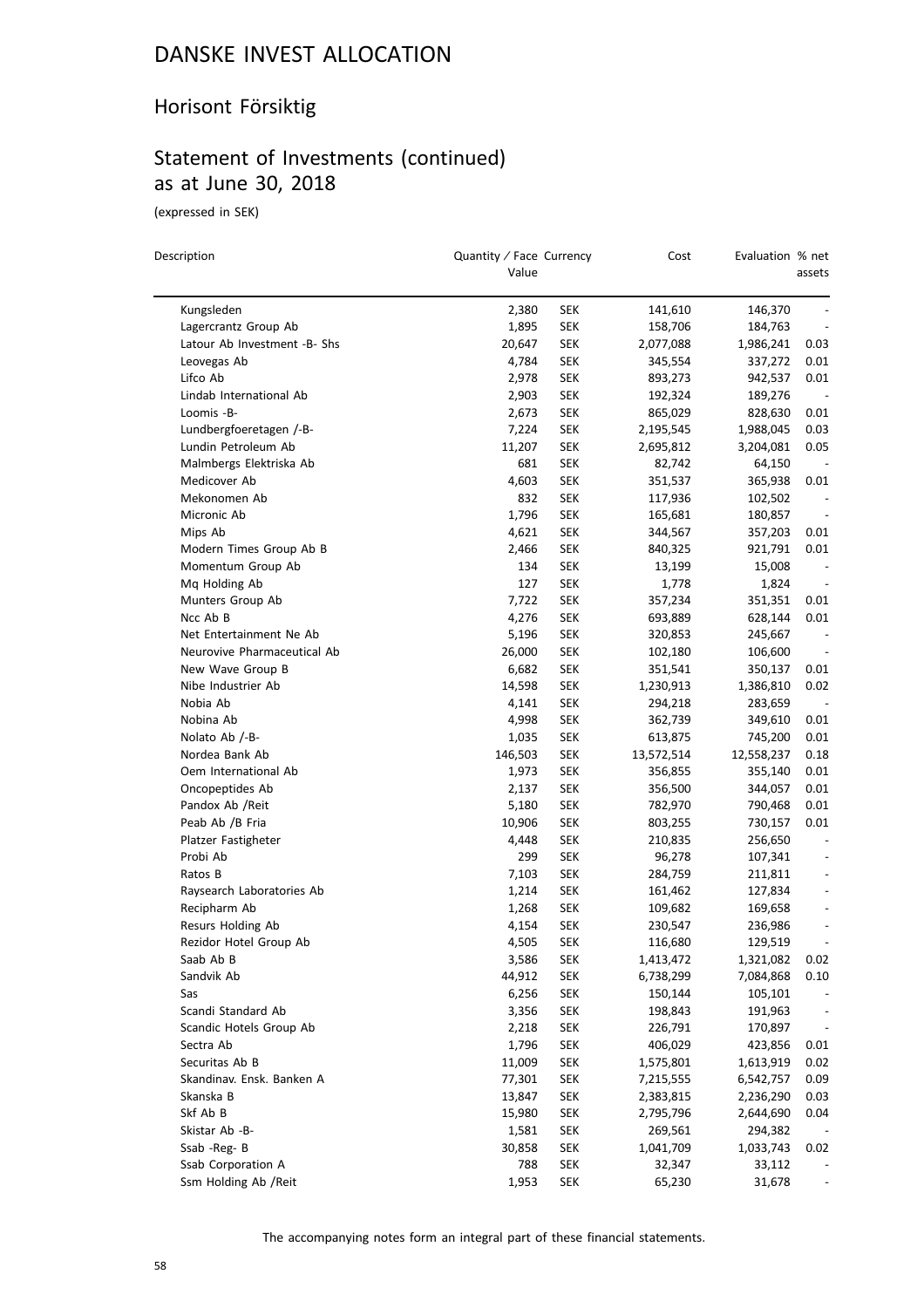#### Horisont Försiktig

# Statement of Investments (continued) as at June 30, 2018

(expressed in SEK)

| Description                      | Quantity / Face Currency<br>Value |            | Cost        | Evaluation % net | assets                   |
|----------------------------------|-----------------------------------|------------|-------------|------------------|--------------------------|
| Starbreeze -B-                   | 30,000                            | <b>SEK</b> | 305,240     | 314,400          |                          |
| Svenska Cellul. - B-             | 23,938                            | <b>SEK</b> | 2,061,786   | 2,313,368        | 0.03                     |
| Svenska Handelsbanken Ab         | 68,767                            | SEK        | 7,508,752   | 6,813,434        | 0.10                     |
| Sweco Ab -B-                     | 4,509                             | SEK        | 843,526     | 941,479          | 0.01                     |
| Swedbank Ab -A-                  | 40,083                            | <b>SEK</b> | 7,947,353   | 7,693,932        | 0.11                     |
| Swedish Match Ab                 | 5,445                             | <b>SEK</b> | 1,938,785   | 2,402,878        | 0.04                     |
| Systemair                        | 1,428                             | SEK        | 176,715     | 125,236          |                          |
| Tele2 Ak B                       | 16,046                            | <b>SEK</b> | 1,746,167   | 1,672,795        | 0.02                     |
| Teliasonera Ab                   | 152,923                           | SEK        | 6,034,151   | 6,253,021        | 0.09                     |
| Tethys Oil Ab                    | 3,612                             | SEK        | 353,507     | 359,394          | 0.01                     |
| Thule Group Ab                   | 2,936                             | SEK        | 601,262     | 646,507          | 0.01                     |
| Tobii Ab                         | 3,559                             | SEK        | 145,207     | 141,292          | $\overline{\phantom{a}}$ |
| Trelleborg B                     | 8,769                             | SEK        | 1,734,521   | 1,662,602        | 0.02                     |
| Troax Group Ab                   | 437                               | SEK        | 123,453     | 125,638          | $\overline{\phantom{a}}$ |
| Vbg Group Ab -B-                 | 2,480                             | SEK        | 346,576     | 348,688          | 0.01                     |
| Vitrolife Ab                     | 2,700                             | SEK        | 305,640     | 355,428          | 0.01                     |
| Volati Ab                        | 1,265                             | SEK        | 78,746      | 50,727           |                          |
| Volvo B                          | 77,299                            | SEK        | 11,823,558  | 11,018,972       | 0.16                     |
| Wallenstam Ab /Reit              | 6,829                             | <b>SEK</b> | 531,296     | 550,417          | 0.01                     |
| Wihlborgs Fastigheter Ab / Reit  | 3,890                             | <b>SEK</b> | 379,470     | 400,281          | 0.01                     |
| Xano Industri Ab                 | 1,290                             | <b>SEK</b> | 349,565     | 316,050          | 0.01                     |
| Xvivo Perfusion Ab               | 3,030                             | <b>SEK</b> | 346,711     | 344,208          | 0.01                     |
|                                  |                                   |            | 216,681,434 | 213,021,007      | 3.07                     |
| <b>Switzerland</b>               |                                   |            |             |                  |                          |
| Abb                              | 9,097                             | <b>CHF</b> | 1,937,120   | 1,781,138        | 0.03                     |
| Abb Ltd                          | 11,345                            | SEK        | 2,235,264   | 2,221,351        | 0.03                     |
| Cavotec Sa                       | 14,085                            | SEK        | 341,028     | 329,589          |                          |
| Fenix Out                        | 431                               | SEK        | 459,232     | 459,446          | 0.01                     |
| Oriflame Holding Ltd             | 2,124                             | <b>SEK</b> | 692,306     | 613,411          | 0.01                     |
|                                  |                                   |            | 5,664,950   | 5,404,935        | 0.08                     |
| <b>United States of America</b>  |                                   |            |             |                  |                          |
| Autoliv Inc /Swedish Dept. Recpt | 2,276                             | SEK        | 2,601,760   | 2,901,900        | 0.04                     |
| Holmen Ab                        | 5,173                             | SEK        | 1,048,820   | 1,045,463        | 0.02                     |
|                                  |                                   |            | 3,650,580   | 3,947,363        | 0.06                     |
| <b>Total - Shares</b>            |                                   |            | 233,609,863 | 230,182,983      | 3.31                     |
| <b>Investment Funds</b>          |                                   |            |             |                  |                          |
| <b>Denmark</b>                   |                                   |            |             |                  |                          |
| Da Inv Ti Lo Va- Accum -W- Sek   | 15,000                            | SEK        | 1,500,000   | 1,485,600        | 0.02                     |
| Di Eu Hg Yi-Ob -H- Sek /Cap*     | 374,380                           | <b>SEK</b> | 50,443,977  | 49,661,522       | 0.72                     |
| Di Glob Realr /Sek*              | 946,943                           | <b>SEK</b> | 121,749,744 | 121,682,190      | 1.75                     |
| Di Latin Acc-Shs-Sek /Cap*       | 30,897                            | <b>SEK</b> | 4,175,123   | 3,789,836        | 0.06                     |
| Di Nord Foere Sek -H-*           | 1,479,254                         | SEK        | 165,794,819 | 165,291,873      | 2.38                     |
| Di Tillvax Akk -H- Sek Hdg /Cap* | 2,884,225                         | <b>SEK</b> | 347,958,686 | 344,953,316      | 4.97                     |
| Di Usa Sek /Cap*                 | 160,140                           | <b>SEK</b> | 41,815,703  | 47,321,310       | 0.68                     |
| Die Glo Equ -Sek -W-*            | 4,017,255                         | SEK        | 645,291,633 | 706,956,494      | 10.18                    |
| Pc Eur Indx -Sek -W-             | 800,260                           | <b>SEK</b> | 85,200,000  | 90,085,266       | 1.30                     |

\* Related party fund (Note 3)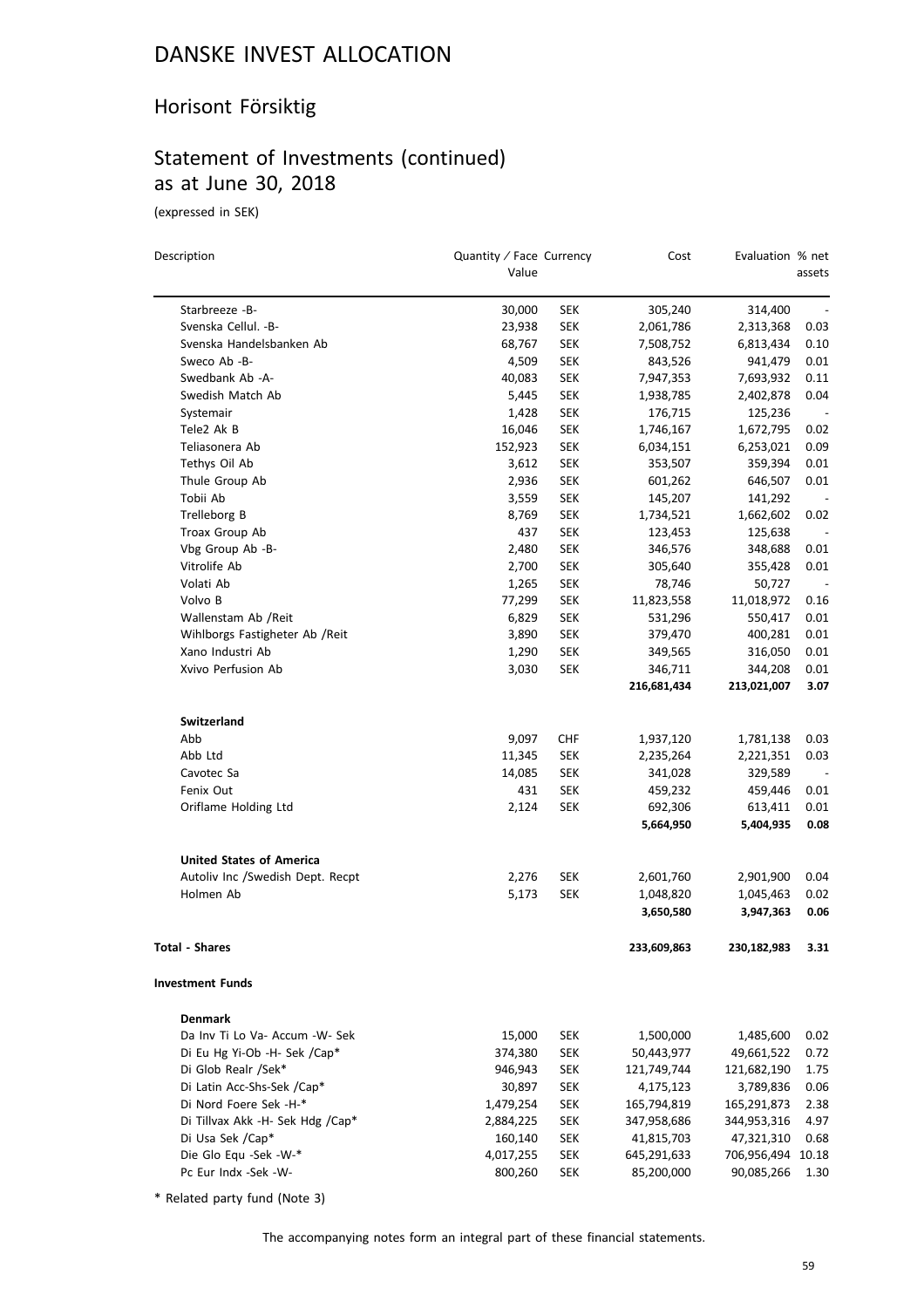#### Horisont Försiktig

#### Statement of Investments (continued) as at June 30, 2018

(expressed in SEK)

| Description                                                                    | Quantity / Face Currency |            | Cost          | Evaluation % net    |                          |
|--------------------------------------------------------------------------------|--------------------------|------------|---------------|---------------------|--------------------------|
|                                                                                | Value                    |            |               |                     | assets                   |
| Pc Gl Em Mr Ind -W- Sek                                                        | 1,174,183                | <b>SEK</b> | 178,587,209   | 176,385,738         | 2.54                     |
| Pc Glb Ac Indx-Sek W-Cap                                                       | 100,000                  | <b>SEK</b> | 13,145,000    | 14,556,000          | 0.21                     |
| Pc Jap Indx Fnd -W- Sek                                                        | 163,747                  | <b>SEK</b> | 18,600,000    | 19,857,575          | 0.29                     |
| Pc Pc Cn Jp -Sek -W-                                                           | 268,382                  | <b>SEK</b> | 28,316,439    | 30,120,552          | 0.43                     |
| Pc Swed Indx -Sek -W-                                                          | 1,026,818                | <b>SEK</b> | 112,025,835   | 113,001,312         | 1.63                     |
| Pc Usa Indx Fnd Shs-Sek W-Cap                                                  | 398,244                  | <b>SEK</b> | 49,685,941    | 56,502,864          | 0.81                     |
|                                                                                |                          |            | 1,864,290,109 | 1,941,651,448       | 27.97                    |
| Luxembourg                                                                     |                          |            |               |                     |                          |
| Dan I Dan M Bd -A- Sek H Cap*                                                  | 876,765                  | <b>SEK</b> | 138,388,544   | 139,466,964         | 2.01                     |
| Dans I Eur -Y- Cap*                                                            | 466,662                  | <b>SEK</b> | 81,614,632    | 85,674,598          | 1.23                     |
| Dans I Gl In -Y-*                                                              | 20,129                   | <b>SEK</b> | 30,036,646    | 33,034,781          | 0.48                     |
| Dans I Sv -Y-*                                                                 | 84,333                   | <b>SEK</b> | 342,325,073   | 341,059,393         | 4.91                     |
| Dans I Sv Fok Y Cap*                                                           | 507,206                  | <b>SEK</b> | 113,414,934   | 109,236,922         | 1.57                     |
| Dans I Sv Kr -Sa- Sek /Cap*                                                    | 427,802                  | <b>SEK</b> | 501,950,532   | 501,670,643         | 7.23                     |
| Dans I Sv R -Y- Cap /Sek*                                                      | 1,154,508                | <b>SEK</b> | 1,316,421,088 | 1,323,527,675       | 19.06                    |
| Danske Inv Gbl Em Mkt -A- /Cap*                                                | 154,770                  | <b>SEK</b> | 110,045,915   | 108,873,045         | 1.57                     |
| Danske Inv Swedish Bd S /Cap*                                                  | 2,879,323                | <b>SEK</b> | 398,239,187   | 399,995,574         | 5.76                     |
| Danske Invest / Sweden Units / A / Cap*                                        | 62,983                   | SEK        | 41,823,893    | 41,207,919          | 0.59                     |
|                                                                                |                          |            | 3,074,260,444 | 3,083,747,514       | 44.41                    |
| <b>Total - Investment Funds</b>                                                |                          |            | 4,938,550,553 | 5,025,398,962 72.38 |                          |
| Bonds                                                                          |                          |            |               |                     |                          |
| Sweden                                                                         |                          |            |               |                     |                          |
| Stadshypo 4.5% 09-21.09.22                                                     | 266,000,000              | <b>SEK</b> | 314,196,540   | 311,116,260         | 4.48                     |
| Sweden 0.75% 16-12.05.28                                                       | 172,400,000              | <b>SEK</b> | 173,160,284   | 176,365,200         | 2.54                     |
| Sweden 1% 14-12.11.26                                                          | 310,835,000              | <b>SEK</b> | 322,242,645   | 328,120,534         | 4.73                     |
| Sweden 2.5% 13-12.05.25                                                        | 220,780,000              | <b>SEK</b> | 255,385,057   | 256,625,841         | 3.70                     |
| Sweden 3.5% 10-01.06.22                                                        | 183,370,000              | SEK        | 211,368,765   | 210,693,964         | 3.03                     |
|                                                                                |                          |            | 1,276,353,291 | 1,282,921,799       | 18.48                    |
| Total - Bonds                                                                  |                          |            | 1,276,353,291 | 1,282,921,799 18.48 |                          |
| Total - Transferable securities admitted to an official stock exchange listing |                          |            | 6,448,513,707 | 6,538,503,744 94.17 |                          |
| <b>Other Transferable securities</b>                                           |                          |            |               |                     |                          |
|                                                                                |                          |            |               |                     |                          |
| <b>Shares</b>                                                                  |                          |            |               |                     |                          |
| Sweden                                                                         |                          |            |               |                     |                          |
| Beijer Alma Ab                                                                 | 1,404                    | <b>SEK</b> | 182,520       | 175,837             |                          |
| Beijer Ref Registered Shs B                                                    | 4,356                    | <b>SEK</b> | 557,258       | 690,339             | 0.01                     |
| Hig International Ab                                                           | 3,788                    | <b>SEK</b> | 221,598       | 234,856             | 0.01                     |
| Industr And                                                                    | 402                      | SEK        |               |                     |                          |
| Nederman Holding Ab                                                            | 1,197                    | <b>SEK</b> | 105,137       | 119,700             | $\overline{\phantom{a}}$ |

\* Related party fund (Note 3)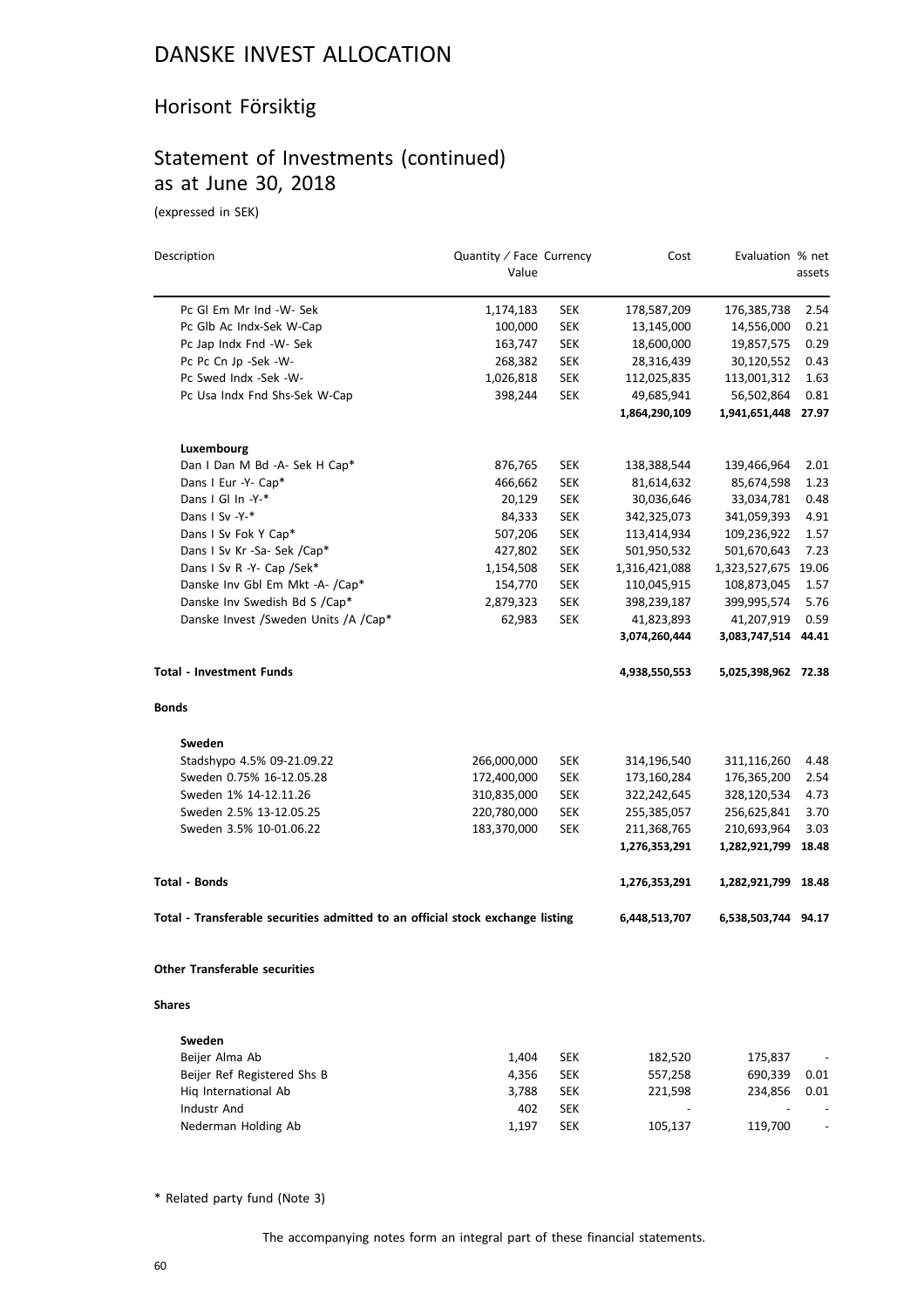# Horisont Försiktig

# Statement of Investments (continued) as at June 30, 2018

(expressed in SEK)

| Description                                  | Quantity / Face Currency<br>Value |            | Cost          | Evaluation % net    | assets |
|----------------------------------------------|-----------------------------------|------------|---------------|---------------------|--------|
| Nordnet Ab                                   | 3,669                             | <b>SEK</b> |               |                     |        |
|                                              |                                   |            | 1,066,513     | 1,220,732           | 0.02   |
| <b>Total - Shares</b>                        |                                   |            | 1,066,513     | 1,220,732           | 0.02   |
| <b>Investment Funds</b>                      |                                   |            |               |                     |        |
| Luxembourg                                   |                                   |            |               |                     |        |
| Dan Inv Gc Bd -A- Sek -H- Cap                | 2,167,946                         | <b>SEK</b> | 346,047,612   | 344,291,575         | 4.96   |
|                                              |                                   |            | 346,047,612   | 344,291,575         | 4.96   |
| <b>Total - Investment Funds</b>              |                                   |            | 346,047,612   | 344,291,575         | 4.96   |
| <b>Total - Other Transferable securities</b> |                                   |            | 347,114,125   | 345,512,307         | 4.98   |
| TOTAL INVESTMENT PORTFOLIO                   |                                   |            | 6,795,627,832 | 6,884,016,051 99.15 |        |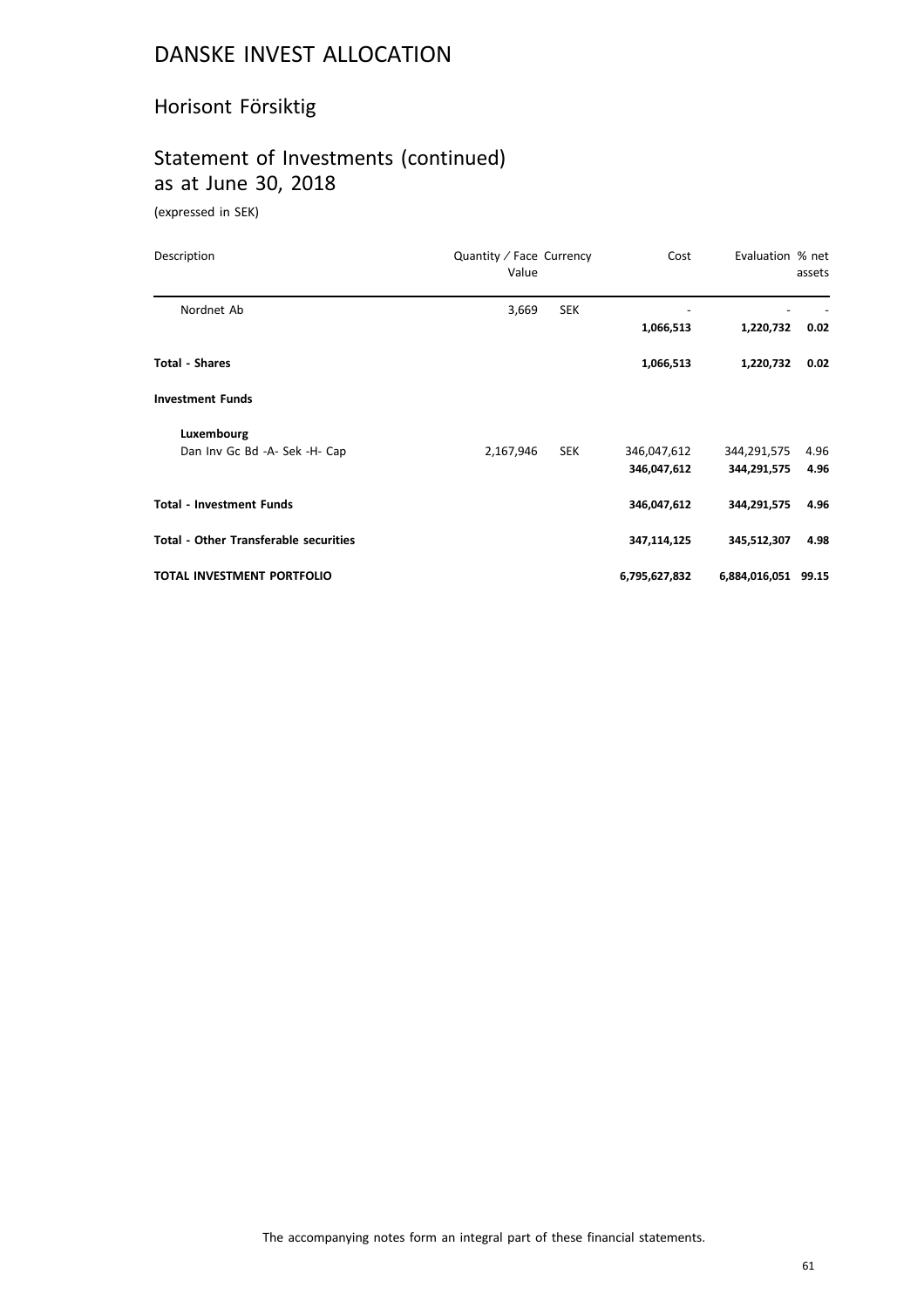#### Horisont Försiktig

## Geographical and Economic Portfolio Breakdowns as at June 30, 2018

(expressed as a percentage of net assets)

| Geographical breakdown   | %     |
|--------------------------|-------|
| Luxembourg               | 49.39 |
| Denmark                  | 27.97 |
| Sweden                   | 21.57 |
| Switzerland              | 0.08  |
| United States of America | 0.06  |
| Great Britain            | 0.04  |
| Canada                   | 0.01  |
| Finland                  | 0.01  |
| Iceland                  | 0.01  |
| Malta                    | 0.01  |
|                          | 99.15 |

| Economic breakdown                                | %     |
|---------------------------------------------------|-------|
| <b>Investment Funds</b>                           | 77.34 |
| States, Provinces and Municipalities              | 14.00 |
| <b>Banks and Financial Institutions</b>           | 4.98  |
| Mechanics, Machinery                              | 0.73  |
| Holding and Finance Companies                     | 0.38  |
| <b>News Transmission</b>                          | 0.28  |
| Automobile Industry                               | 0.23  |
| <b>Pharmaceuticals and Cosmetics</b>              | 0.14  |
| Real Estate Companies                             | 0.14  |
| Retail                                            | 0.13  |
| Petrol                                            | 0.07  |
| Construction, Building Material                   | 0.06  |
| <b>Internet Software</b>                          | 0.06  |
| Mines, Heavy Industries                           | 0.06  |
| Forest Products and Paper Industry                | 0.05  |
| Consumer Goods                                    | 0.04  |
| <b>Electronics and Electrical Equipment</b>       | 0.04  |
| <b>Food and Distilleries</b>                      | 0.04  |
| <b>Healthcare Education &amp; Social Services</b> | 0.04  |
| <b>Tobacco and Spirits</b>                        | 0.04  |
| Mortgage and Funding Institutions                 | 0.03  |
| Aerospace Technology                              | 0.03  |
| l eisure                                          | 0.03  |
| <b>Other Services</b>                             | 0.03  |
| Textile                                           | 0.03  |
| Tyres & Rubber                                    | 0.03  |
| <b>Business Houses</b>                            | 0.02  |
| Chemicals                                         | 0.02  |
| Miscellaneous                                     | 0.02  |
| Biotechnology                                     | 0.01  |
| Electronic Semiconductor                          | 0.01  |
| Environmental Services & Recycling                | 0.01  |
| Office Equipment, Computers                       | 0.01  |
| <b>Public Services</b>                            | 0.01  |
| Transportation                                    | 0.01  |
|                                                   | 99.15 |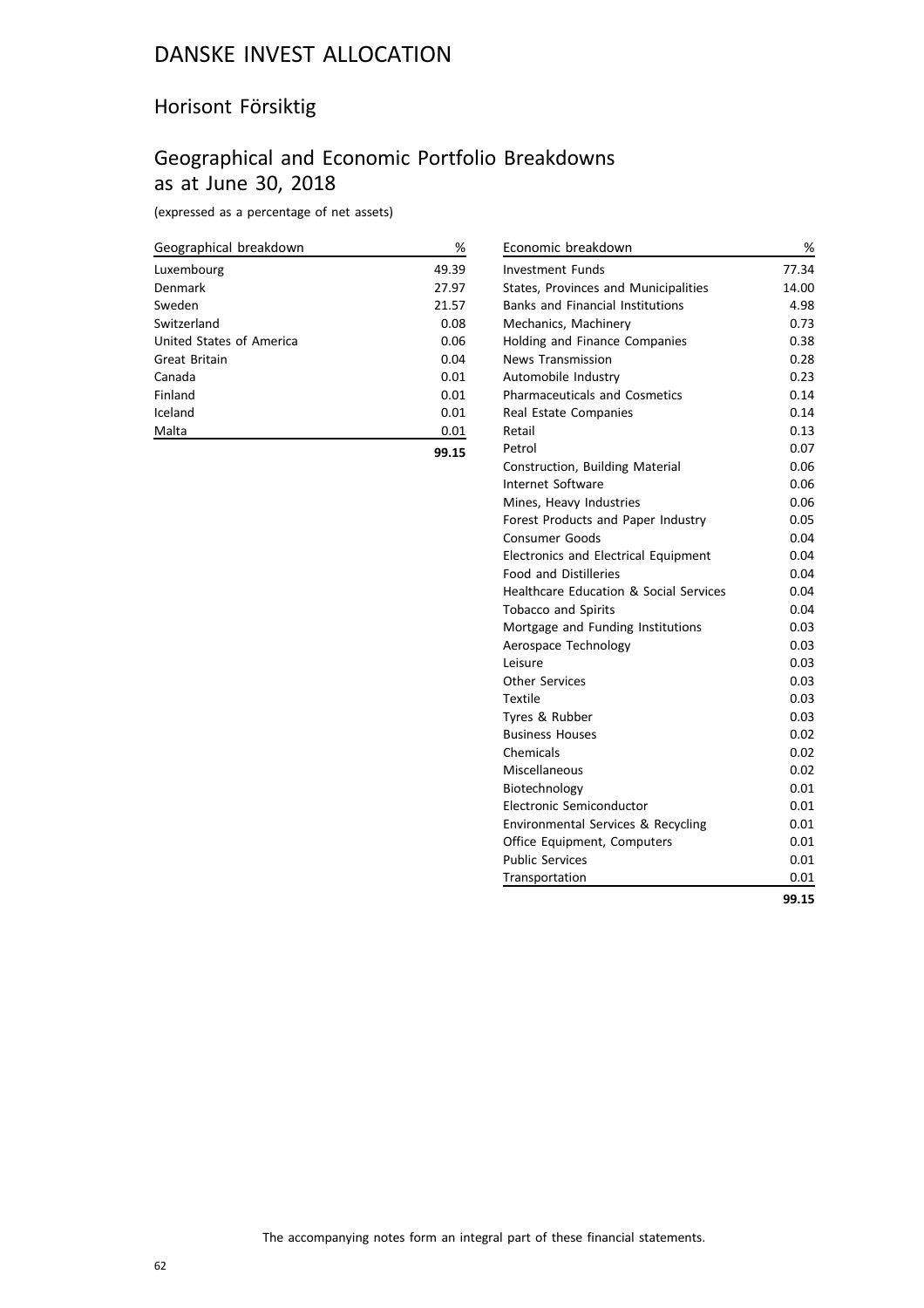# Horisont Offensiv

#### Statement of Investments as at June 30, 2018

(expressed in SEK)

| Description                                                            | Quantity / Face Currency<br>Value | Cost | Evaluation % net<br>assets |
|------------------------------------------------------------------------|-----------------------------------|------|----------------------------|
| Transferable securities admitted to an official stock exchange listing |                                   |      |                            |

#### **Investment Funds**

|                                             | Total - Transferable securities admitted to an official stock exchange listing |            | 1,188,868,037 | 1,227,831,741 91.27 |       |
|---------------------------------------------|--------------------------------------------------------------------------------|------------|---------------|---------------------|-------|
| <b>Total - Bonds</b>                        |                                                                                |            | 87,375,114    | 87,594,177          | 6.51  |
|                                             |                                                                                |            | 87,375,114    | 87,594,177          | 6.51  |
| Sweden 3.5% 10-01.06.22                     | 43,735,000                                                                     | <b>SEK</b> | 50,338,046    | 50,251,952          | 3.74  |
| Sweden 1% 14-12.11.26                       | 16,090,000                                                                     | <b>SEK</b> | 16,655,534    | 16,984,765          | 1.26  |
| Sweden 0.75% 16-12.05.28                    | 6,180,000                                                                      | <b>SEK</b> | 6,207,254     | 6,322,140           | 0.47  |
| Stadshypo 4.5% 09-21.09.22                  | 12,000,000                                                                     | SEK        | 14,174,280    | 14,035,320          | 1.04  |
| Sweden                                      |                                                                                |            |               |                     |       |
| <b>Bonds</b>                                |                                                                                |            |               |                     |       |
| <b>Total - Investment Funds</b>             |                                                                                |            | 1,101,492,923 | 1,140,237,564 84.76 |       |
|                                             |                                                                                |            | 548,925,406   | 556,656,319         | 41.38 |
| Danske Invest / Sweden Units / A / Cap*     | 14,475                                                                         | <b>SEK</b> | 9,800,000     | 9,470,829           | 0.70  |
| Danske Inv Swedish Bd S /Cap*               | 232,886                                                                        | <b>SEK</b> | 32,210,432    | 32,352,493          | 2.41  |
| Danske Inv Gbl Em Mkt -A- /Cap*             | 65,920                                                                         | <b>SEK</b> | 46,870,949    | 46,371,398          | 3.45  |
| Dans Inv Eu Sc -A- Eur /Cap*                | 28,979                                                                         | <b>SEK</b> | 19,533,675    | 21,936,158          | 1.63  |
| Dans I Sv R -Y- Cap /Sek*                   | 72,213                                                                         | <b>SEK</b> | 82,301,504    | 82,785,223          | 6.15  |
| Dans I Sv Fok Y Cap*                        | 203,064                                                                        | <b>SEK</b> | 45,367,129    | 43,733,873          | 3.25  |
| Dans I Sv -Y-*                              | 48,578                                                                         | <b>SEK</b> | 198,227,252   | 196,456,821 14.60   |       |
| Dans I Gl In -Y-*                           | 53,606                                                                         | <b>SEK</b> | 79,601,629    | 87,975,623          | 6.54  |
| Dans I Eur -Y- Cap*                         | 105,103                                                                        | <b>SEK</b> | 18,587,436    | 19,295,842          | 1.44  |
| Dan Inv G Em M -A- Cap                      | 6,707                                                                          | <b>USD</b> | 4,900,000     | 4,662,845           | 0.35  |
| Luxembourg<br>Dan I Dan M Bd -A- Sek H Cap* | 73,019                                                                         | <b>SEK</b> | 11,525,400    | 11,615,214          | 0.86  |
|                                             |                                                                                |            | 552,567,517   | 583,581,245 43.38   |       |
| Pc Usa Indx Fnd Shs-Sek W-Cap               | 323,176                                                                        | <b>SEK</b> | 40,415,593    | 45,852,190          | 3.41  |
| Pc Swed Indx -Sek -W-                       | 791,255                                                                        | <b>SEK</b> | 86,325,970    | 87,077,663          | 6.47  |
| Pc Pc Cn Jp -Sek -W-                        | 127,949                                                                        | <b>SEK</b> | 13,510,309    | 14,359,705          | 1.07  |
| Pc Jap Indx Fnd -W- Sek                     | 164,447                                                                        | <b>SEK</b> | 18,638,000    | 19,942,450          | 1.48  |
| Pc GI Em Mr Ind -W- Sek                     | 359,877                                                                        | <b>SEK</b> | 55,117,100    | 54,060,717          | 4.02  |
| Pc Eur Indx -Sek -W-                        | 357,547                                                                        | <b>SEK</b> | 38,063,711    | 40,249,034          | 2.99  |
| Die Glo Equ -Sek -W-*                       | 1,137,676                                                                      | <b>SEK</b> | 182,745,006   | 200,208,343         | 14.88 |
| Di Usa Sek /Cap*                            | 143,447                                                                        | <b>SEK</b> | 37,888,955    | 42,388,643          | 3.15  |
| Di Tillvax Akk -H- Sek Hdg /Cap*            | 563,406                                                                        | <b>SEK</b> | 67,767,004    | 67,383,325          | 5.01  |
| Di Nord Foere Sek -H-*                      | 107,922                                                                        | <b>SEK</b> | 12,095,869    | 12,059,175          | 0.90  |
| <b>Denmark</b>                              |                                                                                |            |               |                     |       |

\* Related party fund (Note 3)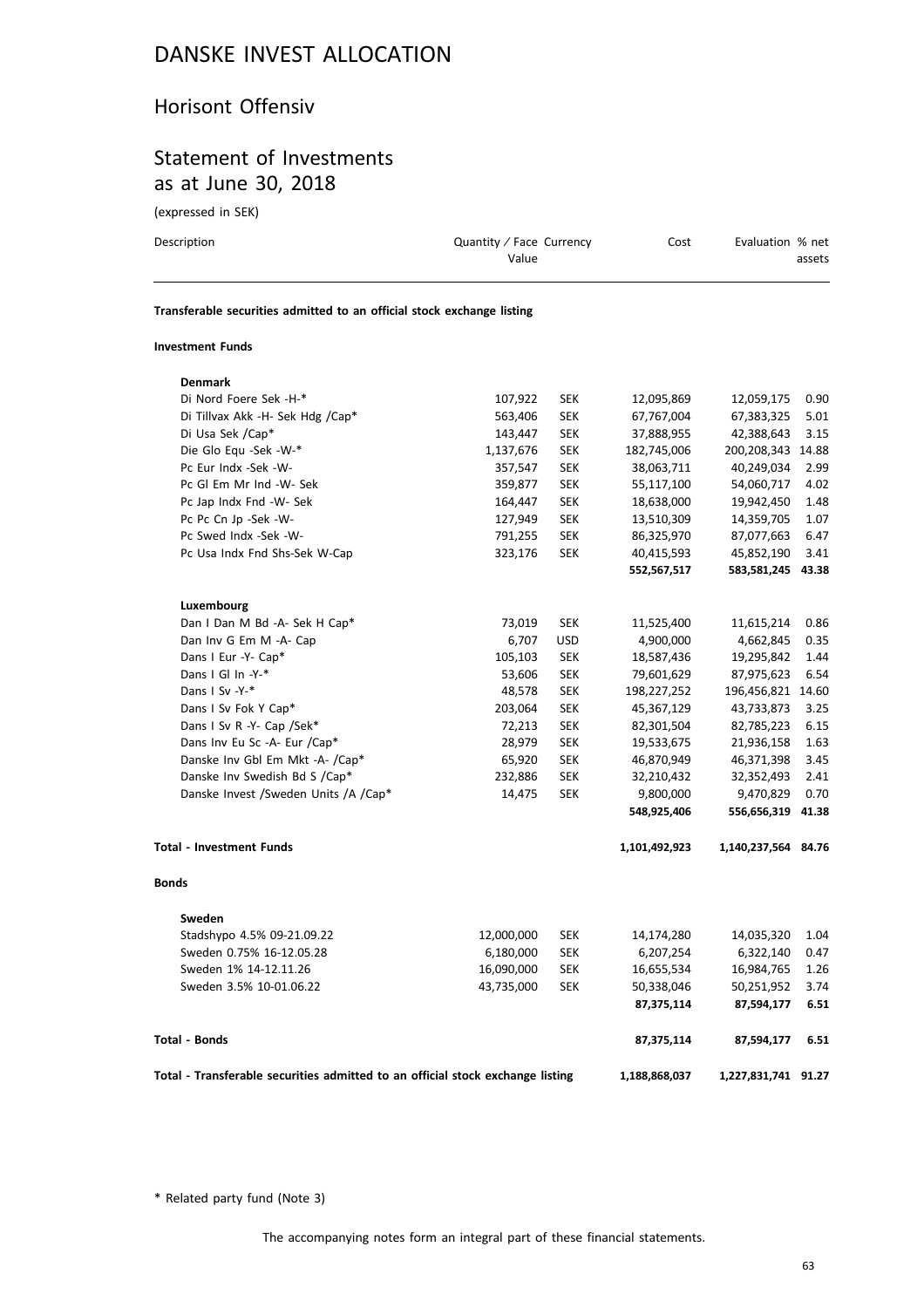#### Horisont Offensiv

# Statement of Investments (continued) as at June 30, 2018

(expressed in SEK)

| Description                                  | Quantity / Face Currency<br>Value | Cost                     | Evaluation % net         | assets       |
|----------------------------------------------|-----------------------------------|--------------------------|--------------------------|--------------|
| <b>Other Transferable securities</b>         |                                   |                          |                          |              |
| <b>Investment Funds</b>                      |                                   |                          |                          |              |
| Luxembourg<br>Dan Inv Gc Bd -A- Sek -H- Cap  | 421,345<br><b>SEK</b>             | 67,095,539<br>67,095,539 | 66,755,059<br>66,755,059 | 4.96<br>4.96 |
| <b>Total - Investment Funds</b>              |                                   | 67,095,539               | 66,755,059               | 4.96         |
| <b>Total - Other Transferable securities</b> |                                   | 67,095,539               | 66,755,059               | 4.96         |
| TOTAL INVESTMENT PORTFOLIO                   |                                   | 1,255,963,576            | 1,294,586,800 96.23      |              |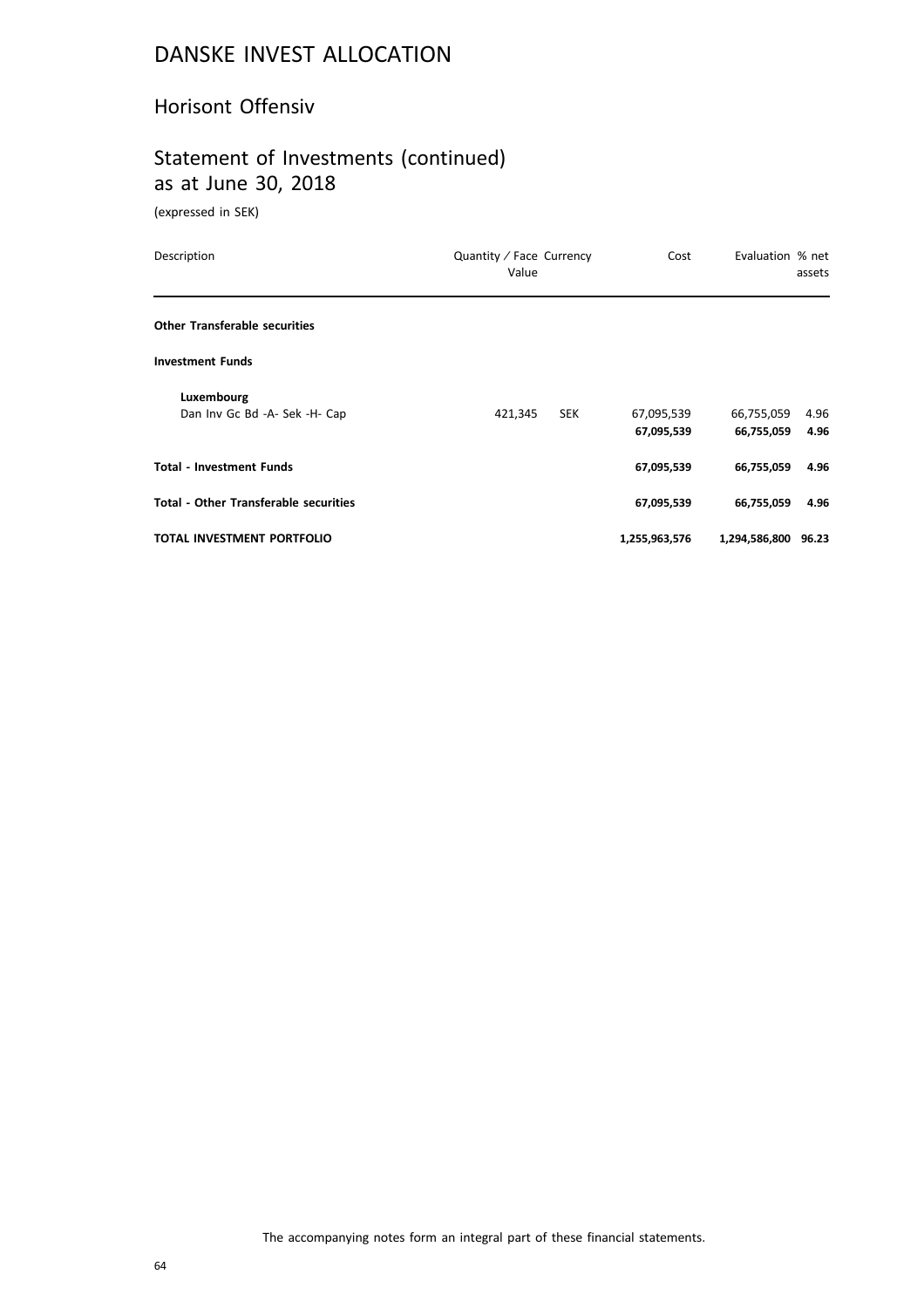#### Horisont Offensiv

## Geographical and Economic Portfolio Breakdowns as at June 30, 2018

(expressed as a percentage of net assets)

| Geographical breakdown | ℅     |
|------------------------|-------|
| Luxembourg             | 46.34 |
| Denmark                | 43.38 |
| Sweden                 | 6.51  |
|                        | 96.23 |

| Economic breakdown                      |       |
|-----------------------------------------|-------|
| Investment Funds                        | 89.72 |
| States, Provinces and Municipalities    | 5.47  |
| <b>Banks and Financial Institutions</b> | 1.04  |
|                                         | 96.23 |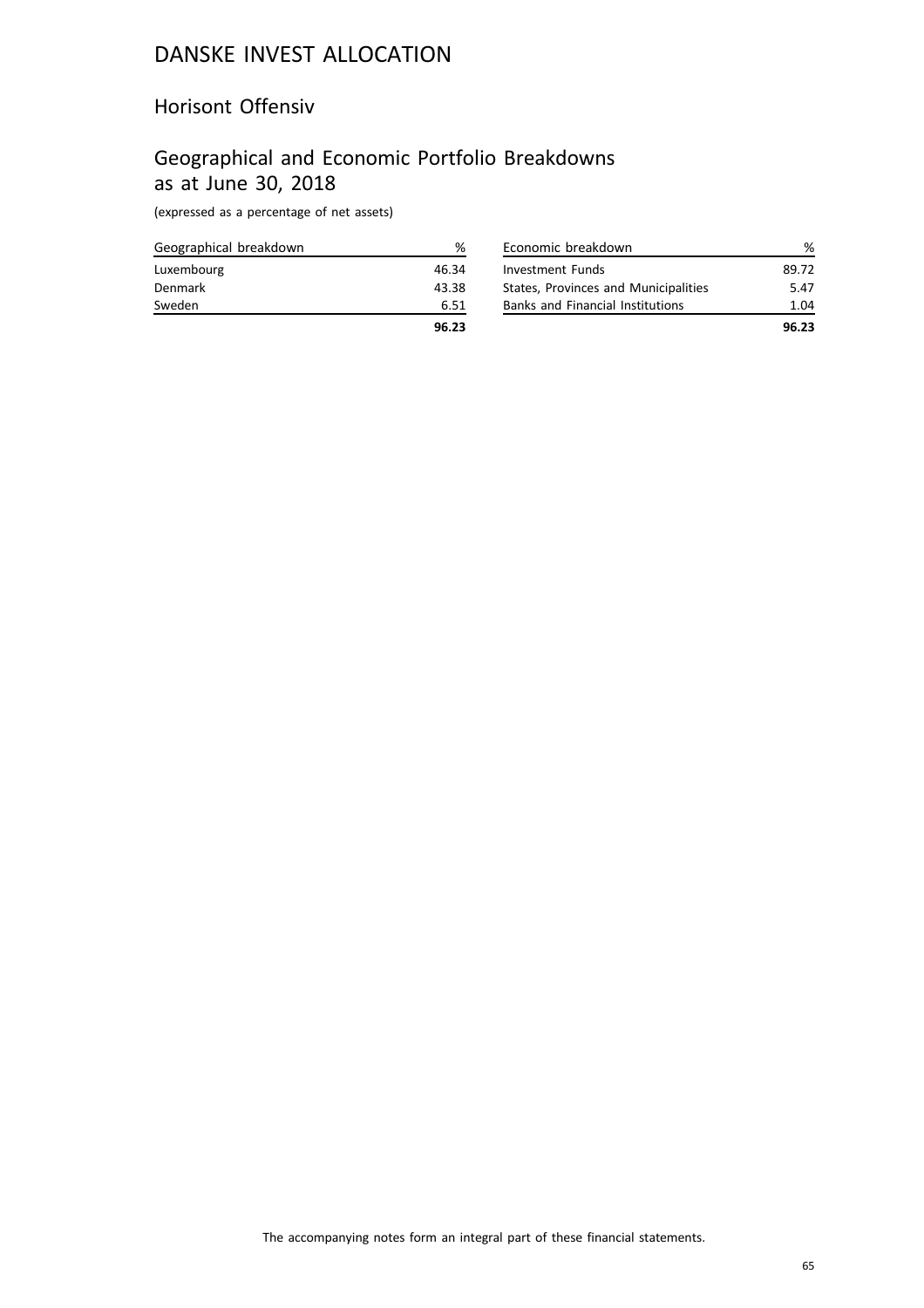#### Horisont Ränta

## Statement of Investments as at June 30, 2018

(expressed in SEK)

| Description                                                                    | Quantity / Face Currency<br>Value |            | Cost        | Evaluation % net  | assets |
|--------------------------------------------------------------------------------|-----------------------------------|------------|-------------|-------------------|--------|
| Transferable securities admitted to an official stock exchange listing         |                                   |            |             |                   |        |
| <b>Investment Funds</b>                                                        |                                   |            |             |                   |        |
| <b>Denmark</b>                                                                 |                                   |            |             |                   |        |
| Da Inv Ti Lo Va- Accum -W- Sek                                                 | 15,000                            | <b>SEK</b> | 1,500,000   | 1,485,600         | 0.16   |
| Di Eu Hg Yi-Ob -H- Sek /Cap*                                                   | 405,460                           | <b>SEK</b> | 54,631,710  | 53,784,298        | 5.95   |
| Di Glob Realr /Sek*                                                            | 258,411                           | <b>SEK</b> | 33,198,391  | 33,205,755        | 3.68   |
| Di Tillva Lo Va Sek /Cap*                                                      | 65,385                            | <b>SEK</b> | 6,762,806   | 6,947,193         | 0.77   |
| Di Tillvax Akk -H- Sek Hdg /Cap*                                               | 384,930                           | <b>SEK</b> | 47,831,365  | 46,037,593        | 5.10   |
|                                                                                |                                   |            | 143,924,272 | 141,460,439 15.66 |        |
| Luxembourg                                                                     |                                   |            |             |                   |        |
| Dan I Dan M Bd -A- Sek H Cap*                                                  | 625,961                           | <b>SEK</b> | 98,845,978  | 99,571,655 11.02  |        |
| Dans I Sv Kr -Sa- Sek /Cap*                                                    | 70,266                            | <b>SEK</b> | 82,454,444  | 82,398,933        | 9.12   |
| Dans I Sv R -Y- Cap /Sek*                                                      | 149,263                           | <b>SEK</b> | 170,210,934 | 171,115,499 18.95 |        |
| Danske Inv Swedish Bd S /Cap*                                                  | 1,231,092                         | <b>SEK</b> | 170,331,664 | 171,023,221 18.94 |        |
|                                                                                |                                   |            | 521,843,020 | 524,109,308 58.03 |        |
| <b>Total - Investment Funds</b>                                                |                                   |            | 665,767,292 | 665,569,747 73.69 |        |
| <b>Bonds</b>                                                                   |                                   |            |             |                   |        |
| Sweden                                                                         |                                   |            |             |                   |        |
| Sweden 1% 14-12.11.26                                                          | 134,150,000                       | <b>SEK</b> | 139,972,580 | 141,610,082 15.68 |        |
| Sweden 2.5% 13-12.05.25                                                        | 32,290,000                        | <b>SEK</b> | 37,479,542  | 37,532,604        | 4.16   |
|                                                                                |                                   |            | 177,452,122 | 179,142,686 19.84 |        |
| <b>Total - Bonds</b>                                                           |                                   |            | 177,452,122 | 179,142,686 19.84 |        |
| Total - Transferable securities admitted to an official stock exchange listing |                                   |            | 843,219,414 | 844,712,433 93.53 |        |
| <b>Other Transferable securities</b>                                           |                                   |            |             |                   |        |
|                                                                                |                                   |            |             |                   |        |
| <b>Investment Funds</b>                                                        |                                   |            |             |                   |        |
| Luxembourg                                                                     |                                   |            |             |                   |        |
| Dan Inv Gc Bd -A- Sek -H- Cap                                                  | 279,614                           | <b>SEK</b> | 44,791,569  | 44,564,271        | 4.93   |
|                                                                                |                                   |            | 44,791,569  | 44,564,271        | 4.93   |
| <b>Total - Investment Funds</b>                                                |                                   |            | 44,791,569  | 44,564,271        | 4.93   |
| <b>Total - Other Transferable securities</b>                                   |                                   |            | 44,791,569  | 44,564,271        | 4.93   |
| TOTAL INVESTMENT PORTFOLIO                                                     |                                   |            | 888,010,983 | 889,276,704 98.46 |        |

\* Related party fund (Note 3)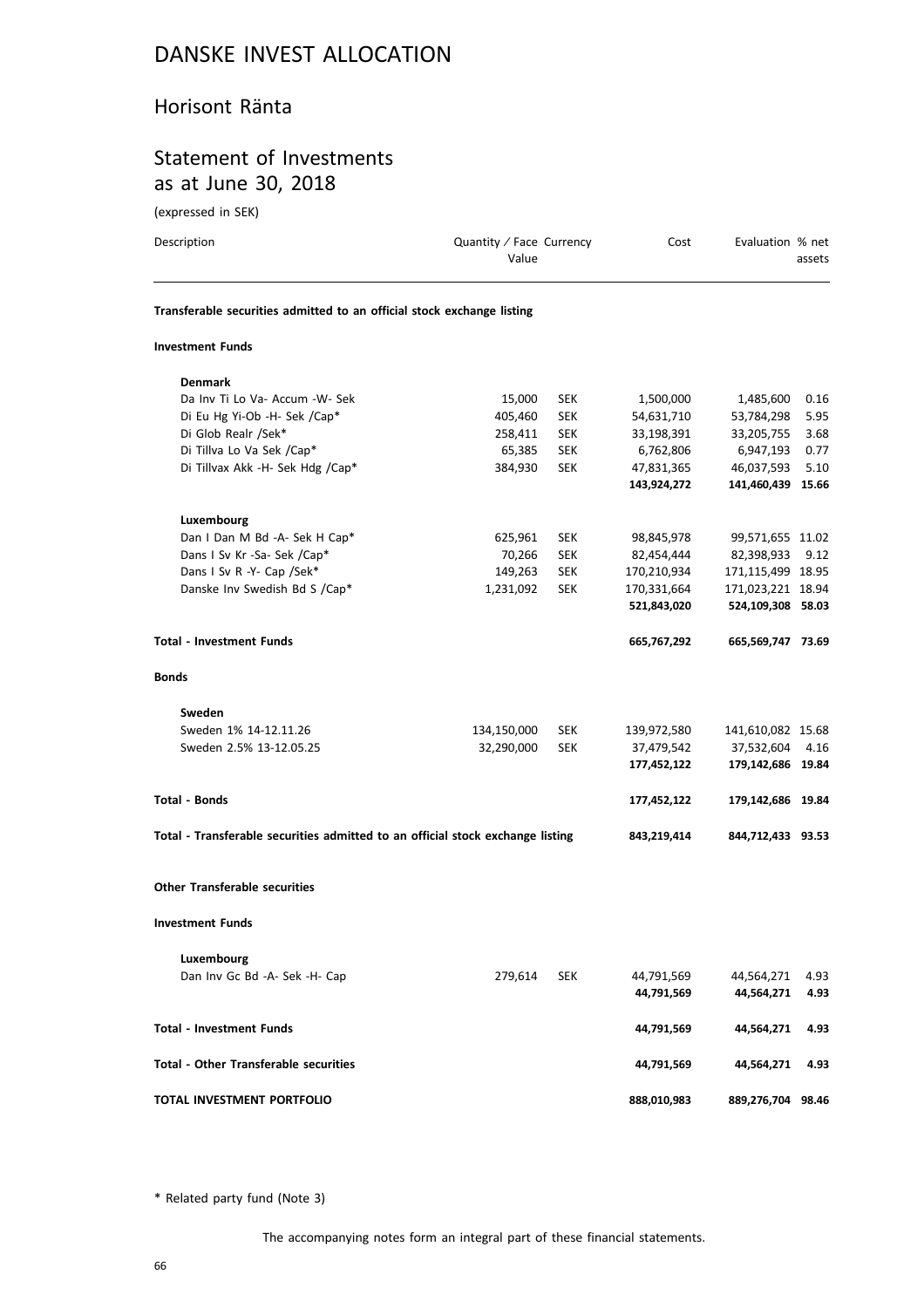#### Horisont Ränta

## Geographical and Economic Portfolio Breakdowns as at June 30, 2018

(expressed as a percentage of net assets)

| Geographical breakdown | ℅     |
|------------------------|-------|
| Luxembourg             | 62.96 |
| Sweden                 | 19.84 |
| Denmark                | 15.66 |
|                        | 98.46 |

|                                      | 98.46 |
|--------------------------------------|-------|
| States, Provinces and Municipalities | 19.84 |
| Investment Funds                     | 78.62 |
| Economic breakdown                   |       |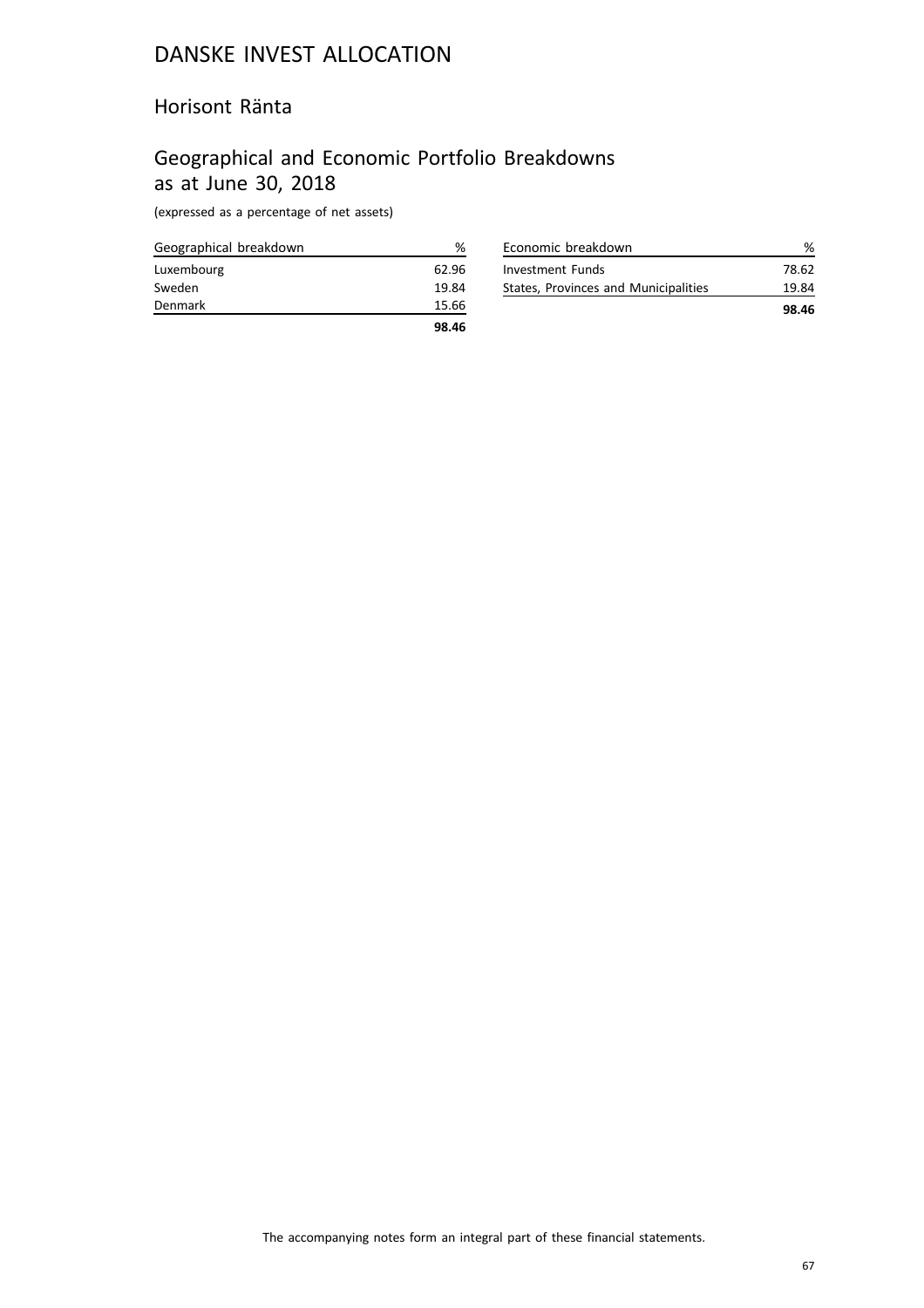#### June Balanced

#### Statement of Investments as at June 30, 2018

(expressed in EUR)

| Description                                                            | Quantity / Face Currency<br>Value |            | Cost       | Evaluation % net | assets |
|------------------------------------------------------------------------|-----------------------------------|------------|------------|------------------|--------|
| Transferable securities admitted to an official stock exchange listing |                                   |            |            |                  |        |
| <b>Investment Funds</b>                                                |                                   |            |            |                  |        |
| Germany                                                                |                                   |            |            |                  |        |
| Ishares Dj Stoxx 600 (De)                                              | 23,744                            | <b>EUR</b> | 899,323    | 898,117          | 4.39   |
|                                                                        |                                   |            | 899,323    | 898,117          | 4.39   |
| Ireland                                                                |                                   |            |            |                  |        |
| Ishares Eur Corp Bd 1-5y Etf                                           | 9,254                             | <b>EUR</b> | 1,022,350  | 1,019,791        | 4.98   |
| Ishs Cr Msci Jp Usd Accum                                              | 19,640                            | <b>USD</b> | 705,420    | 719,866          | 3.52   |
| Ishs Cr Pac /Ac Ex Tr Fds Usd                                          | 2,795                             | <b>USD</b> | 338,420    | 349,468          | 1.71   |
| Ishs Msci Em Usd-Ac Shs Usd Etf                                        | 104,014                           | <b>USD</b> | 2,583,581  | 2,509,402 12.26  |        |
| Ishs Usd Em Bd Hdg Eur Etf                                             | 10,913                            | <b>EUR</b> | 1,025,726  | 1,006,724        | 4.92   |
| Ishs Vi Core S&P 500 Ucits Cap                                         | 9,220                             | <b>USD</b> | 1,914,138  | 2,102,057 10.27  |        |
| Shs Co Eur Cor Eur Shs Eur Etf                                         | 7,910                             | <b>EUR</b> | 1,025,193  | 1,021,418        | 4.99   |
| Spdr Barcl Eur Gov Bd Ucit Etf                                         | 30,953                            | <b>EUR</b> | 1,917,800  | 1,917,538        | 9.37   |
| Spdr Barclays Euro Hy Bond Etf                                         | 22,821                            | <b>EUR</b> | 1,322,502  | 1,296,415        | 6.33   |
| Ssga Barc 1-3y Eur Gov Bd /Dis                                         | 27,028                            | <b>EUR</b> | 1,419,794  | 1,411,456        | 6.90   |
| Ssga Spdr Etfs Eur I Msci Emu                                          | 12,346                            | <b>EUR</b> | 606,889    | 606,436          | 2.96   |
| Ssga Spdr Eu Eur-Ac Etf                                                | 4,597                             | <b>EUR</b> | 885,406    | 903,219          | 4.41   |
| Vang S&P 500 Ptf -Usd- /Dis                                            | 25,645                            | <b>USD</b> | 1,079,807  | 1,144,289        | 5.59   |
|                                                                        |                                   |            | 15,847,026 | 16,008,079 78.22 |        |
| Luxembourg                                                             |                                   |            |            |                  |        |
| Mul L 3-5y Ig -C- Eur -Etf                                             | 12,621                            | <b>EUR</b> | 1,932,537  | 1,916,625        | 9.37   |
| Mul Ly Am In Gr Shs -C- Eur -C                                         | 8,633                             | <b>EUR</b> | 1,533,416  | 1,530,976        | 7.48   |

**Total - Investment Funds 20,212,302 20,353,797 99.46**

**Total - Transferable securities admitted to an official stock exchange listing 20,212,302 20,353,797 99.46**

**TOTAL INVESTMENT PORTFOLIO 20,212,302 20,353,797 99.46**

**3,465,953 3,447,601 16.85**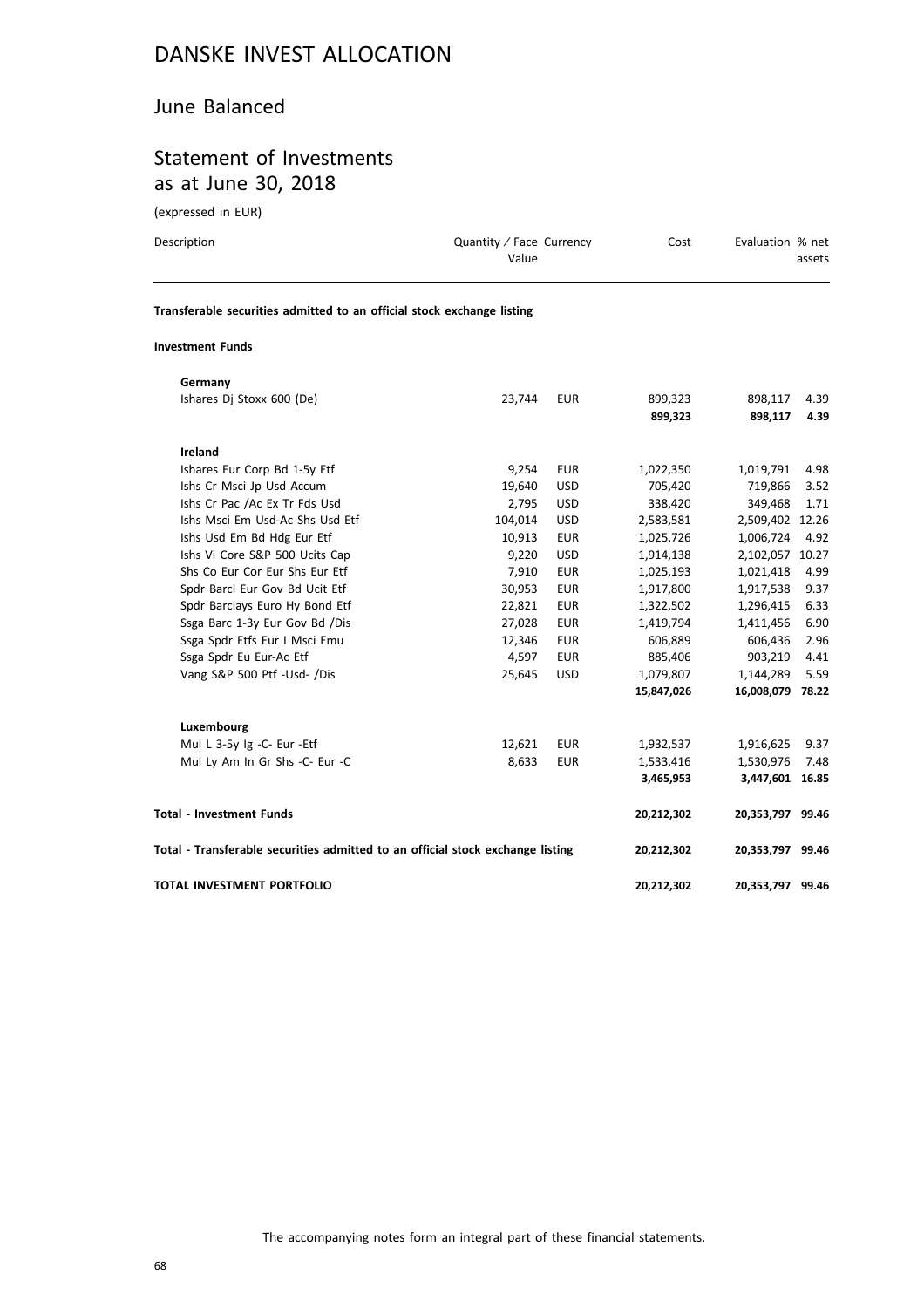#### June Balanced

## Geographical and Economic Portfolio Breakdowns as at June 30, 2018

(expressed as a percentage of net assets)

| Geographical breakdown | ℅     |
|------------------------|-------|
| Ireland                | 78.22 |
| Luxembourg             | 16.85 |
| Germany                | 4.39  |
|                        | 99.46 |

| Economic breakdown | %     |
|--------------------|-------|
| Investment Funds   | 99.46 |
|                    | 99.46 |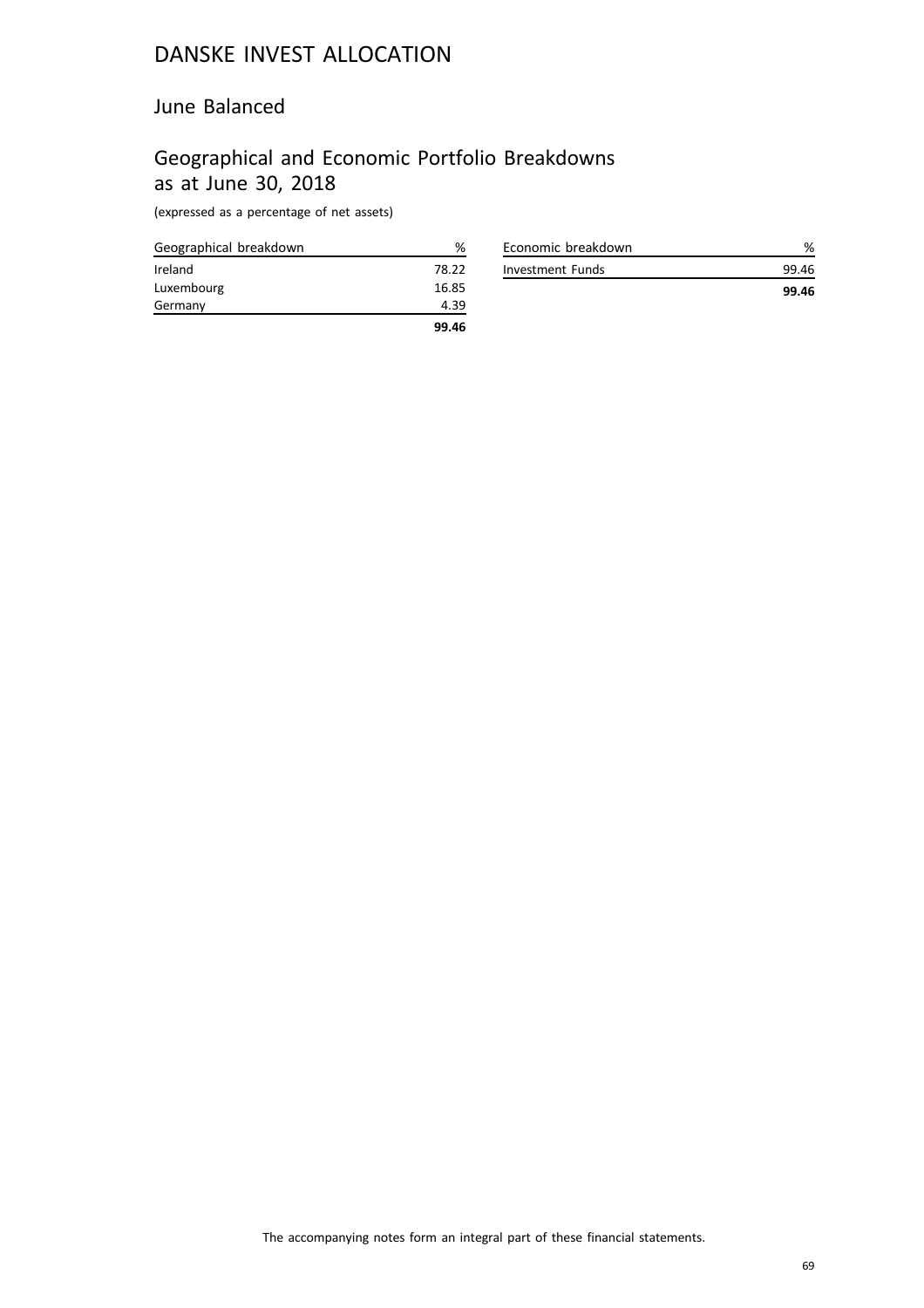#### June Defensive

#### Statement of Investments as at June 30, 2018

(expressed in EUR)

**Luxembourg**

| Description                                                            | Quantity / Face Currency<br>Value |            | Cost    | Evaluation % net | assets |
|------------------------------------------------------------------------|-----------------------------------|------------|---------|------------------|--------|
| Transferable securities admitted to an official stock exchange listing |                                   |            |         |                  |        |
| <b>Investment Funds</b>                                                |                                   |            |         |                  |        |
| Germany                                                                |                                   |            |         |                  |        |
| Ishares Di Stoxx 600 (De)                                              | 1,145                             | EUR        | 43,308  | 43,310           | 1.27   |
|                                                                        |                                   |            | 43,308  | 43.310           | 1.27   |
| Ireland                                                                |                                   |            |         |                  |        |
| Ish Eur Inf Linked Govt Etf                                            | 291                               | <b>EUR</b> | 60,651  | 60,906           | 1.78   |
| Ishares Eur Corp Bd 1-5y Etf                                           | 1,553                             | <b>EUR</b> | 171,571 | 171,141          | 5.00   |

Ishs Cr Msci Jp Usd Accum 1,190 USD 42,510 43,617 1.27<br>
Ishs Cr Pac /Ac Ex Tr Fds Usd 10.51 1.190 USD 16,561 17,380 0.51 Ishs Cr Pac /Ac Ex Tr Fds Usd 139 USD 16,561 17,380 0.51<br>156,805 152,788 4.47 156,805 152,788 4.47 Ishs Msci Em Usd-Ac Shs Usd Etf 6,333 USD 156,805 152,788 4.47 Ishs Usd Em Bd Hdg Eur Etf 1,827 EUR 171,473 168,541 4.93

Ishs Vi Core S&P 500 Ucits Cap 180,070 180,574 196,070 5.73 Shs Co Eur Cor Eur Shs Eur Etf 1,111 EUR 143,971 143,463 4.19 Spdr Barcl Eur Gov Bd Ucit Etf  $7,936$  EUR  $492,185$  491,635 14.37 Spdr Barclays Euro Hy Bond Etf 3,835 EUR 221,648 217,859 6.37 Ssga Barc 1-3y Eur Gov Bd /Dis 7,559 EUR 397,033 394,746 11.54

Ssga Spdr Eu Eur-Ac Etf 330 EUR 61,799 64,838 1.90

Mul L 3-5y Ig -C- Eur -Etf 3,653 EUR 558,663 554,745 16.22

**Total - Investment Funds 3,346,930 3,351,316 97.96**

**Total - Transferable securities admitted to an official stock exchange listing 3,346,930 3,351,316 97.96**

**TOTAL INVESTMENT PORTFOLIO 3,346,930 3,351,316 97.96**

**2,243,595 2,252,985 65.86**

**1,060,027 1,055,021 30.84**

Ishs Usd Tips Ac Ex Tr Fd Usd 544 USD 93,050

Ssga Spdr Etfs Eur I Msci Emu 691 EUR 33,764

Mul Ly Am In Gr Shs -C- Eur -C 2,821 EUR 501,364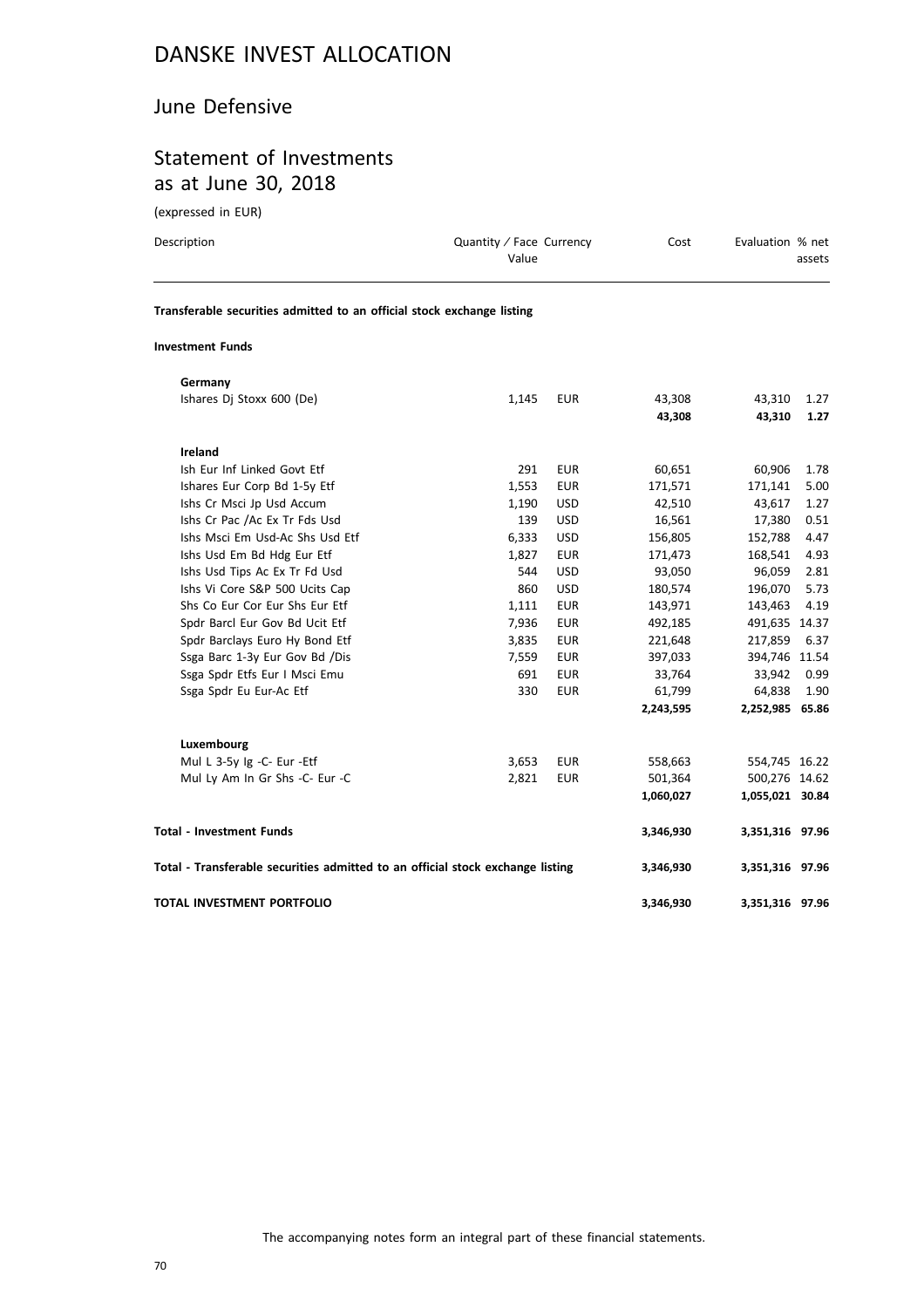#### June Defensive

## Geographical and Economic Portfolio Breakdowns as at June 30, 2018

(expressed as a percentage of net assets)

| Geographical breakdown | %     |
|------------------------|-------|
| Ireland                | 65.86 |
| Luxembourg             | 30.84 |
| Germany                | 1.27  |
|                        | 97.96 |

| Economic breakdown |       |
|--------------------|-------|
| Investment Funds   | 97.96 |
|                    | 97.96 |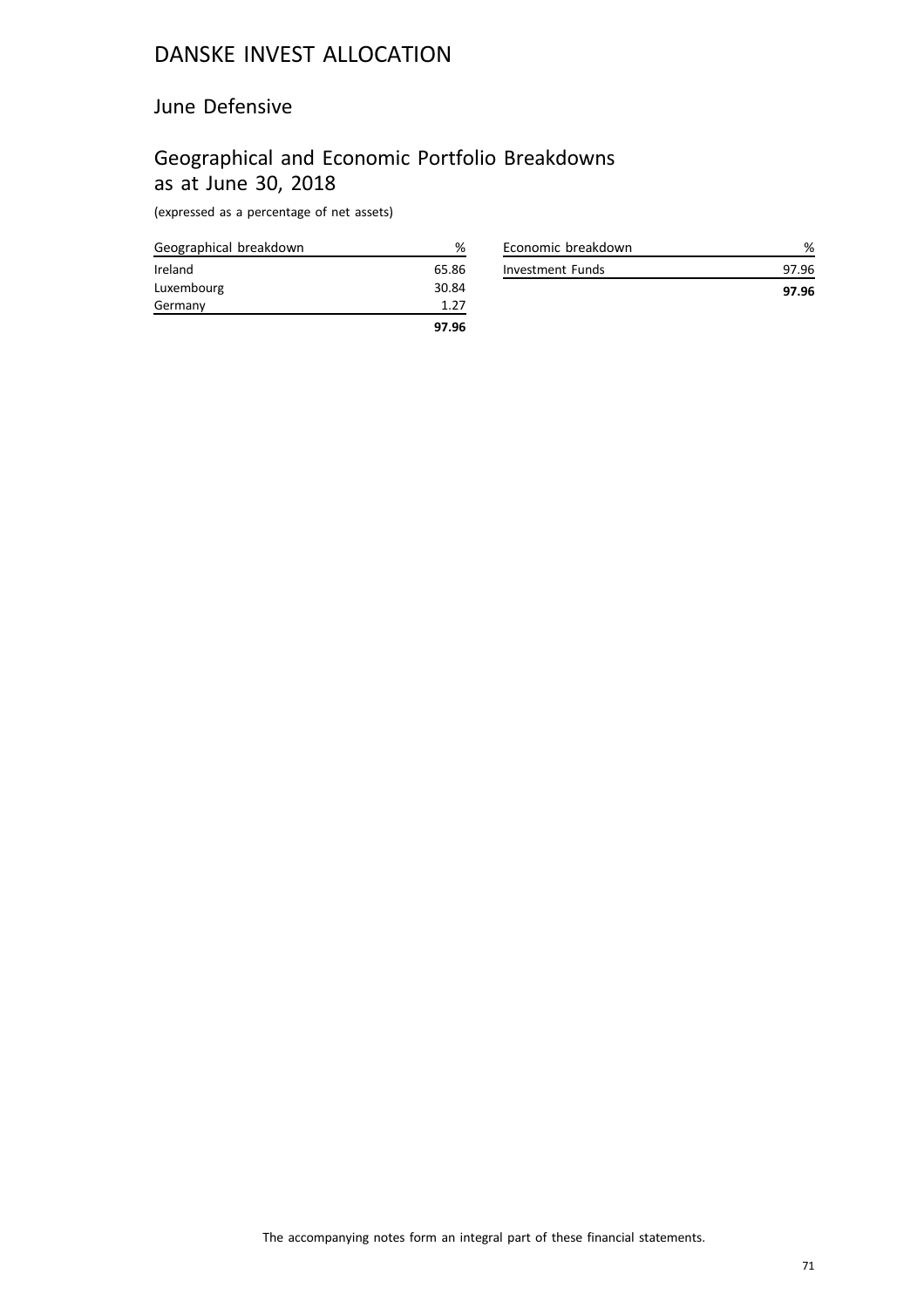#### June Equity

# Statement of Investments as at June 30, 2018

(expressed in EUR)

| Description                                                                    | Quantity / Face Currency<br>Value |            | Cost    | Evaluation % net | assets |
|--------------------------------------------------------------------------------|-----------------------------------|------------|---------|------------------|--------|
| Transferable securities admitted to an official stock exchange listing         |                                   |            |         |                  |        |
| <b>Investment Funds</b>                                                        |                                   |            |         |                  |        |
| Germany                                                                        |                                   |            |         |                  |        |
| Ishares Dj Stoxx 600 (De)                                                      | 2,013                             | <b>EUR</b> | 76,724  | 76,142           | 9.57   |
|                                                                                |                                   |            | 76,724  | 76,142           | 9.57   |
| Ireland                                                                        |                                   |            |         |                  |        |
| Cfs Dbx Usa Inx -1c- Usd /Cap                                                  | 1,232                             | USD.       | 73,501  | 77,413           | 9.73   |
| Ishs Cr Msci Jp Usd Accum                                                      | 1.722                             | <b>USD</b> | 62,560  | 63,116           | 7.94   |
| Ishs Cr Pac /Ac Ex Tr Fds Usd                                                  | 239                               | <b>USD</b> | 29,243  | 29,883           | 3.76   |
| Ishs Msci Em Usd-Ac Shs Usd Etf                                                | 6,258                             | <b>USD</b> | 157,731 | 150,978 18.99    |        |
| Ishs Vi Core S&P 500 Ucits Cap                                                 | 545                               | <b>USD</b> | 116,298 | 124,254 15.62    |        |
| Ssga Spdr Etfs Eur I Msci Emu                                                  | 1,173                             | <b>EUR</b> | 57,990  | 57,618           | 7.25   |
| Ssga Spdr Eu Eur-Ac Etf                                                        | 368                               | <b>EUR</b> | 72,089  | 72,305           | 9.09   |
| Ssga Spdr S&P 500 Etf Dis                                                      | 291                               | <b>EUR</b> | 65,555  | 68,443           | 8.61   |
| Vang S&P 500 Ptf -Usd- /Dis                                                    | 1,566                             | <b>USD</b> | 65,889  | 69,875           | 8.79   |
|                                                                                |                                   |            | 700,856 | 713,885 89.77    |        |
| <b>Total - Investment Funds</b>                                                |                                   |            | 777,580 | 790,027 99.35    |        |
| Total - Transferable securities admitted to an official stock exchange listing |                                   |            | 777,580 | 790,027 99.35    |        |
| <b>TOTAL INVESTMENT PORTFOLIO</b>                                              |                                   |            | 777,580 | 790,027 99.35    |        |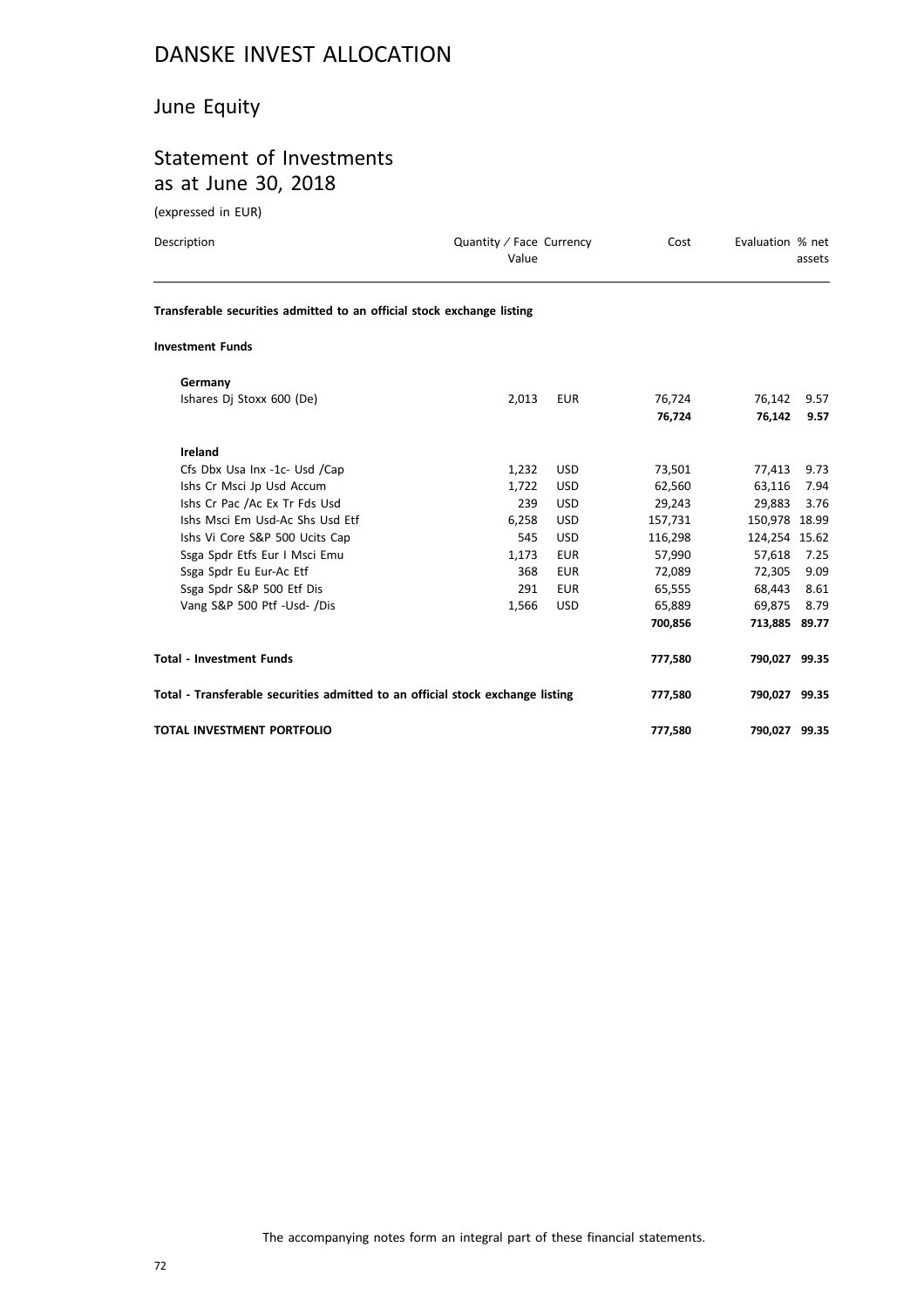## June Equity

# Geographical and Economic Portfolio Breakdowns as at June 30, 2018

(expressed as a percentage of net assets)

| Geographical breakdown | %     |
|------------------------|-------|
| Ireland                | 89.77 |
| Germany                | 9.57  |
|                        | 99.35 |

| Economic breakdown |       |
|--------------------|-------|
| Investment Funds   | 99.35 |
|                    | 99.35 |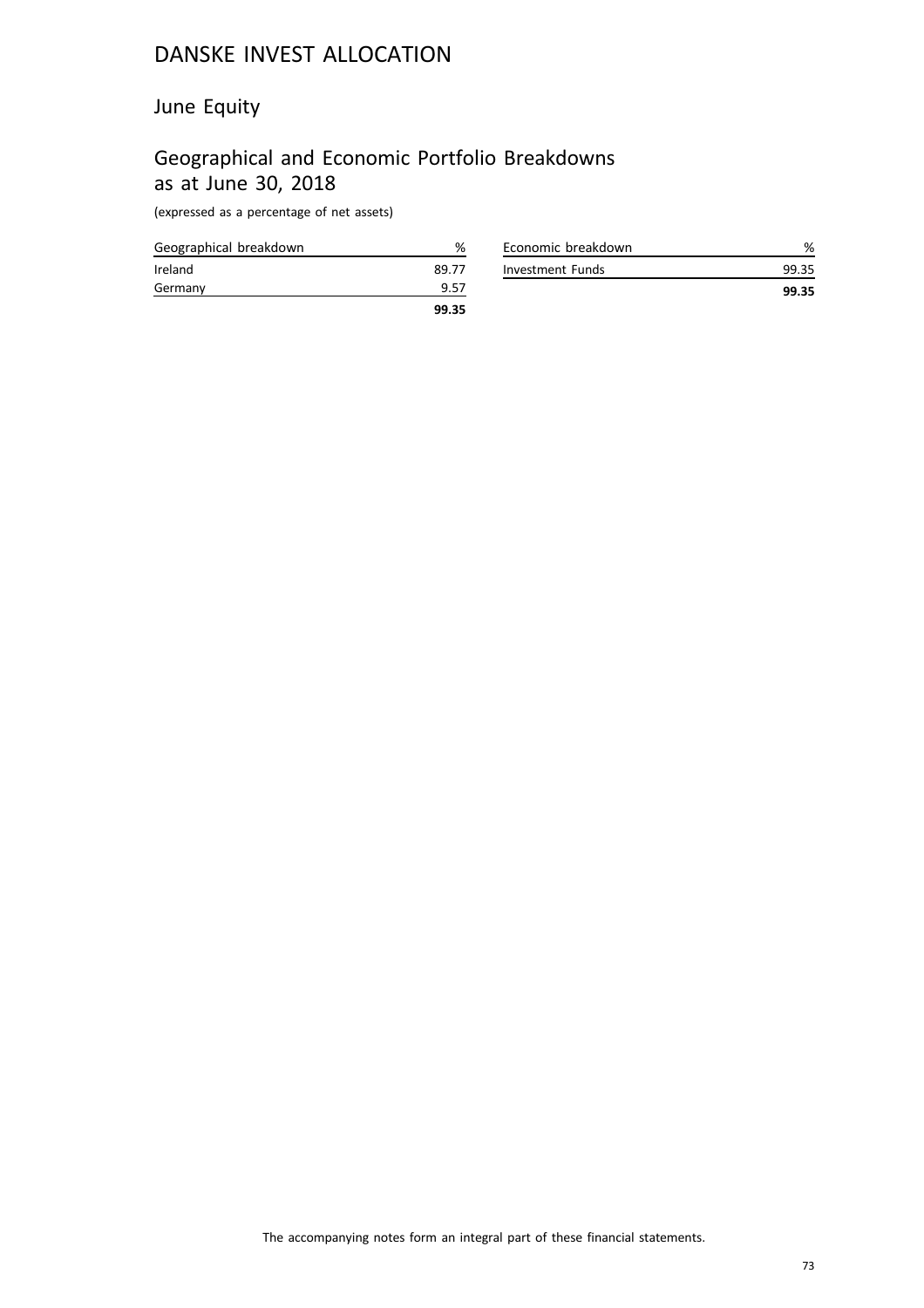## June Moderate

# Statement of Investments as at June 30, 2018

(expressed in EUR)

| Description | Quantity / Face Currency<br>Value | Cost | Evaluation % net<br>assets |
|-------------|-----------------------------------|------|----------------------------|
| _ _ _       | .                                 |      |                            |

**Transferable securities admitted to an official stock exchange listing**

### **Investment Funds**

| Germany                                                                        |        |            |            |                   |       |
|--------------------------------------------------------------------------------|--------|------------|------------|-------------------|-------|
| Ishares Di Stoxx 600 (De)                                                      | 9,898  | <b>EUR</b> | 376,102    | 374,392           | 2.40  |
|                                                                                |        |            | 376,102    | 374,392           | 2.40  |
| Ireland                                                                        |        |            |            |                   |       |
| Ish Eur Inf Linked Govt Etf                                                    | 1,215  | <b>EUR</b> | 252,661    | 254,300           | 1.63  |
| Ishares Eur Corp Bd 1-5y Etf                                                   | 7,110  | <b>EUR</b> | 785,602    | 783,522           | 5.01  |
| Ishs Cr Msci Jp Usd Accum                                                      | 9,067  | <b>USD</b> | 325,713    | 332,333           | 2.13  |
| Ishs Cr Pac /Ac Ex Tr Fds Usd                                                  | 1,182  | <b>USD</b> | 142,967    | 147,789           | 0.95  |
| Ishs Msci Em Usd-Ac Shs Usd Etf                                                | 46,777 | <b>USD</b> | 1,157,727  | 1,128,524         | 7.22  |
| Ishs Usd Em Bd Hdg Eur Etf                                                     | 10,341 | <b>EUR</b> | 971,181    | 953,957           | 6.10  |
| Ishs Usd Tips Ac Ex Tr Fd Usd                                                  | 2,331  | <b>USD</b> | 401,375    | 411,608           | 2.63  |
| Ishs Vi Core S&P 500 Ucits Cap                                                 | 6,365  | <b>USD</b> | 1,341,102  | 1,451,149         | 9.29  |
| Shs Co Eur Cor Eur Shs Eur Etf                                                 | 6,080  | <b>EUR</b> | 787,986    | 785,110           | 5.02  |
| Spdr Barcl Eur Gov Bd Ucit Etf                                                 | 30,489 | <b>EUR</b> | 1,888,815  | 1,888,794         | 12.09 |
| Spdr Barclays Euro Hy Bond Etf                                                 | 18,077 | <b>EUR</b> | 1,047,242  | 1,026,918         | 6.57  |
| Ssga Barc 1-3y Eur Gov Bd /Dis                                                 | 29,540 | <b>EUR</b> | 1,551,550  | 1,542,638         | 9.87  |
| Ssga Spdr Etfs Eur I Msci Emu                                                  | 4,943  | <b>EUR</b> | 242,606    | 242,800           | 1.55  |
| Ssga Spdr Eu Eur-Ac Etf                                                        | 2,271  | <b>EUR</b> | 438,477    | 446,206           | 2.86  |
|                                                                                |        |            | 11,335,004 | 11,395,648        | 72.93 |
| Luxembourg                                                                     |        |            |            |                   |       |
| Mul L 3-5y Ig -C- Eur -Etf                                                     | 13,795 | <b>EUR</b> | 2,112,430  | 2,094,909 13.41   |       |
| Mul Ly Am In Gr Shs -C- Eur -C                                                 | 9.947  | <b>EUR</b> | 1,767,937  | 1,764,001 11.29   |       |
|                                                                                |        |            | 3,880,367  | 3,858,910 24.70   |       |
| <b>Total - Investment Funds</b>                                                |        |            | 15,591,473 | 15,628,950 100.02 |       |
| Total - Transferable securities admitted to an official stock exchange listing |        |            | 15,591,473 | 15,628,950 100.02 |       |
| TOTAL INVESTMENT PORTFOLIO                                                     |        |            | 15,591,473 | 15,628,950 100.02 |       |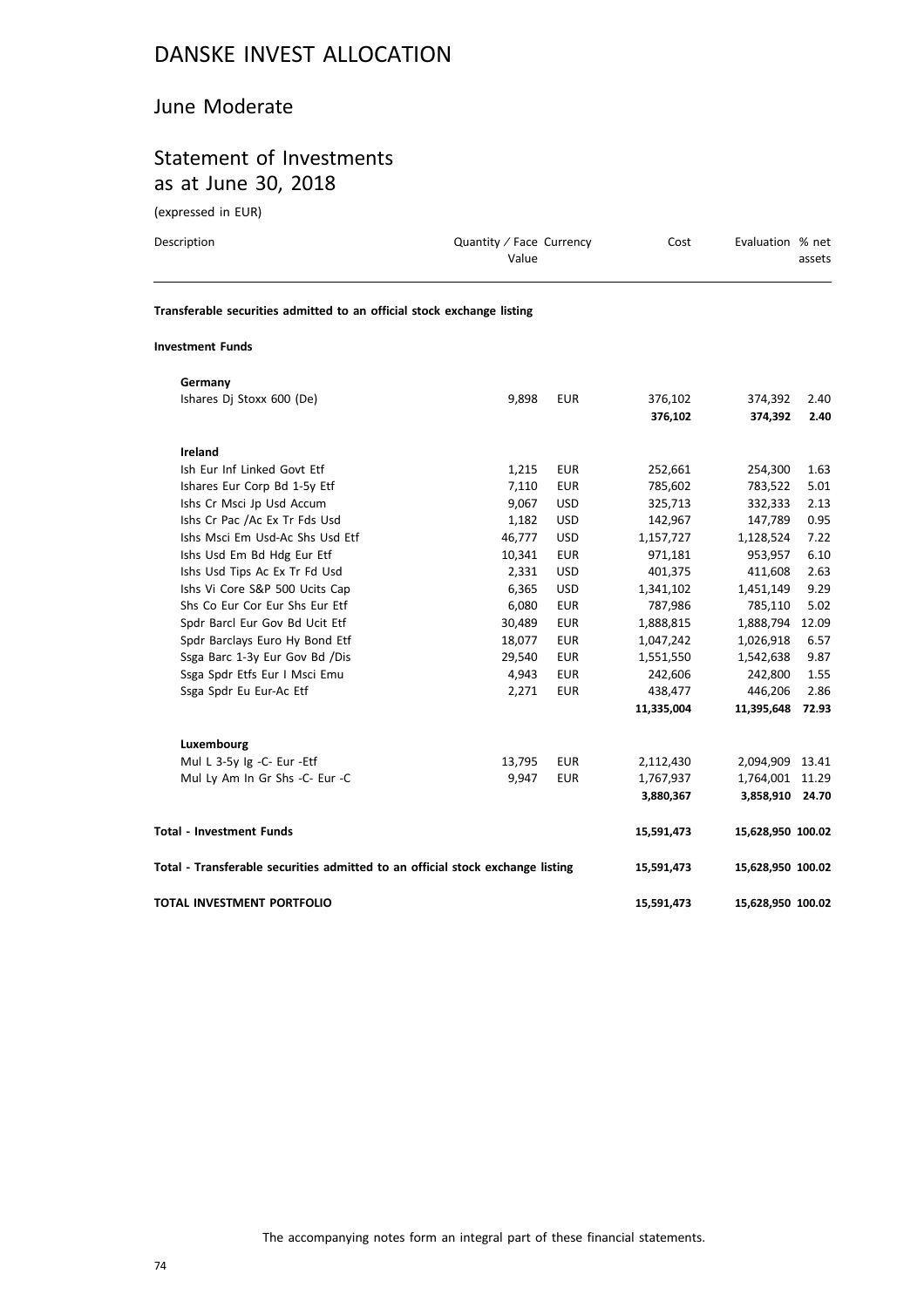## June Moderate

# Geographical and Economic Portfolio Breakdowns as at June 30, 2018

(expressed as a percentage of net assets)

| Geographical breakdown | ℅      |
|------------------------|--------|
| Ireland                | 72.93  |
| Luxembourg             | 24.70  |
| Germany                | 2.40   |
|                        | 100.02 |

| Economic breakdown |        |
|--------------------|--------|
| Investment Funds   | 100 O2 |
|                    | 100.02 |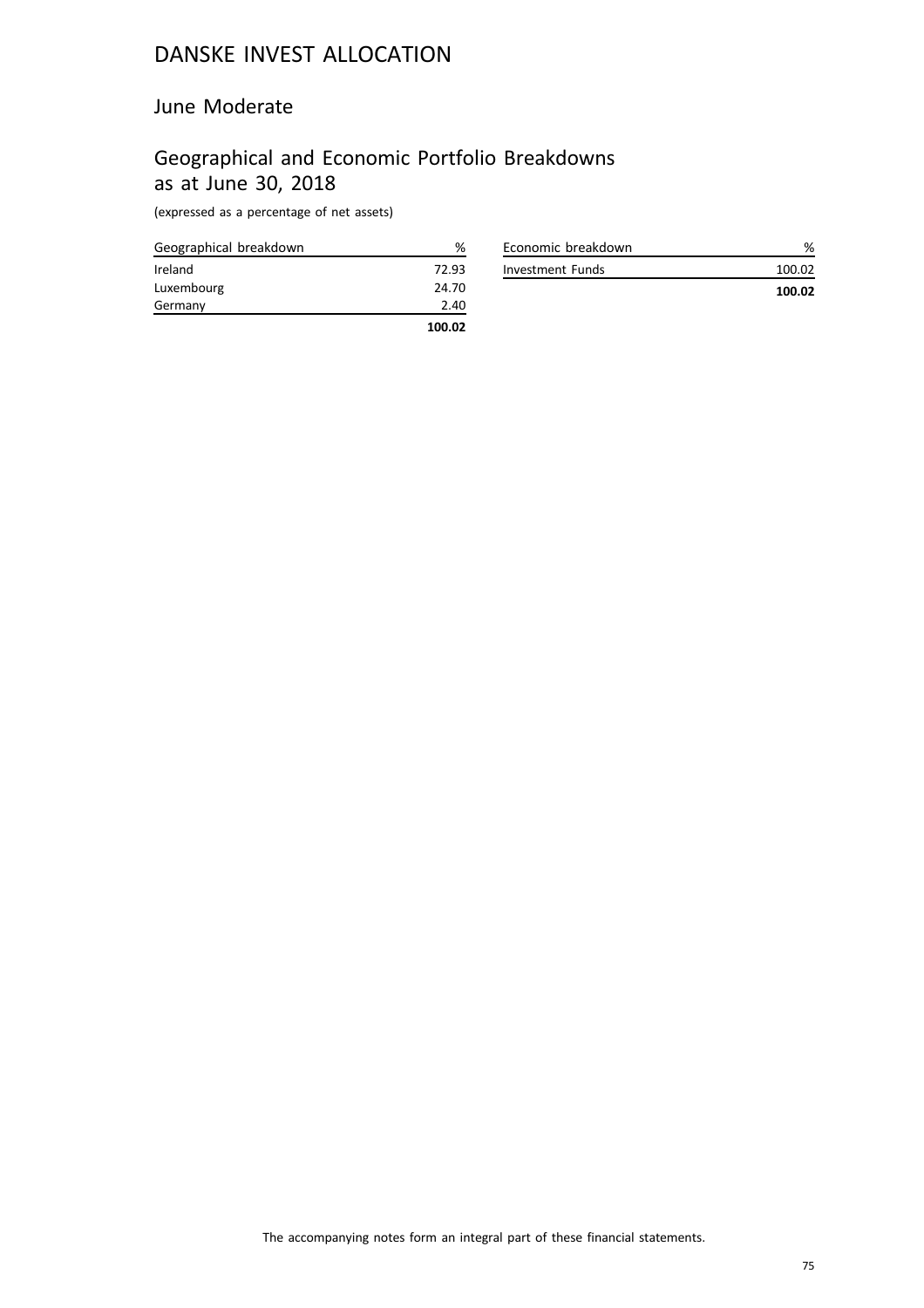### June Moderate Short

# Statement of Investments as at June 30, 2018

(expressed in EUR)

| Description                                                                    | Quantity / Face Currency<br>Value |            | Cost       | Evaluation % net | assets       |
|--------------------------------------------------------------------------------|-----------------------------------|------------|------------|------------------|--------------|
| Transferable securities admitted to an official stock exchange listing         |                                   |            |            |                  |              |
| <b>Investment Funds</b>                                                        |                                   |            |            |                  |              |
| Germany                                                                        |                                   |            |            |                  |              |
| Ishares Dj Stoxx 600 (De)                                                      | 19                                | <b>EUR</b> | 699<br>699 | 719<br>719       | 1.40<br>1.40 |
| Ireland                                                                        |                                   |            |            |                  |              |
| Ishares Eur Corp Bd 1-5y Etf                                                   | 46                                | <b>EUR</b> | 5,079      | 5,069            | 9.86         |
| Ishs Cr Msci Jp Usd Accum                                                      | 29                                | <b>USD</b> | 1,042      | 1.063            | 2.07         |
| Ishs Cr Pac /Ac Ex Tr Fds Usd                                                  | 4                                 | <b>USD</b> | 477        | 500              | 0.97         |
| Ishs Hy Corp Bd Eur Shs Eur Etf                                                | 33                                | <b>EUR</b> | 3,494      | 3,433            | 6.68         |
| Ishs Msci Em Usd-Ac Shs Usd Etf                                                | 143                               | <b>USD</b> | 3,349      | 3,450            | 6.71         |
| Ishs Usd Em Bd Hdg Eur Etf                                                     | 33                                | <b>EUR</b> | 3,101      | 3,044            | 5.92         |
| Ishs Vi Core S&P 500 Ucits Cap                                                 | 21                                | <b>USD</b> | 4,311      | 4,788            | 9.32         |
| Ssga Barc 1-3y Eur Gov Bd /Dis                                                 | 149                               | <b>EUR</b> | 7,838      |                  | 7,781 15.14  |
| Ssga Spdr Etfs Eur I Msci Emu                                                  | 17                                | <b>EUR</b> | 836        | 835              | 1.62         |
| Ssga Spdr Eu Eur-Ac Etf                                                        | 9                                 | <b>EUR</b> | 1,516      | 1,768            | 3.44         |
|                                                                                |                                   |            | 31,043     |                  | 31,731 61.73 |
| Luxembourg                                                                     |                                   |            |            |                  |              |
| Dbxt2 Egb13 -1C- Cap                                                           | 55                                | <b>EUR</b> | 9,328      |                  | 9,257 18.01  |
| Mul L 1-3y Ig - Shs -C-Eur- C                                                  | 74                                | <b>EUR</b> | 9,326      |                  | 9,243 17.98  |
|                                                                                |                                   |            | 18,654     |                  | 18,500 35.99 |
| <b>Total - Investment Funds</b>                                                |                                   |            | 50,396     |                  | 50,950 99.12 |
| Total - Transferable securities admitted to an official stock exchange listing |                                   |            | 50,396     |                  | 50,950 99.12 |

**TOTAL INVESTMENT PORTFOLIO 50,396 50,950 99.12**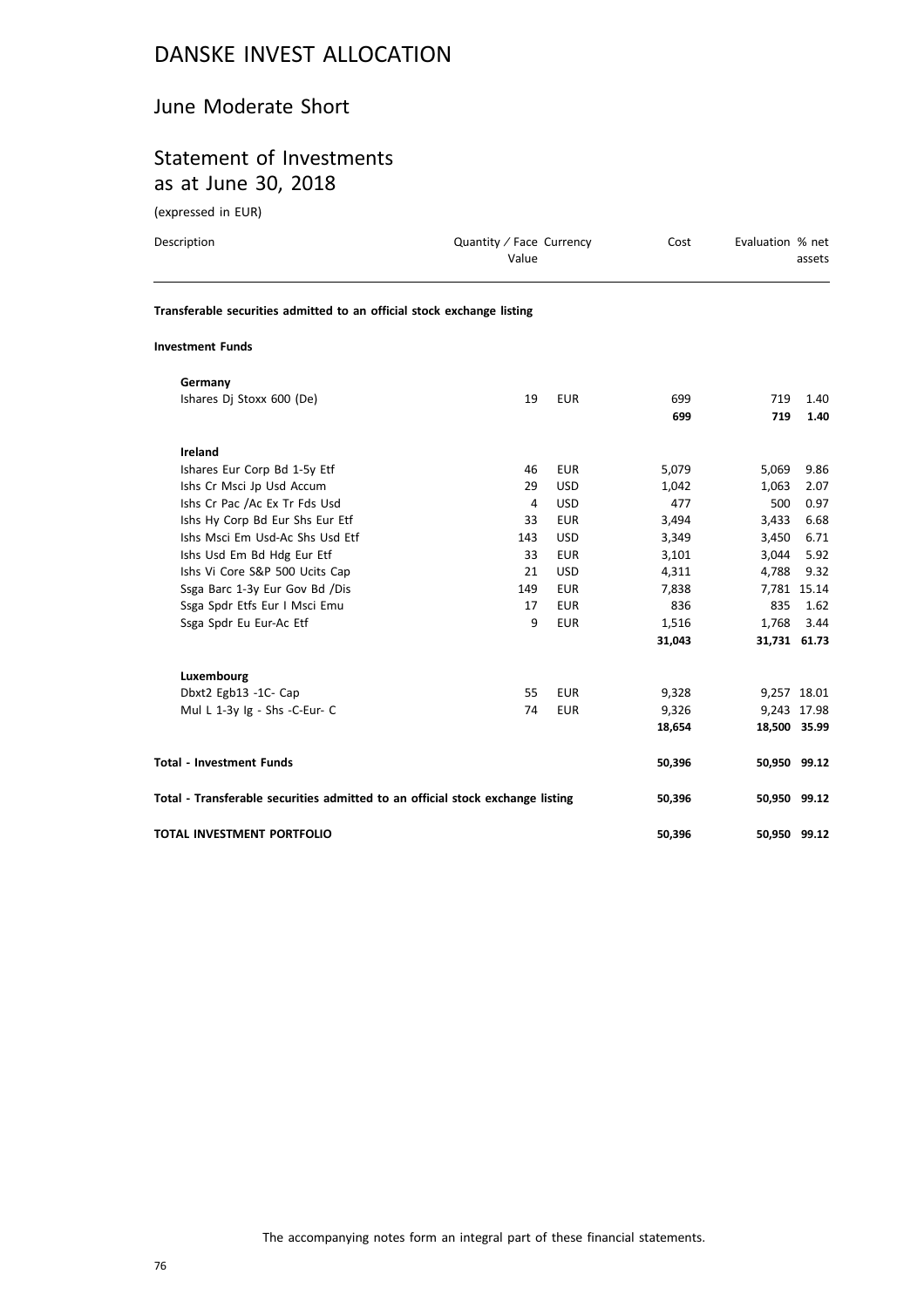## June Moderate Short

# Geographical and Economic Portfolio Breakdowns as at June 30, 2018

(expressed as a percentage of net assets)

| Geographical breakdown | ℅     |
|------------------------|-------|
| Ireland                | 61.73 |
| Luxembourg             | 35.99 |
| Germany                | 1.40  |
|                        | 99.12 |

| Economic breakdown |       |
|--------------------|-------|
| Investment Funds   | 99 12 |
|                    | 99.12 |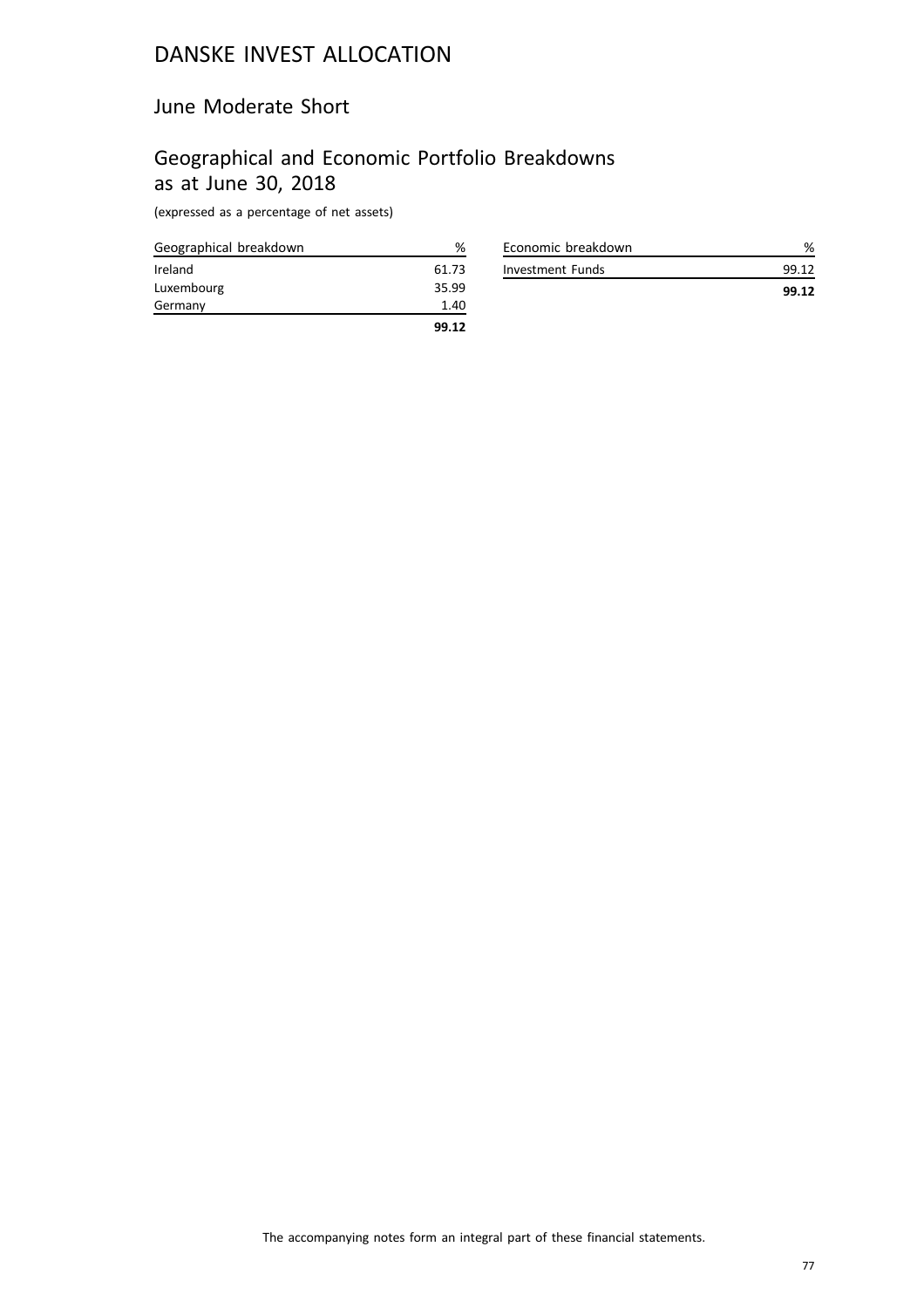## June Opportunity

# Statement of Investments as at June 30, 2018

(expressed in EUR)

| Description                                                                    | Quantity / Face Currency<br>Value |            | Cost       | Evaluation % net | assets |
|--------------------------------------------------------------------------------|-----------------------------------|------------|------------|------------------|--------|
| Transferable securities admitted to an official stock exchange listing         |                                   |            |            |                  |        |
| <b>Investment Funds</b>                                                        |                                   |            |            |                  |        |
| Germany                                                                        |                                   |            |            |                  |        |
| Ishares Di Stoxx 600 (De)                                                      | 45,028                            | <b>EUR</b> | 1,722,474  | 1,703,184        | 9.03   |
|                                                                                |                                   |            | 1,722,474  | 1,703,184        | 9.03   |
| Ireland                                                                        |                                   |            |            |                  |        |
| Ishs Cr Msci Jp Usd Accum                                                      | 38,358                            | <b>USD</b> | 1,385,478  | 1,405,937        | 7.45   |
| Ishs Cr Pac /Ac Ex Tr Fds Usd                                                  | 5,415                             | <b>USD</b> | 654,328    | 677,056          | 3.59   |
| Ishs Msci Em Usd-Ac Shs Usd Etf                                                | 148,715                           | <b>USD</b> | 3,691,774  | 3,587,841 19.01  |        |
| Ishs Usd Em Bd Hdg Eur Etf                                                     | 10,046                            | <b>EUR</b> | 944,545    | 926.743          | 4.91   |
| Ishs Vi Core S&P 500 Ucits Cap                                                 | 12,200                            | <b>USD</b> | 2,570,351  | 2,781,464 14.74  |        |
| Ssga Spdr Etfs Eur I Msci Emu                                                  | 24,589                            | <b>EUR</b> | 1,211,163  | 1,207,812        | 6.40   |
| Ssga Spdr Eu Eur-Ac Etf                                                        | 8,832                             | <b>EUR</b> | 1,731,797  | 1,735,311        | 9.20   |
| Ssga Spdr S&P 500 Etf Dis                                                      | 8,363                             | <b>EUR</b> | 1,854,408  | 1,966,978 10.42  |        |
| Vang S&P 500 Ptf -Usd- /Dis                                                    | 60,393                            | <b>USD</b> | 2,522,226  | 2,694,757 14.28  |        |
|                                                                                |                                   |            | 16,566,070 | 16,983,899 90.00 |        |
| <b>Total - Investment Funds</b>                                                |                                   |            | 18,288,544 | 18,687,083 99.03 |        |
| Total - Transferable securities admitted to an official stock exchange listing |                                   |            | 18,288,544 | 18.687.083 99.03 |        |

**TOTAL INVESTMENT PORTFOLIO 18,288,544 18,687,083 99.03**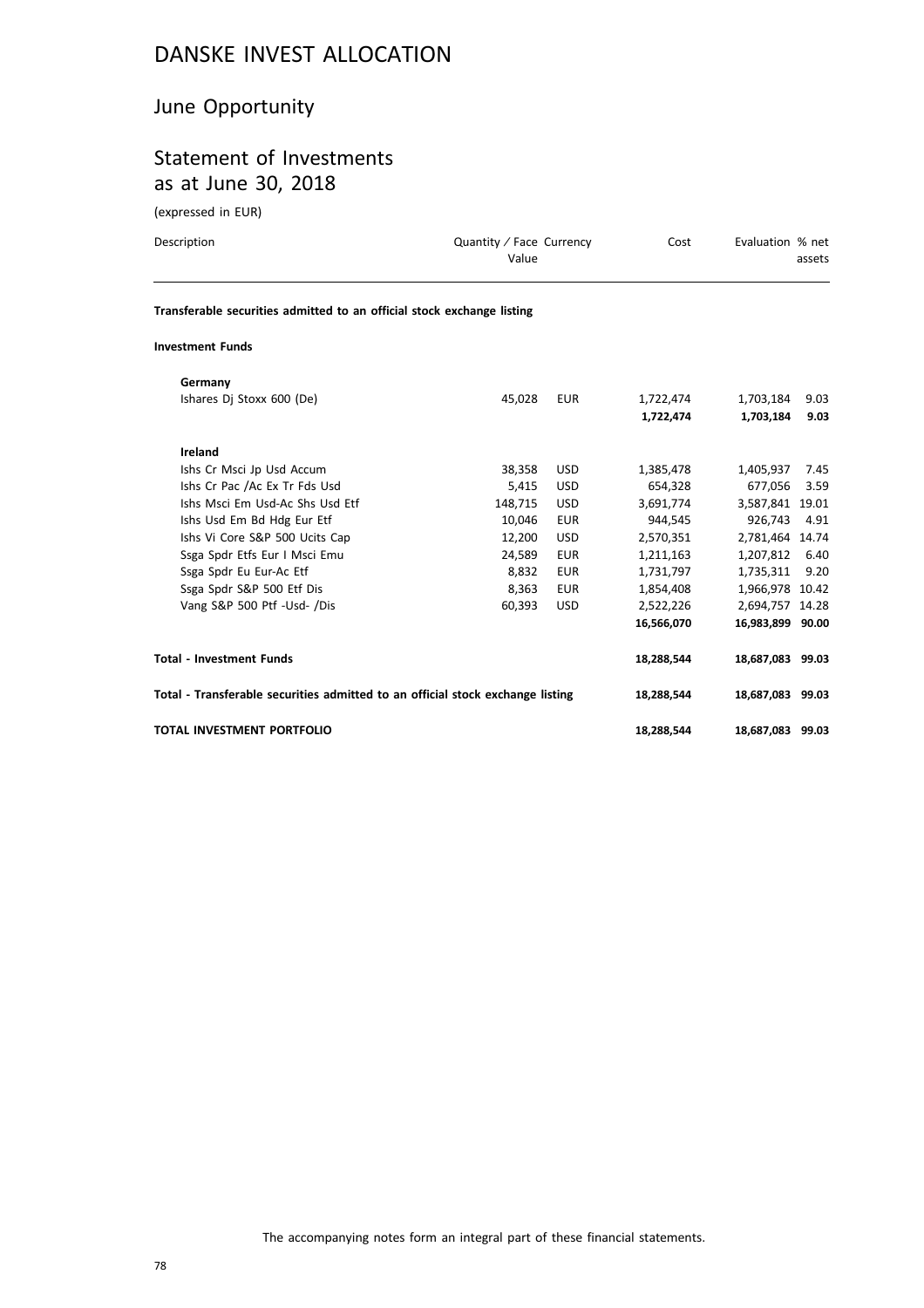## June Opportunity

# Geographical and Economic Portfolio Breakdowns as at June 30, 2018

(expressed as a percentage of net assets)

| Geographical breakdown | %     |
|------------------------|-------|
| Ireland                | 90.00 |
| Germany                | 9.03  |
|                        | 99.03 |

| Economic breakdown | %     |
|--------------------|-------|
| Investment Funds   | 99.03 |
|                    | 99.03 |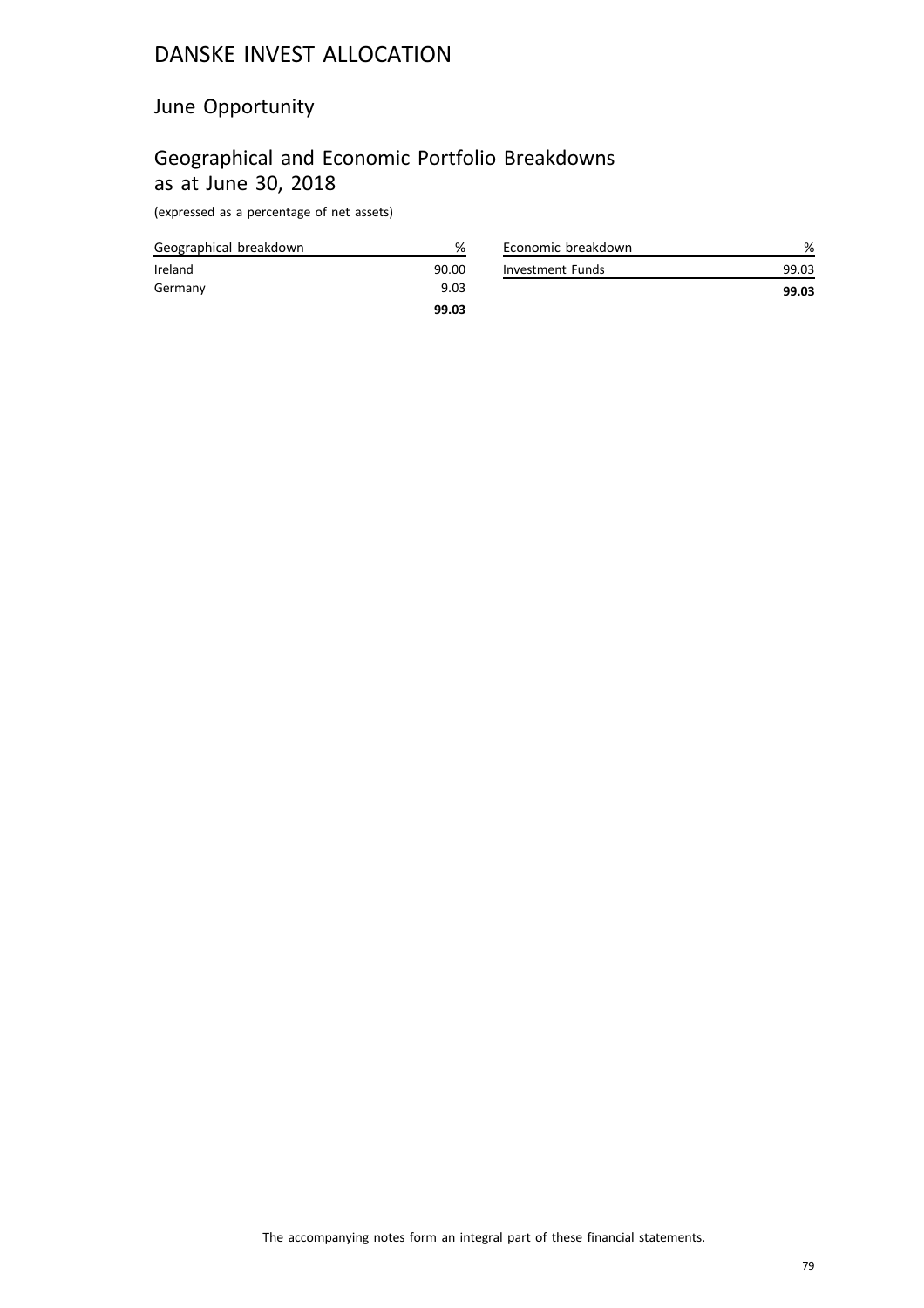## June Progressive

# Statement of Investments as at June 30, 2018

(expressed in EUR)

| Description                                                                                       | Quantity / Face Currency<br>Value | Cost | Evaluation % net<br>assets |
|---------------------------------------------------------------------------------------------------|-----------------------------------|------|----------------------------|
| Transferable securities admitted to an official stock exchange listing<br><b>Investment Funds</b> |                                   |      |                            |

| Germany                                                                        |         |            |            |                  |      |
|--------------------------------------------------------------------------------|---------|------------|------------|------------------|------|
| Ishares Dj Stoxx 600 (De)                                                      | 38,749  | <b>EUR</b> | 1,474,914  | 1,465,681        | 5.39 |
|                                                                                |         |            | 1,474,914  | 1,465,681        | 5.39 |
| <b>Ireland</b>                                                                 |         |            |            |                  |      |
| Ishares Eur Corp Bd 1-5y Etf                                                   | 12,201  | <b>EUR</b> | 1,347,388  | 1,344,550        | 4.95 |
| Ishs Cr Msci Jp Usd Accum                                                      | 32,559  | <b>USD</b> | 1,177,438  | 1,193,386        | 4.39 |
| Ishs Cr Pac /Ac Ex Tr Fds Usd                                                  | 4,571   | <b>USD</b> | 554,052    | 571,527          | 2.10 |
| Ishs Msci Em Usd-Ac Shs Usd Etf                                                | 174,351 | <b>USD</b> | 4,335,433  | 4,206,326 15.48  |      |
| Ishs Usd Em Bd Hdg Eur Etf                                                     | 14,443  | <b>EUR</b> | 1,356,251  | 1,332,367        | 4.90 |
| Ishs Vi Core S&P 500 Ucits Cap                                                 | 14,486  | <b>USD</b> | 3,040,363  | 3,302,646 12.15  |      |
| Shs Co Eur Cor Eur Shs Eur Etf                                                 | 10,441  | <b>EUR</b> | 1,353,220  | 1,348,246        | 4.96 |
| Spdr Barcl Eur Gov Bd Ucit Etf                                                 | 48,917  | <b>EUR</b> | 3,034,476  | 3,030,408 11.15  |      |
| Spdr Barclays Euro Hy Bond Etf                                                 | 29,499  | <b>EUR</b> | 1,706,489  | 1,675,779        | 6.17 |
| Ssga Barc 1-3y Eur Gov Bd /Dis                                                 | 24,507  | <b>EUR</b> | 1,286,251  | 1,279,805        | 4.71 |
| Ssga Spdr Etfs Eur I Msci Emu                                                  | 20,066  | <b>EUR</b> | 982,035    | 985,642          | 3.63 |
| Ssga Spdr Eu Eur-Ac Etf                                                        | 7,716   | <b>EUR</b> | 1,493,558  | 1,516,040        | 5.58 |
| Vang S&P 500 Ptf -Usd- /Dis                                                    | 45,775  | <b>USD</b> | 1,940,941  | 2,042,497        | 7.52 |
|                                                                                |         |            | 23,607,895 | 23,829,219 87.70 |      |
| Luxembourg                                                                     |         |            |            |                  |      |
| Mul L 3-5y Ig -C- Eur -Etf                                                     | 10,811  | <b>EUR</b> | 1,654,584  | 1,641,758        | 6.04 |
|                                                                                |         |            | 1,654,584  | 1,641,758        | 6.04 |
| <b>Total - Investment Funds</b>                                                |         |            | 26,737,393 | 26,936,658 99.14 |      |
| Total - Transferable securities admitted to an official stock exchange listing |         |            | 26,737,393 | 26,936,658 99.14 |      |
| TOTAL INVESTMENT PORTFOLIO                                                     |         |            | 26,737,393 | 26,936,658 99.14 |      |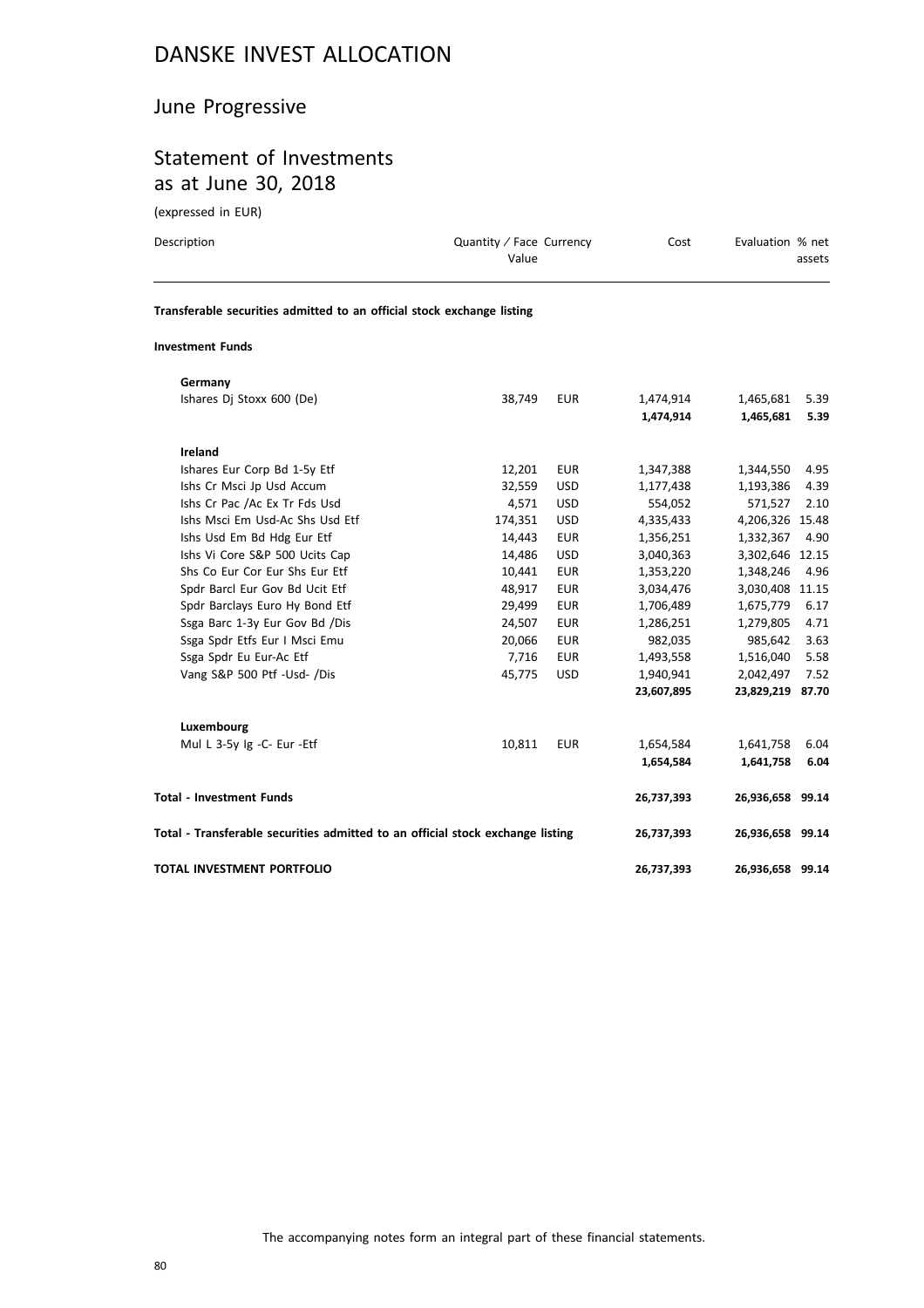## June Progressive

# Geographical and Economic Portfolio Breakdowns as at June 30, 2018

(expressed as a percentage of net assets)

| Geographical breakdown | %     |
|------------------------|-------|
| Ireland                | 87.70 |
| Luxembourg             | 6.04  |
| Germany                | 5.39  |
|                        | 99.14 |

| Economic breakdown |       |
|--------------------|-------|
| Investment Funds   | 99.14 |
|                    | 99.14 |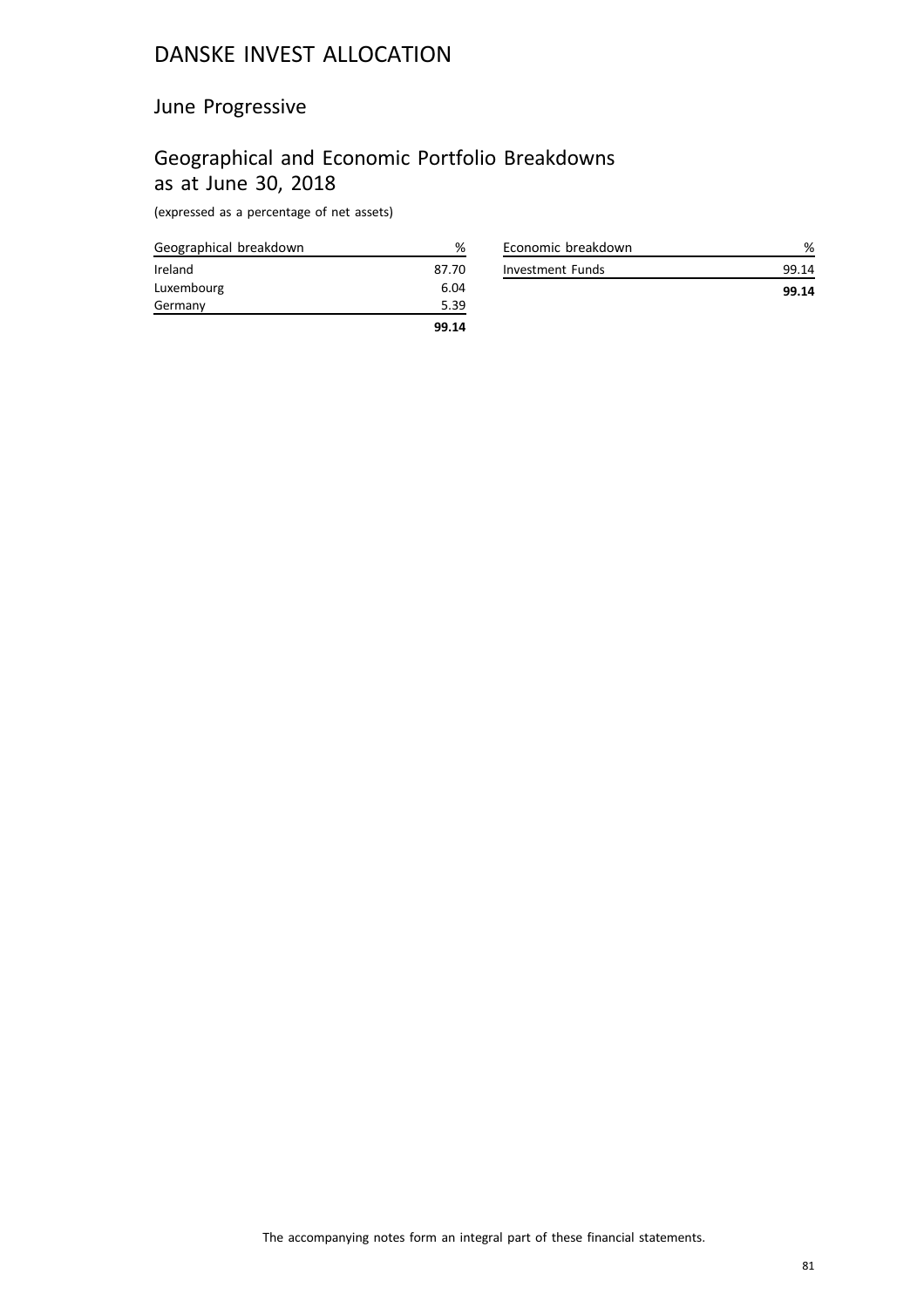### Stable Income

## Statement of Investments as at June 30, 2018

(expressed in EUR)

| Description                                                            | Quantity / Face Currency<br>Value |            | Cost      | Evaluation % net | assets |
|------------------------------------------------------------------------|-----------------------------------|------------|-----------|------------------|--------|
| Transferable securities admitted to an official stock exchange listing |                                   |            |           |                  |        |
| Shares                                                                 |                                   |            |           |                  |        |
| Austria                                                                |                                   |            |           |                  |        |
| Andritz Ag Graz                                                        | 1,670                             | <b>EUR</b> | 71,951    | 75,885           | 0.13   |
| Oesterreichische Post Ag                                               | 2,106                             | <b>EUR</b> | 86,432    | 82,007           | 0.14   |
|                                                                        |                                   |            | 158,383   | 157,892          | 0.27   |
| <b>Belgium</b>                                                         |                                   |            |           |                  |        |
| Anheuser-Busch Inbev Sa /Nv                                            | 1,659                             | <b>EUR</b> | 174,953   | 143,006          | 0.24   |
| Elia System Operator Sa                                                | 1,550                             | <b>EUR</b> | 76,721    | 82,925           | 0.14   |
| Etab Colruyt                                                           | 5,343                             | <b>EUR</b> | 240,078   | 258,762          | 0.44   |
| Kbc Ancora Cva                                                         | 1,828                             | <b>EUR</b> | 94,889    | 84,088           | 0.14   |
| Proximus Sa                                                            | 4,740                             | <b>EUR</b> | 124,397   | 96,032           | 0.16   |
|                                                                        |                                   |            | 711,038   | 664,813          | 1.13   |
| <b>Denmark</b>                                                         |                                   |            |           |                  |        |
| Coloplast -B-                                                          | 1,052                             | <b>DKK</b> | 70,988    | 89,834           | 0.15   |
| Danske Bank As                                                         | 3,028                             | <b>DKK</b> | 91,871    | 81,423           | 0.14   |
| Dfds A/S                                                               | 1,529                             | <b>DKK</b> | 73,965    | 84,035           | 0.14   |
| Gn Great Nordic Ltd                                                    | 2,289                             | <b>DKK</b> | 55,705    | 88,764           | 0.15   |
| H. Lundbeck A /S                                                       | 2,159                             | <b>DKK</b> | 104,772   | 129,872          | 0.22   |
| Novo Nordisk A /S /-B-                                                 | 5,827                             | <b>DKK</b> | 227,318   | 230,850          | 0.39   |
| Novozymes Shs -B-                                                      | 1,897                             | <b>DKK</b> | 70,740    | 81,861           | 0.14   |
| Orsted                                                                 | 3,116                             | <b>DKK</b> | 145,799   | 161,809          | 0.27   |
| Pandora A /S                                                           | 1,332                             | <b>DKK</b> | 107,337   | 80,429           | 0.14   |
| Royal Unibrew A /S                                                     | 1,394                             | <b>DKK</b> | 56,278    | 94,647           | 0.16   |
| Simcorp A/S                                                            | 1,179                             | <b>DKK</b> | 62,161    | 81,394           | 0.14   |
| Topdanmark A /S                                                        | 2,214                             | <b>DKK</b> | 58,315    | 83,004           | 0.14   |
| Tryg A/S                                                               | 6,651                             | <b>DKK</b> | 131,816   | 132,528          | 0.22   |
| William Demant Holding A /S                                            | 2,738                             | <b>DKK</b> | 58,249    | 93,979           | 0.16   |
|                                                                        |                                   |            | 1,315,314 | 1,514,429        | 2.57   |
| <b>Finland</b>                                                         |                                   |            |           |                  |        |
| Elisa Corporation A**                                                  | 2,476                             | <b>EUR</b> | 85,108    | 98,371           | 0.17   |
| Neste Oil Oyj                                                          | 2,417                             | <b>EUR</b> | 157,898   | 160,924          | 0.27   |
| Orion Corp (New) -Shs -B-                                              | 3,806                             | <b>EUR</b> | 152,980   | 87,995           | 0.15   |
| Sampo Plc A                                                            | 1,927                             | <b>EUR</b> | 87,387    | 80,086           | 0.14   |
|                                                                        |                                   |            | 483,373   | 427,376          | 0.73   |
| France                                                                 |                                   |            |           |                  |        |
| Bic                                                                    | 1,060                             | <b>EUR</b> | 110,284   | 84,800           | 0.14   |
| Biomerieux Sa                                                          | 1,088                             | <b>EUR</b> | 57,867    | 83,994           | 0.14   |
| <b>Bnp Paribas</b>                                                     | 980                               | <b>EUR</b> | 58,893    | 52,567           | 0.09   |
| <b>Bureau Veritas</b>                                                  | 3,759                             | <b>EUR</b> | 78,588    | 86,307           | 0.15   |
| Dassault Aviation Sa                                                   | 28                                | <b>EUR</b> | 36,065    | 45,584           | 0.08   |
| <b>Essilor International</b>                                           | 1,011                             | <b>EUR</b> | 121,467   | 122,281          | 0.21   |
| Gaztransport Et Technigaz Sa                                           | 1,709                             | EUR        | 59,792    | 90,406           | 0.15   |
| Getlink SE                                                             | 6,272                             | <b>EUR</b> | 75,922    | 73,821           | 0.13   |
| Hermes International                                                   | 420                               | <b>EUR</b> | 208,458   | 220,500          | 0.37   |

\*\* Securities subject to a collateralized securities lending agreement as described in note 10.

Hermes International and the control of the 420 EUR 208,458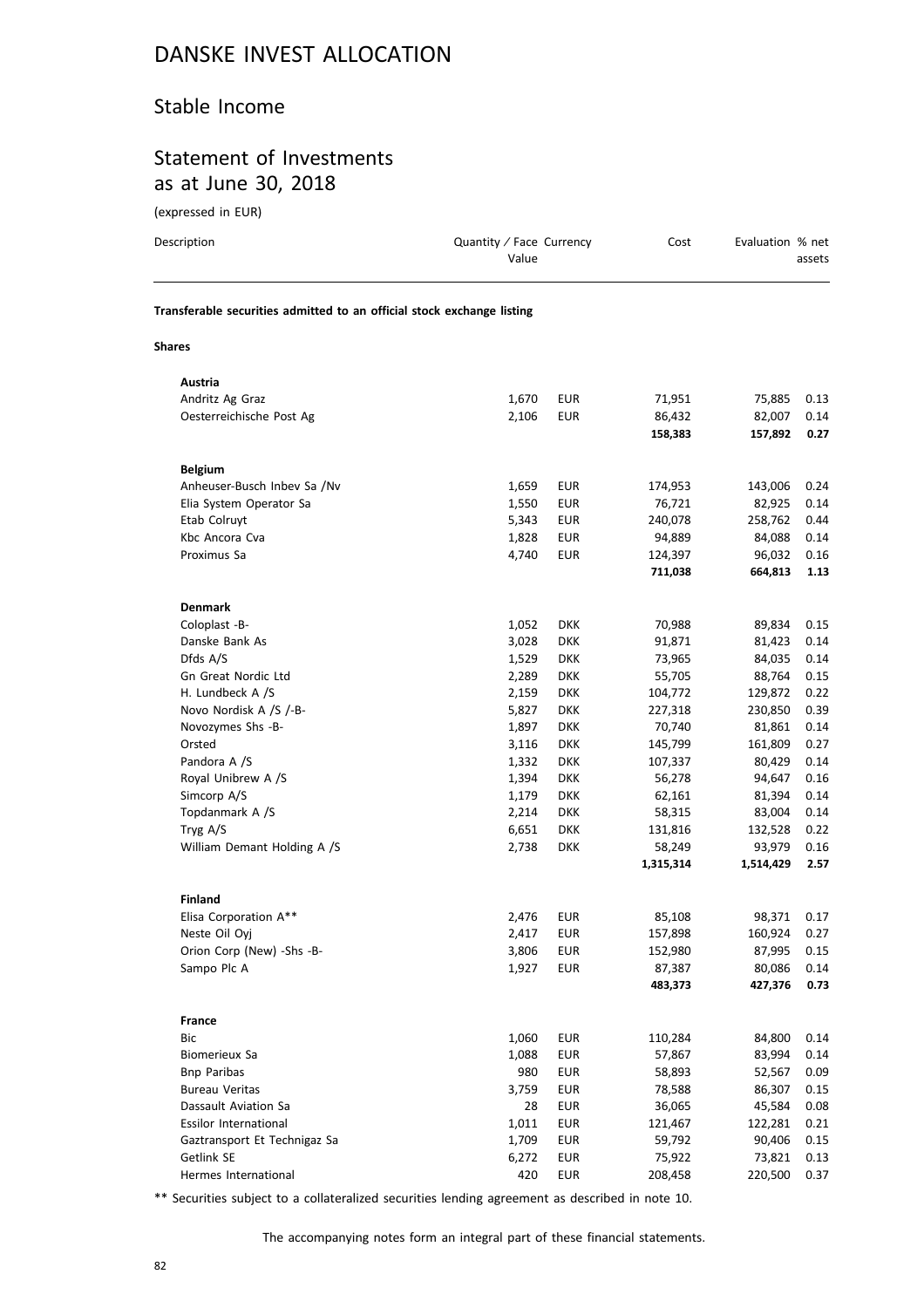## Stable Income

# Statement of Investments (continued) as at June 30, 2018

(expressed in EUR)

| Description                    | Quantity / Face Currency<br>Value |            | Cost                 | Evaluation % net     | assets       |
|--------------------------------|-----------------------------------|------------|----------------------|----------------------|--------------|
|                                |                                   |            |                      |                      |              |
| L Oreal                        | 1,069                             | <b>EUR</b> | 193,371              | 224,169              | 0.38         |
| Lvmh Moet Hennessy             | 475                               | EUR        | 98,952               | 135,256              | 0.23         |
| Metropole Television Sa M6     | 4,858                             | <b>EUR</b> | 95,107               | 83,266               | 0.14         |
| <b>Rubis Shs</b>               | 1,708                             | EUR        | 100,147              | 91,122               | 0.15         |
| Sanofi-Aventis                 | 3,297                             | EUR        | 251,879              | 228,482              | 0.39         |
| Total Sa                       | 3,046                             | <b>EUR</b> | 136,527<br>1,683,319 | 160,067<br>1,782,622 | 0.27<br>3.02 |
| Germany                        |                                   |            |                      |                      |              |
| Adidas - Namen-Akt             | 705                               | EUR        | 116,124              | 131,588              | 0.22         |
| Allianz Se /Nam. Vinkuliert    | 860                               | <b>EUR</b> | 149,923              | 152,495              | 0.26         |
| Basf Namen-Akt                 | 1,702                             | EUR        | 140,448              | 140,006              | 0.24         |
| Daimler Ag /Namen-Akt.         | 692                               | <b>EUR</b> | 46,512               | 38,531               | 0.07         |
| Deutsche Boerse Ag /Nam.       | 773                               | <b>EUR</b> | 84,915               | 88,393               | 0.15         |
| Deutsche Telekom /Nam.         | 10,340                            | EUR        | 167,797              | 138,039              | 0.23         |
| Fielmann Ag                    | 1,205                             | EUR        | 83,566               | 73,204               | 0.12         |
| Fuchs Petrolub Vz A            | 1,913                             | <b>EUR</b> | 81,998               | 80,843               | 0.14         |
| Innogy Se                      | 3,724                             | EUR        | 136,319              | 136,485              | 0.23         |
| Kabel Deutschland Holding Ag   | 1,539                             | <b>EUR</b> | 169,673              | 167,751              | 0.28         |
| Man Ag                         | 1,521                             | EUR        | 143,215              | 140,616              | 0.24         |
| Metro Ag                       | 10,815                            | EUR        | 102,762              | 78,387               | 0.13         |
| Rational Ag. Landsberg Am Lech | 158                               | <b>EUR</b> | 85,710               | 87,295               | 0.15         |
| Sap Ag                         | 2,142                             | <b>EUR</b> | 194,727              | 211,844              | 0.36         |
| Stada Arzneimittel Ag          | 1,076                             | EUR        | 67,112               | 86,726               | 0.15         |
|                                |                                   |            | 1,770,801            | 1,752,203            | 2.97         |
| <b>Great Britain</b>           |                                   |            |                      |                      |              |
| Admiral Group Plc              | 10,476                            | GBP        | 242,308              | 225,760              | 0.38         |
| Astrazeneca Plc                | 4,000                             | <b>SEK</b> | 228,022              | 238,151              | 0.40         |
| Berkeley Group Holdings        | 1,923                             | GBP        | 78,695               | 81,603               | 0.14         |
| Burberry Group Plc             | 3,597                             | GBP        | 87,555               | 87,573               | 0.15         |
| Compass Group Plc              | 8,496                             | GBP        | 151,902              | 156,031              | 0.26         |
| Diageo Plc                     | 7,022                             | GBP        | 195,436              | 216,637              | 0.37         |
| Direct Line                    | 32,296                            | GBP        | 148,261              | 125,616              | 0.21         |
| Domino S Pizza Group Plc       | 23,008                            | GBP        | 67,510               | 90,502               | 0.15         |
| Hargreaves Lansdown Plc**      | 3,758                             | GBP        | 56,605               | 83,782               | 0.14         |
| Hastings Group Holdings Plc    | 28,841                            | GBP        | 84,329               | 82,263               | 0.14         |
| Howden Joinery Group Plc       | 14,622                            | GBP        | 88,110               | 88,128               | 0.15         |
| Hsbc Holdings Plc              | 16,514                            | GBP        | 125,867              | 133,359              | 0.23         |
| Ig Group Holdings Plc          | 8,536                             | GBP        | 54,162               | 83,243               | 0.14         |
| Imperial Brands                | 2,843                             | GBP        | 95,016               | 91,300               | 0.15         |
| Intermediate Capital Group Plc | 6,595                             | GBP        | 84,914               | 80,820               | 0.14         |
| Johnson Matthey Plc            | 1,934                             | GBP        | 81,862               | 79,257               | 0.13         |
| Jupiter /Ipo                   | 15,470                            | GBP        | 89,368               | 77,333               | 0.13         |
| Lloyds Banking Group Plc       | 30,395                            | GBP        | 23,394               | 21,600               | 0.04         |
| Moneysupermarket. Com          | 23,575                            | GBP        | 80,967               | 83,642               | 0.14         |
| National Grid Plc              | 12,999                            | GBP        | 160,173              | 123,527              | 0.21         |
| Next Plc                       | 1,299                             | GBP        | 88,236               | 88,982               | 0.15         |
| Nmc Health Plc                 | 2,237                             | GBP        | 90,787               | 89,783               | 0.15         |
| Rightmove Plc                  | 1,406                             | GBP        | 62,870               | 83,250               | 0.14         |
| Rsa Insurance Group Plc        | 4,731                             | GBP        | 32,409               | 36,280               | 0.06         |

\*\* Securities subject to a collateralized securities lending agreement as described in note 10.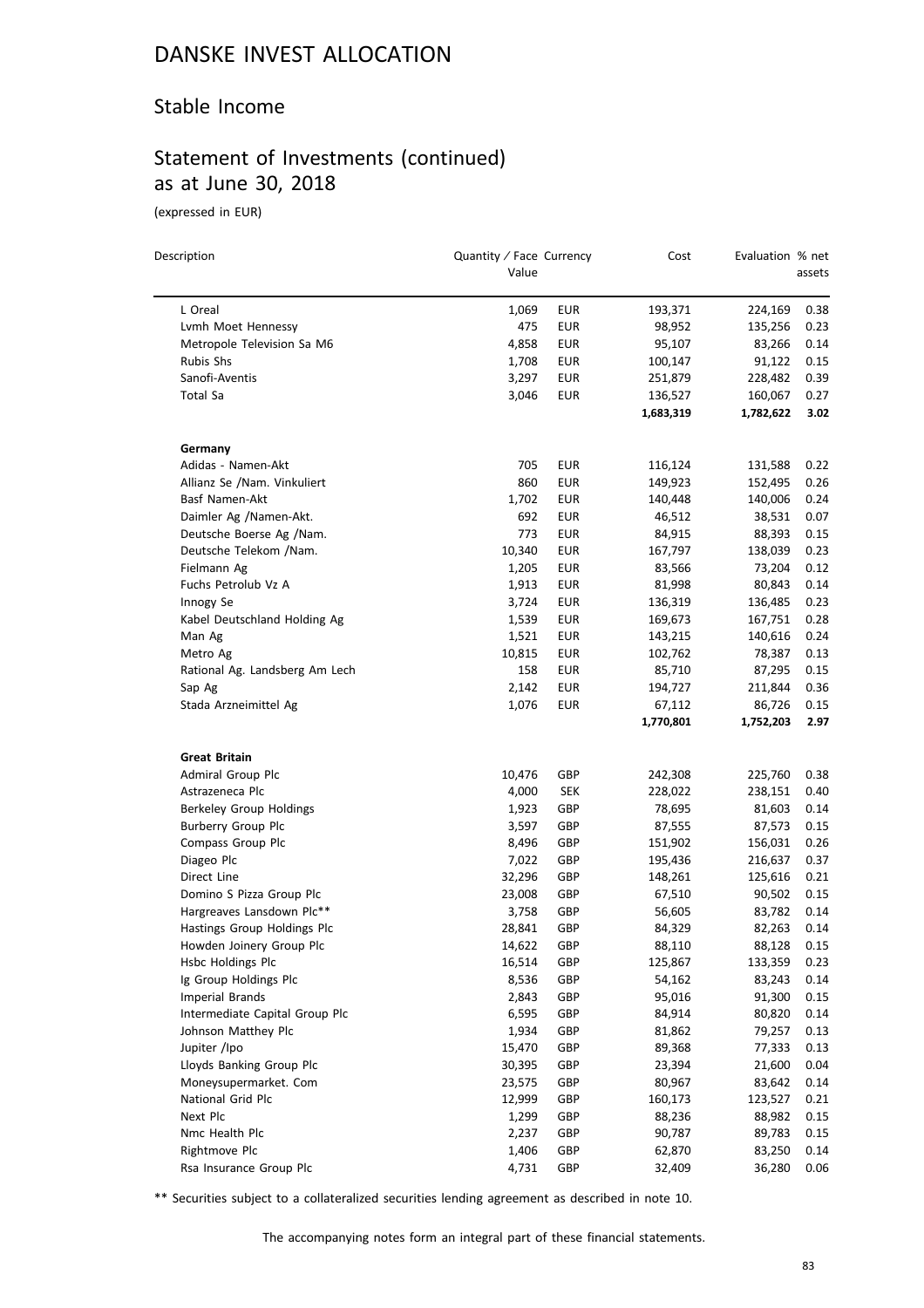### Stable Income

# Statement of Investments (continued) as at June 30, 2018

(expressed in EUR)

 $\overline{\phantom{0}}$ 

| Description                    | Quantity / Face Currency |            | Cost              | Evaluation % net  |              |
|--------------------------------|--------------------------|------------|-------------------|-------------------|--------------|
|                                | Value                    |            |                   |                   | assets       |
| Smith and Nephew Plc           | 5,780                    | GBP        | 87,915            | 91,490            | 0.16         |
| Unilever Plc                   | 1,982                    | GBP        | 93,047            | 94,139            | 0.16         |
| Victrex Plc                    | 2,397                    | GBP        | 51,449            | 77,936            | 0.13         |
| Vodafone Group Plc             | 61,387                   | GBP        | 163,368           | 128,311           | 0.22         |
| Wh Smith Plc                   | 3,785                    | GBP        | 77,188            | 85,941            | 0.15         |
|                                |                          |            | 2,971,725         | 3,026,239         | 5.13         |
| Guernsey                       |                          |            |                   |                   |              |
| <b>Burford Capital Limited</b> | 5,101                    | GBP        | 79,598            | 84,538            | 0.14         |
|                                |                          |            | 79,598            | 84,538            | 0.14         |
| Ireland                        |                          |            |                   |                   |              |
| Accenture Plc                  | 402                      | <b>USD</b> | 43,312            | 56,846            | 0.10         |
| Aib Group Plc                  | 29,942                   | EUR        | 142,223           | 141,746           | 0.24         |
| Glanbia Plc /-A-               | 2,278                    | <b>EUR</b> | 36,246            | 36,220            | 0.06         |
| Ryanair Holdings Plc           | 5,335                    | <b>EUR</b> | 85,305            | 83,439            | 0.14         |
| Seagate Technologie Plc        | 1,006                    | USD        | 47,513            | 48,739            | 0.08         |
|                                |                          |            | 354,599           | 366,990           | 0.62         |
| Israel                         |                          |            |                   |                   |              |
| Plus500 Ltd                    | 4,620                    | GBP        | 85,233            | 85,212            | 0.14         |
|                                |                          |            | 85,233            | 85,212            | 0.14         |
| Italy                          |                          |            |                   |                   |              |
| Ansaldo Sts Spa                | 13,090                   | EUR        | 141,954           | 158,651           | 0.27         |
| Azimut Holding Spa             | 6,150                    | <b>EUR</b> | 99,653            | 82,441            | 0.14         |
| Snam Rete Gas Spa              | 24,744                   | EUR        | 95,037            | 89,202            | 0.15         |
| Terna- Rete Elettrica Nazional | 16,680                   | <b>EUR</b> | 75,167            | 77,829            | 0.13         |
|                                |                          |            | 411,811           | 408,123           | 0.69         |
| Jersey                         |                          |            |                   |                   |              |
| Boohoo. Com Plc                | 21,401                   | GBP        | 42,893            | 47,941            | 0.08         |
| Experian Plc                   | 4,094                    | GBP        | 75,251            | 86,496            | 0.15         |
|                                |                          |            | 118,144           | 134,437           | 0.23         |
| Luxembourg                     |                          |            |                   |                   |              |
| Rtl Group Sa                   | 1,357                    | EUR        | 86,794<br>86,794  | 82,709<br>82,709  | 0.14<br>0.14 |
|                                |                          |            |                   |                   |              |
| Norway<br>Borregaard Asa       | 8,830                    | <b>NOK</b> | 67,428            | 81,569            | 0.14         |
| Entra Asa / Reit               |                          | <b>NOK</b> |                   |                   |              |
| Gjensidige Forsikring          | 10,268<br>5,989          | <b>NOK</b> | 114,900<br>87,474 | 121,195<br>82,386 | 0.21<br>0.14 |
| Leroy Seafood Group Asa        | 15,246                   | <b>NOK</b> | 88,434            | 87,561            | 0.15         |
| Marine Harvest Asa             | 2,446                    | <b>NOK</b> | 35,136            | 42,518            | 0.07         |
| Ocean Yield Asa                | 12,036                   | <b>NOK</b> | 88,957            | 89,837            | 0.15         |
| Salmar Asa                     | 2,395                    | <b>NOK</b> | 88,061            | 87,587            | 0.15         |
| Telenor As                     | 11,864                   | <b>NOK</b> | 212,910           | 213,431           | 0.36         |
|                                |                          |            | 783,300           | 806,084           | 1.37         |
|                                |                          |            |                   |                   |              |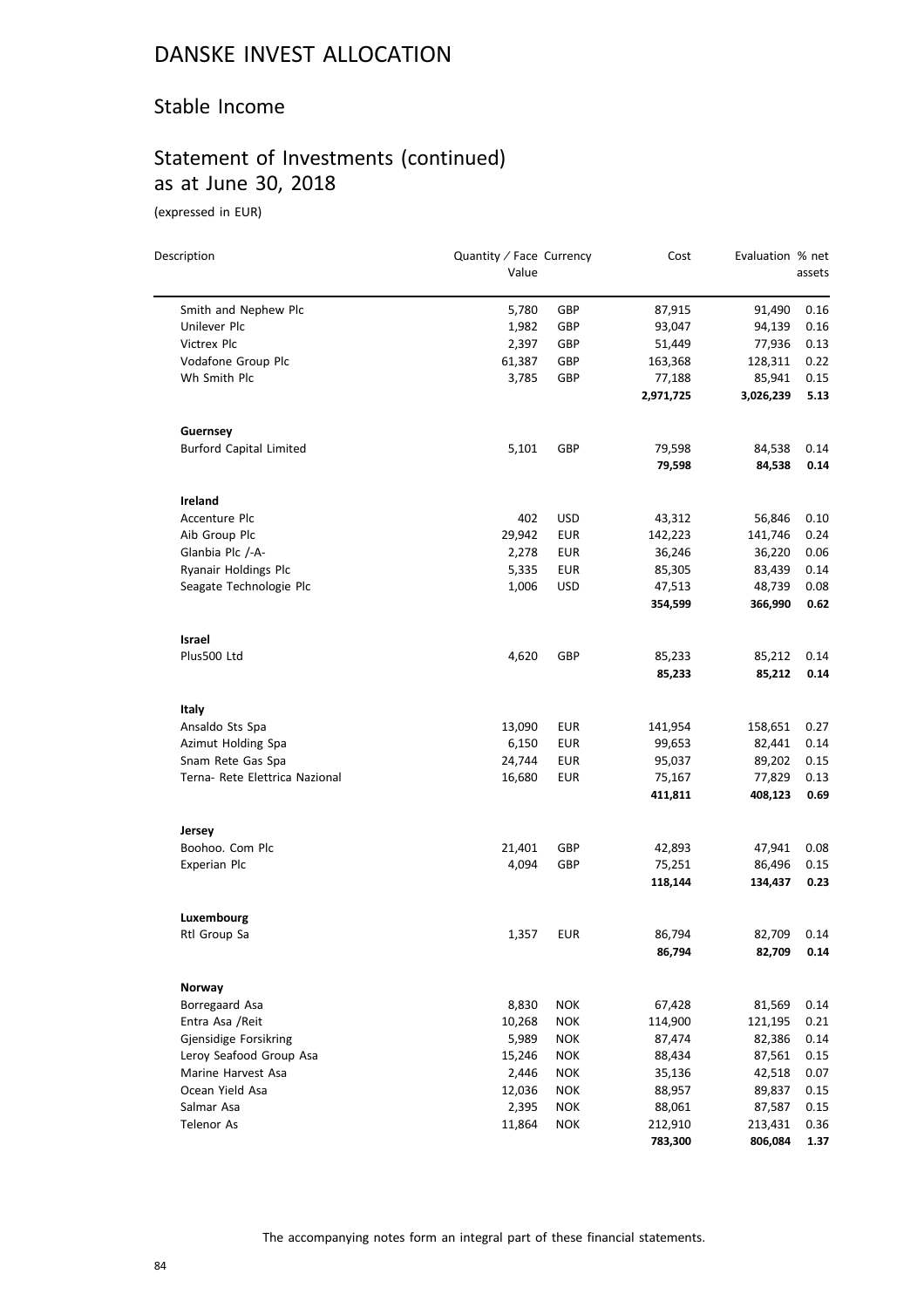## Stable Income

# Statement of Investments (continued) as at June 30, 2018

(expressed in EUR)

 $\overline{a}$ 

| Description                     | Quantity / Face Currency<br>Value |            | Cost      | Evaluation % net | assets |
|---------------------------------|-----------------------------------|------------|-----------|------------------|--------|
| Portugal                        |                                   |            |           |                  |        |
| Galp Energia Sgps Sa -B- Shrs   | 10,921                            | <b>EUR</b> | 170,450   | 177,193          | 0.30   |
| Navigator Company / Reg. Shs    | 15,999                            | <b>EUR</b> | 77,590    | 82,875           | 0.14   |
|                                 |                                   |            | 248,040   | 260,068          | 0.44   |
| <b>Spain</b>                    |                                   |            |           |                  |        |
| Abertis Infraestructuras Sa     | 7,707                             | <b>EUR</b> | 130,714   | 141,616          | 0.24   |
| Amadeus IT Group                | 1,190                             | EUR        | 83,211    | 80,896           | 0.14   |
| <b>Bme</b>                      | 2,888                             | <b>EUR</b> | 87,151    | 81,326           | 0.14   |
| Enagas                          | 3,593                             | <b>EUR</b> | 86,114    | 90,256           | 0.15   |
| Endesa Sa                       | 4,282                             | <b>EUR</b> | 87,441    | 81,422           | 0.14   |
| Hispaniaactiv.                  | 4,134                             | EUR        | 73,264    | 75,322           | 0.13   |
| Iberdrola Sa                    | 22,848                            | <b>EUR</b> | 149,560   | 153,310          | 0.26   |
| Merl Socimi /Reit               | 3,710                             | EUR        | 45,963    | 46,134           | 0.08   |
| Red Electrica Corporacion. Sa   | 4,403                             | <b>EUR</b> | 78,565    | 77,471           | 0.13   |
| Tecnicas Reunidas Sa            | 3,471                             | EUR        | 111,464   | 95,279           | 0.16   |
| Viscofan Envolturas Celulosi    | 1,522                             | EUR        | 77,178    | 87,591           | 0.15   |
| Zardoya Otis / Split Issue      | 10,360                            | EUR        | 85,211    | 86,713           | 0.15   |
|                                 |                                   |            | 1,095,836 | 1,097,336        | 1.86   |
| Sweden                          |                                   |            |           |                  |        |
| Aak Ab                          | 6,547                             | SEK        | 69,300    | 88,229           | 0.15   |
| Axfood Ab                       | 5,330                             | <b>SEK</b> | 76,569    | 87,484           | 0.15   |
| Biogaia Ab B                    | 2,396                             | <b>SEK</b> | 97,810    | 89,756           | 0.15   |
| Evolution Gaming Group Ab       | 1,641                             | <b>SEK</b> | 87,383    | 85,558           | 0.15   |
| Resurs Holding Ab               | 15,407                            | <b>SEK</b> | 84,703    | 84,319           | 0.14   |
| Tethys Oil Ab                   | 9,376                             | <b>SEK</b> | 87,456    | 87,731           | 0.15   |
|                                 |                                   |            | 503,221   | 523,077          | 0.89   |
| <b>Switzerland</b>              |                                   |            |           |                  |        |
| Bqe. Cantonale Vaudoise /Nom.   | 207                               | <b>CHF</b> | 127,826   | 133,445          | 0.23   |
| Cembra Money Bank Ag            | 1,183                             | <b>CHF</b> | 88,761    | 79,126           | 0.13   |
| Cie Financiere Richemont Nam-Ak | 1,895                             | <b>CHF</b> | 137,302   | 137,230          | 0.23   |
| Ems Chemie Holding Ag           | 150                               | CHF        | 87,101    | 81,922           | 0.14   |
| Garmin                          | 1,058                             | <b>USD</b> | 54,272    | 55,442           | 0.09   |
| Geberit Ag /Namen-Aktien        | 244                               | CHF        | 97,905    | 89,698           | 0.15   |
| Givaudan Sa /Reg.               | 81                                | <b>CHF</b> | 144,119   | 158,333          | 0.27   |
| Kuehne + Nagel International    | 1,650                             | <b>CHF</b> | 239,179   | 214,807          | 0.36   |
| Nestle Sa                       | 3,544                             | CHF        | 248,992   | 234,104          | 0.40   |
| Novartis Ag Basel /Nam.         | 3,751                             | <b>CHF</b> | 270,946   | 241,684          | 0.41   |
| Partners Group Holding**        | 296                               | <b>CHF</b> | 151,455   | 186,344          | 0.32   |
| Psp Swiss Property /Nam.        | 1,126                             | CHF        | 91,399    | 88,839           | 0.15   |
| Roche Holding Ag /Genussschein  | 1,218                             | <b>CHF</b> | 280,466   | 230,824          | 0.39   |
| Sgs Sa /Nom.                    | 38                                | <b>CHF</b> | 78,671    | 86,036           | 0.15   |
| Sonova Holding Ag /Nom.         | 594                               | <b>CHF</b> | 89,808    | 90,754           | 0.15   |
| Sunrise                         | 1,971                             | <b>CHF</b> | 144,823   | 138,560          | 0.24   |
| Swiss Prime Site Ag /Nom.       | 1,735                             | <b>CHF</b> | 124,448   | 136,288          | 0.23   |
| Swiss Re-Namen                  | 648                               | CHF        | 52,096    | 48,292           | 0.08   |
| Swisscom /Nam.                  | 324                               | <b>CHF</b> | 138,303   | 124,819          | 0.21   |
| Zurich Insurance Group / Nam.   | 622                               | CHF        | 151,891   | 159,102          | 0.27   |
|                                 |                                   |            | 2,799,763 | 2,715,649        | 4.61   |

\*\* Securities subject to a collateralized securities lending agreement as described in note 10.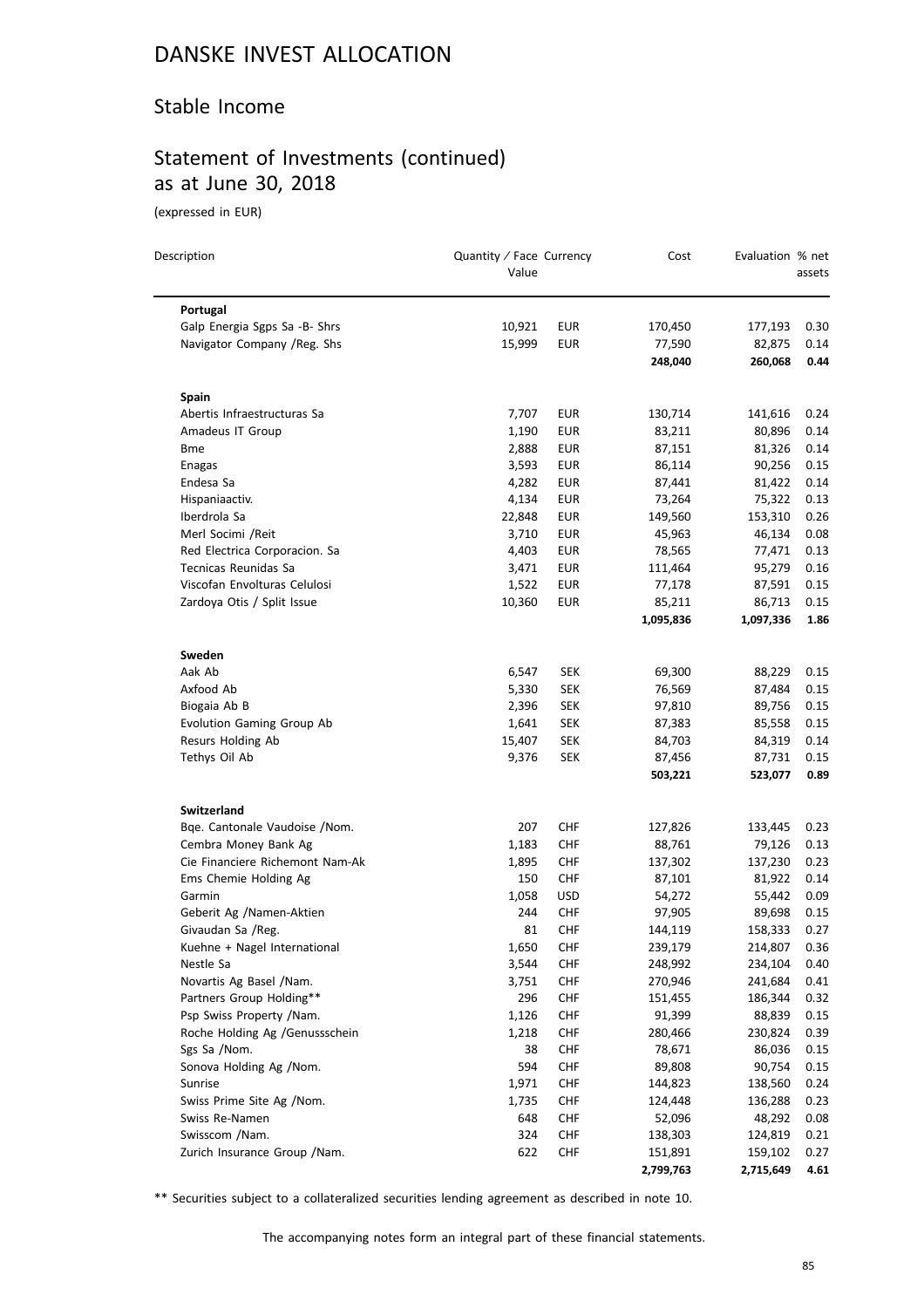## Stable Income

# Statement of Investments (continued) as at June 30, 2018

(expressed in EUR)

| Description                      | Quantity / Face Currency<br>Value |            | Cost    | Evaluation % net | assets |
|----------------------------------|-----------------------------------|------------|---------|------------------|--------|
| <b>The Netherlands</b>           |                                   |            |         |                  |        |
| Akzo Nobel Nv (Eur 2)            | 1,271                             | <b>EUR</b> | 98,787  | 94,029           | 0.16   |
| Asr Nederland Nv                 | 2,421                             | <b>EUR</b> | 84,668  | 84,638           | 0.14   |
| Corbion Nv - Shs                 | 3,041                             | <b>EUR</b> | 82,161  | 83,323           | 0.14   |
| Core Laboratories Nv             | 543                               | <b>USD</b> | 47,829  | 58,562           | 0.10   |
| Flow Traders                     | 2,512                             | <b>EUR</b> | 85,735  | 83,549           | 0.14   |
| Unilever Cert. Of Shs            | 5,156                             | EUR        | 238,279 | 246,612          | 0.42   |
| Wolters Kluwer Nv                | 1,827                             | <b>EUR</b> | 87,543  | 87,860           | 0.15   |
|                                  |                                   |            | 725,002 | 738,573          | 1.25   |
| <b>United States of America</b>  |                                   |            |         |                  |        |
| Aetna Inc                        | 317                               | <b>USD</b> | 43,343  | 50,511           | 0.09   |
| Aflac Inc                        | 1,468                             | USD        | 50,036  | 54,528           | 0.09   |
| Allison Tr                       | 1,562                             | <b>USD</b> | 48,222  | 53,615           | 0.09   |
| Ameriprise Financ. /Wh. I        | 411                               | <b>USD</b> | 57,375  | 48,929           | 0.08   |
| Amphenol Corporation -A-         | 667                               | <b>USD</b> | 43,310  | 49,918           | 0.08   |
| Ansys Inc                        | 362                               | <b>USD</b> | 45,160  | 53,813           | 0.09   |
| Apple Inc                        | 370                               | <b>USD</b> | 46,764  | 59,000           | 0.10   |
| Aptargroup Inc                   | 594                               | <b>USD</b> | 42,218  | 47,339           | 0.08   |
| Aqua America Inc                 | 1,615                             | <b>USD</b> | 46,846  | 48,965           | 0.08   |
| At & T                           | 1,924                             | <b>USD</b> | 62,114  | 53,240           | 0.09   |
| Bank Of Hawaii Corp              | 707                               | <b>USD</b> | 51,490  | 50,687           | 0.09   |
| Biogen Inc                       | 227                               | <b>USD</b> | 49,005  | 56,345           | 0.10   |
| Brdrdg Fncl Solutions / Wh. Iss. | 554                               | <b>USD</b> | 36,457  | 54,543           | 0.09   |
| Bristol Myers Squibb Co          | 1,100                             | <b>USD</b> | 53,440  | 52,291           | 0.09   |
| Brown & Brown Inc                | 2,302                             | <b>USD</b> | 47,241  | 54,557           | 0.09   |
| C.H. Robinson Worldwide Inc      | 672                               | <b>USD</b> | 39,631  | 48,253           | 0.08   |
| Carter S Inc                     | 570                               | <b>USD</b> | 48,225  | 54,197           | 0.09   |
|                                  | 805                               |            |         |                  |        |
| Cdw Corp                         | 714                               | <b>USD</b> | 46,239  | 56,550           | 0.10   |
| Celgene corp.                    |                                   | <b>USD</b> | 50,250  | 47,052           | 0.08   |
| Centerpoint Energy Inc           | 2,049                             | USD        | 44,321  | 48,543           | 0.08   |
| Chemed Corp                      | 190                               | <b>USD</b> | 51,827  | 52,370           | 0.09   |
| Chimera Investment Corp Reit     | 3,407                             | <b>USD</b> | 54,646  | 53,918           | 0.09   |
| Church & Dwight Co Inc           | 1,236                             | <b>USD</b> | 55,675  | 56,493           | 0.10   |
| Cigna corp.                      | 348                               | <b>USD</b> | 52,228  | 50,784           | 0.09   |
| Citrix Systems Inc               | 595                               | <b>USD</b> | 53,292  | 53,286           | 0.09   |
| Cognizant Technology Sol A       | 723                               | <b>USD</b> | 47,766  | 49,112           | 0.08   |
| Conocophillips                   | 932                               | <b>USD</b> | 53,281  | 54,808           | 0.09   |
| Credit Acceptance Corp           | 165                               | USD        | 45,679  | 50,033           | 0.08   |
| Domino S Pizza Inc               | 218                               | <b>USD</b> | 53,348  | 52,863           | 0.09   |
| Donaldson Co***                  | 1,336                             | USD        | 47,548  | 51,807           | 0.09   |
| Expeditors Intl Wash.            | 791                               | <b>USD</b> | 38,932  | 49,630           | 0.08   |
| <b>Express Scripts Hld</b>       | 765                               | <b>USD</b> | 52,250  | 51,044           | 0.09   |
| Exxon Mobil Corp                 | 777                               | <b>USD</b> | 55,288  | 54,750           | 0.09   |
| F5 Networks Inc                  | 366                               | <b>USD</b> | 40,931  | 54,423           | 0.09   |
| Factset Research System Inc      | 293                               | <b>USD</b> | 43,833  | 49,739           | 0.08   |
| Fair Isaac Corp                  | 321                               | <b>USD</b> | 37,606  | 52,972           | 0.09   |
| Fastenal                         | 1,080                             | <b>USD</b> | 47,354  | 45,259           | 0.08   |
| Fid Nat Fin -A- Fnf Group        | 1,472                             | <b>USD</b> | 48,392  | 47,160           | 0.08   |
| Fiserv Inc                       | 920                               | <b>USD</b> | 49,081  | 58,468           | 0.10   |
| Gentex Corp                      | 2,651                             | <b>USD</b> | 53,860  | 52,733           | 0.09   |
| Henry Jack & Associates Inc      | 480                               | <b>USD</b> | 43,681  | 53,397           | 0.09   |

The accompanying notes form an integral part of these financial statements.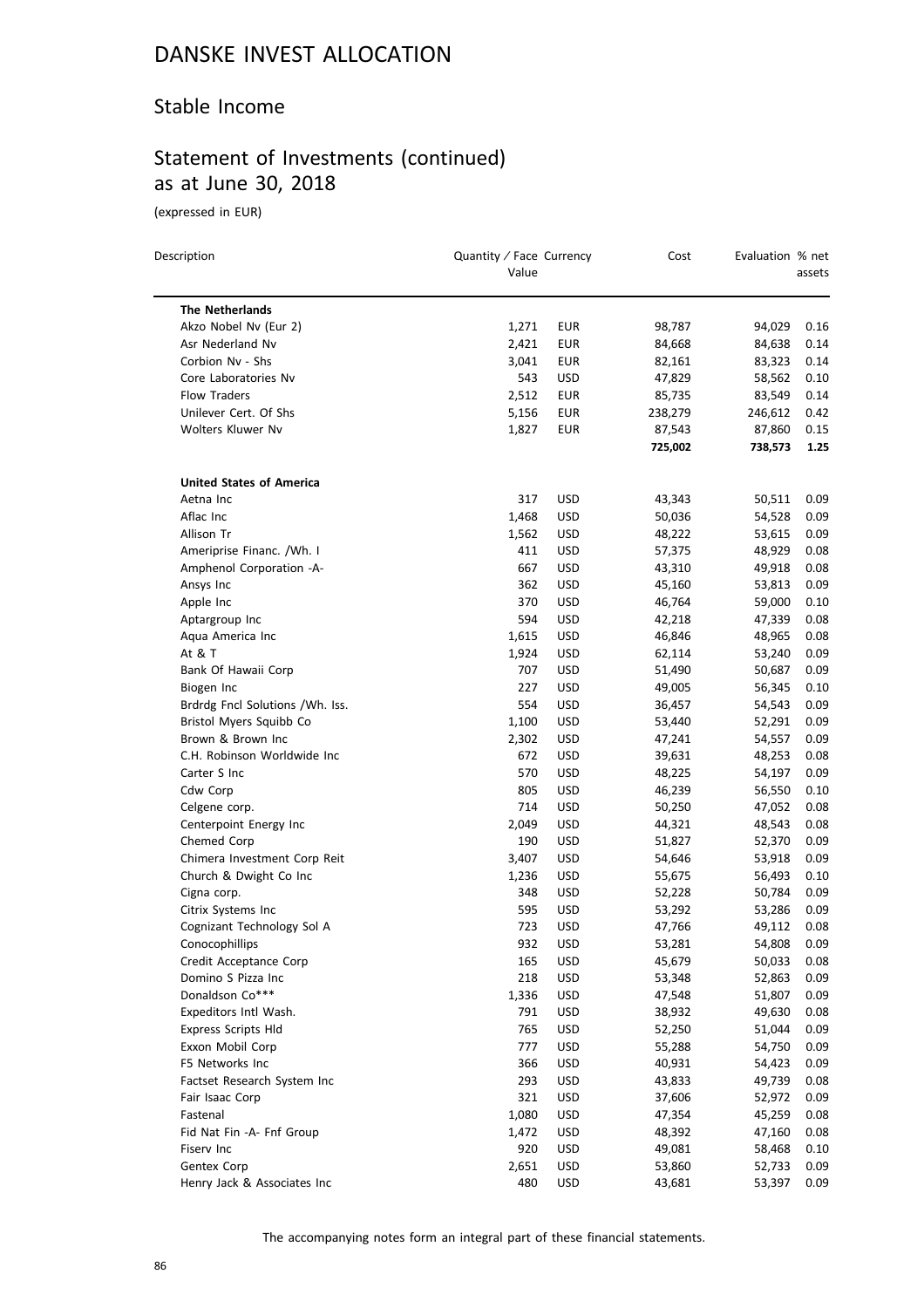### Stable Income

# Statement of Investments (continued) as at June 30, 2018

(expressed in EUR)

 $\overline{a}$ 

| Description                                     | Quantity / Face Currency<br>Value |            | Cost             | Evaluation % net | assets       |
|-------------------------------------------------|-----------------------------------|------------|------------------|------------------|--------------|
| Home Depot Inc                                  | 316                               | USD        | 42,249           | 53,027           | 0.09         |
| Humana Inc.                                     | 202                               | USD        | 43,794           | 51,571           | 0.09         |
| Hunt J.B. Transp. Serv.                         | 508                               | USD        | 48,679           | 52,944           | 0.09         |
| Ibm                                             | 444                               | <b>USD</b> | 59,347           | 53,450           | 0.09         |
| Intuit                                          | 305                               | USD        | 35,825           | 53,491           | 0.09         |
| Kansas City Southern                            | 541                               | USD        | 49,397           | 48,947           | 0.08         |
| Kellogg Co                                      | 873                               | USD        | 45,219           | 52,284           | 0.09         |
| Kimberly Clark Corp                             | 577                               | USD        | 49,296           | 51,847           | 0.09         |
| Lancaster Colony Corp.                          | 425                               | USD        | 51,126           | 50,779           | 0.09         |
| Las Vegas Sands Corp                            | 798                               | USD        | 52,900           | 51,874           | 0.09         |
| Manhattan Associates Inc                        | 1,288                             | <b>USD</b> | 52,341           | 51,684           | 0.09         |
| Marathon Petroleum Corp                         | 791                               | USD        | 47,249           | 47,251           | 0.08         |
| Marketaxess Holding Inc                         | 270                               | USD        | 47,955           | 47,035           | 0.08         |
| Marsh & Mc-Lennan Cos Inc                       | 715                               | USD        | 49,122           | 49,804           | 0.08         |
| Mastercard Inc Shs -A-                          | 333                               | USD        | 35,547           | 56,421           | 0.10         |
| Maxim Integrated Products                       | 1,040                             | USD        | 52,317           | 52,085           | 0.09         |
| Maximus                                         | 994                               | <b>USD</b> | 53,788           | 53,660           | 0.09         |
| Merck                                           | 987                               | <b>USD</b> | 42,664           | 51,161           | 0.09         |
| Mettler Toledo Intl Inc                         | 93                                | USD        | 47,656           | 45,783           | 0.08         |
| Morningstar Inc                                 | 456                               | USD        | 51,608           | 50,151           | 0.09         |
| Motorola Soltn / Ex-Distr                       | 552                               | USD        | 46,913           | 55,570           | 0.09         |
| Msci Inc -A-                                    | 353                               | USD        | 51,151           | 49,950           | 0.08         |
| Newmarket Corp                                  | 137                               | <b>USD</b> | 52,516           | 47,184           | 0.08         |
| Omnicom Group Inc.                              | 855                               | USD        | 49,671           | 56,086           | 0.10         |
| Paychex Inc                                     | 970                               | USD        | 48,875           | 56,667           | 0.10         |
| Pfizer Inc                                      | 1,663                             | USD        | 47,464           | 51,979           | 0.09         |
| Pool Corp                                       | 413                               | USD        | 54,235           | 54,035           | 0.09         |
| Procter & Gamble Co                             | 812                               | USD        | 59,856           | 54,480           | 0.09         |
| Publ. Serv. Enterprise                          | 1,074                             | USD        | 49,828           | 50,030           | 0.08         |
| Public Storage Inc                              | 274                               | <b>USD</b> | 50,034           | 53,922           | 0.09         |
| Ross Stores Inc                                 | 755                               | USD        | 38,015           | 55,231           | 0.09         |
| Ryman Hospitality Properties                    | 729                               | USD        | 41,320           | 51,449           | 0.09         |
| Science App - When Issued                       | 766                               | USD        | 53,368           | 54,008           | 0.09         |
| Sealed Air Corp (New)                           | 1,265                             | USD        | 47,121           | 46,139           | 0.08         |
| Simon Property /Paired Shs                      | 370                               | USD        | 53,441           | 54,455           | 0.09         |
| Starbucks Corp                                  | 1,244                             | USD        | 61,656           | 51,907           | 0.09         |
| Sysco Corp.                                     | 955                               | USD        | 42,335           | 56,111           | 0.10         |
| Texas Instruments Inc                           | 618                               | USD        | 41,592           | 57,959           | 0.10         |
| Texas Pacific Land Trust                        | 85                                | <b>USD</b> | 51,317           | 50,961           | 0.09         |
| The Hershey Co                                  | 635                               | <b>USD</b> | 57,328           | 51,409           | 0.09         |
| Tix Companies Inc                               | 670                               | <b>USD</b> | 41,922           | 54,905           | 0.09         |
| Torchmark Corp                                  | 659                               | <b>USD</b> |                  | 45,971           | 0.08         |
| Total System Services Inc                       | 675                               |            | 50,253           |                  |              |
| Univ. Health Serv. Inc B                        | 508                               | USD<br>USD | 47,537<br>49,359 | 48,897<br>48,970 | 0.08<br>0.08 |
| Utd Parcel Service Inc B                        | 570                               | <b>USD</b> |                  | 51,880           | 0.09         |
|                                                 |                                   |            | 47,244           |                  |              |
| Valero Ener. Corp<br>Varian Medical Systems Inc | 563<br>542                        | <b>USD</b> | 33,326<br>48,707 | 52,806           | 0.09         |
|                                                 |                                   | <b>USD</b> |                  | 53,319           | 0.09         |
| Verizon Communications Inc                      | 1,180                             | <b>USD</b> | 46,256           | 51,590           | 0.09         |
| Vf Corp                                         | 830<br>464                        | USD        | 49,687           | 58,213           | 0.10         |
| Visa Inc -A-                                    |                                   | <b>USD</b> | 38,441           | 52,945           | 0.09         |
| Walt Disney /Disney Ser                         | 608                               | <b>USD</b> | 55,880           | 54,758           | 0.09         |
| Waste Management Inc                            | 702                               | <b>USD</b> | 51,295           | 48,741           | 0.08         |

The accompanying notes form an integral part of these financial statements.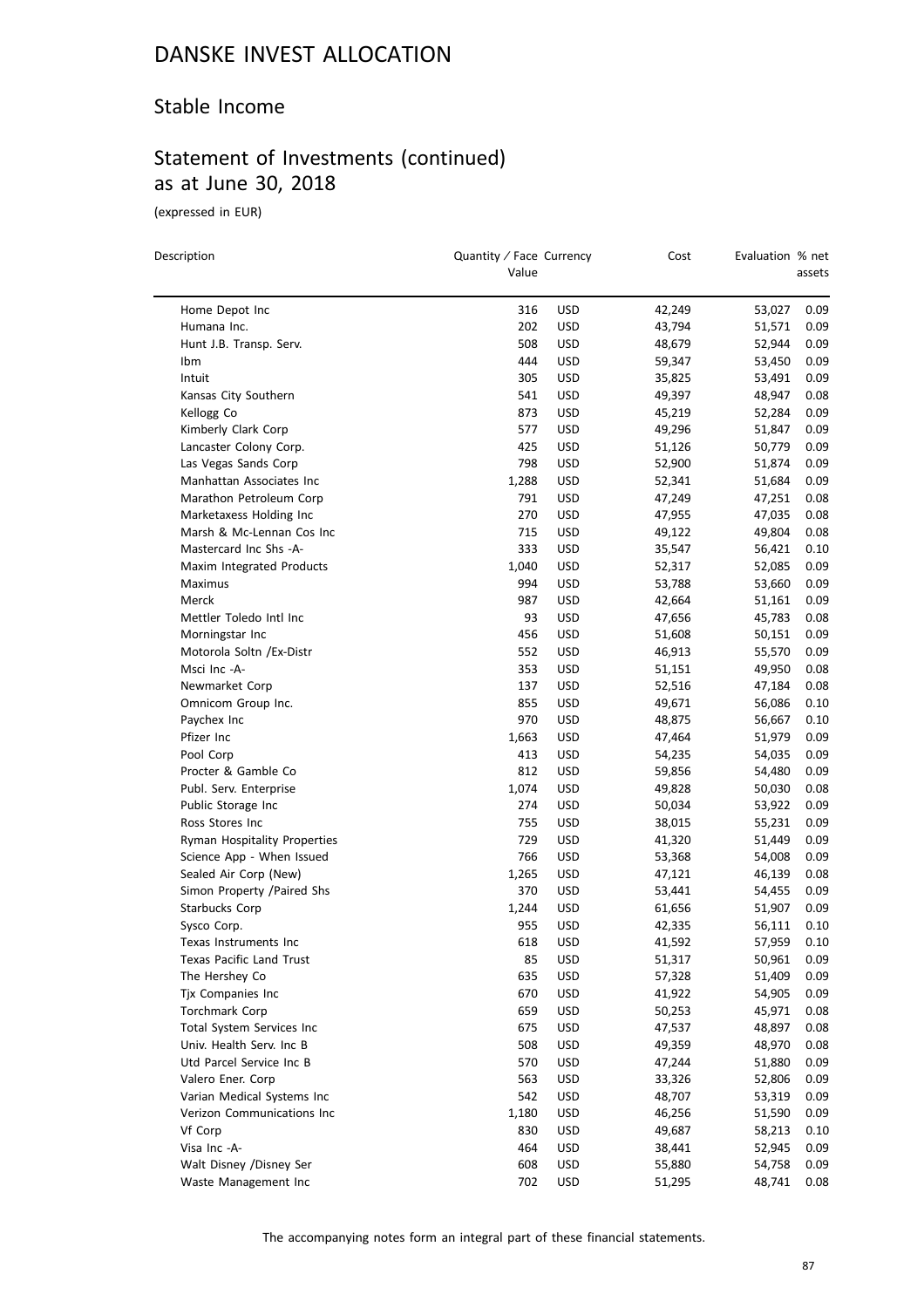### Stable Income

## Statement of Investments (continued) as at June 30, 2018

(expressed in EUR)

| Description                                                                                                                                  | Quantity / Face Currency<br>Value |            | Cost       | Evaluation % net | assets |
|----------------------------------------------------------------------------------------------------------------------------------------------|-----------------------------------|------------|------------|------------------|--------|
| Western Union Company                                                                                                                        | 3,062                             | <b>USD</b> | 46,999     | 53,433           | 0.09   |
| Ww Grainger Inc                                                                                                                              | 187                               | <b>USD</b> | 29,439     | 49,440           | 0.08   |
| Zoetis Inc -A-                                                                                                                               | 750                               | <b>USD</b> | 41,173     | 54,691           | 0.09   |
|                                                                                                                                              |                                   |            | 4,611,818  | 5,003,265        | 8.49   |
| <b>Total - Shares</b>                                                                                                                        |                                   |            | 20,997,112 | 21,631,635 36.70 |        |
| Total - Transferable securities admitted to an official stock exchange listing                                                               |                                   |            | 20,997,112 | 21,631,635 36.70 |        |
| Open-ended collective investment scheme qualifying under article 41(1)(e) of the amended law of December 17, 2010<br><b>Investment Funds</b> |                                   |            |            |                  |        |
|                                                                                                                                              |                                   |            |            |                  |        |
| Ireland                                                                                                                                      |                                   |            |            |                  |        |
| FI GI Eq Rsk Pr Ls A Eur Cap                                                                                                                 | 108,743                           | <b>EUR</b> | 11,161,402 | 11,346,265 19.25 |        |
|                                                                                                                                              |                                   |            | 11,161,402 | 11,346,265 19.25 |        |
| Luxembourg                                                                                                                                   |                                   |            |            |                  |        |
| Danske I Eu Hyb -A- Cap*                                                                                                                     | 248,859                           | <b>EUR</b> | 2,906,430  | 3,234,178        | 5.49   |
| Danske I Eulsd Shs-I P-Cap*                                                                                                                  | 211,957                           | <b>EUR</b> | 2,424,361  | 2,363,743        | 4.01   |
| Danske Inv Nor Cb -I- Eur /Cap*                                                                                                              | 587,604                           | <b>EUR</b> | 6,010,588  | 6,280,310 10.65  |        |

**Total - Investment Funds 32,745,174 34,540,670 58.59**

**Total - Open-ended collective investment scheme qualifying under article 41(1)(e) of the amended law of December 17, 2010 32,745,174 34,540,670 58.59**

Danske Invest /High Dividend -I- /Cap\* 769,075 EUR 10,242,393 11,316,174 19.20

**21,583,772 23,194,405 39.35**

**TOTAL INVESTMENT PORTFOLIO 53,742,286 56,172,305 95.29**

\* Related party fund (Note 3)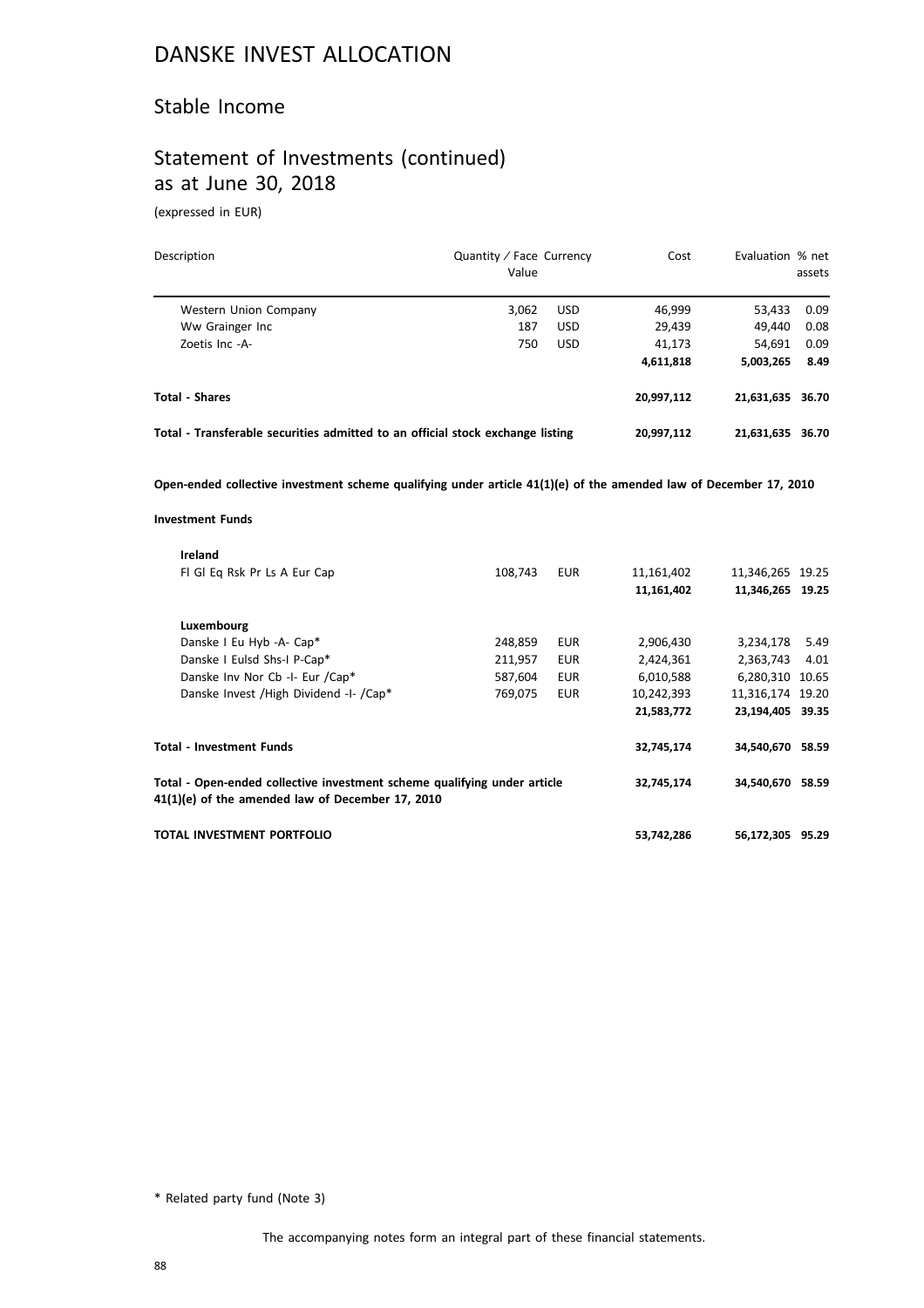## Stable Income

# Geographical and Economic Portfolio Breakdowns as at June 30, 2018

(expressed as a percentage of net assets)

| Geographical breakdown   | %     |
|--------------------------|-------|
| Luxembourg               | 39.49 |
| Ireland                  | 19.87 |
| United States of America | 8.49  |
| Great Britain            | 5.13  |
| Switzerland              | 4.61  |
| France                   | 3.02  |
| Germany                  | 2.97  |
| Denmark                  | 2.57  |
| Spain                    | 1.86  |
| Norway                   | 1.37  |
| The Netherlands          | 1.25  |
| Belgium                  | 1.13  |
| Sweden                   | 0.89  |
| Finland                  | 0.73  |
| Italy                    | 0.69  |
| Portugal                 | 0.44  |
| Austria                  | 0.27  |
| Jersey                   | 0.23  |
| Israel                   | 0.14  |
| Guernsey                 | 0.14  |
|                          |       |

**95.29**

| Economic breakdown                                | %     |
|---------------------------------------------------|-------|
| <b>Investment Funds</b>                           | 58.69 |
| <b>Pharmaceuticals and Cosmetics</b>              | 4.30  |
| Holding and Finance Companies                     | 3.85  |
| Insurance                                         | 2.54  |
| Internet Software                                 | 2.31  |
| <b>News Transmission</b>                          | 2.15  |
| <b>Public Services</b>                            | 2.07  |
| Transportation                                    | 2.00  |
| <b>Food and Distilleries</b>                      | 1.89  |
| Petrol                                            | 1.55  |
| <b>Banks and Financial Institutions</b>           | 1.43  |
| Retail                                            | 1.42  |
| Chemicals                                         | 1.30  |
| <b>Textile</b>                                    | 1.17  |
| Real Estate Companies                             | 1.06  |
| Mechanics, Machinery                              | 0.84  |
| <b>Tobacco and Spirits</b>                        | 0.77  |
| Leisure                                           | 0.69  |
| <b>Healthcare Education &amp; Social Services</b> | 0.65  |
| <b>Consumer Goods</b>                             | 0.55  |
| Graphic Art, Publishing                           | 0.48  |
| <b>Other Services</b>                             | 0.42  |
| Office Equipment, Computers                       | 0.37  |
| Electronic Semiconductor                          | 0.35  |
| Construction, Building Material                   | 0.29  |
| <b>Business Houses</b>                            | 0.23  |
| Electronics and Electrical Equipment              | 0.23  |
| Forest Products and Paper Industry                | 0.23  |
| Aerospace Technology                              | 0.22  |
| Agriculture and Fishing                           | 0.22  |
| Biotechnology                                     | 0.18  |
| Packaging and Container Industry                  | 0.16  |
| Automobile Industry                               | 0.15  |
| Various Capital Goods                             | 0.15  |
| Mortgage and Funding Institutions                 | 0.14  |
| <b>Precious Metals</b>                            | 0.13  |
| Environmental Services & Recycling                | 0.08  |

**95.29**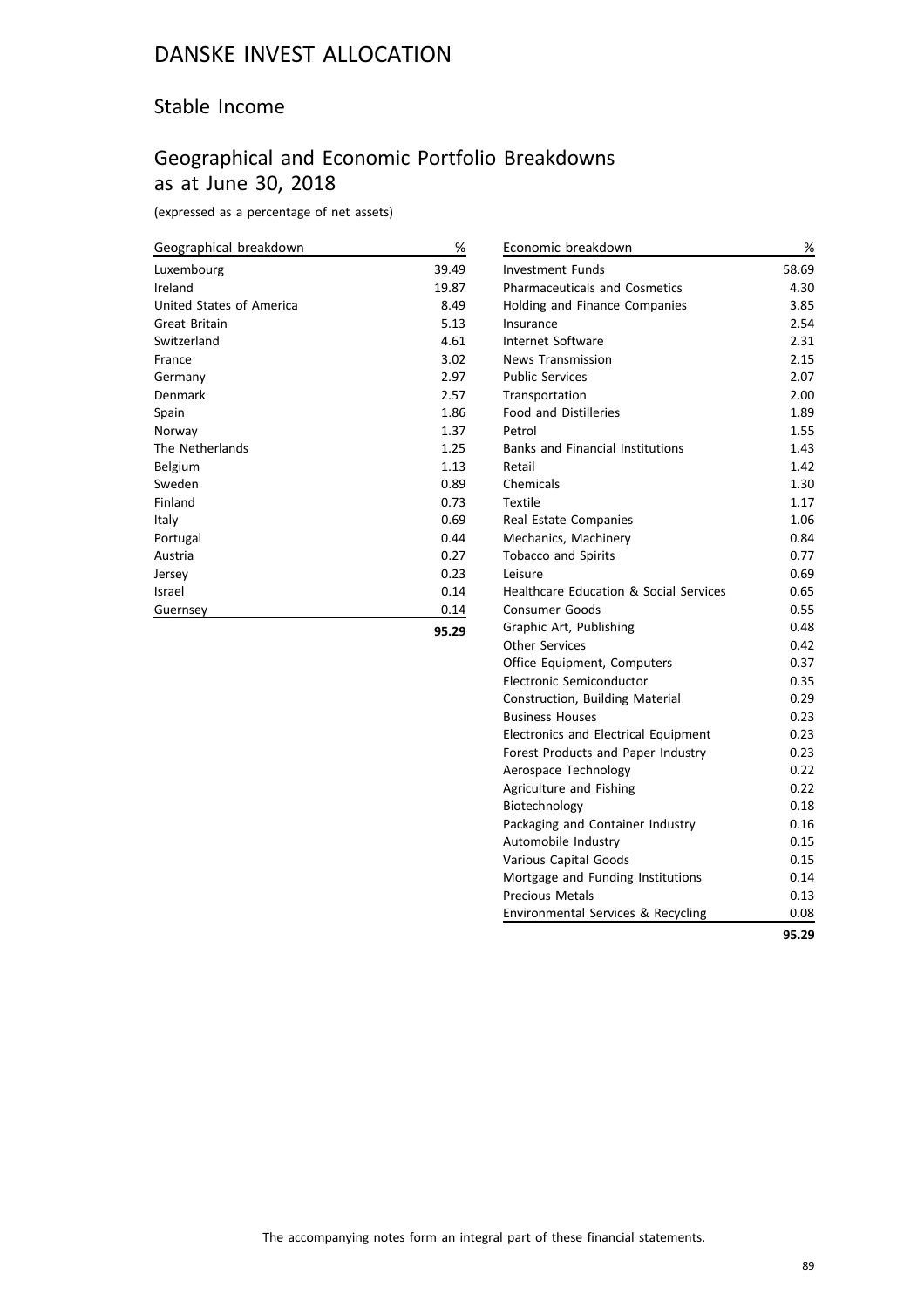### Notes to the Unaudited Financial Statements as at June 30, 2018

### **NOTE 1 — GENERAL**

DANSKE INVEST ALLOCATION, (the "Fund"), is an undertaking for collective investment in transferable securities in the legal form of an investment company with variable capital (Société d'Investissement à Capital Variable, "SICAV"), subject to Part I of the amended Law of December 17, 2010 (the "2010 Law") transposing Directive 2009/65/EC relating to undertakings for collective investment in transferable securities ("UCITS").

The Articles were first published on August 10, 2001 in the *RESA (Recueil électronique des sociétés et associations), Recueil des Sociétés et Associations* (the "RESA (Recueil électronique des sociétés et associations)"). They were amended on September 6, 2005, October 24, 2005, November 14, 2008 and July 16, 2014 and published in the RESA (Recueil électronique des sociétés et associations) on November 25, 2005, November 16, 2005, December 8, 2008 and October 8, 2014 respectively.

The Fund has appointed Danske Invest Management Company to serve as its designated Management Company under chapter 15 of the 2010 Law pursuant to an agreement as of July 16, 2014 (the "Management Company Agreement") for an unlimited duration, unless terminated by either party with six (6) months' prior written notice. The Management Company must at all time act honestly and fairly in conducting its activities in the best interest of the Shareholders and in conformity with the 2010 Law, the Prospectus and the Articles. The Management Company was incorporated on September 21, 1988 as a société anonyme under the laws of the Grand Duchy of Luxembourg. The Management Company is registered with the Luxembourg Registre de Commerce et des Sociétés under the number B-28945 and is approved as a Management Company under Chapter 15 of the 2010 Law. Danske Invest Management Company has also been appointed as Management Company for the following Investment Funds: Danske Invest SICAV, Danske Fund of Funds and Danske Invest SICAV-SIF.

The registered office of the Fund is established at 13, rue Edward Steichen, L-2540 Luxembourg. The Fund is recorded at the Luxembourg Registre de Commerce et des Sociétés under the number B 82717.

The Fund is an umbrella fund and as such provides investors with the choice of investments in a range of Funds, each of which relates to a separate portfolio of liquid assets and other securities and assets permitted by the 2010 Law and the specific investment objectives as described in the relevant appendix to the prospectus.

On June 30, 2018, twenty Funds were operational:

- Dynamic
- Equity Opportunities
- ESG Basic 20 (launched on June 12, 2018)
- ESG Basic 35 (launched on June 12, 2018)
- ESG Basic 50 (launched on June 12, 2018)
- ESG Basic 80 (launched on June 12, 2018)
- ESG Basic 100 (launched on June 12, 2018)
- Horisont Aktie
- Horisont Balanserad
- Horisont Försiktig
- Horisont Offensiv
- Horisont Ränta
- June Balanced
- June Defensive
- June Equity
- June Moderate
- June Moderate Short
- June Opportunity
- June Progressive
- Stable Income

The Fund's purpose is to invest in all kinds of transferable securities, units or shares of UCITS or other UCIs, as well as derivatives on transferable securities and other financial instruments authorised by the 2010 Law.

Each fund has a separate investment objective, which it pursues through separate investment policies as fully described in the Prospectus. An outline of the investment objectives for each fund is below.

#### **Dynamic**

Investment objective: To achieve long-term investment growth.

Investment policy: The fund gains exposure to equities and bonds, with emphasis on equities, by investing mainly in other funds. The fund may gain exposure to any credit quality, sector and country, including emerging markets.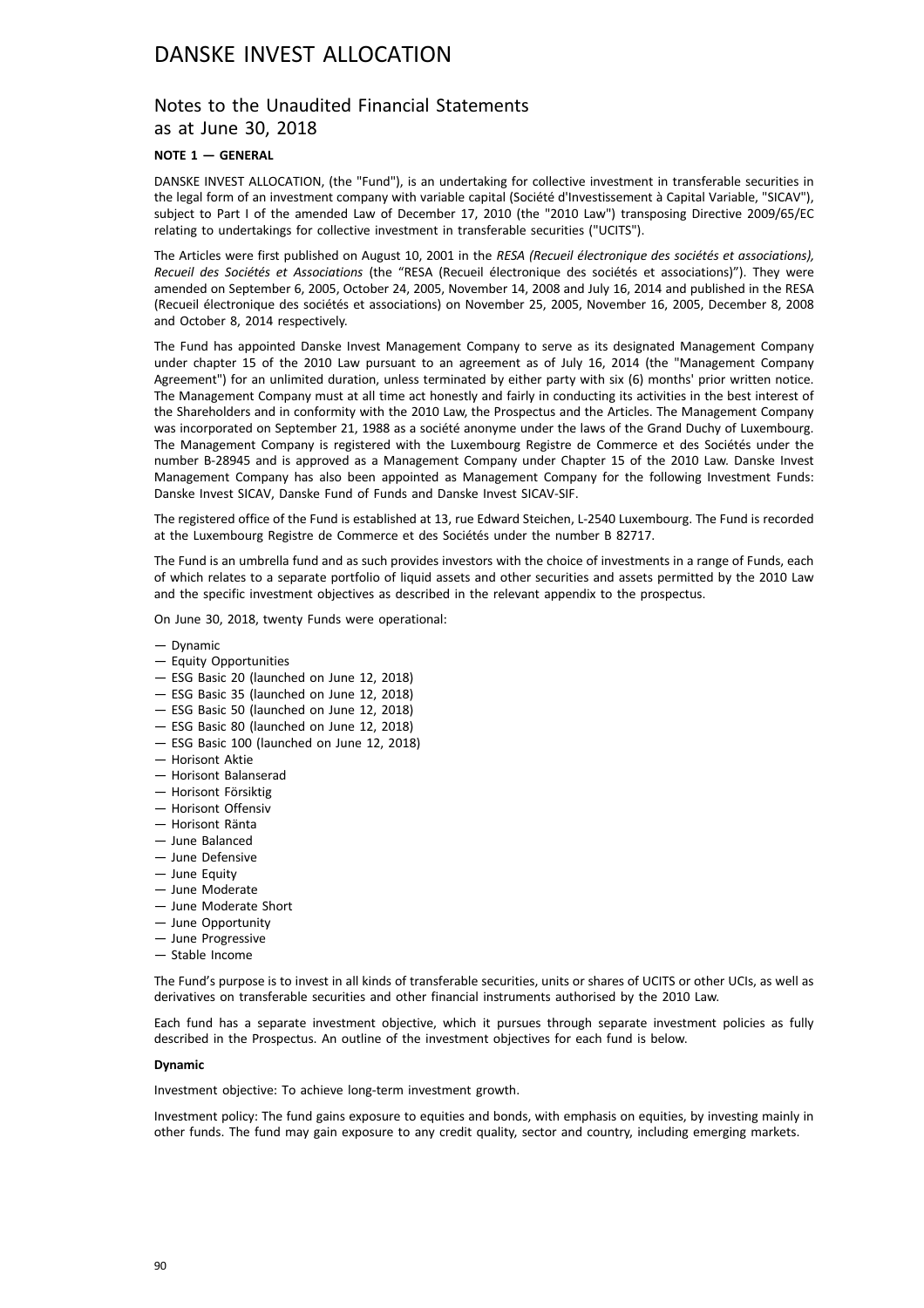### Notes to the Unaudited Financial Statements (continued) as at June 30, 2018

### **NOTE 1 — GENERAL (continued)**

#### **Equity Opportunities**

Investment objective: To achieve long-term investment growth.

Investment policy: The fund gains exposure to equities from anywhere in the world by investing mainly in other funds. The fund may gain exposure to any sector and country, including emerging markets.

#### **ESG Basic 20 (launched on June 12, 2018)**

Investment objective: To achieve long-term investment growth, while applying a defensive-to-balanced asset allocation strategy.

Investment policy: The fund gains exposure to bonds and equities, with emphasis on bonds, by investing in other funds, such as exchange-traded funds (ETF) and index-tracking funds. With these other funds, responsible investment and ESG principles are applied either at the securities selection or index construction level. The fund may gain exposure to any credit quality, sector and country, including emerging markets.

#### **ESG Basic 35 (launched on June 12, 2018)**

Investment objective: To achieve long-term investment growth, while applying a balanced asset allocation strategy.

Investment policy: The fund gains exposure to bonds and equities, with emphasis on bonds, by investing in other funds, such as exchange-traded funds (ETF) and index-tracking funds. With these other funds, responsible investment and ESG principles are applied either at the securities selection or index construction level. The fund may gain exposure to any credit quality, sector and country, including emerging markets.

#### **ESG Basic 50 (launched on June 12, 2018)**

Investment objective: To achieve long-term investment growth, while applying a balanced asset allocation strategy.

Investment policy: The fund gains exposure to equities and bonds, in equal proportion, by investing in other funds, such as exchange-traded funds (ETF) and index-tracking funds. With these other funds, responsible investment and ESG principles are applied either at the securities selection or index construction level. The fund may gain exposure to any credit quality, sector and country, including emerging markets.

### **ESG Basic 80 (launched on June 12, 2018)**

Investment objective: To achieve long-term investment growth, while applying a balanced-to-opportunistic asset allocation strategy.

Investment policy: The fund gains exposure to equities and bonds, with emphasis on equities, by investing in other funds, such as exchange-traded funds (ETF) and index-tracking funds. With these other funds, responsible investment and ESG principles are applied either at the securities selection or index construction level. The fund may gain exposure to any credit quality, sector and country, including emerging markets.

### **ESG Basic 100 (launched on June 12, 2018)**

Investment objective: To achieve long-term investment growth, while applying an opportunistic asset allocation strategy.

Investment policy: The fund gains exposure to equities by investing in other funds, such as exchange-traded funds (ETF) and index-tracking funds. With these other funds, responsible investment and ESG principles are applied either at the securities selection or index construction level. The fund may gain exposure to any credit quality, sector and country, including emerging markets.

#### **Horisont Aktie**

Investment objective: To achieve above-market performance, while applying an opportunistic asset allocation strategy.

Investment policy: The fund gains exposure to equities by investing mainly in other funds. The fund may gain exposure to any sector and country, including emerging markets.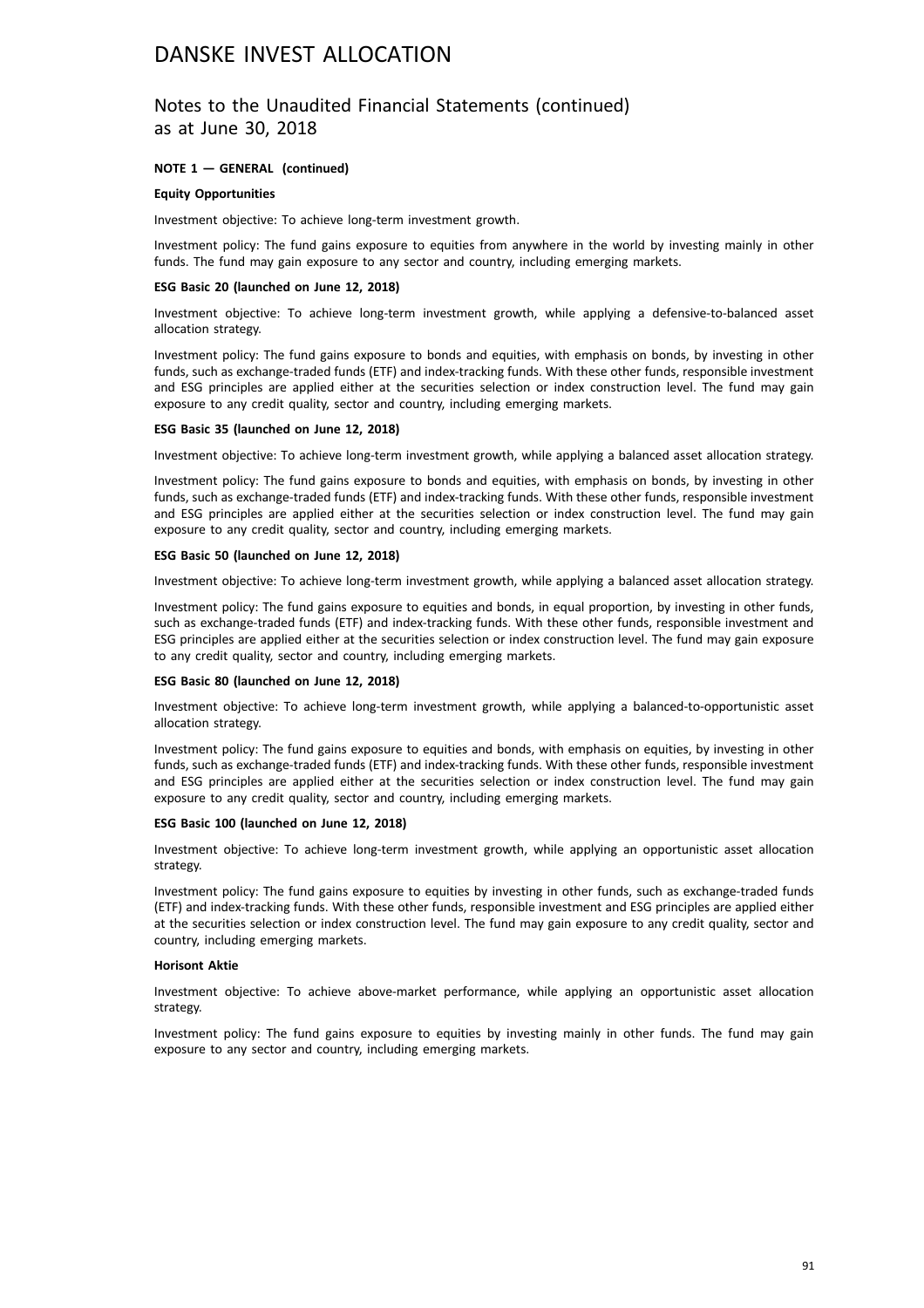### Notes to the Unaudited Financial Statements (continued) as at June 30, 2018

### **NOTE 1 — GENERAL (continued)**

#### **Horisont Balanserad**

Investment objective: To achieve above-market performance, while applying a balanced asset allocation strategy.

Investment policy: The fund gains exposure to equities and bonds, in equal proportion, by investing mainly in other funds. The fund may gain exposure to any credit quality, sector and country, including emerging markets.

#### **Horisont Försiktig**

Investment objective: To achieve above-market performance, while applying a defensive-to-balanced asset allocation strategy.

Investment policy: The fund gains exposure to bonds and equities, with emphasis on bonds, by investing mainly in other funds. The fund may gain exposure to any credit quality, sector and country, including emerging markets.

#### **Horisont Offensiv**

Investment objective: To achieve above-market performance, while applying a balanced-to-opportunistic asset allocation strategy.

Investment policy: The fund gains exposure to equities and bonds, with emphasis on equities, by investing mainly in other funds. The fund may gain exposure to any sector and country, including emerging markets.

#### **Horisont Ränta**

Investment objective: To achieve above-market performance, while applying a defensive asset allocation strategy.

Investment policy: The fund gains exposure to bonds by investing mainly in other funds. The fund may gain exposure to credit quality, sector and country.

#### **June Balanced**

Investment objective: To achieve long-term investment growth, while applying a balanced asset allocation strategy.

Investment policy: The fund gains exposure to bonds and equities, with emphasis on bonds, by investing in exchange-traded funds (ETF) and index-tracking funds. The fund may gain exposure to any credit quality, sector and country, including emerging markets. The fund's responsible investments policy does not apply to the underlying funds.

#### **June Defensive**

Investment objective: To achieve long-term investment growth, while applying a defensive asset allocation strategy.

Investment policy: The fund gains exposure to bonds and equities, with emphasis on bonds, by investing in exchange-traded funds (ETF) and index-tracking funds. The fund may gain exposure to any credit quality, sector and country, including emerging markets. The fund's responsible investments policy does not apply to the underlying funds.

#### **June Equity**

Investment objective: To achieve long-term investment growth, while applying an opportunistic asset allocation strategy.

Investment policy: The fund gains exposure to equities by investing in exchange-traded funds (ETF) and indextracking funds. The fund may gain exposure to any credit quality, sector and country, including emerging markets. The fund's responsible investments policy does not apply to the underlying funds.

#### **June Moderate**

Investment objective: To achieve long-term investment growth, while applying a defensive-to-balanced asset allocation strategy.

Investment policy: The fund gains exposure to bonds and equities, with emphasis on bonds, by investing in exchange-traded funds (ETF) and index-tracking funds. The fund may gain exposure to any credit quality, sector and country, including emerging markets. The fund's responsible investments policy does not apply to the underlying funds.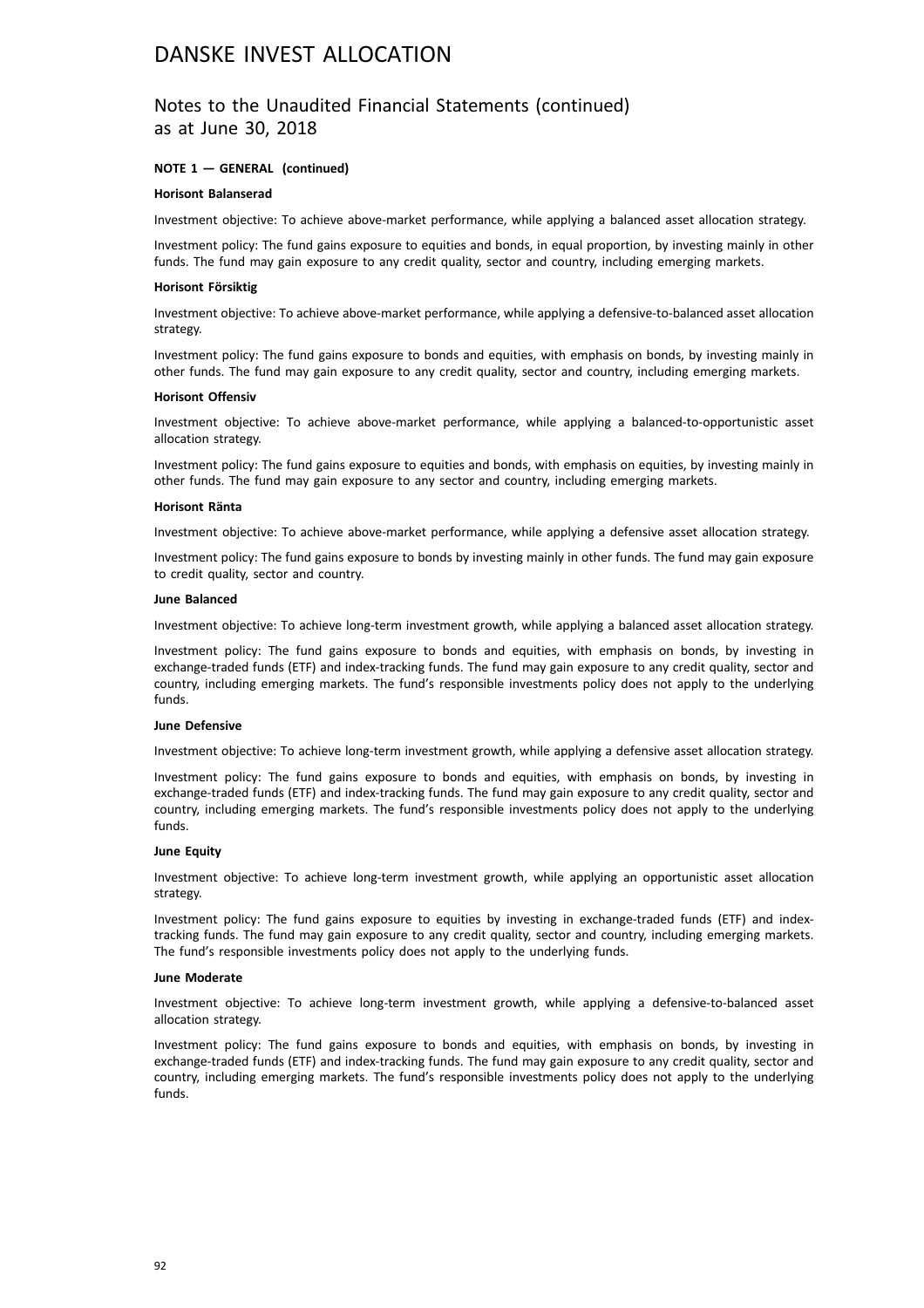### Notes to the Unaudited Financial Statements (continued) as at June 30, 2018

### **NOTE 1 — GENERAL (continued)**

#### **June Moderate Short**

Investment objective: To achieve long-term investment growth, while applying a defensive-to-balanced asset allocation strategy.

Investment policy: The fund gains exposure to bonds and equities, with emphasis on bonds, by investing in exchange-traded funds (ETF) and index-tracking funds. The fund may gain exposure to any credit quality, sector and country, including emerging markets. The fund's responsible investments policy does not apply to the underlying funds.

### **June Opportunity**

Investment objective: To achieve long-term investment growth, while applying a balanced-to-opportunistic asset allocation strategy.

Investment policy: The fund gains exposure to equities and bonds, with emphasis on equities, by investing in exchange-traded funds (ETF) and index-tracking funds. The fund may gain exposure to any credit quality, sector and country, including emerging markets. The fund's responsible investments policy does not apply to the underlying funds.

#### **June Progressive**

Investment objective: To achieve long-term investment growth, while applying a balanced asset allocation strategy.

Investment policy: The fund gains exposure to equities and bonds, in equal proportion, by investing in exchangetraded funds (ETF) and index-tracking funds. The fund may gain exposure to any credit quality, sector and country, including emerging markets. The fund's responsible investments policy does not apply to the underlying funds.

#### **Stable Income**

Investment objective: To achieve a combination of stable income and long-term investment growth (total return). Specifically, the fund seeks to outperform the EURIBOR 3 Month money market rate.

Investment policy: The fund gains exposure to equities and bonds from anywhere in the world. The fund may invest in other funds. The fund may gain exposure to any sector and country, including emerging markets.

### **NOTE 2 — SIGNIFICANT ACCOUNTING POLICIES**

The financial statements have been prepared in accordance with generally accepted accounting principles and in accordance with laws and regulations in force in the Grand Duchy of Luxembourg.

#### **a) Valuation of investments in portfolio**

(i) The value of any cash on hand or on deposit, bills and demand notes and accounts receivable, prepaid expenses, cash dividends and interest declared or accrued as aforesaid and not yet received is deemed to be the full amount thereof, unless in any case the same is unlikely to be paid or received in full, in which case the value thereof is arrived at after making such discount as may be considered appropriate in such case to reflect the true value thereof.

(ii) The value of assets which are listed or dealt in on any stock exchange is based on the last available price on the stock exchange which is normally the principal market for such assets.

(iii) The value of assets dealt in on any other Regulated Market is based on the last available price.

(iv) In the event that any assets are not listed or dealt in on any stock exchange or on any other Regulated Market, or if, with respect to assets listed or dealt in on any stock exchange, or other Regulated Market as aforesaid, the price as determined pursuant to sub-paragraph (ii) or (iii) is not representative of the fair market value of the relevant assets, the value of such assets will be based on the reasonably foreseeable sales price determined prudently and in good faith by the Board of Directors of the Fund.

(v) The liquidating value of option contracts not traded on exchanges or on other Regulated Markets shall mean their net liquidating value determined, pursuant to the policies established by the Board of Directors of the Fund, on a basis consistently applied for each different variety of contracts. The liquidating value of futures, forward or options contracts traded on exchanges or on other Regulated Markets shall be based upon the last available settlement prices of these contracts on exchanges and Regulated Markets on which the particular futures, forward or option contracts are traded by the Fund; provided that if a futures, forward or options contract could not be liquidated on the day with respect to which net assets are being determined, the basis for determining the liquidating value of such contract shall be such value as the Board of Directors of the Fund may deem fair and reasonable. Swaps other than CDS (Credit Default Swaps) will be valued at their market value established by reference to the applicable interest rates' curve.

(vi) Units or shares of open-ended UCIs will be valued at their last determined and available net asset value or, if such price is not representative of the fair market value of such assets, then the price shall be determined by the Board of Directors of the Fund on a fair and equitable basis.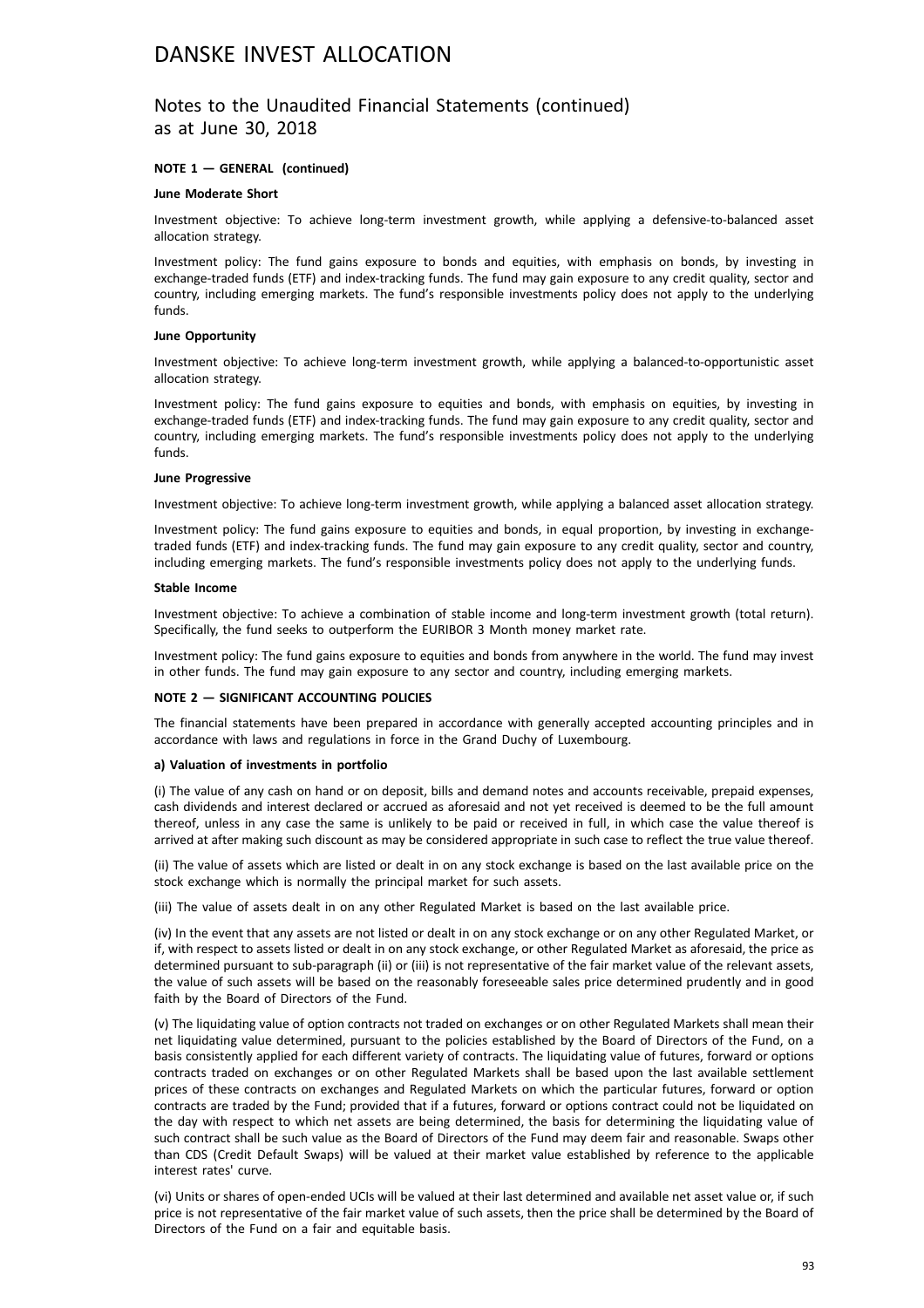### Notes to the Unaudited Financial Statements (continued) as at June 30, 2018

#### **NOTE 2 — SIGNIFICANT ACCOUNTING POLICIES (continued)**

(vii) All other securities and other assets will be valued at fair market value as determined in good faith pursuant to the procedures established by the Board of Directors of the Fund in accordance with the generally accepted valuation principles and procedures.

#### **b) Net Realised profits/(losses) on sale of investments**

Profits and losses on sale of investments sold are computed on the basis of average cost.

#### **c) Foreign exchange conversion**

The net asset values of the Funds are expressed in EUR.

All assets valued in a currency other than the base currency of the Fund are converted to the base currency at the exchange rates prevailing at June 30, 2018.

The exchange rates used for the Horisont Funds as at June 30, 2018, are the following:

| 1 | CAD        | $=$      | 6.801443  | <b>SFK</b> |
|---|------------|----------|-----------|------------|
| 1 | <b>CHF</b> | $=$ $\,$ | 9.035256  | <b>SEK</b> |
| 1 | <b>FUR</b> | $=$      | 10.447748 | <b>SEK</b> |
| 1 | GBP        | $=$      | 11.801487 | <b>SFK</b> |
| 1 | <b>USD</b> | $=$      | 8.971104  | <b>SEK</b> |
|   |            |          |           |            |

The exchange rate used for the ESG Basic and June Funds as at June 30, 2018 are as follows:

| 1 | CAD        | $=$ | 0.650832 | <b>EUR</b> |
|---|------------|-----|----------|------------|
| 1 | <b>CHF</b> | $=$ | 0.864376 | <b>EUR</b> |
| 1 | DKK        | $=$ | 0.134190 | <b>EUR</b> |
| 1 | GBP        | $=$ | 1.128543 | <b>EUR</b> |
| 1 | <b>SEK</b> | $=$ | 0.096025 | <b>EUR</b> |
| 1 | <b>USD</b> | $=$ | 0.860400 | <b>EUR</b> |
|   |            |     |          |            |

The exchange rates used for the remaining Funds as at June 30, 2018 are as follows:

| 1 | CAD        | $=$ | 1.536108 | EUR        |
|---|------------|-----|----------|------------|
| 1 | <b>CHF</b> | $=$ | 1.156331 | EUR        |
| 1 | GBP        | $=$ | 0.885291 | FUR        |
| 1 | <b>SFK</b> | $=$ | 0.095930 | <b>FUR</b> |
| 1 | USD        | $=$ | 0.612370 | <b>EUR</b> |

Income and expenses derived in a currency other than the base currency of the Fund are converted at the applicable exchange rate prevailing at the transaction date.

#### **d) Cost of investments**

The acquisition cost of investments in each Fund deriving in currencies other than the currency of denomination is converted to the base currency at the exchange rates prevailing at the purchase date.

#### **e) Combined financial statements of the Fund**

The combined financial statements of the Fund are expressed in EUR. The combined statements of net assets equals the sum of the corresponding items in the financial statements of each Fund converted to EUR at the exchange rates prevailing at the closing date.

#### **f) Income from investments**

Dividends are recognized as income on the date the securities are first quoted ex-dividend, to the extent information thereon is reasonably available to the Fund. Interest is accrued for each net asset valuation.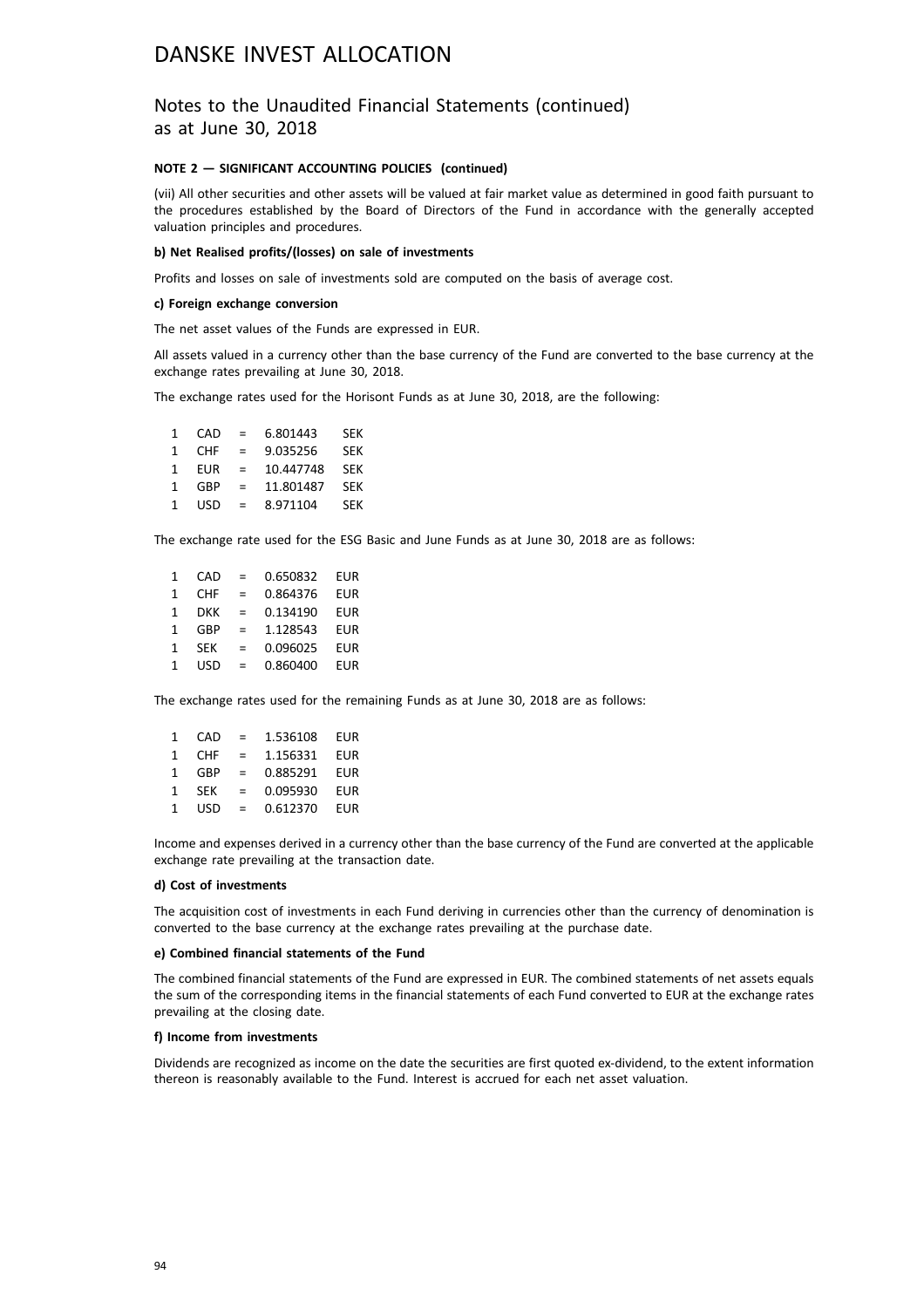### Notes to the Unaudited Financial Statements (continued) as at June 30, 2018

### **NOTE 2 — SIGNIFICANT ACCOUNTING POLICIES (continued)**

### **g) Cost of target Funds**

When the Funds invest in other UCIs which are not managed directly or by delegation by the same Management Company or by any other company to which the Management Company is linked by common management, the Funds may be liable to transaction costs such as sales charges and redemption charges as well as to management fees.

#### **h) RBT securities**

In the Statements of Investments the Danish bonds that are repaid by instalments and are subject to drawing are called "RBT" securities - the instalments are drawn from the bondholders in exchange for the instalments paid by the borrower. When the borrowers pay instalments, the same amount of the bond series is drawn pro rata from the bondholders, and they will receive the par value of the drawn bonds.

#### **i) Forward foreign exchange contracts**

Profit and loss arising from un-matured forward foreign exchange contracts are determined on the basis of the applicable forward foreign exchange rates at the valuation date, and are recorded in the Unaudited Statement of Net Assets.

#### **j) Valuation of futures contracts**

Futures are valued on the last available published price on the valuation date and are recorded in the Unaudited Statement of Net Assets.

### **NOTE 3 — MANAGEMENT FEES**

The Fund pays to the Management Company a management fee amounting to a percentage of maximum 3.5% per annum of the Net Asset Value as determined in respect of each Fund.

The Management Company receives, from each Fund, an annual fee as set out in the table below.

In respect of a Fund's investments in UCITS and other UCIs whether managed or not by the Management Company or any other company linked to the Management Company, the total management fee (excluding any performance fee, if any, and taking into account net amount of possible rebates from the other UCITS and/or UCIs in which the Fund invests in) charged to such Fund itself and the other UCITS and/or other UCIs concerned are outlined in the table below.

| Share - Class name             | <b>ISIN</b>  | <b>MAXIMUM</b><br><b>Management</b><br>Fee in<br>% p.a. | <b>CURRENT</b><br><b>Management</b><br>Fee in<br>% p.a. | <b>Maximum</b><br>Annual<br><b>Management</b><br>Fees<br>of the fund<br>and<br>underlying<br>funds<br>will not<br>exceed the<br>following % |
|--------------------------------|--------------|---------------------------------------------------------|---------------------------------------------------------|---------------------------------------------------------------------------------------------------------------------------------------------|
| Dynamic $-$ Class A p          | LU0130372641 | 0.90%                                                   | 0.90%                                                   | 2.25%                                                                                                                                       |
| Equity Opportunities - Class A | LU0130373375 | 1.60%                                                   | 1.60%                                                   | 2.75%                                                                                                                                       |
| ESG Basic 20* - Class WA       | LU1806382021 | 0.75%                                                   | 0.24%                                                   | 1.55%                                                                                                                                       |
| ESG Basic 35* - Class WA       | LU1806384829 | 0.75%                                                   | 0.24%                                                   | 1.55%                                                                                                                                       |
| ESG Basic 50* - Class WA       | LU1806387848 | 0.75%                                                   | 0.24%                                                   | 1.55%                                                                                                                                       |
| ESG Basic 80* - Class WA       | LU1806390636 | 0.75%                                                   | 0.24%                                                   | 1.55%                                                                                                                                       |
| ESG Basic 100* - Class WA      | LU1806393499 | 0.75%                                                   | 0.24%                                                   | 1.55%                                                                                                                                       |
| Horisont Aktie - Class SA      | LU1349504479 | 1.45%                                                   | 1.43%                                                   | 1.75%                                                                                                                                       |
| Horisont Aktie - Class SA d    | LU1349505286 | 1.45%                                                   | 1.43%                                                   | 1.75%                                                                                                                                       |
| Horisont Aktie – Class SI      | LU1349504800 | 1.45%                                                   | 1.43%                                                   | 1.75%                                                                                                                                       |
| Horisont Aktie - Class WA      | LU1668273458 | 1.45%                                                   | 0.80%                                                   | 1.75%                                                                                                                                       |
| Horisont Aktie - Class WA d    | LU1677767011 | 1.45%                                                   | 0.80%                                                   | 1.75%                                                                                                                                       |
| Horisont Aktie – Class WI d    | LU1677767284 | 1.45%                                                   | 0.80%                                                   | 1.75%                                                                                                                                       |

\* launched on June 12, 2018.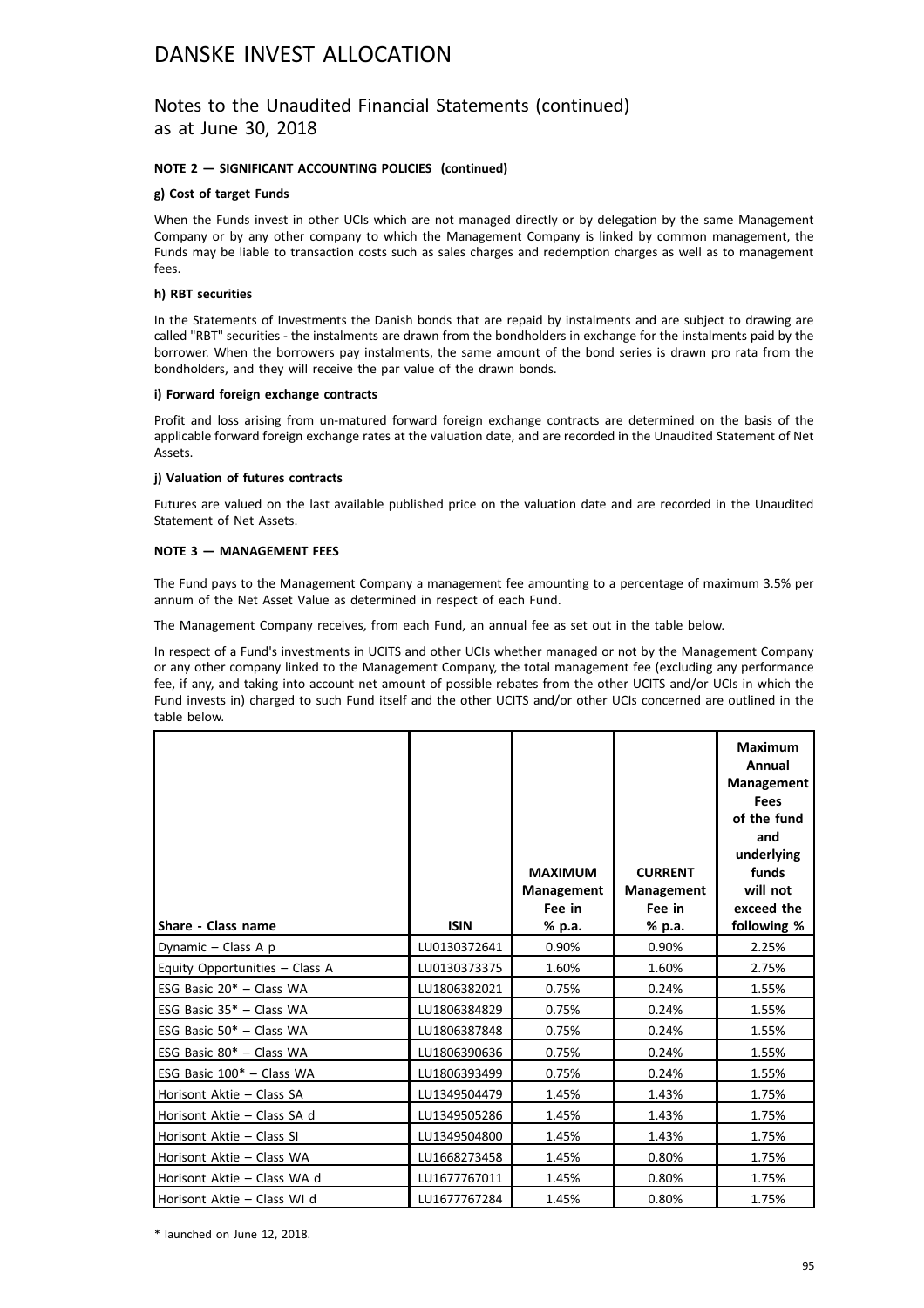Notes to the Unaudited Financial Statements (continued) as at June 30, 2018

|  |  | NOTE 3 - MANAGEMENT FEES (continued) |  |  |
|--|--|--------------------------------------|--|--|
|--|--|--------------------------------------|--|--|

|                                        |              |                                               |                                        | <b>Maximum</b><br>Annual<br><b>Management</b><br>Fees<br>of the fund<br>and |
|----------------------------------------|--------------|-----------------------------------------------|----------------------------------------|-----------------------------------------------------------------------------|
|                                        |              | <b>MAXIMUM</b><br><b>Management</b><br>Fee in | <b>CURRENT</b><br>Management<br>Fee in | underlying<br>funds<br>will not<br>exceed the                               |
| Share - Class name                     | <b>ISIN</b>  | % p.a.                                        | % p.a.                                 | following %                                                                 |
| Horisont Balanserad - Class SA         | LU1349505955 | 1.05%                                         | 1.03%                                  | 1.35%                                                                       |
| Horisont Balanserad - Class SA d       | LU1349506680 | 1.05%                                         | 1.03%                                  | 1.35%                                                                       |
| Horisont Balanserad - Class SI         | LU1349506334 | 1.05%                                         | 1.03%                                  | 1.35%                                                                       |
| Horisont Balanserad - Class WA         | LU1668273961 | 1.05%                                         | 0.60%                                  | 1.35%                                                                       |
| Horisont Balanserad - Class WA d       | LU1677767441 | 1.05%                                         | 0.60%                                  | 1.35%                                                                       |
| Horisont Försiktig - Class SA          | LU1349507498 | 0.85%                                         | 0.83%                                  | 1.15%                                                                       |
| Horisont Försiktig - Class SA d        | LU1349508033 | 0.85%                                         | 0.83%                                  | 1.15%                                                                       |
| Horisont Försiktig - Class SI          | LU1349507738 | 0.85%                                         | 0.83%                                  | 1.15%                                                                       |
| Horisont Försiktig - Class WA          | LU1668274423 | 0.85%                                         | 0.50%                                  | 1.15%                                                                       |
| Horisont Offensiv - Class SA           | LU1349509783 | 1.25%                                         | 1.23%                                  | 1.55%                                                                       |
| Horisont Offensiv - Class SA d         | LU1349512738 | 1.25%                                         | 1.23%                                  | 1.55%                                                                       |
| Horisont Offensiv - Class SI           | LU1349512068 | 1.25%                                         | 1.23%                                  | 1.55%                                                                       |
| Horisont Offensiv - Class WA           | LU1668274936 | 1.25%                                         | 0.70%                                  | 1.55%                                                                       |
| Horisont Offensiv - Class WA d         | LU1677770742 | 1.25%                                         | 0.70%                                  | 1.55%                                                                       |
| Horisont Ränta - Class SA              | LU1349513462 | 0.55%                                         | 0.53%                                  | 0.85%                                                                       |
| Horisont Ränta - Class SA d            | LU1349998028 | 0.55%                                         | 0.53%                                  | 0.85%                                                                       |
| Horisont Ränta - Class SI              | LU1349513892 | 0.55%                                         | 0.53%                                  | 0.85%                                                                       |
| Horisont Ränta - Class WA              | LU1668275313 | 0.55%                                         | 0.35%                                  | 0.85%                                                                       |
| Horisont Ränta - Class WA d            | LU1677772102 | 0.55%                                         | 0.35%                                  | 0.85%                                                                       |
| Horisont Ränta - Class WI d            | LU1677772367 | 0.55%                                         | 0.35%                                  | 0.85%                                                                       |
| June Balanced - Class J-dkk            | LU1446763192 | 0.35%                                         | 0.35%                                  | 0.65%                                                                       |
| June Balanced - Class WA               | LU1668276394 | 0.35%                                         | 0.20%                                  | 0.65%                                                                       |
| June Balanced Screened - Class J-sek h | LU1806383185 | 0.75%                                         | 0.39%                                  | 1.55%                                                                       |
| June Balanced Screened - Class R       | LU1806383425 | 0.60%                                         | 0.24%                                  | 1.40%                                                                       |
| June Defensive - Class J-dkk           | LU1446763606 | 0.35%                                         | 0.35%                                  | 0.65%                                                                       |
| June Defensive - Class WA              | LU1668277871 | 0.35%                                         | 0.20%                                  | 0.65%                                                                       |
| June Equity - Class J                  | LU1668279901 | 0.35%                                         | 0.35%                                  | 0.65%                                                                       |
| June Equity - Class J-dkk              | LU1668280230 | 0.35%                                         | 0.35%                                  | 0.65%                                                                       |
| June Equity - Class J-nok              | LU1668280156 | 0.35%                                         | 0.35%                                  | 0.65%                                                                       |
| June Equity - Class J-sek              | LU1668280073 | 0.35%                                         | 0.35%                                  | 0.65%                                                                       |
| June Equity - Class R                  | LU1668280313 | 0.20%                                         | 0.20%                                  | 0.50%                                                                       |
| June Equity - Class WA                 | LU1668280826 | 0.35%                                         | 0.20%                                  | 0.65%                                                                       |
| June Equity - Class WI                 | LU1668281550 | 0.35%                                         | 0.20%                                  | 0.65%                                                                       |
| June Equity Screened - Class J-sek h   | LU1806391527 | 0.75%                                         | 0.39%                                  | 1.55%                                                                       |
| June Equity Screened - Class R         | LU1806391956 | 0.60%                                         | 0.24%                                  | 1.40%                                                                       |
| June Moderate - Class J-dkk            | LU1446764752 | 0.35%                                         | 0.35%                                  | 0.65%                                                                       |
| June Moderate - Class WA               | LU1668282368 | 0.35%                                         | 0.20%                                  | 0.65%                                                                       |
| June Moderate Screened - Class J-sek h | LU1806380249 | 0.75%                                         | 0.39%                                  | 1.55%                                                                       |
| June Moderate Screened - Class R       | LU1806380678 | 0.60%                                         | 0.24%                                  | 1.40%                                                                       |
| June Moderate Short - Class J-dkk      | LU1446765213 | 0.35%                                         | 0.35%                                  | 0.65%                                                                       |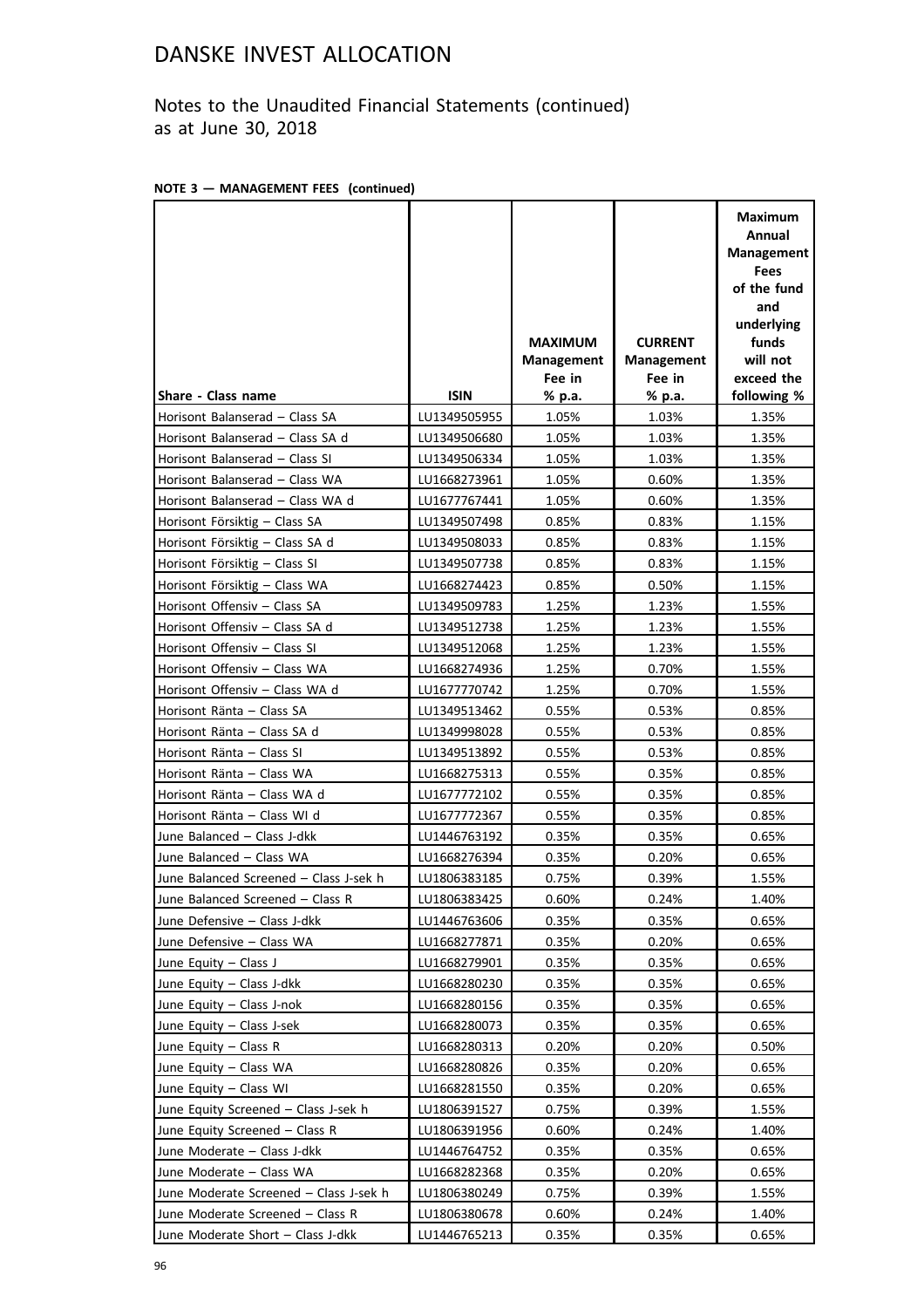Notes to the Unaudited Financial Statements (continued) as at June 30, 2018

|  |  | NOTE 3 - MANAGEMENT FEES (continued) |  |  |
|--|--|--------------------------------------|--|--|
|--|--|--------------------------------------|--|--|

|                                           |              | <b>MAXIMUM</b><br>Management<br>Fee in | <b>CURRENT</b><br>Management<br>Fee in | <b>Maximum</b><br>Annual<br>Management<br><b>Fees</b><br>of the fund<br>and<br>underlying<br>funds<br>will not<br>exceed the |
|-------------------------------------------|--------------|----------------------------------------|----------------------------------------|------------------------------------------------------------------------------------------------------------------------------|
| Share - Class name                        | <b>ISIN</b>  | % p.a.                                 | % p.a.                                 | following %                                                                                                                  |
| June Opportunity - Class J-dkk            | LU1446765726 | 0.35%                                  | 0.35%                                  | 0.65%                                                                                                                        |
| June Opportunity - Class WA               | LU1668284653 | 0.35%                                  | 0.20%                                  | 0.65%                                                                                                                        |
| June Opportunity Screened - Class J-sek h | LU1806388812 | 0.75%                                  | 0.39%                                  | 1.55%                                                                                                                        |
| June Opportunity Screened - Class R       | LU1806389117 | 0.60%                                  | 0.24%                                  | 1.40%                                                                                                                        |
| June Progressive - Class J-dkk            | LU1446766450 | 0.35%                                  | 0.35%                                  | 0.65%                                                                                                                        |
| June Progressive - Class WA               | LU1668286518 | 0.35%                                  | 0.20%                                  | 0.65%                                                                                                                        |
| June Progressive Screened - Class J-sek h | LU1806386014 | 0.75%                                  | 0.39%                                  | 1.55%                                                                                                                        |
| June Progressive Screened - Class R       | LU1806386360 | 0.60%                                  | 0.24%                                  | 1.40%                                                                                                                        |
| Stable Income - Class A p                 | LU0130372484 | 0.65%                                  | 0.65%                                  | 2.50%                                                                                                                        |
| Stable Income - Class A sek hp            | LU1269705874 | 0.65%                                  | 0.65%                                  | 2.50%                                                                                                                        |
| Stable Income - Class W Ap                | LU1555306692 | 0.65%                                  | 0.55%                                  | 2.50%                                                                                                                        |

For the purpose of maintaining a fixed ongoing charge, the Stable Income Fund shall, when investing in units or shares of other open-ended UCITS, only invest in units or shares of other open - ended UCITS with a fixed ongoing charge.

If the Fund invests in the units of other UCITS and/or other UCIs that are managed, directly or by delegation, by the same Management Company or by any other company to which the Management Company is linked by common management or control or by a substantial direct or indirect holding, that Management Company or other company may not charge subscription or redemption fees on account of the Fund's investment in the units of other UCITS and/or other UCI.

### **NOTE 4 — ADMINISTRATIVE FEES**

Up until May 30, 2018 the Dynamic and Equity Opportunities Funds pay the Management Company an annual fee of 0.15% payable quarterly in arrears and calculated on the net asset value of each Fund on each valuation date during the relevant quarter. The Management Company shall pay out of the Administrative fees the fees to the Depositary and the Central Administration for the two Funds. From June 1, 2018, these fees are paid by the Management Company out of the Operating and Administrative Expenses.

### **NOTE 5 — CENTRAL ADMINISTRATION, DEPOSITARY FEES, REGISTRAR AND TRANSFER AGENT FEES, UCITS V FEES AND COMPLIANCE FEES**

### **Central Administration Fees:**

The Management Company has appointed RBC Investor Services Bank S.A. as its central administration (the Central Administration Agent) pursuant to an agreement as of July 16, 2014 (the Administration Agency Agreement) for an unlimited duration, unless terminated by either party with ninety (90) days prior written notice. For the Funds Dynamic and Equity Opportunities these fees are paid by the Management Company out of the Administrative Fees up until May 30, 2018 and from June 1, 2018 these fees are paid by the Management Company out of the Operating and Administrative Expenses.

For all other Funds these central administration fees are paid by the Management Company out of the Operating and Administrative Expenses accrual. (See note 8.)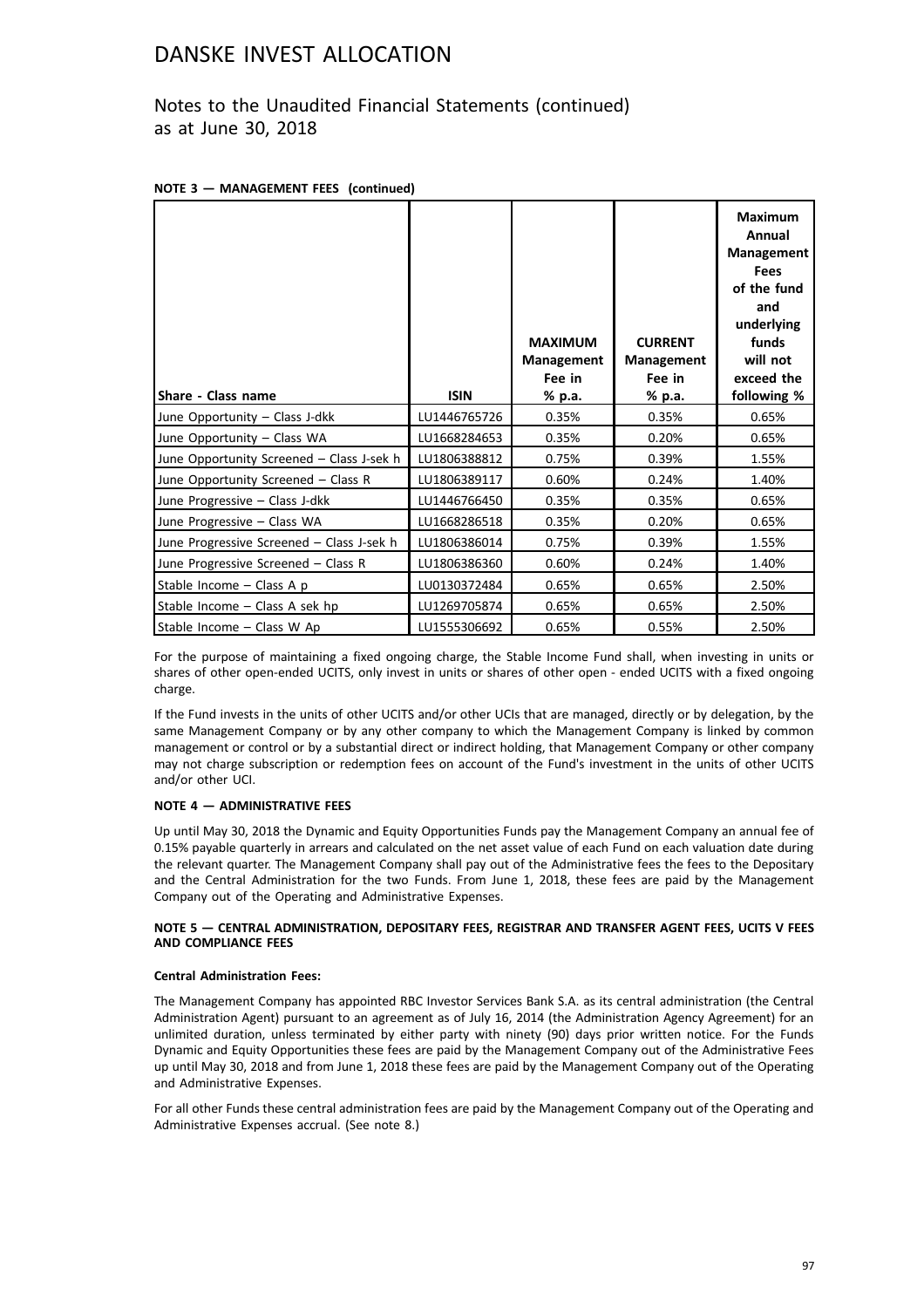Notes to the Unaudited Financial Statements (continued) as at June 30, 2018

### **NOTE 5 — CENTRAL ADMINISTRATION, DEPOSITARY FEES, REGISTRAR AND TRANSFER AGENT FEES, UCITS V FEES AND COMPLIANCE FEES (continued)**

#### **Depositary Fees:**

The Fund has appointed RBC Investor Services Bank S.A. as its Depositary and Paying Agent (the Depositary and Paying Agent) pursuant to an agreement as of July 14, 2016 for an unlimited term unless terminated by either part with ninety (90) days prior written notice. For the Funds Dynamic and Equity Opportunities these Depositary Fees are paid by the Management Company out of the Administrative Fees, up until May 30, 2018 and from June 1, 2018 these fees are paid by the Management Company out of the Operating and Administrative Expenses.

For all other Funds these Depositary fees are paid by the Management Company out of the Operating and Administrative Expenses accrual. (See note 8.)

### **Registrar and Transfer Agent Fees:**

In accordance with the agreement dated July 16, 2014, RBC investor Services Bank S.A. provides registrar and transfer agency services to the Fund. For the Funds Dynamic and Equities Opportunities the fees related to these services are paid by each Fund up until May 30, 2018 and from June 1, 2018 these fees are paid by the Management Company out of the Operating and Administrative Expenses.

For all other Funds these registrar and transfer agency fees are paid by the Management Company out of the Operating and Administrative Expenses accrual. (See note 8.)

#### **UCITS V Fees:**

The following fees are charged in the Funds Dynamic and Equity Opportunities up until May 30, 2018 and from June 1, 2018 these fees are paid by the Management Company out of the Operating and Administrative Expenses.

- Depositary Cash flow Monitoring fee EUR 6,000 per annum
- Oversight fee UCITS V 0.25 bps per annum on total net assets

For all other Funds these UCITS V additional fees are paid by the Management Company out of the Operating and Administrative Expenses accrual. (See note 8.)

#### **Compliance Fees:**

In accordance with the Compliance Monitoring Agreement dated July 16, 2014 RBC Investor Services Bank S.A. provides compliance monitoring services to the Fund. The fees related to these services are accrued (0.40 basis points) and are paid by both the Dynamic and Equity Opportunities Funds up until May 30, 2018 and from June 1, 2018 these fees are paid by the Management Company out of the Operating and Administrative Expenses.

For all other Funds these compliance monitoring fees are paid by the Management Company out of the Operating and Administrative Expenses accrual. (See note 8.)

#### **NOTE 6 — SUBSCRIPTION TAX**

Under present Luxembourg law, the Fund is subject only to a subscription tax ("Taxe d' Abonnement") at the annual rate of 0.05% calculated and payable quarterly on the net asset value of the Fund at the end of each quarter, (except those Funds or Share Classes, which may benefit from the lower rate of 0.01% as more fully described in Article 174 of the 2010 Law or may be exempt as described in Article 175 of the 2010 Law).

The subscription tax ("Taxe d' Abonnement") fees are accrued and are paid by both the Dynamic and Equity Opportunities Funds up until May 30, 2018 and from June 1, 2018 these fees are paid by the Management Company out of the Operating and Administrative Expenses.

For all other Funds the subscription tax ("Taxe d' Abonnement") fees are paid by the Management Company out of the Operating and Administrative Expenses accrual. (See note 8.)

In case some Funds are invested in other Luxembourg investment funds, which in turn are subject to the subscription tax, no subscription tax is due from the funds on the portion of assets invested therein.

#### **NOTE 7 — MARKETING FEE**

Since December 1, 2017, there is no accrual for marketing fees as these are included in the Operating and Administrative fee.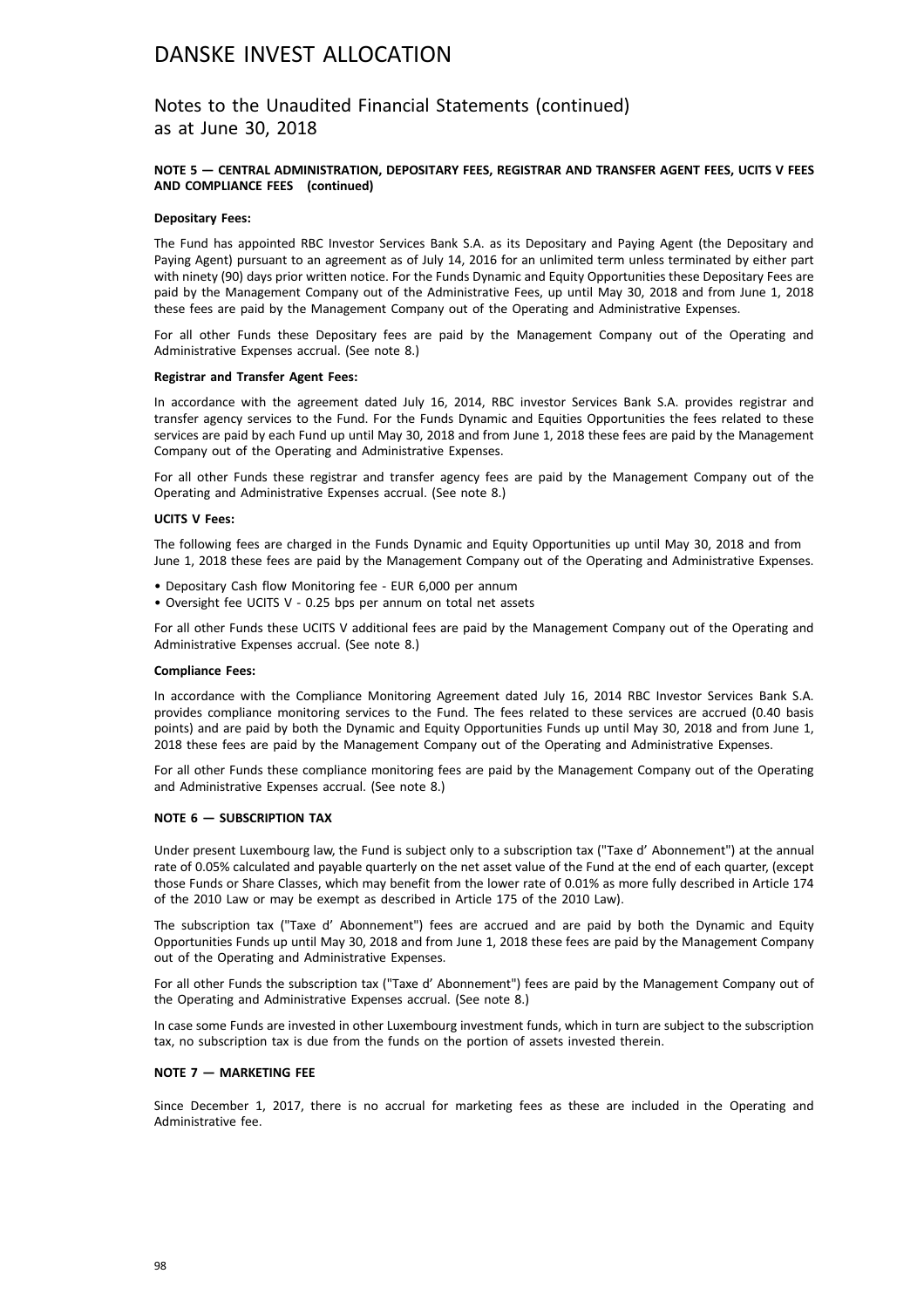Notes to the Unaudited Financial Statements (continued) as at June 30, 2018

### **NOTE 8 — OPERATING AND ADMINISTRATIVE FEES**

In the table below, the Funds pay the Management Company an operating and administrative expense (the "Operating and Administrative Expenses") as determined in respect of each Fund and/or Share Class in the relevant Appendix. As from June 1, 2018 this expense also applies to the Dynamic and Equity Opportunities Funds.

The Operating and Administrative Expenses are fixed. This means that the Management Company shall bear the excess in actual expenses to any Operating and Administrative Expenses charged to the Fund and/or Share Class. On the other hand the Management Company is entitled to retain any amount of the Operating and Administrative Expenses charged to the Fund and/or Share Class which exceeds the actual related expenses incurred by the respective Fund and/or Share Class.

The Operating and Administrative Expenses cover the administration and safe-keeping of assets and in addition other ongoing operating and administrative expenses as follows:

(a) Remuneration of the Depositary and its transaction charges and such part of any fees or charges of a local correspondent as may exceed the Depositary's remuneration; remuneration of the Central Administration; remuneration of the Registrar Agent; remuneration of the Principal Paying Agent and of any paying agent. The fees and reasonable out-of-pocket expenses incurred by the Board of Directors (no fees are paid to directors who are also employees of the Danske Bank group) as well as auditors' fees and expenses;

(b) A fund servicing fee, remaining part of the Operating and Administrative Expenses after deduction of the expenses detailed under paragraph (a) above, paid to the Management Company for administrative and related services including but limited to:

- . the cost of ordinary legal advice received by the Management Company, the Depositary, the Central Administration or the Registrar Agent when acting in the interest of the Shareholders;
- . the costs of printing, preparing, translating and distributing financial reports, KIIDs, and Prospectus;
- . any fees of registration of the Funds in different jurisdictions including fees due to the supervisory authorities in such countries;
- . the cost of publishing the Offer Price and Redemption Price and publishing and/or sending any notices to Shareholders;
- . other customary administration and publication expenses arising from the Fund's operations;
- risk and compliance monitoring support;
- . operational support relating to securities lending;
- . the costs and expenses incurred in connection with the formation of the Fund and/or Fund and the initial issue of Shares by the relevant Fund; and
- . the payment of the Luxembourg taxe d'abonnement, subscription tax.

In case a portion of the above mentioned fees of the Service Providers is paid directly from the assets of the Fund and/or Share Class, the Operating and Administrative Expenses due to the Management Company is reduced accordingly. The Operating and Administrative Expenses do not include the following fees and expenses, which are payable by the relevant Funds:

- . brokerage fees and commissions;
- . interest and bank charges or other transaction related expenses such as taxes payable in relation to the transaction;
- . extraordinary expenses such as litigation expenses and any tax, levy duty or similar charge and any unforeseen charges imposed on the Fund or its assets that would not be considered as ordinary expenses.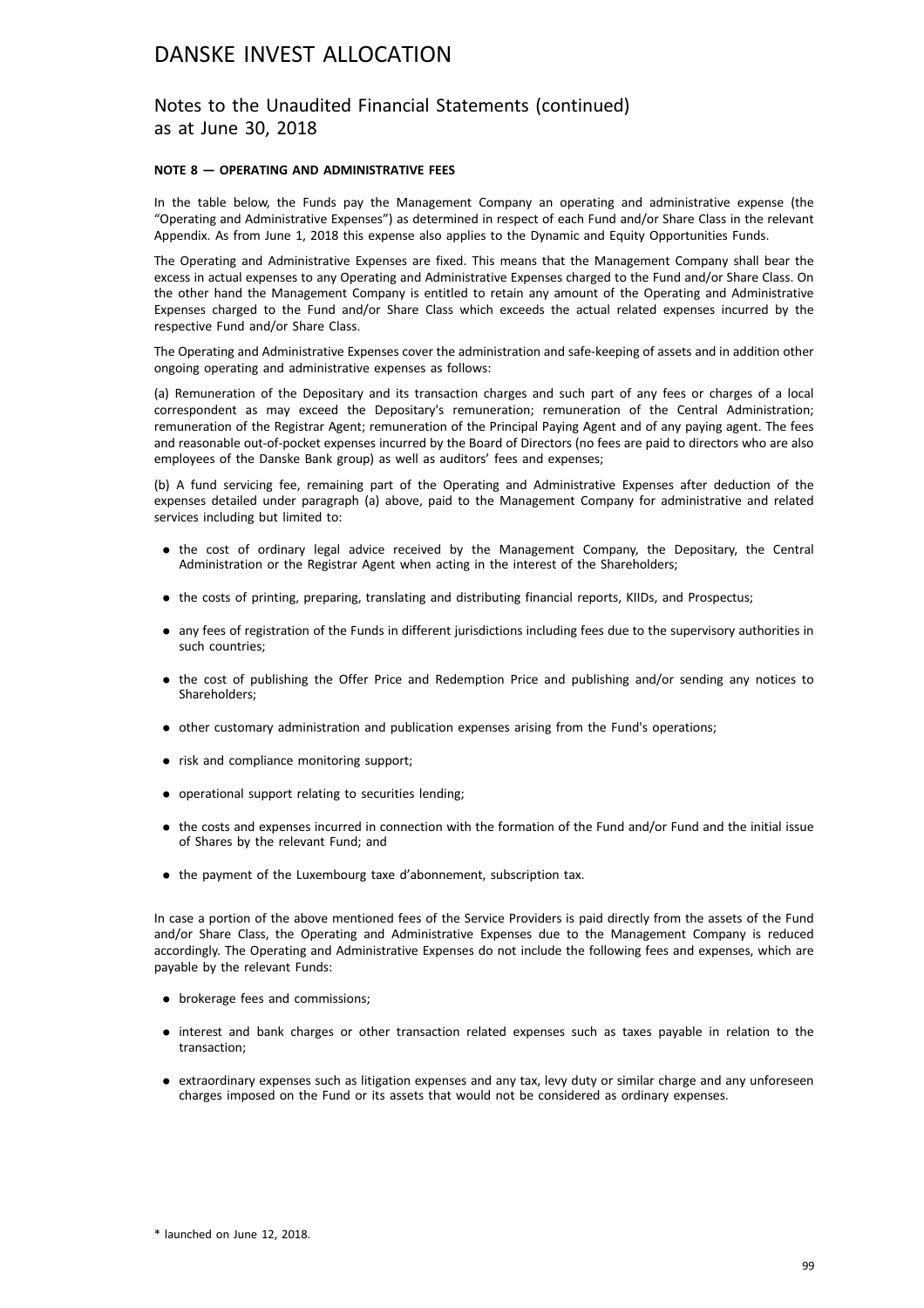Notes to the Unaudited Financial Statements (continued) as at June 30, 2018

| NOTE 8 - OPERATING AND ADMINISTRATIVE FEES (continued) |  |  |  |  |  |  |
|--------------------------------------------------------|--|--|--|--|--|--|
|--------------------------------------------------------|--|--|--|--|--|--|

|                                        |              | <b>Maximum</b><br><b>Operating &amp;</b><br><b>Administrative</b> | <b>Actual Operating &amp;</b><br>Admininstrative |
|----------------------------------------|--------------|-------------------------------------------------------------------|--------------------------------------------------|
| <b>Share Class Name</b>                | <b>ISIN</b>  | fees in % p.a.                                                    | fees in % p.a.                                   |
| Dynamic - Class A p                    | LU0130372641 | 0.40%                                                             | 0.33%                                            |
| Equity Opportunities - Class A         | LU0130373375 | 0.40%                                                             | 0.40%                                            |
| ESG Basic 20* - Class WA               | LU1806382021 | 0.20%                                                             | 0.20%                                            |
| ESG Basic 35* - Class WA               | LU1806384829 | 0.20%                                                             | 0.20%                                            |
| ESG Basic 50* - Class WA               | LU1806387848 | 0.20%                                                             | 0.20%                                            |
| ESG Basic 80* - Class WA               | LU1806390636 | 0.20%                                                             | 0.20%                                            |
| ESG Basic 100* - Class WA              | LU1806393499 | 0.20%                                                             | 0.20%                                            |
| Horisont Aktie - Class SA              | LU1349504479 | 0.25%                                                             | 0.07%                                            |
| Horisont Aktie - Class SA d            | LU1349505286 | 0.25%                                                             | 0.07%                                            |
| Horisont Aktie - Class SI              | LU1349504800 | 0.25%                                                             | 0.07%                                            |
| Horisont Aktie - Class WA              | LU1668273458 | 0.25%                                                             | 0.07%                                            |
| Horisont Aktie - Class WA d            | LU1677767011 | 0.25%                                                             | 0.07%                                            |
| Horisont Aktie - Class WI d            | LU1677767284 | 0.25%                                                             | 0.07%                                            |
| Horisont Balanserad - Class SA         | LU1349505955 | 0.25%                                                             | 0.07%                                            |
| Horisont Balanserad - Class SA d       | LU1349506680 | 0.25%                                                             | 0.07%                                            |
| Horisont Balanserad - Class SI         | LU1349506334 | 0.25%                                                             | 0.07%                                            |
| Horisont Balanserad - Class WA         | LU1668273961 | 0.25%                                                             | 0.07%                                            |
| Horisont Balanserad - Class WA d       | LU1677767441 | 0.25%                                                             | 0.07%                                            |
| Horisont Försiktig - Class SA          | LU1349507498 | 0.25%                                                             | 0.07%                                            |
| Horisont Försiktig - Class SA d        | LU1349508033 | 0.25%                                                             | 0.07%                                            |
| Horisont Försiktig - Class SI          | LU1349507738 | 0.25%                                                             | 0.07%                                            |
| Horisont Försiktig - Class WA          | LU1668274423 | 0.25%                                                             | 0.07%                                            |
| Horisont Offensiv - Class SA           | LU1349509783 | 0.25%                                                             | 0.07%                                            |
| Horisont Offensiv - Class SA d         | LU1349512738 | 0.25%                                                             | 0.07%                                            |
| Horisont Offensiv - Class SI           | LU1349512068 | 0.25%                                                             | 0.07%                                            |
| Horisont Offensiv - Class WA           | LU1668274936 | 0.25%                                                             | 0.07%                                            |
| Horisont Offensiv - Class WA d         | LU1677770742 | 0.25%                                                             | 0.07%                                            |
| Horisont Ränta - Class SA              | LU1349513462 | 0.25%                                                             | 0.07%                                            |
| Horisont Ränta - Class SA d            | LU1349998028 | 0.25%                                                             | 0.07%                                            |
| Horisont Ränta - Class SI              | LU1349513892 | 0.25%                                                             | 0.07%                                            |
| Horisont Ränta - Class WA              | LU1668275313 | 0.25%                                                             | 0.07%                                            |
| Horisont Ränta - Class WA d            | LU1677772102 | 0.25%                                                             | 0.07%                                            |
| Horisont Ränta - Class WI d            | LU1677772367 | 0.25%                                                             | 0.07%                                            |
| June Balanced - Class J-dkk            | LU1446763192 | 0.20%                                                             | 0.20%                                            |
| June Balanced - Class WA               | LU1668276394 | 0.20%                                                             | 0.20%                                            |
| June Balanced Screened - Class J-sek h | LU1806383185 | 0.20%                                                             | 0.20%                                            |
| June Balanced Screened - Class R       | LU1806383425 | 0.20%                                                             | 0.20%                                            |
| June Defensive - Class J-dkk           | LU1446763606 | 0.20%                                                             | 0.20%                                            |
| June Defensive - Class WA              | LU1668277871 | 0.20%                                                             | 0.20%                                            |
| June Equity - Class J                  | LU1668279901 | 0.20%                                                             | 0.20%                                            |
| June Equity - Class J-dkk              | LU1668280230 | 0.20%                                                             | 0.20%                                            |
| June Equity - Class J-nok              | LU1668280156 | 0.20%                                                             | 0.20%                                            |
| June Equity - Class J-sek              | LU1668280073 | 0.20%                                                             | 0.20%                                            |
| June Equity - Class R                  | LU1668280313 | 0.20%                                                             | 0.20%                                            |

\* launched on June 12, 2018.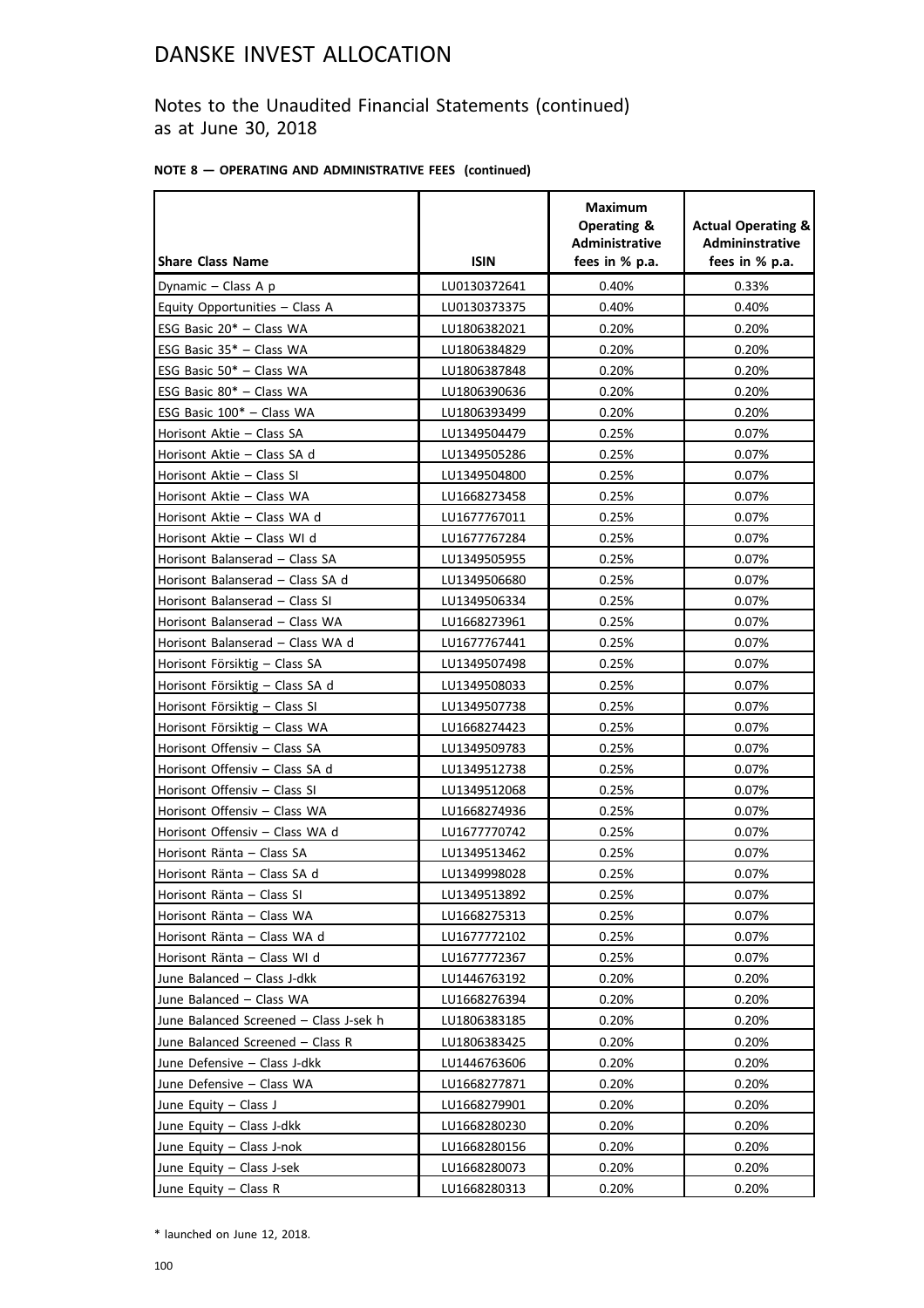### Notes to the Unaudited Financial Statements (continued) as at June 30, 2018

|  | NOTE 8 - OPERATING AND ADMINISTRATIVE FEES (continued) |  |
|--|--------------------------------------------------------|--|
|  |                                                        |  |

| <b>Share Class Name</b>                   | <b>ISIN</b>  | <b>Maximum</b><br>Operating &<br><b>Administrative</b><br>fees in % p.a. | <b>Actual Operating &amp;</b><br><b>Admininstrative</b><br>fees in % p.a. |
|-------------------------------------------|--------------|--------------------------------------------------------------------------|---------------------------------------------------------------------------|
| June Equity - Class WA                    | LU1668280826 | 0.20%                                                                    | 0.20%                                                                     |
| June Equity - Class WI                    | LU1668281550 | 0.20%                                                                    | 0.16%                                                                     |
| June Equity Screened - Class J-sek h      | LU1806391527 | 0.20%                                                                    | 0.20%                                                                     |
| June Equity Screened - Class R            | LU1806391956 | 0.20%                                                                    | 0.20%                                                                     |
| June Moderate - Class J-dkk               | LU1446764752 | 0.20%                                                                    | 0.20%                                                                     |
| June Moderate - Class WA                  | LU1668282368 | 0.20%                                                                    | 0.20%                                                                     |
| June Moderate Screened - Class J-sek h    | LU1806380249 | 0.20%                                                                    | 0.20%                                                                     |
| June Moderate Screened - Class R          | LU1806380678 | 0.20%                                                                    | 0.20%                                                                     |
| June Moderate Short - Class J-dkk         | LU1446765213 | 0.20%                                                                    | 0.20%                                                                     |
| June Opportunity - Class J-dkk            | LU1446765726 | 0.20%                                                                    | 0.20%                                                                     |
| June Opportunity - Class WA               | LU1668284653 | 0.20%                                                                    | 0.20%                                                                     |
| June Opportunity Screened - Class J-sek h | LU1806388812 | 0.20%                                                                    | 0.20%                                                                     |
| June Opportunity Screened - Class R       | LU1806389117 | 0.20%                                                                    | 0.20%                                                                     |
| June Progressive - Class J-dkk            | LU1446766450 | 0.20%                                                                    | 0.20%                                                                     |
| June Progressive - Class WA               | LU1668286518 | 0.20%                                                                    | 0.20%                                                                     |
| June Progressive Screened - Class J-sek h | LU1806386014 | 0.20%                                                                    | 0.20%                                                                     |
| June Progressive Screened - Class R       | LU1806386360 | 0.20%                                                                    | 0.20%                                                                     |
| Stable Income - Class A p                 | LU0130372484 | 0.35%                                                                    | 0.35%                                                                     |
| Stable Income - Class A sek hp            | LU1269705874 | 0.35%                                                                    | 0.35%                                                                     |
| Stable Income - Class W Ap                | LU1555306692 | 0.50%                                                                    | 0.35%                                                                     |

### **NOTE 9 — PERFORMANCE COMMISSION**

In the Funds Dynamic and Stable Income, the Investment Manager is entitled to receive a performance fee accrued and locked on each Valuation Day and paid annually in arrears on or after the last Valuation Day in each financial year. If a performance fee is payable in relation to a relevant Class, the performance fee shall be an amount equal respectively to 15% of the Out performance of the Dynamic Fund and 20% of the Out performance of the Stable Income Fund as more fully described in the Prospectus dated May 2018.

The performance fee is collected by the Management Company from the respective Funds' assets and passed on to the Investment Manager. As at June 30, 2018 the performance fees amounted to EUR 55,972 for the Dynamic Fund.

### **NOTE 10 — TAXES AND EXPENSES PAYABLE**

For the period ended June 30, 2018, the following accrued expenses were charged to the statement of net assets:

|                                                                             | EUR    | <b>Dynamic</b> Equity Opportunities<br><b>EUR</b> |
|-----------------------------------------------------------------------------|--------|---------------------------------------------------|
| Subscription tax payable (Note 6)                                           | 956    | 10                                                |
| Central administration, depositary fees, registrar and transfer agent fees, |        |                                                   |
| UCITS V fees and compliance fees payable (Notes 4 and 5)                    | 7.410  | 3.132                                             |
| Audit Fees payable                                                          | 1.888  | 2,401                                             |
|                                                                             | 10.254 | 5.543                                             |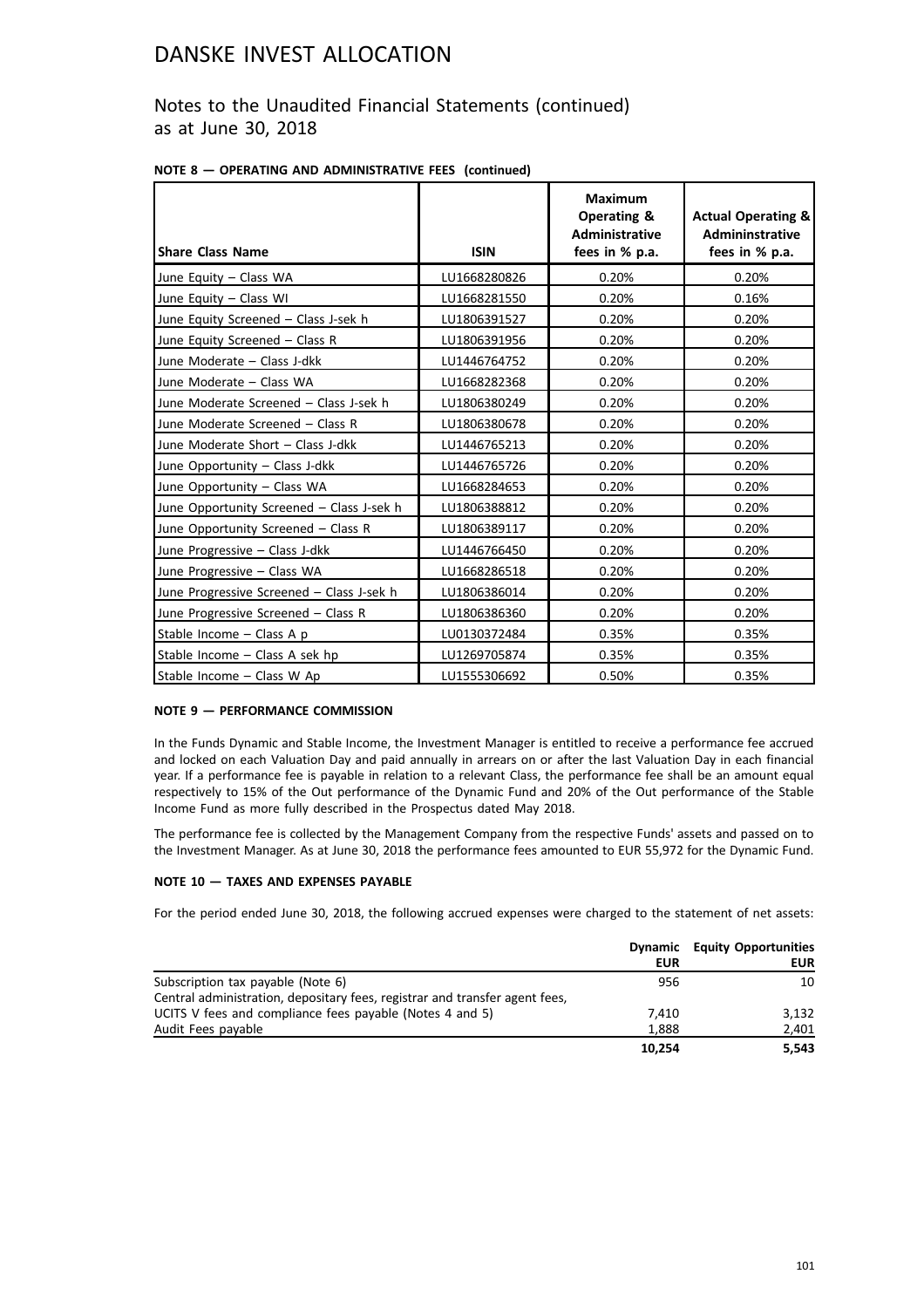### Notes to the Unaudited Financial Statements (continued) as at June 30, 2018

### **NOTE 11 — FORWARD FOREIGN EXCHANGE CONTRACTS**

For the period ended June 30, 2018, the following forward foreign exchange contracts were outstanding: **ESG Basic 20\***

|                |                     |            |                |                        |            | Unrealised<br>(loss) |
|----------------|---------------------|------------|----------------|------------------------|------------|----------------------|
|                | Purchase            |            | Sale           | Maturity               |            | (EUR)                |
| <b>EUR</b>     | 6,348               | <b>USD</b> | 7,523          | 17/07/2018             | <b>EUR</b> | (117)                |
| SEK            | 200,000             | <b>EUR</b> | 19,630         | 17/07/2018             | <b>EUR</b> | (424)                |
|                |                     |            |                |                        |            | (541)                |
| ESG Basic 35*  |                     |            |                |                        |            |                      |
|                |                     |            |                |                        |            | Unrealised           |
|                |                     |            |                |                        |            | (loss)               |
|                | Purchase            |            | Sale           | Maturity               |            | (EUR                 |
| <b>SEK</b>     | 200,000             | <b>EUR</b> | 19,630         | 17/07/2018             | <b>EUR</b> | (424)                |
|                |                     |            |                |                        |            | (424)                |
| ESG Basic 50*  |                     |            |                |                        |            |                      |
|                |                     |            |                |                        |            | Unrealised           |
|                |                     |            |                |                        |            | (loss)               |
|                | Purchase            |            | Sale           | Maturity               |            | EUR)                 |
| <b>SEK</b>     | 200,000             | <b>EUR</b> | 19,630         | 17/07/2018             | <b>EUR</b> | (424)                |
|                |                     |            |                |                        |            | (424)                |
| ESG Basic 80*  |                     |            |                |                        |            |                      |
|                |                     |            |                |                        |            | Unrealised           |
|                |                     |            |                |                        |            | (loss)               |
|                | Purchase            |            | Sale           | Maturity               |            | (EUR)                |
| <b>SEK</b>     | 200,000             | <b>EUR</b> | 19,630         | 17/07/2018             | <b>EUR</b> | (424)                |
|                |                     |            |                |                        |            | (424)                |
| ESG Basic 100* |                     |            |                |                        |            |                      |
|                |                     |            |                |                        |            | Unrealised           |
|                |                     |            |                |                        |            | (loss)               |
| <b>SEK</b>     | Purchase<br>200,000 | <b>EUR</b> | Sale<br>19,630 | Maturity<br>17/07/2018 | <b>EUR</b> | (EUR)<br>(424)       |
|                |                     |            |                |                        |            | (424)                |
| June Defensive |                     |            |                |                        |            |                      |
|                |                     |            |                |                        |            | Unrealised           |
|                |                     |            |                |                        |            | (loss)               |
|                | Purchase            |            | Sale           | Maturity               |            | (EUR)                |
| <b>EUR</b>     | 87,919              | <b>USD</b> | 108,455        | 17/07/2018             | <b>EUR</b> | (5, 286)             |
|                |                     |            |                |                        |            | (5, 286)             |

\* launched on June 12, 2018.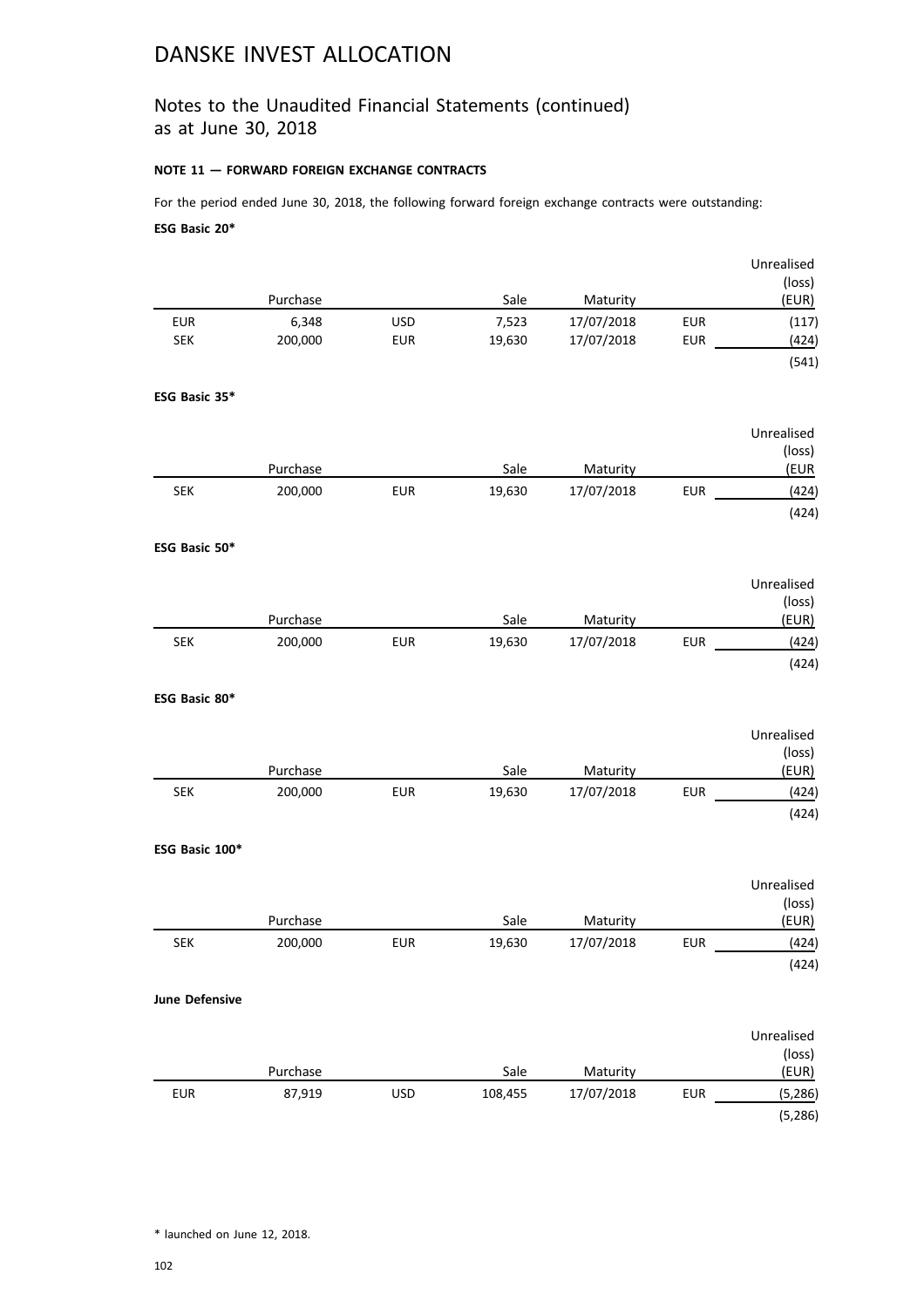## Notes to the Unaudited Financial Statements (continued) as at June 30, 2018

### **NOTE 11 — FORWARD FOREIGN EXCHANGE CONTRACTS (continued)**

### **June Moderate**

|                         |            |            |            |            |            | Unrealised  |
|-------------------------|------------|------------|------------|------------|------------|-------------|
|                         |            |            |            |            |            | (loss)      |
|                         | Purchase   |            | Sale       | Maturity   |            | (EUR)       |
| <b>EUR</b>              | 375,934    | <b>USD</b> | 464,910    | 17/07/2018 | <b>EUR</b> | (23, 605)   |
|                         |            |            |            |            |            | (23, 605)   |
| <b>June Opportunity</b> |            |            |            |            |            |             |
|                         |            |            |            |            |            | Unrealised  |
|                         |            |            |            |            |            | gain/(loss) |
|                         | Purchase   |            | Sale       | Maturity   |            | (EUR)       |
| <b>EUR</b>              | 56,511     | <b>USD</b> | 70,230     | 17/07/2018 | <b>EUR</b> | (3,845)     |
| <b>USD</b>              | 70,564     | <b>EUR</b> | 56,700     | 17/07/2018 | <b>EUR</b> | 3,938       |
|                         |            |            |            |            |            | 93          |
| <b>June Progressive</b> |            |            |            |            |            |             |
|                         |            |            |            |            |            | Unrealised  |
|                         |            |            |            |            |            | gain        |
|                         | Purchase   |            | Sale       | Maturity   |            | (EUR)       |
| <b>USD</b>              | 58,620     | <b>EUR</b> | 50,414     | 02/07/2018 | <b>EUR</b> | 12          |
|                         |            |            |            |            |            | 12          |
| <b>Stable Income</b>    |            |            |            |            |            |             |
|                         |            |            |            |            |            | Unrealised  |
|                         |            |            |            |            |            | gain/(loss) |
|                         | Purchase   |            | Sale       | Maturity   |            | (EUR)       |
| <b>CHF</b>              | 30,036     | <b>SEK</b> | 270,000    | 14/09/2018 | <b>EUR</b> | 73          |
| CHF                     | 506,297    | <b>EUR</b> | 439,362    | 14/09/2018 | <b>EUR</b> | (1, 478)    |
| <b>DKK</b>              | 1,595,000  | <b>EUR</b> | 214,117    | 14/09/2018 | <b>EUR</b> | (21)        |
| <b>EUR</b>              | 2,034,362  | <b>DKK</b> | 15,150,000 | 14/09/2018 | <b>EUR</b> | 782         |
| <b>EUR</b>              | 5,283,797  | <b>CHF</b> | 6,132,000  | 14/09/2018 | <b>EUR</b> | (19, 621)   |
| <b>EUR</b>              | 5,599,953  | <b>USD</b> | 6,653,000  | 14/09/2018 | EUR        | (88,010)    |
| <b>EUR</b>              | 6,815,807  | GBP        | 6,013,000  | 14/09/2018 | <b>EUR</b> | 52,426      |
| <b>EUR</b>              | 1,503,351  | <b>NOK</b> | 14,242,000 | 14/09/2018 | <b>EUR</b> | 3,690       |
| <b>EUR</b>              | 1,938,565  | <b>SEK</b> | 19,782,527 | 14/09/2018 | <b>EUR</b> | 40,554      |
| GBP                     | 767,458    | <b>EUR</b> | 872,118    | 14/09/2018 | <b>EUR</b> | (8, 871)    |
| <b>NOK</b>              | 1,274,000  | <b>EUR</b> | 134,361    | 14/09/2018 | <b>EUR</b> | (209)       |
| <b>SEK</b>              | 18,817,559 | <b>EUR</b> | 1,843,859  | 14/09/2018 | EUR        | (38, 436)   |
| <b>USD</b>              | 581,966    | <b>EUR</b> | 494,659    | 14/09/2018 | <b>EUR</b> | 2,848       |
|                         |            |            |            |            |            | (56, 273)   |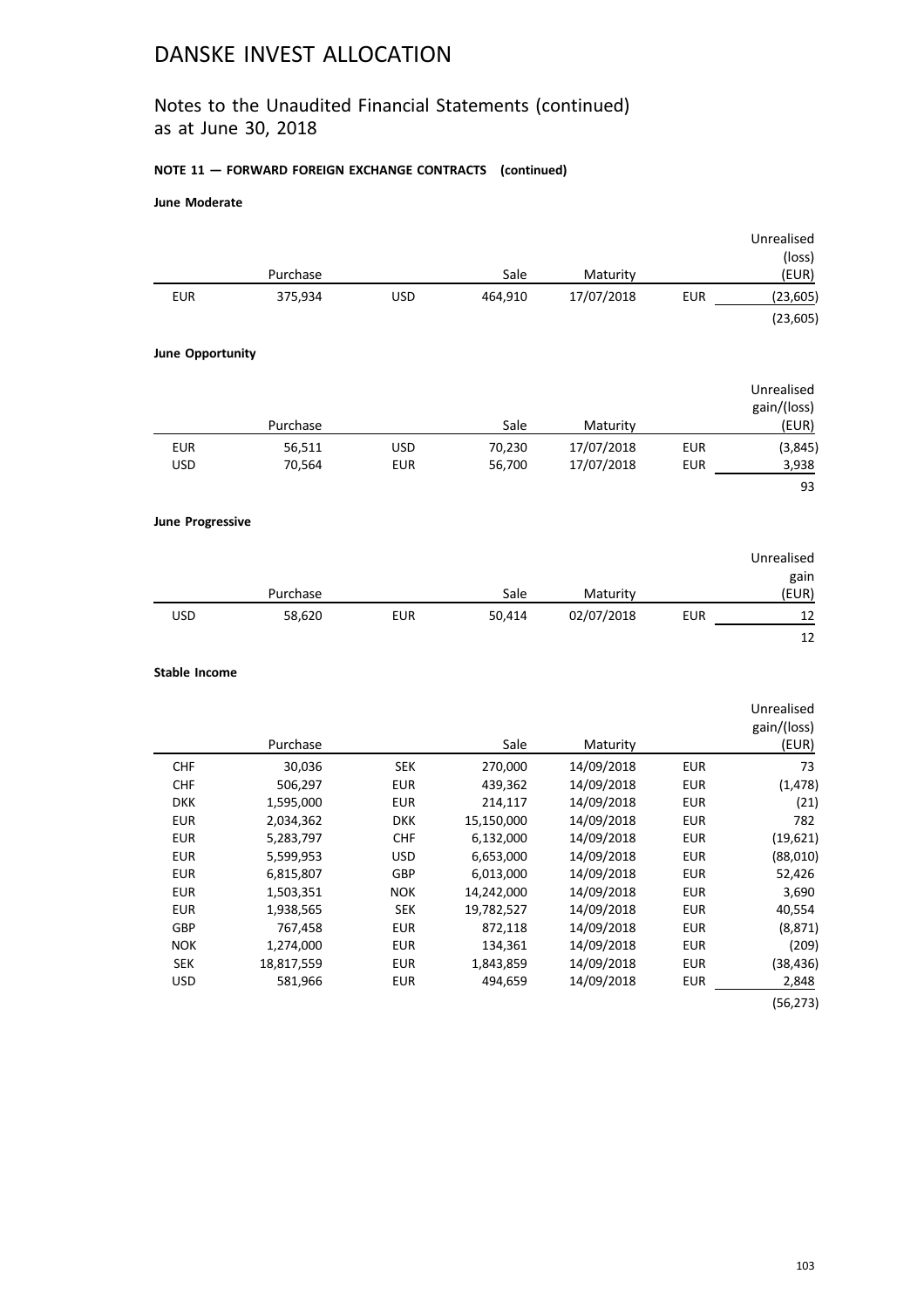### Notes to the Unaudited Financial Statements (continued) as at June 30, 2018

### **NOTE 12 — FUTURES CONTRACTS**

As at June 30, 2018, the following Fund was committed in the following futures contracts:

### **Stable Income**

| Contracts   |                                   | Currency   | Number of<br>contracts | Commitment<br>(EUR) | Maturity<br>date | Unrealised<br>gain/(loss)<br>(EUR) |
|-------------|-----------------------------------|------------|------------------------|---------------------|------------------|------------------------------------|
|             | SALE DOW JONES STOXX 600 PRICE IX | <b>EUR</b> | (1,292)                | (24, 476, 940)      | 21/09/2018       | 454,784                            |
| <b>SALE</b> | <b>EURO BOBL</b>                  | <b>EUR</b> | (7)                    | (924.490)           | 06/09/2018       | (3,010)                            |
| <b>SALE</b> | <b>EURO SCHATZ</b>                | <b>EUR</b> | (10)                   | (1, 120, 700)       | 06/09/2018       | (600)                              |
| <b>SALE</b> | S&P 500 INDICES                   | <b>USD</b> | (7)                    | (4,759,125)         | 20/09/2018       | 103,950                            |
|             |                                   |            |                        |                     |                  | 555.124                            |

### **NOTE 13 — REBATE FEES**

As at June 30, 2018, "Other assets" mostly includes rebate fees from underlying investments in target funds for the Funds. Rebate fee agreements have been negotiated by the Investment Manager when the initial investments were made in the target fund. The rebate fees receivable are recorded as "Other assets" in the Statement of Net Assets.

#### **NOTE 14 — SECURITIES LENDING**

The Fund had entered into fully collateralized securities lending agreements through a high quality financial institution as described in the prospectus. On June 30, 2018, the overall value of the securities lent by the Fund amounted to:

| Fund             | <b>Market Value of securities lent</b> |
|------------------|----------------------------------------|
|                  | EUR                                    |
| Stable Income    | 2.003.700                              |
| June Progressive | 246.165                                |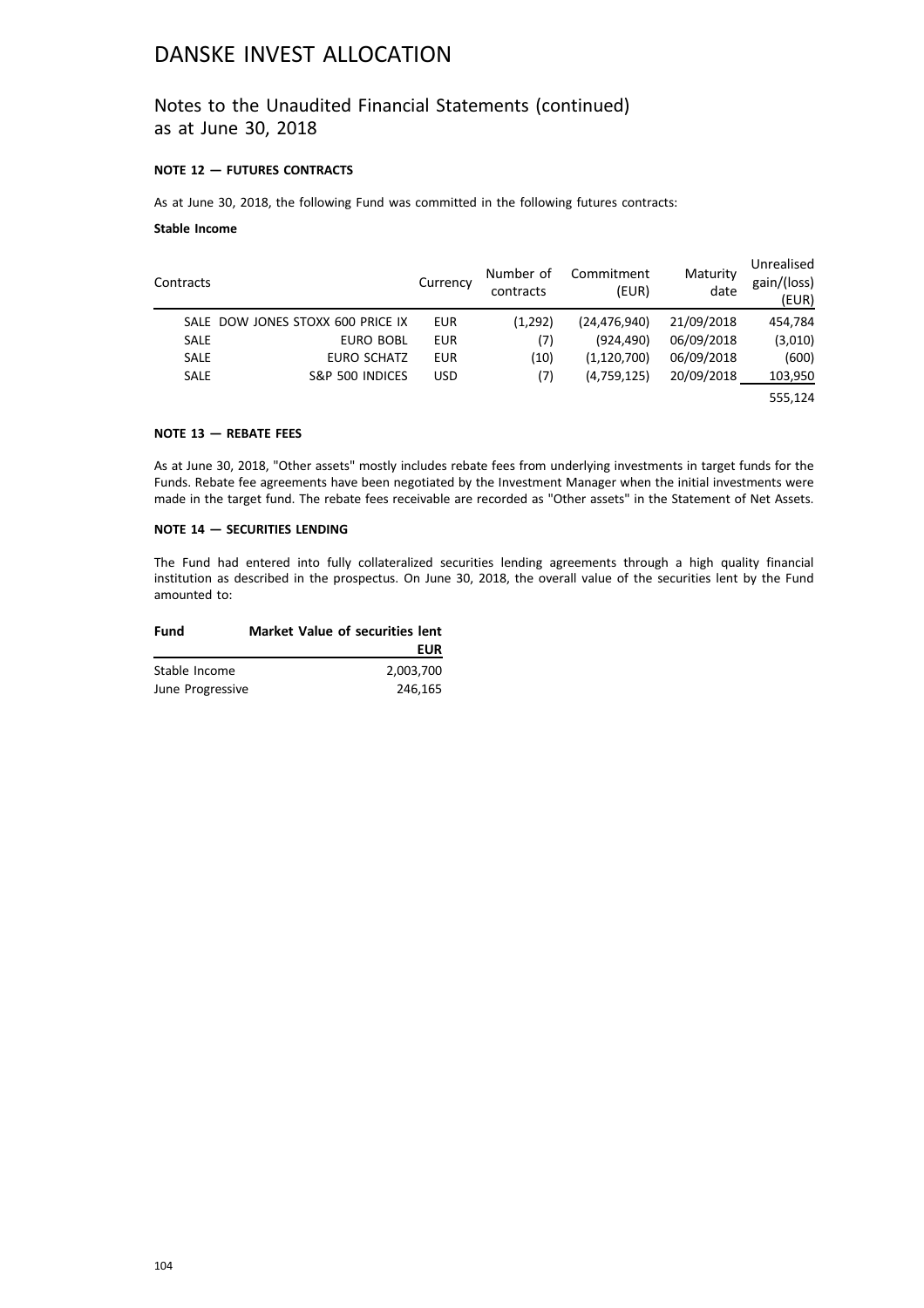## **Unaudited Appendix**

### **REGULATION (EU) 2015/2365 OF THE EUROPEAN PARLIAMENT AND OF THE COUNCIL of November 25, 2015**

**Transparency of Securities Financing Transactions of Reuse and amending Regulation (EU) N°648/2012**

### **Securities Lending - June Balanced**

Please note that there were no securities on loan as at June 30, 2018, hence only revenue information for the period under review is shown:

| l Fund               | <b>Gross Revenue I</b> | <b>RBC I&amp;TS</b><br>Revenue | <b>Tax Withheld</b> | <b>Client Revenue!</b><br>(Net of Tax) |
|----------------------|------------------------|--------------------------------|---------------------|----------------------------------------|
| <b>JUNE BALANCED</b> | 1.206                  | 277                            |                     | 929                                    |
| l Total              | 1.206                  | 277                            |                     | 929                                    |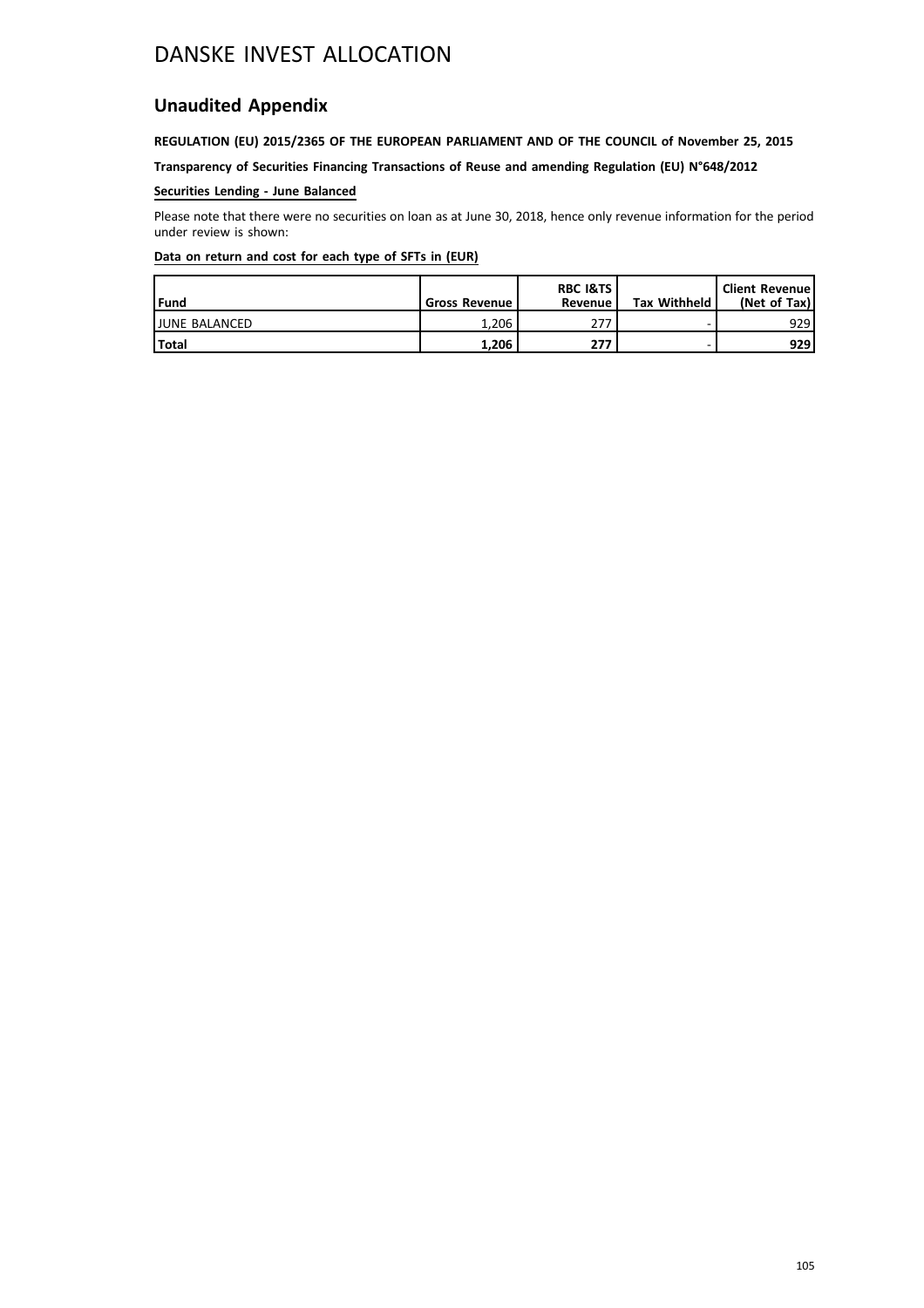### **Unaudited Appendix (continued)**

### **REGULATION (EU) 2015/2365 OF THE EUROPEAN PARLIAMENT AND OF THE COUNCIL of November 25, 2015**

**Transparency of Securities Financing Transactions of Reuse and amending Regulation (EU) N°648/2012**

### **Securities Lending - June Defensive**

Please note that there were no securities on loan as at June 30, 2018, hence only revenue information for the period under review is shown:

| l Fund                | <b>Gross Revenue I</b> | <b>RBC I&amp;TS</b><br>Revenue | <b>Tax Withheld</b> | <b>Client Revenue</b><br>(Net of Tax) |
|-----------------------|------------------------|--------------------------------|---------------------|---------------------------------------|
| <b>JUNE DEFENSIVE</b> | 89                     | 20                             |                     | 69                                    |
| l Total               | 89                     | 20                             |                     | 69                                    |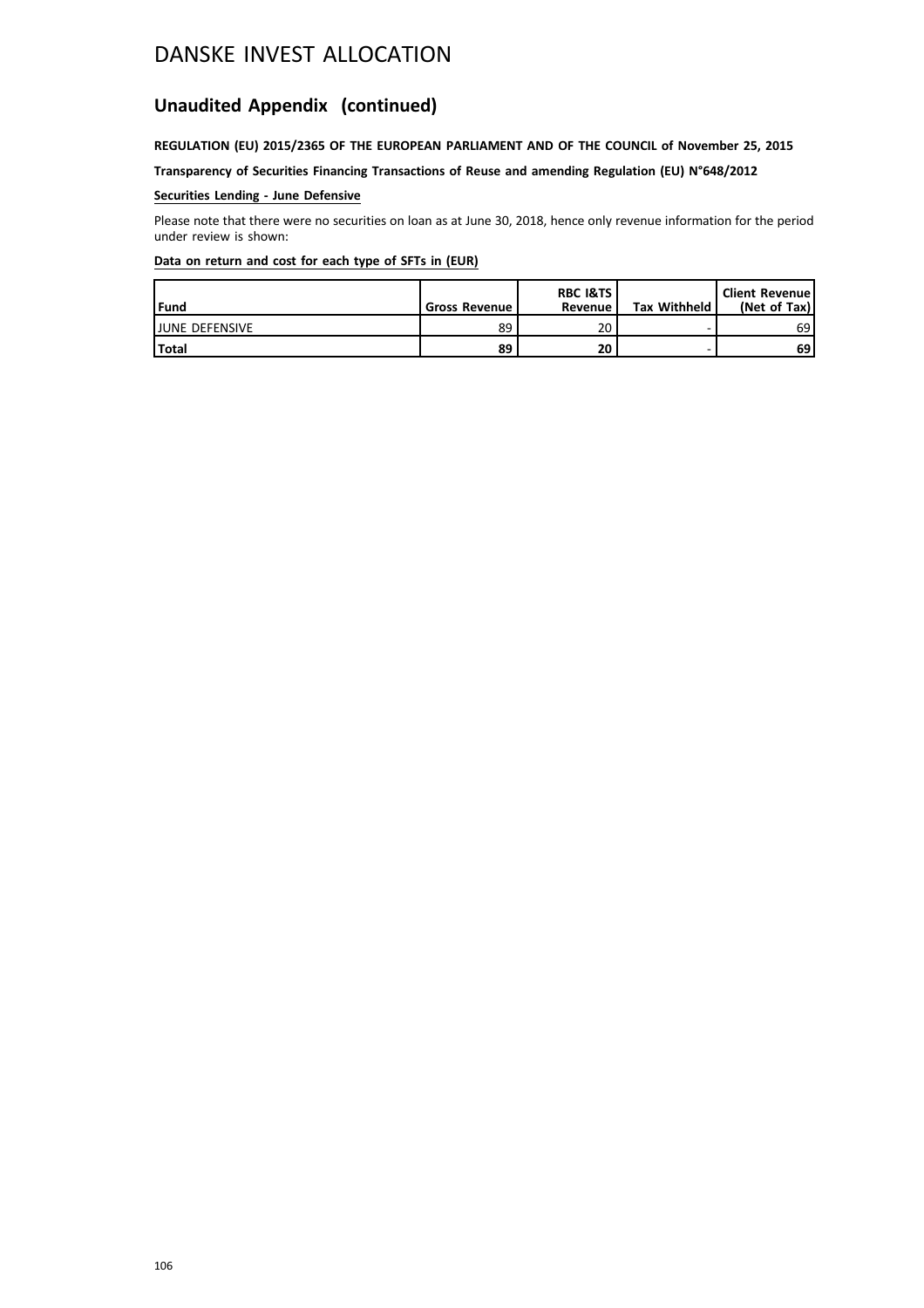## **Unaudited Appendix (continued)**

### **REGULATION (EU) 2015/2365 OF THE EUROPEAN PARLIAMENT AND OF THE COUNCIL of November 25, 2015**

**Transparency of Securities Financing Transactions of Reuse and amending Regulation (EU) N°648/2012**

### **Securities Lending - June Moderate**

Please note that there were no securities on loan as at June 30, 2018, hence only revenue information for the period under review is shown:

| l Fund                | <b>Gross Revenue</b> | <b>RBC I&amp;TS</b><br>Revenue | <b>Tax Withheld</b> | <b>Client Revenue!</b><br>(Net of Tax) |
|-----------------------|----------------------|--------------------------------|---------------------|----------------------------------------|
| <b>IJUNE MODERATE</b> | 740                  | 170                            |                     | 570 l                                  |
| <b>Total</b>          | 740                  | 170                            |                     | 570                                    |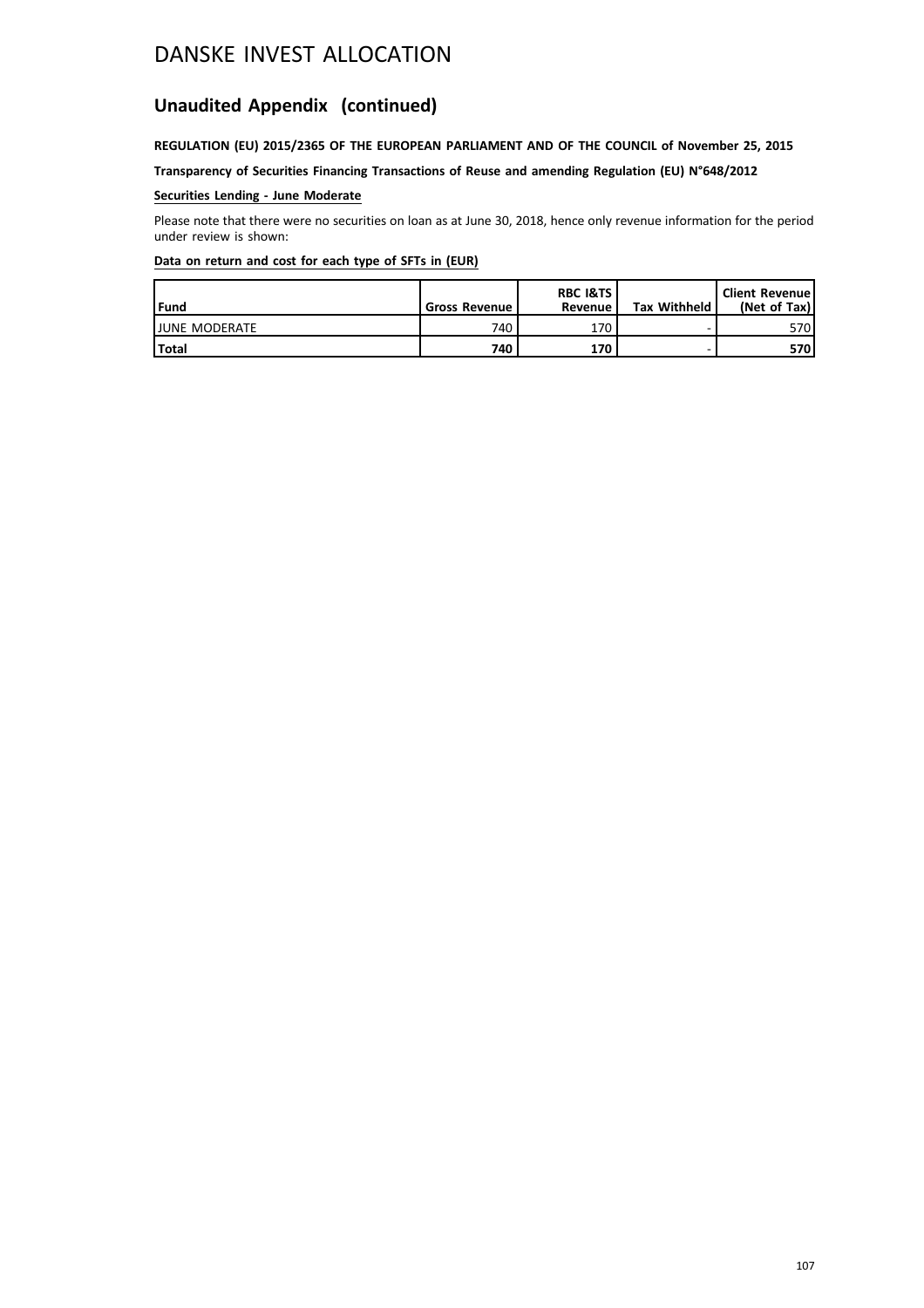## **Unaudited Appendix (continued)**

### **REGULATION (EU) 2015/2365 OF THE EUROPEAN PARLIAMENT AND OF THE COUNCIL of November 25, 2015**

**Transparency of Securities Financing Transactions of Reuse and amending Regulation (EU) N°648/2012**

### **Securities Lending - June Opportunity**

Please note that there were no securities on loan as at June 30, 2018, hence only revenue information for the period under review is shown:

| l Fund                   | <b>Gross Revenue I</b> | <b>RBC I&amp;TS</b><br>Revenue | <b>Tax Withheld</b> | <b>Client Revenue</b><br>(Net of Tax) |
|--------------------------|------------------------|--------------------------------|---------------------|---------------------------------------|
| <b>IJUNE OPPORTUNITY</b> | 2.963                  | 682                            |                     | 2,281                                 |
| l Total                  | 2.963                  | 682                            |                     | 2,281                                 |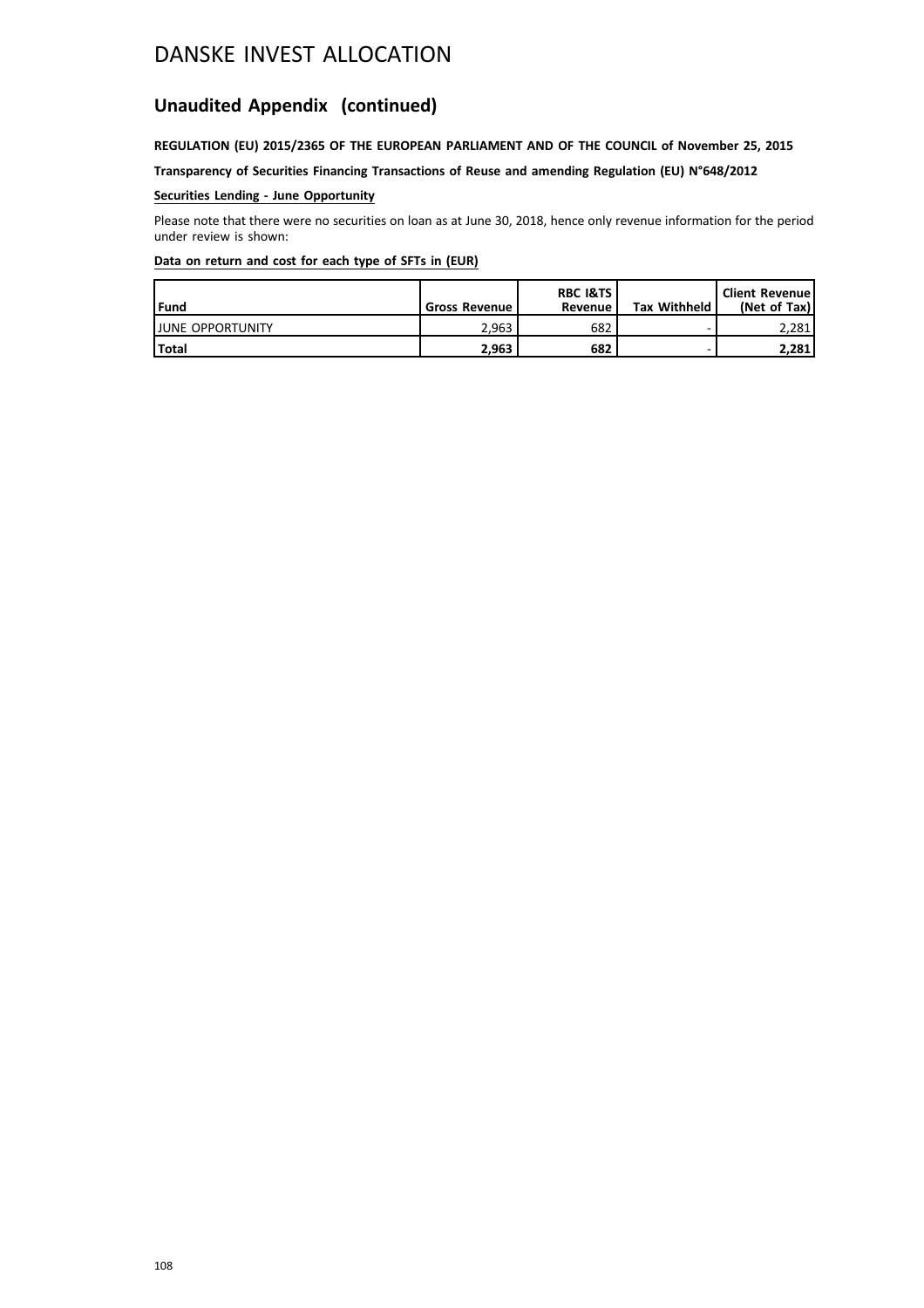### **Unaudited Appendix (continued)**

**REGULATION (EU) 2015/2365 OF THE EUROPEAN PARLIAMENT AND OF THE COUNCIL of November 25, 2015 Transparency of Securities Financing Transactions of Reuse and amending Regulation (EU) N°648/2012**

**Securities Lending - June Progressive**

### **Global Data in (EUR)**

| Fund                     | <b>Collateral</b> | Overall<br>valuation | Total net<br>assets | (%) of assets! |
|--------------------------|-------------------|----------------------|---------------------|----------------|
| <b>IJUNE PROGRESSIVE</b> | 258.475           | 246.165              | 27.171.533          | 0.91           |
| l Total                  | 258.475           | 246.165              | 27,171,533          |                |

| Fund                     | <b>Overall valuation</b> | Investment<br>portfolio at<br>market value | (%) lendable<br>assets l |
|--------------------------|--------------------------|--------------------------------------------|--------------------------|
| <b>IJUNE PROGRESSIVE</b> | 246.165                  | 26.936.658                                 | 0.91                     |
| <b>Total</b>             | 246,165                  | 26,936,658                                 |                          |

#### **Concentration data in (EUR)**

| Ten largest collateral issuers                        | Amount of<br>Collateral |
|-------------------------------------------------------|-------------------------|
| ICANADA GOVERNMENT                                    | 64,702                  |
| Iunited kingdom of great britain and northern ireland | 32,556                  |
| Ieuropean investment bank eib                         | 27,268                  |
| <b>IFRENCH REPUBLIC</b>                               | 25,392                  |
| I PROVINCE OF ONTARIO                                 | 23,393                  |
| <b>IUSA UNITED STATES OF AMERICA</b>                  | 9,720                   |
| IJAPAN BANK FOR INTERNATIONAL COOPERATION             | 9,535                   |
| LAMAZON.COM INC                                       | 4,410                   |
| Ikingdom of the netherlands                           | 4,394                   |
| ISVB FINANCIAL GROUP                                  | 4,031                   |

| <b>Top 10 Counterparties</b>             | Overall<br>valuation |
|------------------------------------------|----------------------|
| <b>ICREDIT SUISSE SECURITIES EUR LTD</b> | 183.623              |
| <b>IGOLDMAN SACHS INTERNATIONAL</b>      | 62.542               |

**Aggregate transaction data for each type of SFTs broken down according to the below categories in (EUR)**

| Type of Collateral | Amount of<br><b>Collateral</b> |
|--------------------|--------------------------------|
| <b>BONDS</b>       | 202,465                        |
| <b>EQUITIES</b>    | 56,010                         |
| <b>Total</b>       | 258,475                        |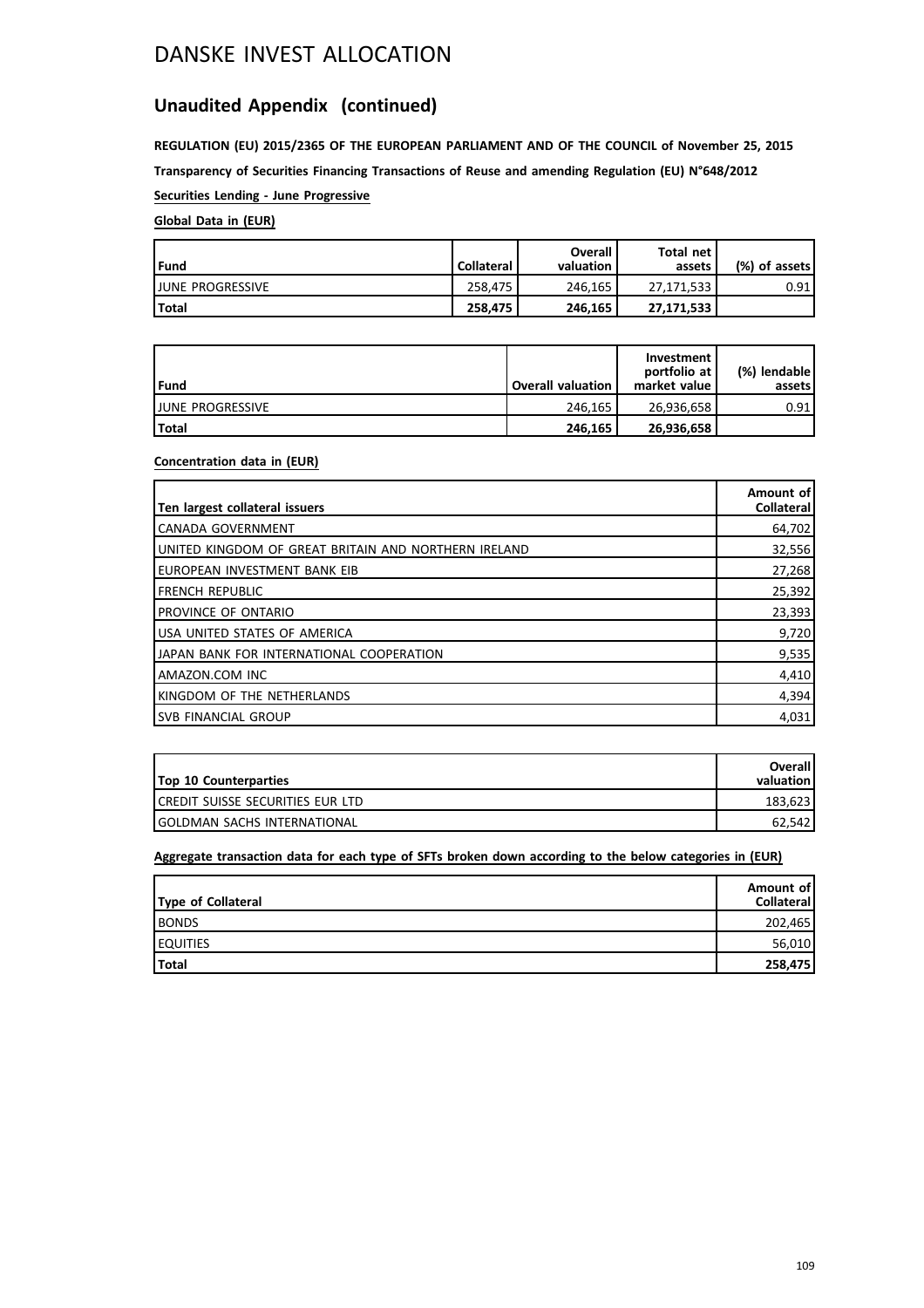# **Unaudited Appendix (continued)**

| Quality of Collateral | Amount of<br><b>Collateral</b> |
|-----------------------|--------------------------------|
| N/A                   | 258,475                        |

| Maturity tenor of Collateral | Amount of<br>Collateral |
|------------------------------|-------------------------|
| Less than one day            |                         |
| One day to one week          |                         |
| One week to one month        |                         |
| One month to three months    |                         |
| Three months to one year     | 17,700                  |
| Above one year               | 184,765                 |
| Open maturity                | 56,010                  |
| Total                        | 258,475                 |

| <b>Currencies of Securities Collateral</b> | Amount of<br>Collateral |
|--------------------------------------------|-------------------------|
| <b>CAD</b>                                 | 87,140                  |
| EUR                                        | 71,016                  |
| GBP                                        | 49,963                  |
| USD                                        | 50,356                  |
| Total                                      | 258,475                 |

| Maturity tenor of the SFTs | <b>Overall</b><br>valuation |
|----------------------------|-----------------------------|
| Less than one day          |                             |
| One day to one week        |                             |
| One week to one month      |                             |
| One month to three months  |                             |
| Three months to one year   |                             |
| Above one year             |                             |
| Open transaction           | 246,165                     |
| Total                      | 246,165                     |

| Countries in which the counterparties are established | <b>Overall</b><br>valuation |
|-------------------------------------------------------|-----------------------------|
| United Kingdom                                        | 246.165                     |
| <b>Total</b>                                          | 246.165                     |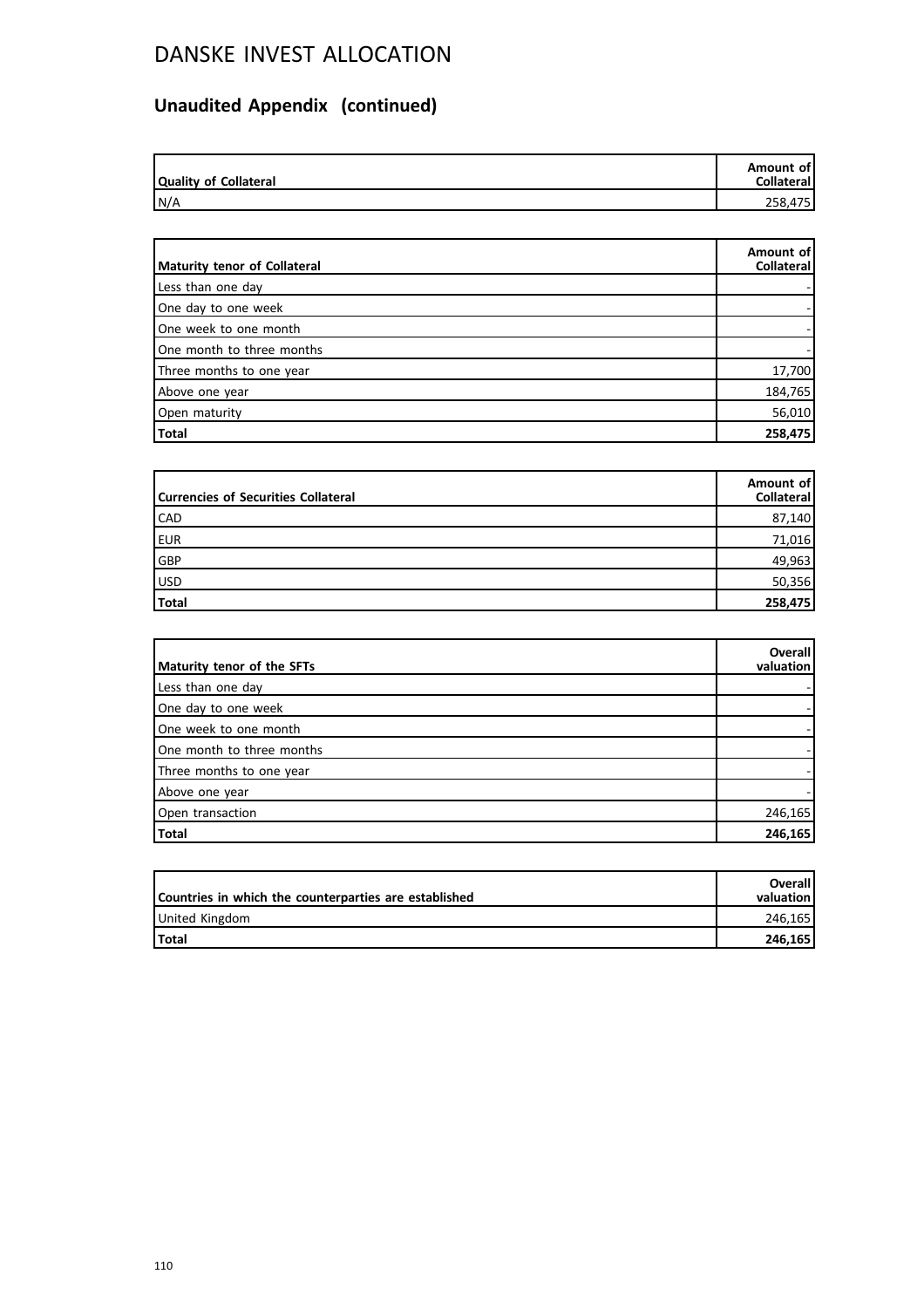### **Unaudited Appendix (continued)**

| Settlement and clearing | <b>Overall</b><br>valuation |
|-------------------------|-----------------------------|
| Bilateral               | 246,165                     |
| Total                   | 246,165                     |

#### **Data on reuse of Collateral in (EUR)**

| <b>Reuse of Collateral</b>                                                    | Amount of<br><b>Collateral</b> |
|-------------------------------------------------------------------------------|--------------------------------|
| Share of collateral received that is reused                                   | None                           |
| Cash collateral reinvestment returns to the collective investment undertaking | None l                         |

### **Safekeeping of collateral received by the collection investment undertaking as part of SFTs in (EUR)**

| Name of the Custodian            | Amount of<br>collateral asset<br>safe-kept |
|----------------------------------|--------------------------------------------|
| IRBC INVESTOR SERVICES BANK S.A. | 258,475                                    |
| <b>Total</b>                     | 258,475                                    |

**Safekeeping of collateral granted by the collection investment undertaking as part of SFTs in (EUR)**

| Type of accounts    |  |
|---------------------|--|
| Segregated accounts |  |

#### **Data on return and cost for each type of SFTs in (EUR)**

| <b>lFund</b>             | <b>Gross Revenue I</b> | <b>RBC I&amp;TS</b><br>Revenue | <b>Tax Withheld</b> | <b>Client Revenue</b><br>(Net of Tax) |
|--------------------------|------------------------|--------------------------------|---------------------|---------------------------------------|
| <b>IJUNE PROGRESSIVE</b> | 2.435                  | 560                            |                     | 1.875                                 |
| <b>Total</b>             | 2.435                  | 560                            |                     | 1,875                                 |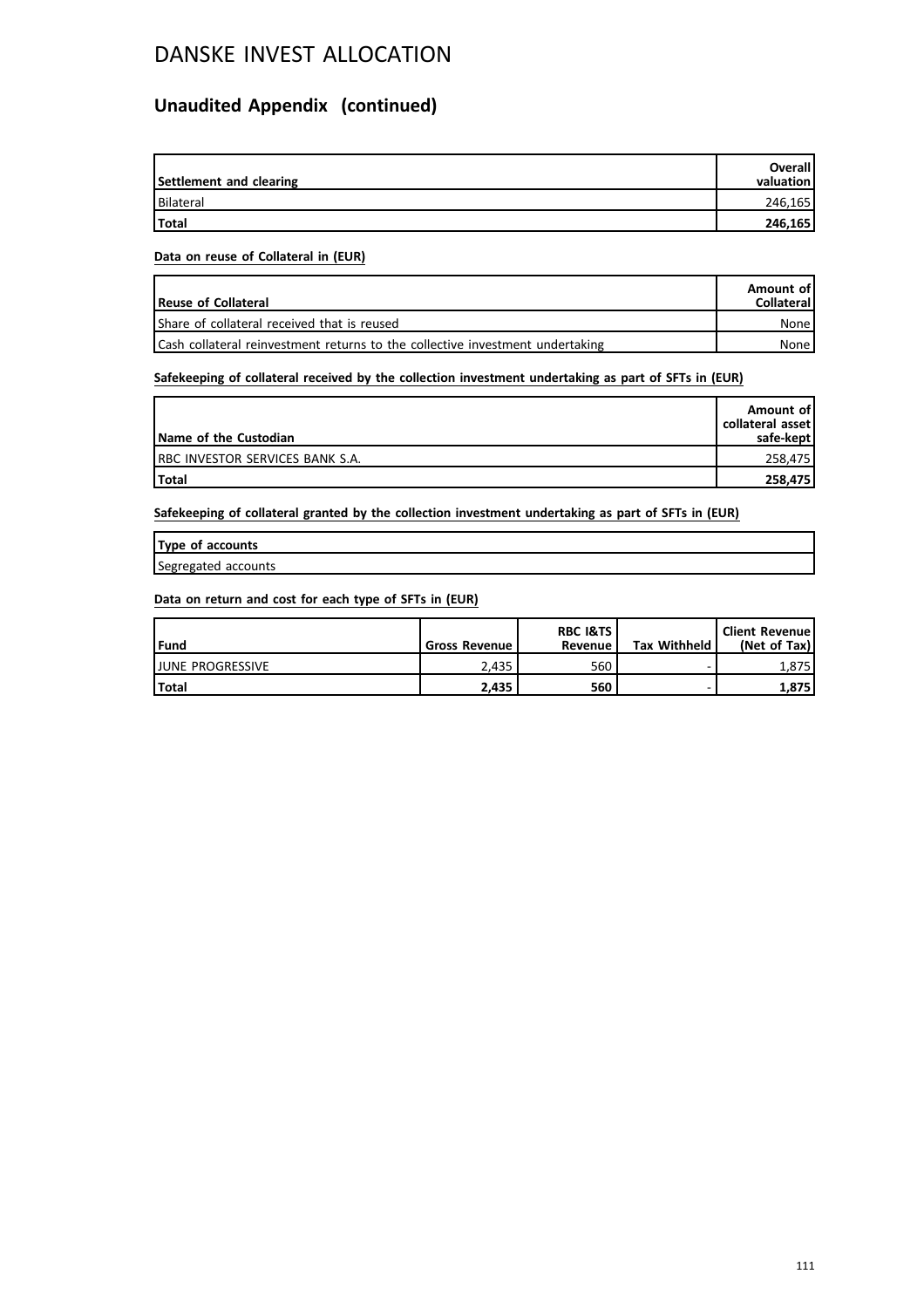### **Unaudited Appendix (continued)**

**REGULATION (EU) 2015/2365 OF THE EUROPEAN PARLIAMENT AND OF THE COUNCIL of November 25, 2015 Transparency of Securities Financing Transactions of Reuse and amending Regulation (EU) N°648/2012**

**Securities Lending - Stable Income**

### **Global Data in (EUR)**

| l Fund                | <b>Collateral</b> | Overall<br>valuation | Total net<br>assets | (%) of assets! |
|-----------------------|-------------------|----------------------|---------------------|----------------|
| <b>ISTABLE INCOME</b> | 2.104.201         | 2,003,700            | 58.949.033          | 3.40           |
| Total                 | 2.104.201         | 2,003,700            | 58,949,033          |                |

| l Fund                | <b>Overall valuation</b> | Investment<br>portfolio at<br>market value | (%) lendable l<br>assets l |
|-----------------------|--------------------------|--------------------------------------------|----------------------------|
| <b>ISTABLE INCOME</b> | 2.003.700                | 56.172.305                                 | 3.57                       |
| l Total               | 2,003,700                | 56,172,305                                 |                            |

#### **Concentration data in (EUR)**

| Ten largest collateral issuers                        | Amount of<br><b>Collateral</b> |
|-------------------------------------------------------|--------------------------------|
| I FRENCH REPUBLIC                                     | 321,610                        |
| IUNITED KINGDOM OF GREAT BRITAIN AND NORTHERN IRELAND | 247,654                        |
| USA UNITED STATES OF AMERICA                          | 137,184                        |
| <b>JAPAN</b>                                          | 120,106                        |
| FEDERAL REPUBLIC OF GERMANY                           | 75,143                         |
| <b>APPLE INC</b>                                      | 71,313                         |
| <b>VERISIGN INC</b>                                   | 49,945                         |
| CANADA GOVERNMENT                                     | 44,067                         |
| Ikingdom of Belgium                                   | 42,902                         |
| I CANADIAN IMPERIAL BANK OF COMMERCE CIBC             | 33,437                         |

| <b>Top 10 Counterparties</b>       | Overall<br>valuation |
|------------------------------------|----------------------|
| <b>INATIXIS</b>                    | 511,121              |
| <b>RBC DOMINION SECURITIES INC</b> | 372,881              |
| ICREDIT SUISSE AG DUBLIN BRANCH    | 254,343              |
| Icitigroup global markets limited  | 216,615              |
| I DEUTSCHE BANK AG                 | 146,845              |
| Iscotia capital inc.               | 122,448              |
| BARCLAYS CAPITAL SECURITIES LTD    | 121,119              |
| <b>HSBC BANK PLC</b>               | 106,618              |
| NATIONAL BANK FINANCIAL INC        | 47,484               |
| ITHE BANK OF NOVA SCOTIA           | 45,391               |

### **Aggregate transaction data for each type of SFTs broken down according to the below categories in (EUR)**

| Type of Collateral   | Amount of<br>Collateral |
|----------------------|-------------------------|
| <b>BONDS</b>         | 1,148,715               |
| <b>EQUITES</b>       | 942,590                 |
| <b>IMONEY MARKET</b> | 12,896                  |
| Total                | 2,104,201               |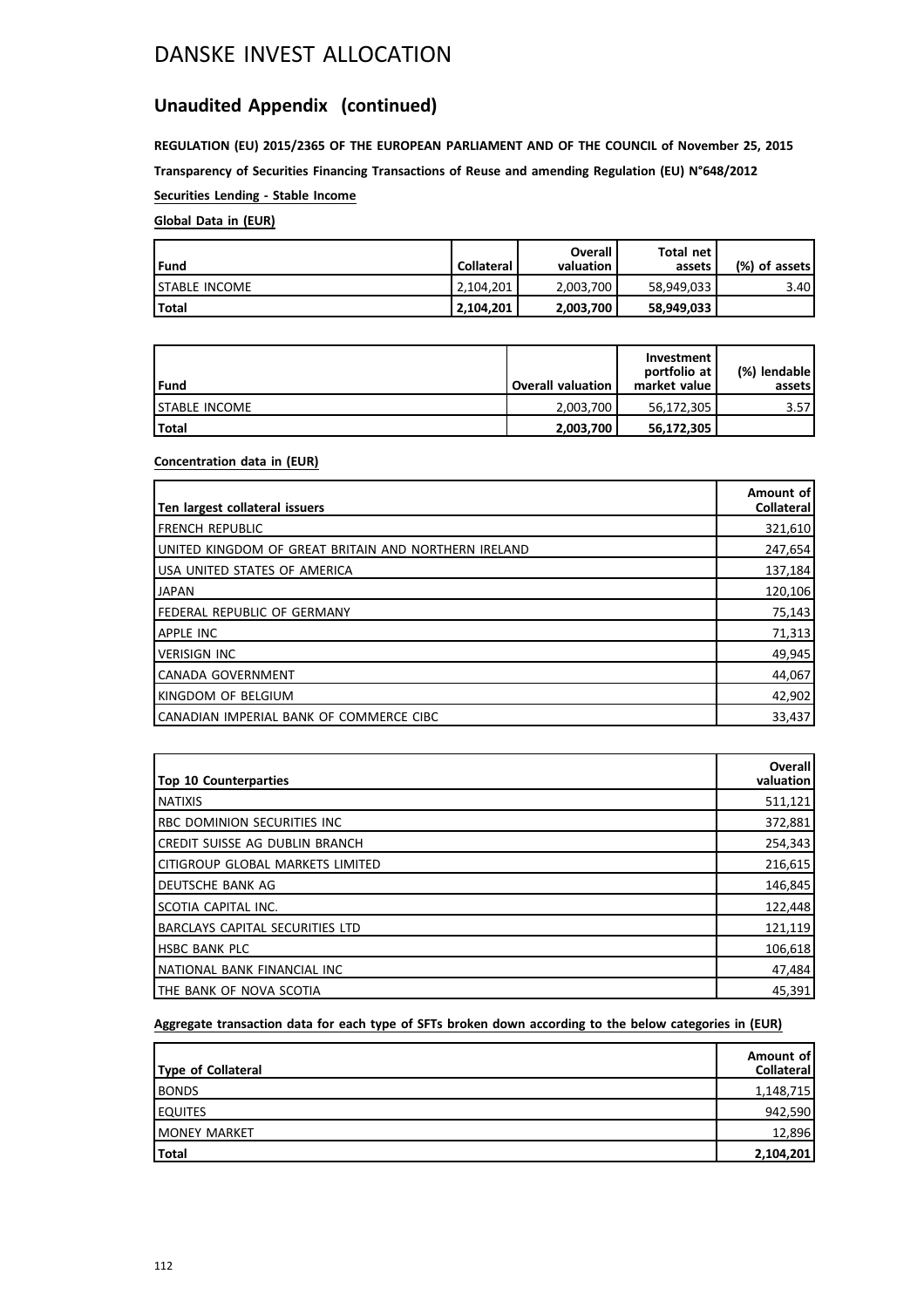# **Unaudited Appendix (continued)**

| <b>Quality of Collateral</b> | Amount of<br><b>Collateral</b> |
|------------------------------|--------------------------------|
| N/A                          |                                |

| Maturity tenor of Collateral | Amount of<br><b>Collateral</b> |
|------------------------------|--------------------------------|
| Less than one day            |                                |
| One day to one week          | 3,705                          |
| One week to one month        | 3,201                          |
| One month to three months    | 4,564                          |
| Three months to one year     | 119,340                        |
| Above one year               | 1,030,801                      |
| Open maturity                | 942,590                        |
| Total                        | 2,104,201                      |

| <b>Currencies of Securities Collateral</b> | Amount of<br>Collateral |
|--------------------------------------------|-------------------------|
| <b>CAD</b>                                 | 648,746                 |
| <b>CHF</b>                                 | 20,070                  |
| EUR                                        | 467,298                 |
| GBP                                        | 341,966                 |
| JPY                                        | 120,106                 |
| USD                                        | 506,015                 |
| Total                                      | 2,104,201               |

| Maturity tenor of the SFTs | <b>Overall</b><br>valuation |
|----------------------------|-----------------------------|
|                            |                             |
| Less than one day          | 375,558                     |
| One day to one week        |                             |
| One week to one month      |                             |
| One month to three months  |                             |
| Three months to one year   |                             |
| Above one year             |                             |
| Open transaction           | 1,628,142                   |
| <b>Total</b>               | 2,003,700                   |

| Countries in which the counterparties are established | Overall<br>valuation |
|-------------------------------------------------------|----------------------|
| <b>CANADA</b>                                         | 540,720              |
| DENMARK                                               | 121,119              |
| FRANCE                                                | 523,795              |
| <b>GREAT BRITAIN</b>                                  | 493,088              |
| <b>IRELAND</b>                                        | 254,343              |
| UNITED KINGDOM                                        | 70,635               |
| <b>Total</b>                                          | 2,003,700            |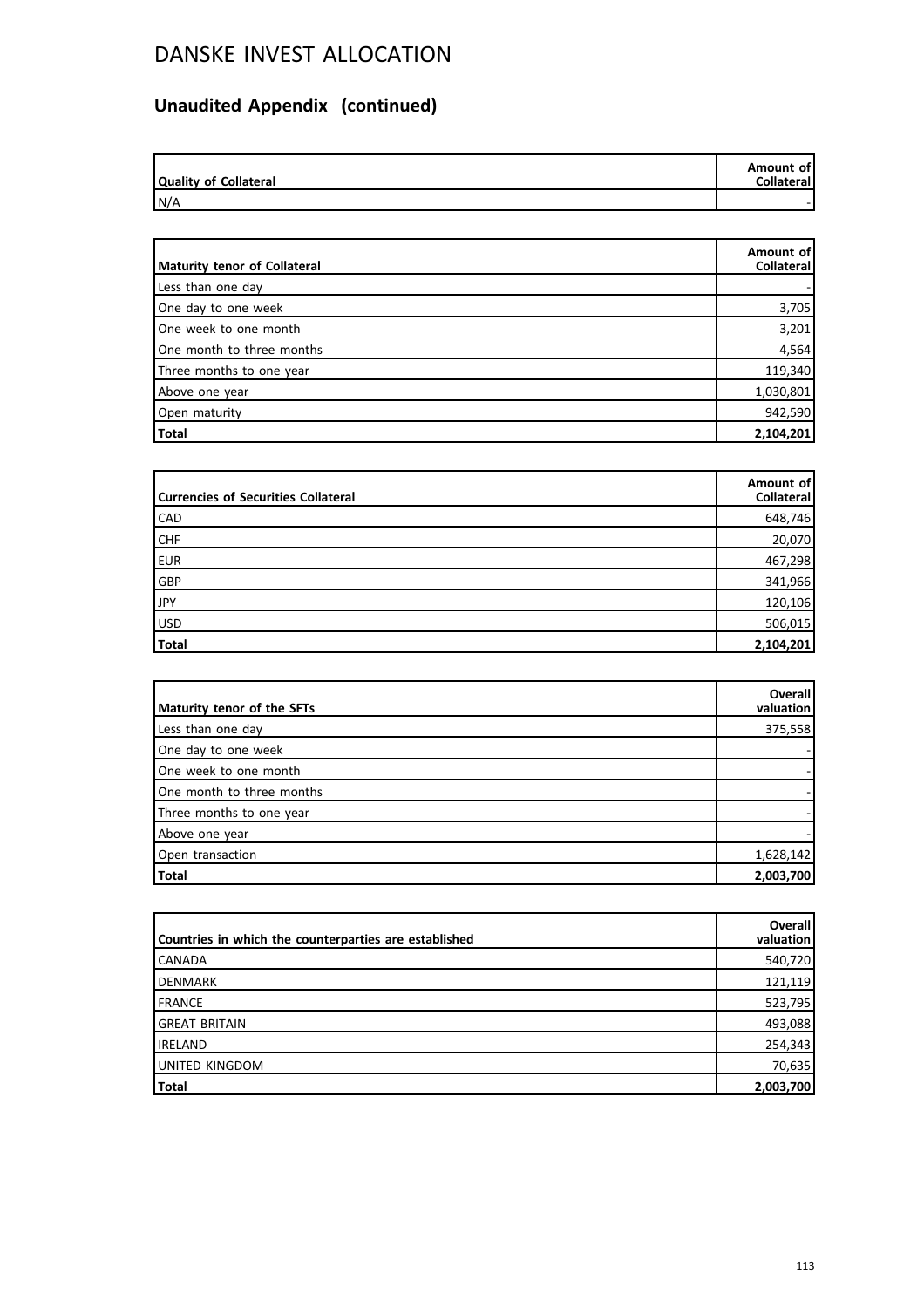### **Unaudited Appendix (continued)**

| Settlement and clearing | <b>Overall</b><br>valuation |
|-------------------------|-----------------------------|
| Bilateral               | 2,003,700                   |
| <b>Total</b>            | 2,003,700                   |

#### **Data on reuse of Collateral in (EUR)**

| Reuse of Collateral                                                           | Amount of<br><b>Collateral</b> |
|-------------------------------------------------------------------------------|--------------------------------|
| Share of collateral received that is reused                                   | None l                         |
| Cash collateral reinvestment returns to the collective investment undertaking | None l                         |

### **Safekeeping of collateral received by the collection investment undertaking as part of SFTs in (EUR)**

| Name of the Custodian            | Amount of<br>collateral asset<br>safe-kept |
|----------------------------------|--------------------------------------------|
| IRBC INVESTOR SERVICES BANK S.A. | 2,104,201                                  |
| <b>Total</b>                     | 2,104,201                                  |

**Safekeeping of collateral granted by the collection investment undertaking as part of SFTs in (EUR)**

| Type of accounts    |  |
|---------------------|--|
| Segregated accounts |  |

#### **Data on return and cost for each type of SFTs in (EUR)**

| <b>lFund</b>          | <b>Gross Revenue I</b> | <b>RBC I&amp;TS</b><br>Revenue | <b>Tax Withheld</b> | Client Revenue!<br>(Net of Tax) |
|-----------------------|------------------------|--------------------------------|---------------------|---------------------------------|
| <b>ISTABLE INCOME</b> | 10.211                 | 2.349                          |                     | 7.862                           |
| <b>Total</b>          | 10.211                 | 2.349                          |                     | 7,862                           |